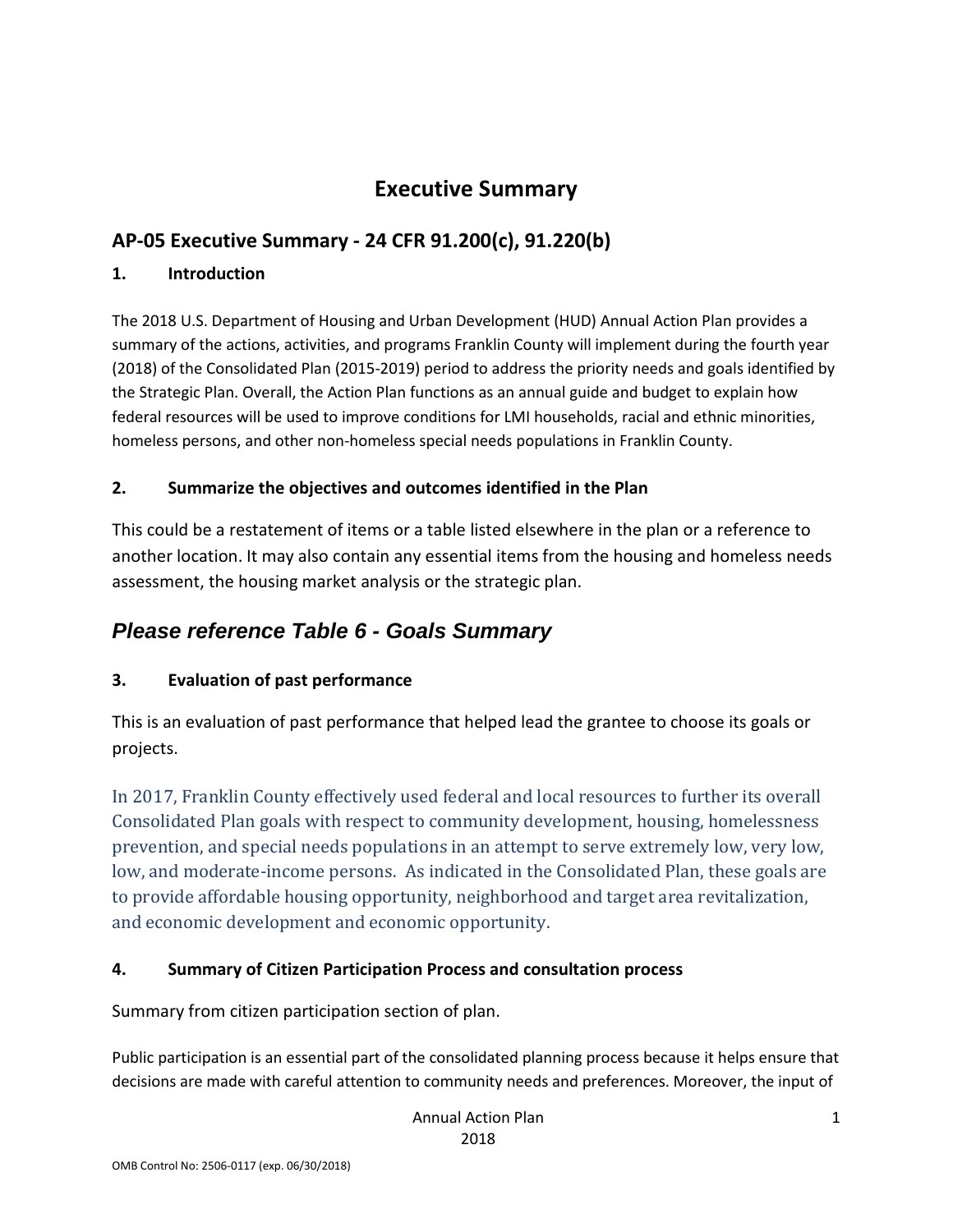stakeholder and community members generates additional public awareness about the consolidated planning process. Involvement allows more perspectives to be featured during the decision-making process, which gives Franklin County more information to consider in the development of the Consolidated Plan priorities and goals. Receiving input and buy-in from planning officials, stakeholders, and residents of Franklin County plays a significant role in helping the plan take shape.

To this end, a public involvement process was developed to gather targeted feedback from stakeholder groups and provide opportunities for all community residents to participate in the planning process. The major activities of the public involvement process included the provision of a technical assistance workshop, multiple public hearings, a public comment period during which the draft plan could be reviewed, and the ongoing provision of staff support.

### **5. Summary of public comments**

This could be a brief narrative summary or reference an attached document from the Citizen Participation section of the Con Plan.

### CITIZEN COMMENTS

Poverty:

- Poverty is inexcusable considering how wealthy America is.
- Thanks to the County for its impressive support to helping the homeless

Youth Services:

- Educational programs should be based on the needs of local businesses.
- Where are the summer youth programming dollars?

County Services:

- Money for jobs not for tourists who don't live here.
- The County has done an admirable job not cutting critical services in such difficult economic times.
- We need to send a team of accountants to examine every tax dollar spent.
- County services should be geared to helping and protecting the most vulnerable.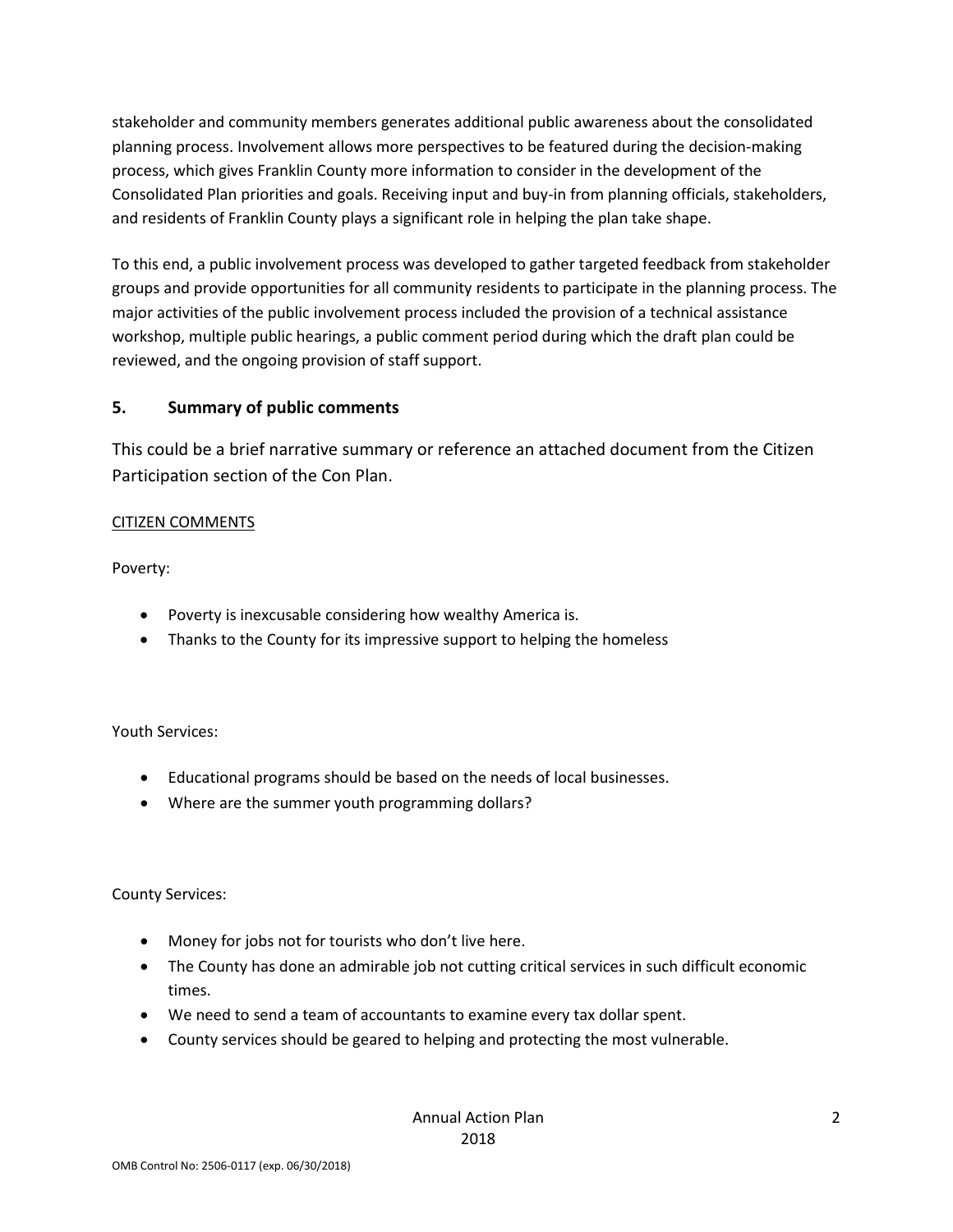Infrastructure:

- I applaud the County for continuing to fund public projects during the economic slowdown; they are investments in our future.
- The County needs to prioritize infrastructure projects based on economic factors.
- Investments in affluent areas will help the County as much as investments in poorer areas, if not more.

#### Economy:

- Good jobs will take care of 99% of our problems.
- The rich supposedly got tax breaks so they can create jobs. Well where are all the jobs then?

### Neighborhoods:

- The County always seems to forget that there are neighborhoods outside the City of Columbus.
- My neighborhood needs investments? Where are the funds for it? Where do my tax dollars go?
- We need a lot more money for housing rehabilitation.
- We also need to address the housing market if we ever expect to turn around neighborhoods, our cities and our country.
- You can never spend too much money on police.

### Vision:

• The County needs to be more strategic in its expenditures.

#### State funding:

• The State cuts to local governments was irresponsible if not criminal.

Housing: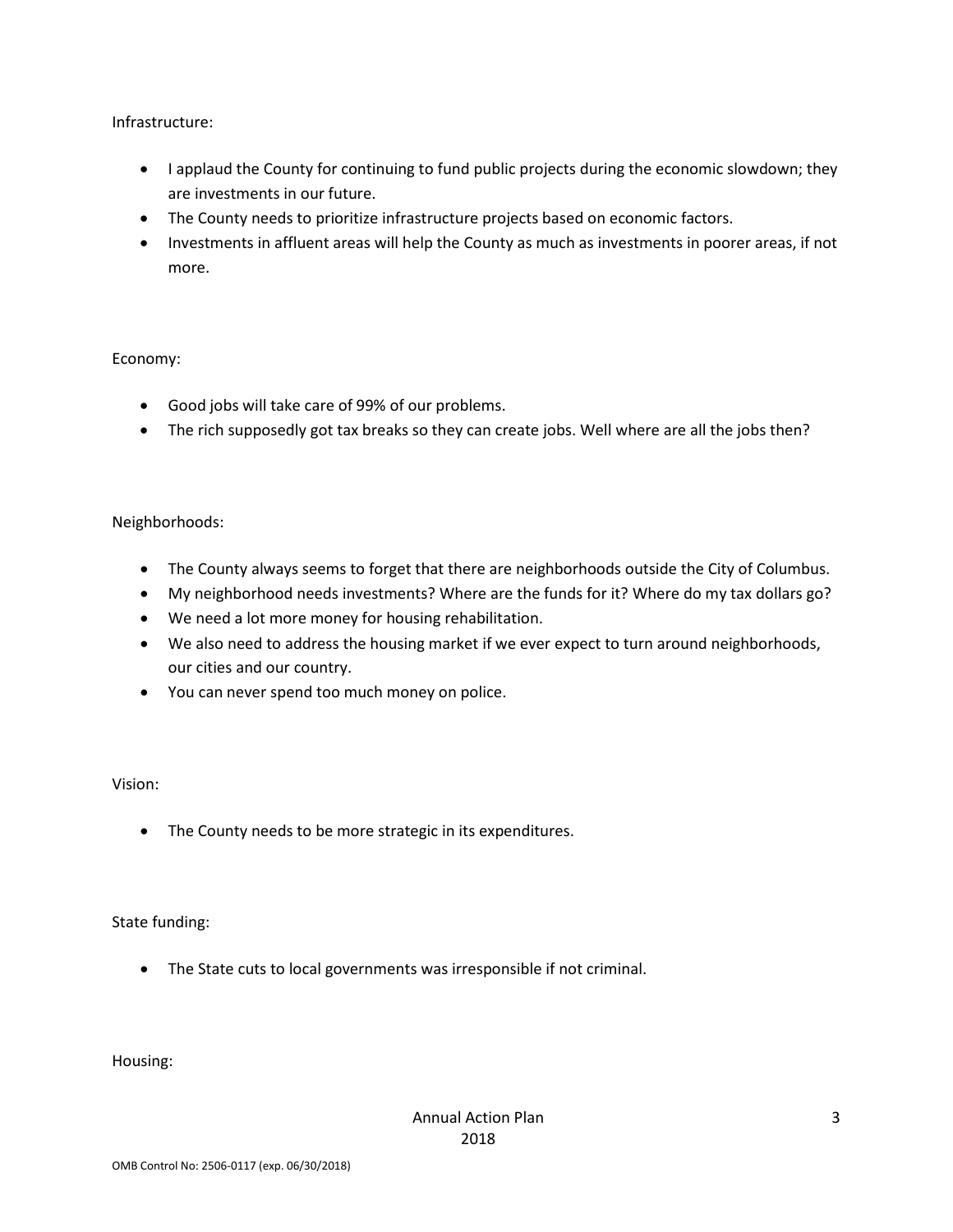- The County needs to enforce laws concerning property deficiencies
- I like what I see concerning dollars being spent on seniors and the homeless.
- Why aren't banks who stole from us being held accountable for their thievery.

#### Education:

• Education is a government's smartest investment.

### **6. Summary of comments or views not accepted and the reasons for not accepting them**

There were no public comments or views that were not accepted.

### **7. Summary**

As stated in the Introduction, the 2018 U.S. Department of Housing and Urban Development (HUD) Annual Action Plan provides a summary of the actions, activities, and programs Franklin County will implement during the fourth year (2018) of the Consolidated Plan (2015-2019) period to address the priority needs and goals identified by the Strategic Plan. Overall, the Action Plan functions as an annual guide and budget to explain how federal resources will be used to improve conditions for LMI households, racial and ethnic minorities, homeless persons, and other non-homeless special needs populations in Franklin County.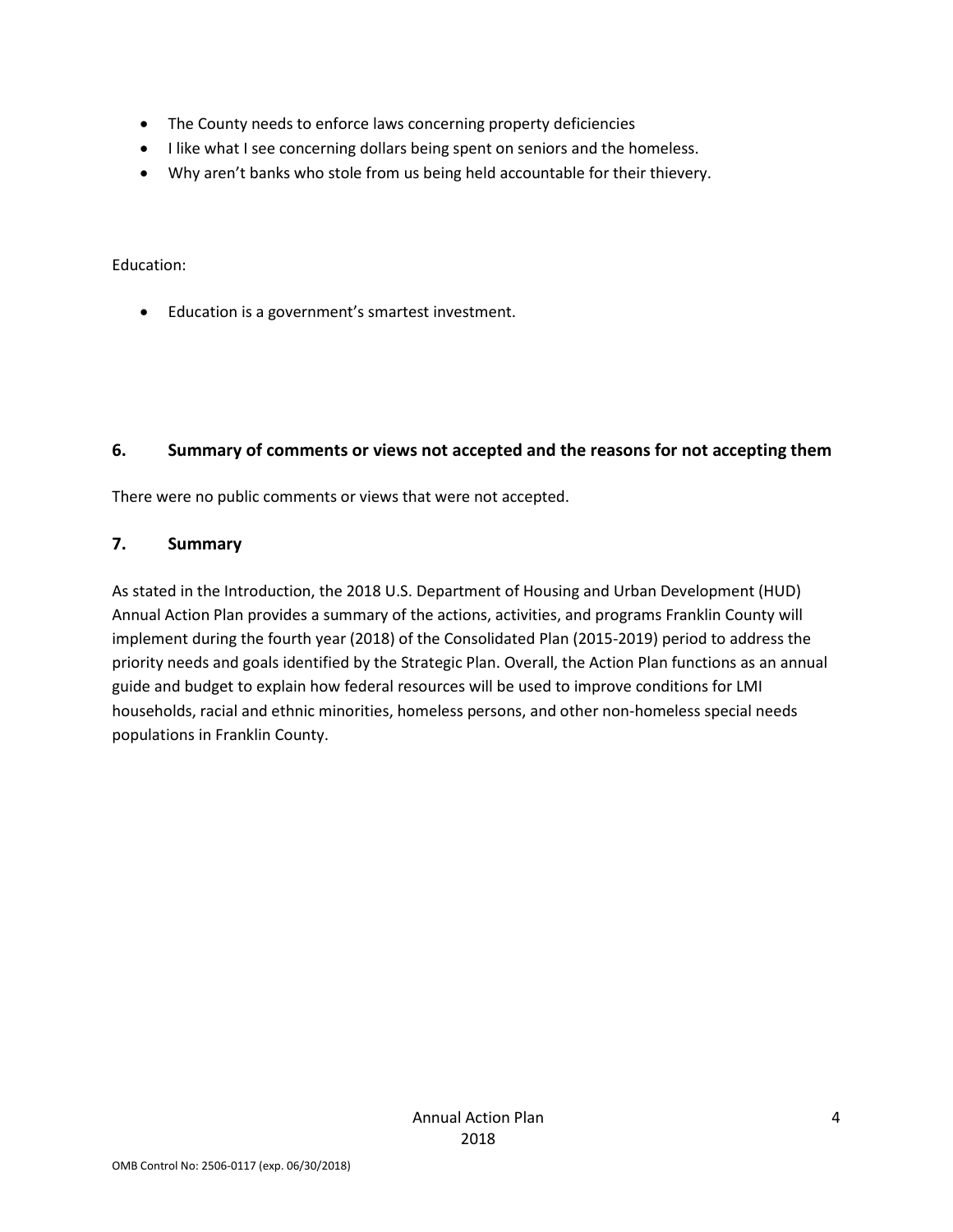# **PR-05 Lead & Responsible Agencies – 91.200(b)**

### **1. Agency/entity responsible for preparing/administering the Consolidated Plan**

Describe the agency/entity responsible for preparing the Consolidated Plan and those responsible for administration of each grant program and funding source.

| <b>Agency Role</b>        | <b>Name</b>            | Department/Agency                 |
|---------------------------|------------------------|-----------------------------------|
|                           |                        |                                   |
| <b>CDBG Administrator</b> | <b>FRANKLIN COUNTY</b> | Economic Development and Planning |
| <b>HOME Administrator</b> | <b>FRANKLIN COUNTY</b> | Economic Development and Planning |
| <b>ESG Administrator</b>  | FRANKLIN COUNTY        | Economic Development and Planning |

**Table 1 – Responsible Agencies**

### **Narrative (optional)**

The Franklin County Department of Economic Development and Planning is the lead agency of the Consolidated Plan. The Department of Economic Development and Planning administers and implements the County's housing, neighborhood revitalization, economic development, and homeless and human services programs. The primary function of the department includes planning and policy-making, program administration, management of grants and loans, and monitoring and inspection.

The Department of Economic Development and Planning administers the CDBG, HOME, and ESG programs, as well as investment partnerships and several smaller programs.

### **Consolidated Plan Public Contact Information**

Mark Paxson

614-525-5578 / mspaxson@franklincountyohio.gov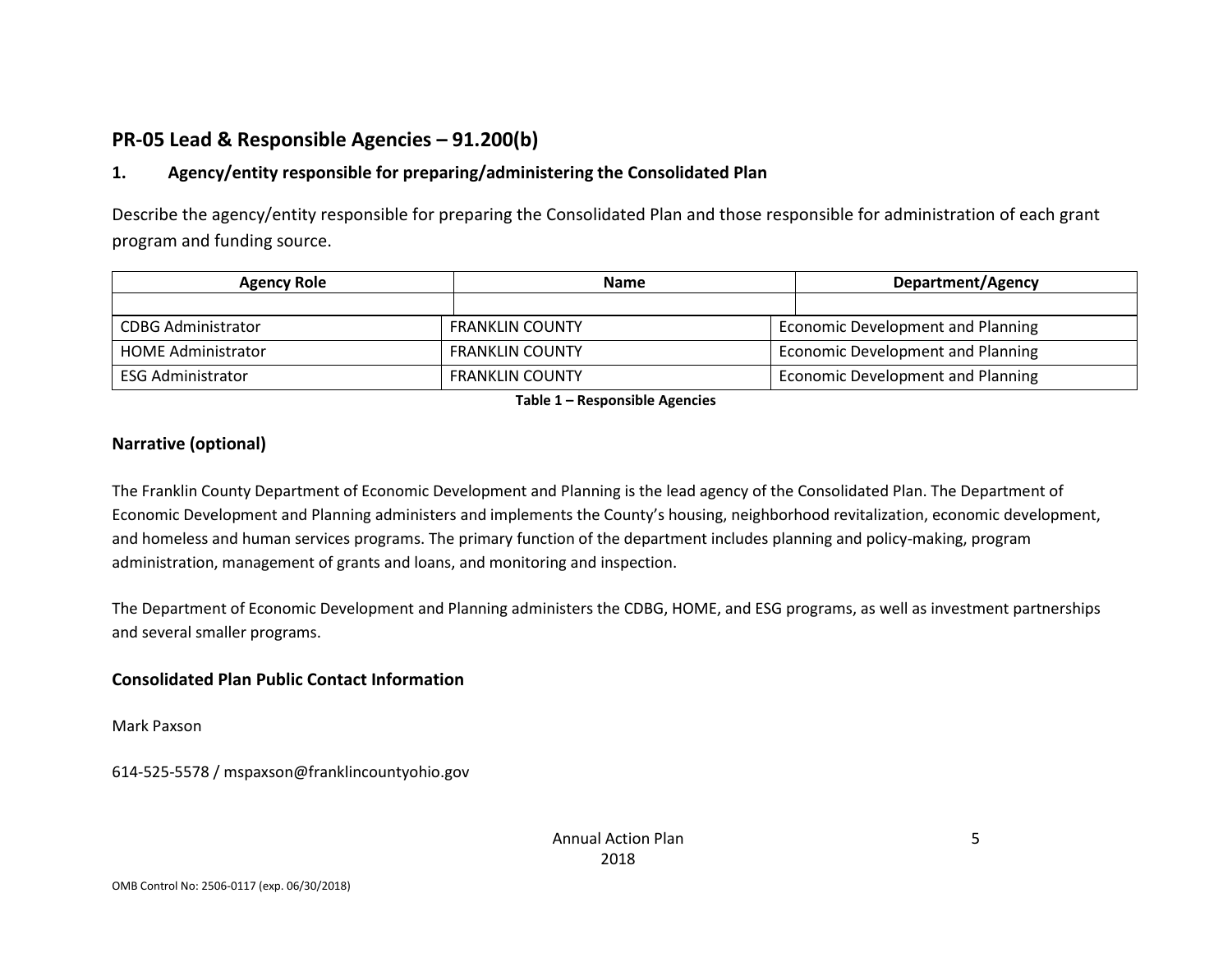Community Development Administrator

Franklin County Department of Economic Development and Planning

150 South Front Street, Suite 10, Columbus, Ohio 43215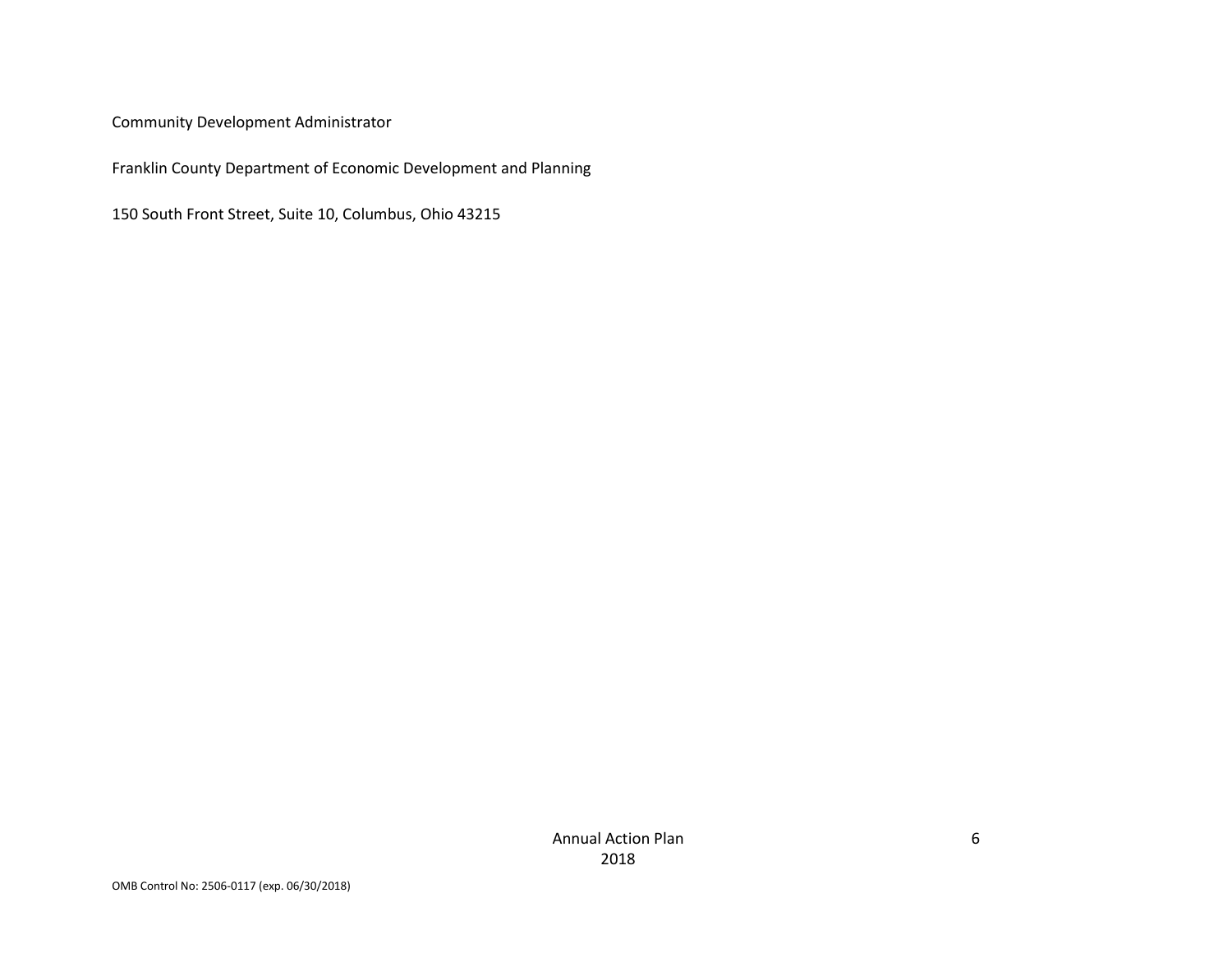# **AP-10 Consultation – 91.100, 91.200(b), 91.215(l)**

### **1. Introduction**

Franklin County is committed to addressing the community's priority needs in the most efficient and effective way possible. In order to do this, the Department of Development, as the lead agency in the development of the Consolidated Plan, coordinates with other city departments, Columbus Metropolitan Housing Authority (CMHA), Community Shelter Board (CSB, the lead Continuum of Care agency), and other key stakeholders and organizations in central Ohio. By partnering with many different departments, agencies, and organizations the Department of Development is able to utilize the collective knowledge of local subject matter experts to help develop strategies and goals to solve the county's priority needs.

# **Provide a concise summary of the jurisdiction's activities to enhance coordination between public and assisted housing providers and private and governmental health, mental health and service agencies (91.215(l))**

Franklin County has enhanced its coordination with public and assisted housing providers and private and governmental health, mental health, and service agencies in the following ways:

- The Franklin County and City of Columbus Housing Advisory Board (HAB) is the official board that reviews and approves affordable housing projects applying for County bond financing. In addition, the HAB reviews and comments on proposed city housing bonds as required by the Ohio Revised Code. The County's Housing Bond strategy has been presented to the HAB.
- The Columbus Area Affordable Housing Task Force consists of federal, state, and local government organizations; housing funders; Columbus Metropolitan Housing Authority (CHMA); housing and homeless service providers; and community representatives. The task force meets bi-monthly to monitor and address issues regarding expiring HUD Section 8 contracts in Franklin County and to discuss current and future affordable housing projects.
- The Greater Columbus Infant Mortality Task Force developed a community plan in 2014 to reduce infant mortality by 40 percent and to cut the racial disparity gap in half. Key stakeholders in implementing the plan include the Franklin County Community Health Coordination Infant Mortality Committee, home health care providers, educators, social service agencies, black faith leaders, neighborhood leaders from high-risk areas, expectant and new mothers, Franklin County Public Health, and Columbus Public Health. Recommended housing-related actions include: adopting smoke-free policies in multi-unit housing facilities and other housing settings for high-risk women and families; targeting activities in shelters and low-income housing in highrisk neighborhoods; and expanding these actions to other high-risk settings.

Franklin County is a member of The Community Development (CD) Collaborative of Greater Columbus, which is a non-profit organization that pools resources to provide operating grants and technical

> Annual Action Plan 2018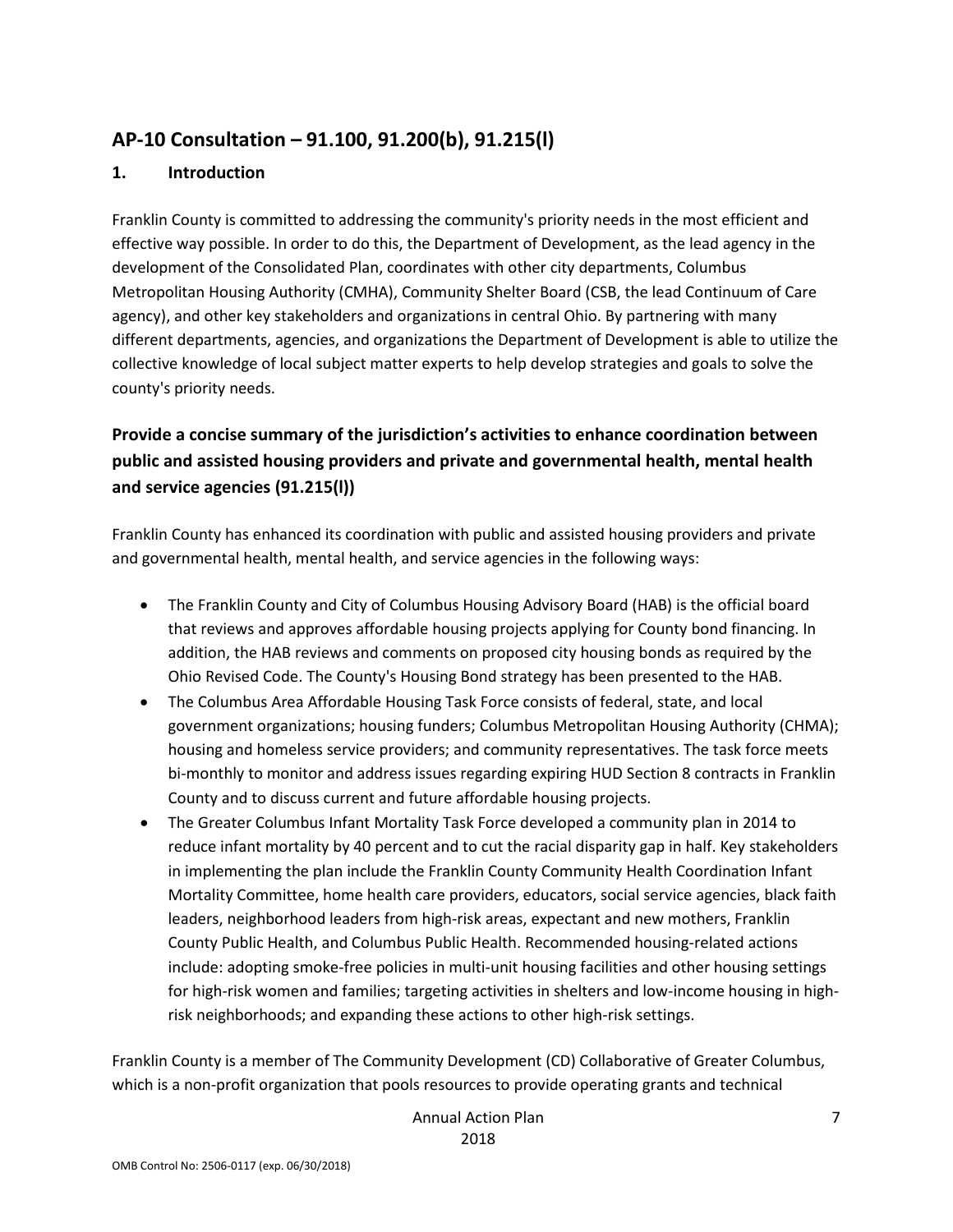assistance to build the capacity of community based non-profit housing developers. The CD Collaborative Board is comprised of various lending institutions such as, the United Way of Central Ohio, The Columbus Foundation, Enterprise Community Partners, Franklin County, and the City of Columbus. Staff for the Collaborative is provided through a contractual relationship with the Affordable Housing Trust for Columbus and Franklin County. Currently five nonprofit community development corporations are funded by the Collaborative.

# **Describe coordination with the Continuum of Care and efforts to address the needs of homeless persons (particularly chronically homeless individuals and families, families with children, veterans, and unaccompanied youth) and persons at risk of homelessness.**

The County has representatives on the Continuum of Care (CoC) for Franklin County and the City of Columbus. The local CoC is known as the Rebuilding Lives Funder Collaborative (RLFC) which is staffed by the Community Shelter Board (CSB). Funding, monitoring, and system changes are discussed and determined by the RLFC (CoC).The County provides local general fund and Capital Improvement Bond funds in addition to federal ESG and HOME dollars to CSB as an intermediary agency to fund local nonprofit providers working to prevent homelessness and providing emergency shelter. Efforts also include and encourage initiatives of rapid re-housing and stabilization for individuals and families experiencing homelessness. Additionally, funds can also be used to support the community's Homeless Management Information System (HMIS) to guarantee that the community's plan to end homelessness is based on the most applicable and current homeless data available.

The County also provides local Capital Improvement Bond funds and federal HOME funds to assist in the development of permanent supportive housing for chronically homeless individuals and families.

CSB, along with its partner agencies, is designing and implementingÂ a transformational new system designed to move single adults more quickly into stable housing, stop repeat homelessness, and add more capacity when overflow demands are high to make sure everyone who needs shelter is able to get it. There are three key components: First, a new emergency shelter will address the growing numbers of men, women and families who are experiencing homelessness so no one has to sleep on the streets in Columbus. Second, case managers called Navigators will link with a person when they enter the homeless system and work with them throughout their stay. Third, relationships with key partner agencies will be strengthened and enhanced**.**

**Describe consultation with the Continuum(s) of Care that serves the jurisdiction's area in determining how to allocate ESG funds, develop performance standards for and evaluate outcomes of projects and activities assisted by ESG funds, and develop funding, policies and procedures for the operation and administration of HMIS**

In Columbus and Franklin County the Continuum of Care (CoC) role and responsibilities is fulfilled by a committee called the Rebuilding Lives Funder Collaborative (RLFC). The RLFC provides stewardship for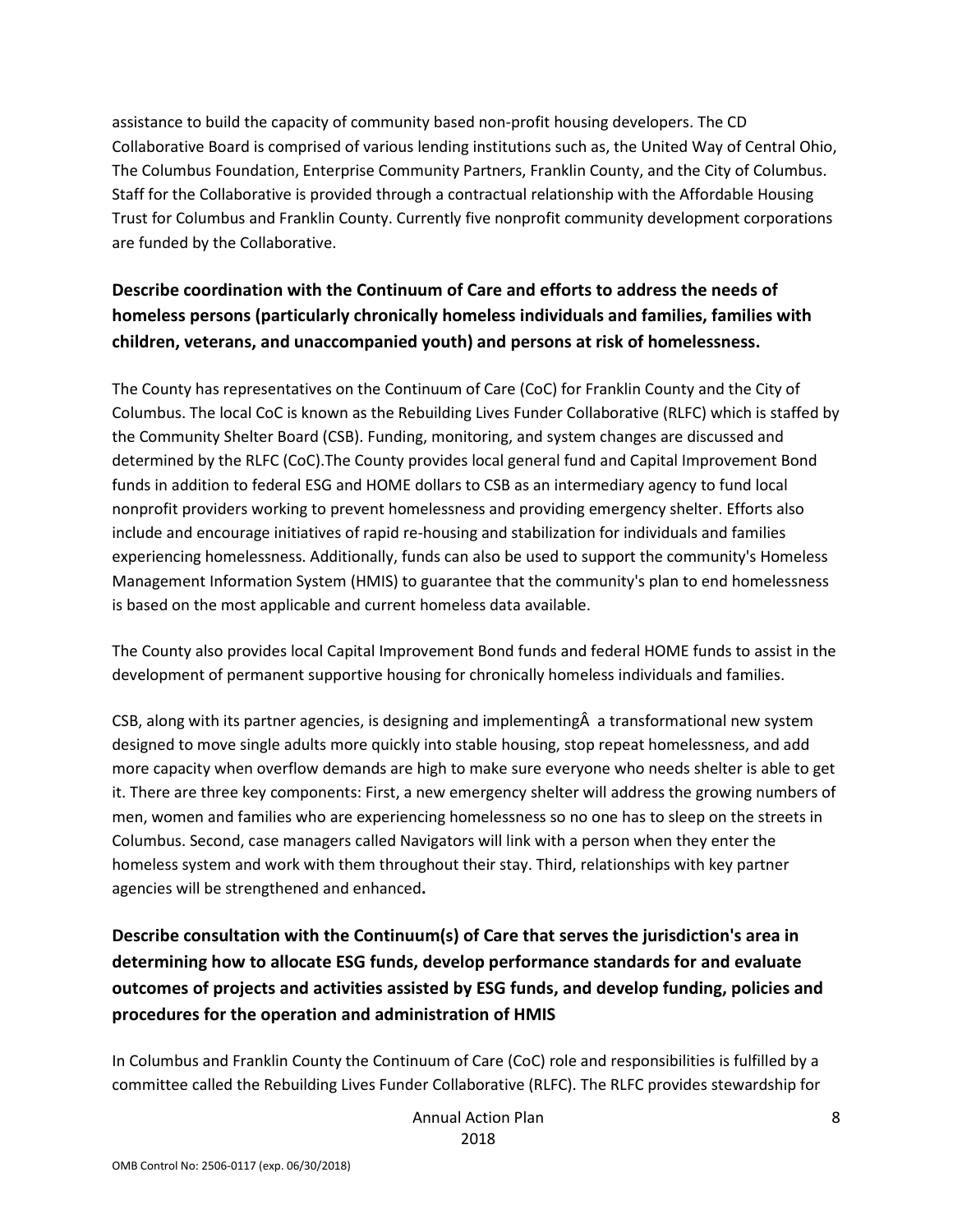all the strategies developed under the Rebuilding Lives (RL) Plan; provides funding for the capital, services, and operations of supportive housing in Columbus and Franklin County; coordinates activities for the new plan; promotes collaboration to achieve goals and strategies; and secures resources for programs and projects. The County has ongoing membership, representation, and participation in the RLFC.

RLFC (CoC) Planning:

- Receive community and public policy updates relevant to homelessness issues
- Receive updates on the Rebuilding Lives Plan, the local plan to end homelessness
- Plan and conduct a sheltered and unsheltered point-in-time count of homeless persons (delegated to CSB)
- Conduct an annual gaps analysis of the homeless needs and services (delegated to CSB)
- Provide required information to complete the local Consolidated Plan(s) (delegated to CSB)
- Review and act on the annual funding allocations, inclusive of ESG and CoC funds, and establish funding priorities
- Review and act on the HUD CoC Application including all relevant charts and tables
- Review and act on any programs that should be removed from HUD funding and any proposed funding reallocations
- Review and make final determination on provider appeals
- Review and act annually on the proposed new supportive housing bonus project
- Designate a Collaborative Applicant

HMIS Operations:

- Designate a single HMIS for the CoC
- Designate an HMIS Lead
- Ensure consistent participation in HMIS (delegated to CSB)
- Ensure the HMIS compliance with HUD requirements (delegated to CSB)
- Review and approve the HMIS policies and procedures, privacy plan, security plan and data quality plan (delegated to CSB)

**2. Describe Agencies, groups, organizations and others who participated in the process and describe the jurisdiction's consultations with housing, social service agencies and other entities**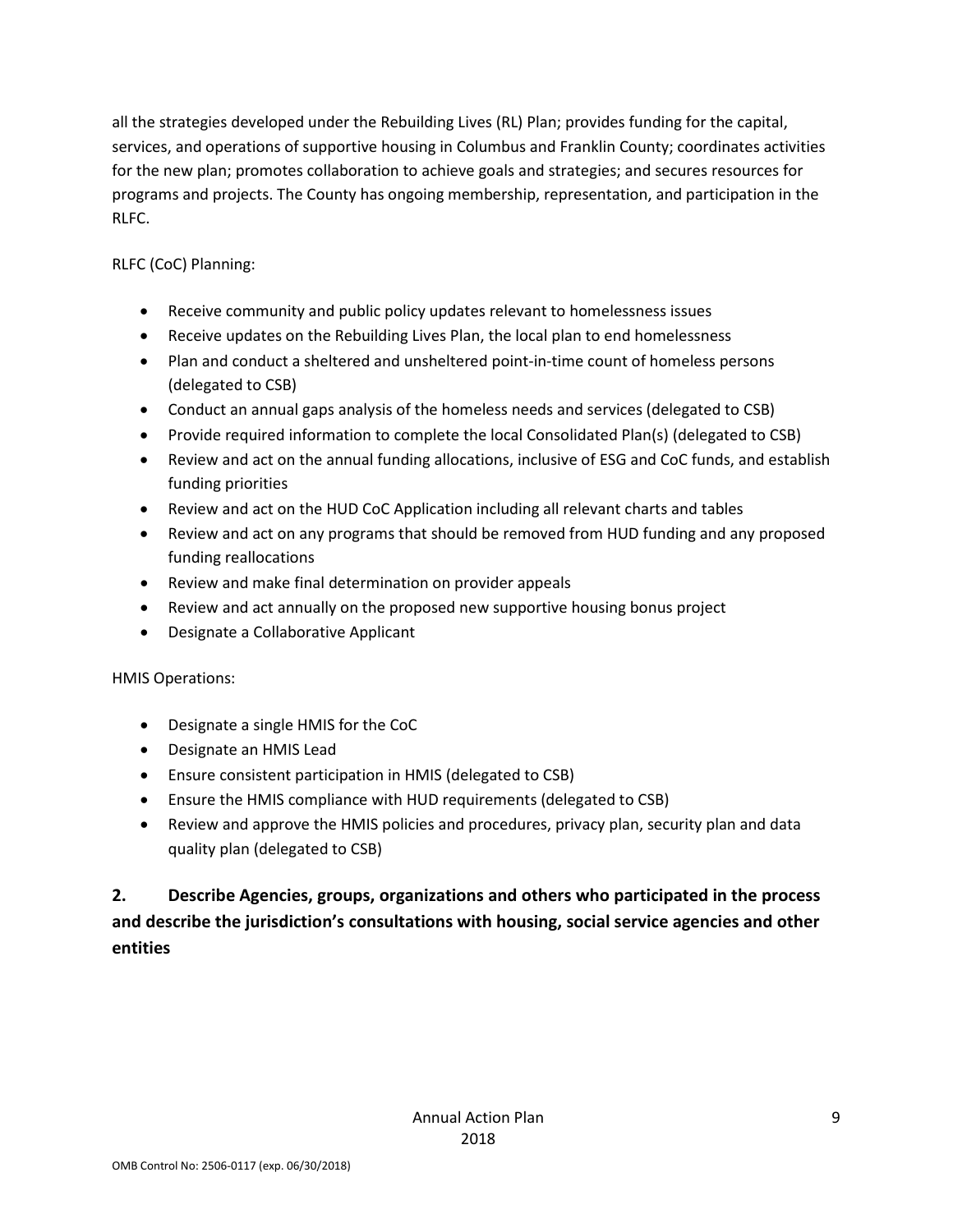#### **Table 2 – Agencies, groups, organizations who participated**

| $\mathbf{1}$   | Agency/Group/Organization                                                                                                                                      | <b>COLUMBUS URBAN LEAGUE</b>                                                                                                                                                                                                                               |
|----------------|----------------------------------------------------------------------------------------------------------------------------------------------------------------|------------------------------------------------------------------------------------------------------------------------------------------------------------------------------------------------------------------------------------------------------------|
|                | <b>Agency/Group/Organization Type</b>                                                                                                                          | Services - Housing<br>Service-Fair Housing                                                                                                                                                                                                                 |
|                | What section of the Plan was addressed by Consultation?                                                                                                        | <b>Housing Need Assessment</b><br>Non-Homeless Special Needs<br><b>Market Analysis</b>                                                                                                                                                                     |
|                | Briefly describe how the Agency/Group/Organization was consulted. What are the<br>anticipated outcomes of the consultation or areas for improved coordination? |                                                                                                                                                                                                                                                            |
| $\overline{2}$ | Agency/Group/Organization                                                                                                                                      | <b>COMMUNITY HOUSING NETWORK</b>                                                                                                                                                                                                                           |
|                | <b>Agency/Group/Organization Type</b>                                                                                                                          | Services - Housing                                                                                                                                                                                                                                         |
|                | What section of the Plan was addressed by Consultation?                                                                                                        | <b>Housing Need Assessment</b><br>Homeless Needs - Chronically homeless<br>Homeless Needs - Families with children<br>Homelessness Needs - Veterans<br>Homelessness Needs - Unaccompanied<br>youth<br>Non-Homeless Special Needs<br><b>Market Analysis</b> |
|                | Briefly describe how the Agency/Group/Organization was consulted. What are the<br>anticipated outcomes of the consultation or areas for improved coordination? |                                                                                                                                                                                                                                                            |
| 3              | Agency/Group/Organization                                                                                                                                      | <b>Community Research Partners</b>                                                                                                                                                                                                                         |
|                | <b>Agency/Group/Organization Type</b>                                                                                                                          | Research and evaluation                                                                                                                                                                                                                                    |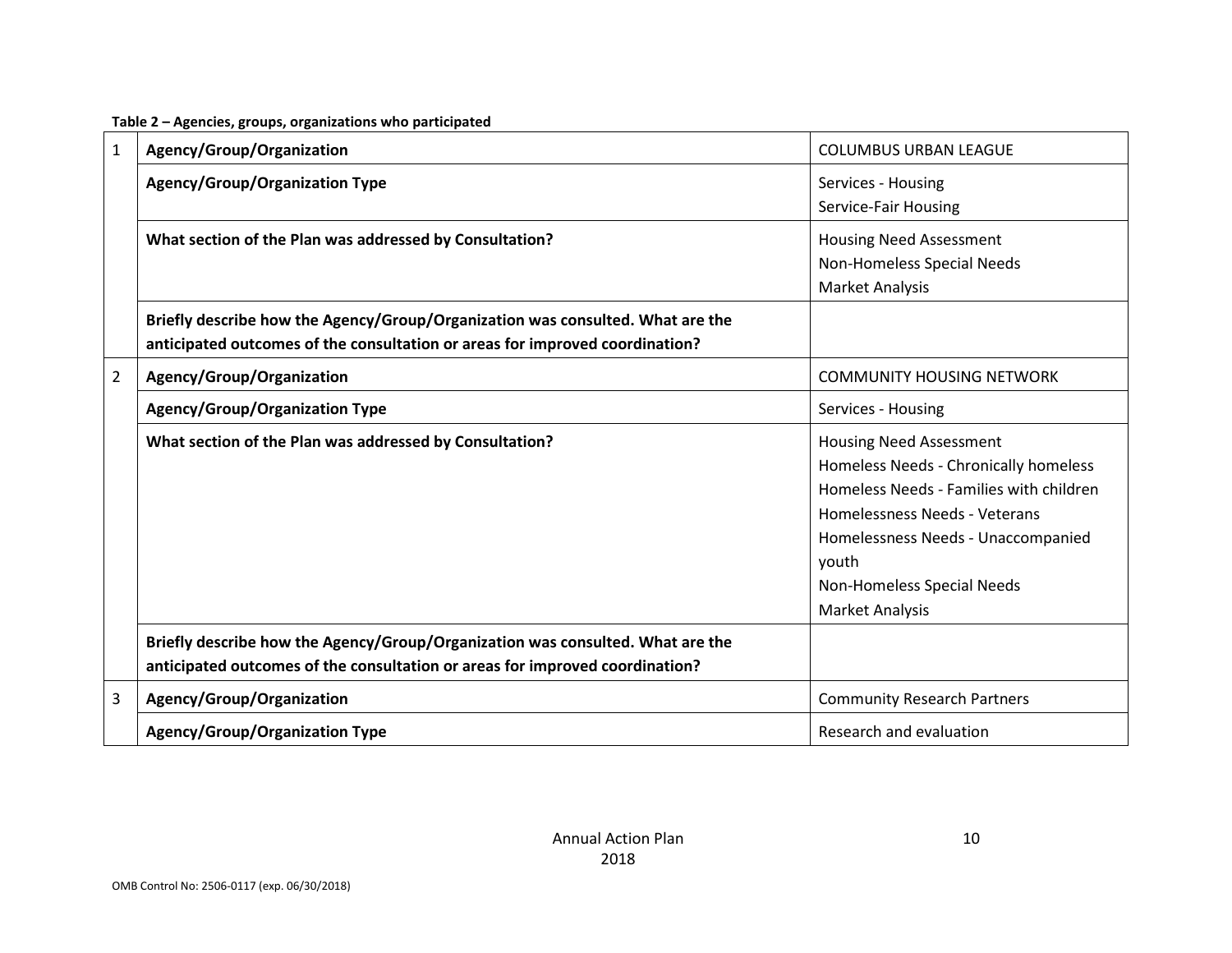|   | What section of the Plan was addressed by Consultation?                        | <b>Housing Need Assessment</b>          |
|---|--------------------------------------------------------------------------------|-----------------------------------------|
|   |                                                                                | <b>Public Housing Needs</b>             |
|   |                                                                                | Homeless Needs - Chronically homeless   |
|   |                                                                                | Homeless Needs - Families with children |
|   |                                                                                | Homelessness Needs - Veterans           |
|   |                                                                                | Homelessness Needs - Unaccompanied      |
|   |                                                                                | youth                                   |
|   |                                                                                | <b>Homelessness Strategy</b>            |
|   |                                                                                | Non-Homeless Special Needs              |
|   |                                                                                | <b>HOPWA Strategy</b>                   |
|   |                                                                                | <b>Market Analysis</b>                  |
|   |                                                                                | <b>Economic Development</b>             |
|   |                                                                                | Lead-based Paint Strategy               |
|   | Briefly describe how the Agency/Group/Organization was consulted. What are the |                                         |
|   | anticipated outcomes of the consultation or areas for improved coordination?   |                                         |
| 4 | Agency/Group/Organization                                                      | <b>COMMUNITY SHELTER BOARD</b>          |
|   | <b>Agency/Group/Organization Type</b>                                          | Services-homeless                       |
|   |                                                                                |                                         |
|   | What section of the Plan was addressed by Consultation?                        | <b>Housing Need Assessment</b>          |
|   |                                                                                | Homeless Needs - Chronically homeless   |
|   |                                                                                | Homeless Needs - Families with children |
|   |                                                                                | Homelessness Needs - Veterans           |
|   |                                                                                | Homelessness Needs - Unaccompanied      |
|   |                                                                                | youth                                   |
|   |                                                                                | <b>Homelessness Strategy</b>            |
|   |                                                                                | <b>Market Analysis</b>                  |
|   | Briefly describe how the Agency/Group/Organization was consulted. What are the |                                         |
|   | anticipated outcomes of the consultation or areas for improved coordination?   |                                         |
|   |                                                                                |                                         |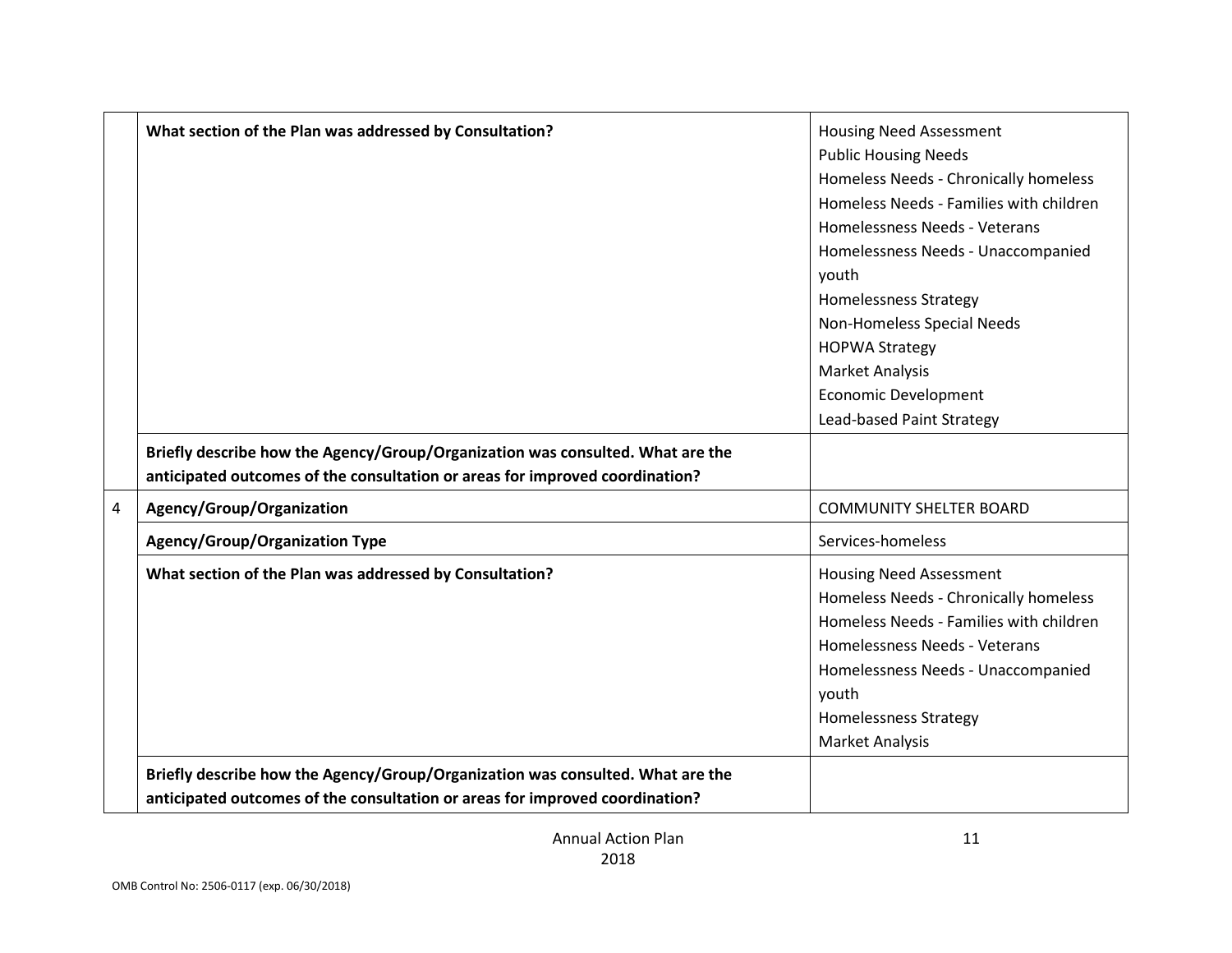| 5              | Agency/Group/Organization                                                                                                                                      | <b>ECONOMIC DEVELOPMENT &amp;</b><br><b>COMMUNITY INSTITUTE</b> |
|----------------|----------------------------------------------------------------------------------------------------------------------------------------------------------------|-----------------------------------------------------------------|
|                | <b>Agency/Group/Organization Type</b>                                                                                                                          | <b>Business and Civic Leaders</b>                               |
|                | What section of the Plan was addressed by Consultation?                                                                                                        | <b>Economic Development</b>                                     |
|                | Briefly describe how the Agency/Group/Organization was consulted. What are the<br>anticipated outcomes of the consultation or areas for improved coordination? |                                                                 |
| 6              | Agency/Group/Organization                                                                                                                                      | Homeport                                                        |
|                | <b>Agency/Group/Organization Type</b>                                                                                                                          | Housing<br>Services - Housing<br>Services-Education             |
|                | What section of the Plan was addressed by Consultation?                                                                                                        | <b>Housing Need Assessment</b><br>Market Analysis               |
|                | Briefly describe how the Agency/Group/Organization was consulted. What are the<br>anticipated outcomes of the consultation or areas for improved coordination? |                                                                 |
| $\overline{7}$ | Agency/Group/Organization                                                                                                                                      | <b>HOMES ON THE HILL</b>                                        |
|                | <b>Agency/Group/Organization Type</b>                                                                                                                          | Housing<br>Services - Housing<br>Services-Education             |
|                | What section of the Plan was addressed by Consultation?                                                                                                        | <b>Housing Need Assessment</b><br><b>Market Analysis</b>        |
|                | Briefly describe how the Agency/Group/Organization was consulted. What are the<br>anticipated outcomes of the consultation or areas for improved coordination? |                                                                 |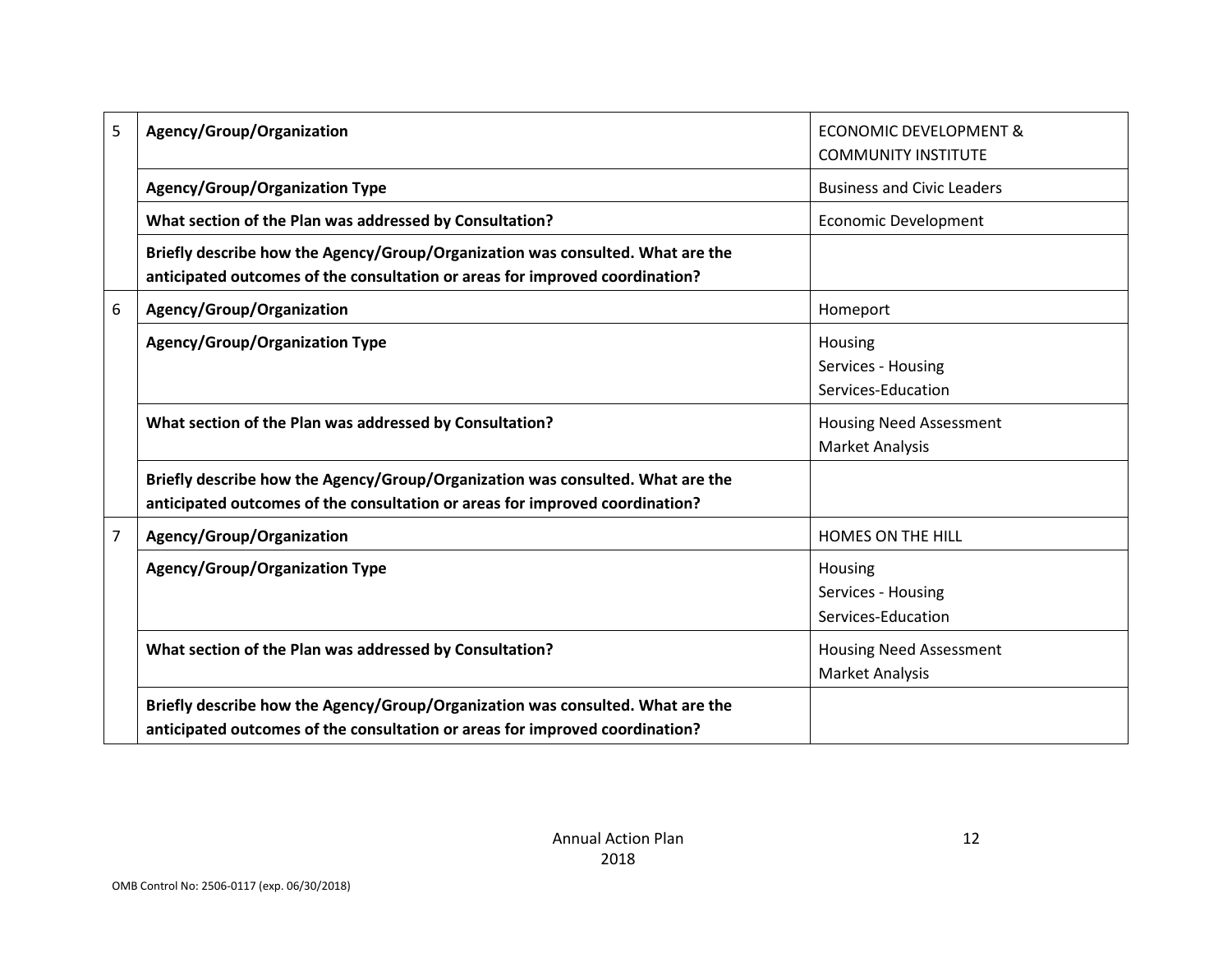| 8  | Agency/Group/Organization                                                                                                                                      | MID-OHIO REGIONAL PLANNING<br><b>COMMISSION</b>                                                                  |
|----|----------------------------------------------------------------------------------------------------------------------------------------------------------------|------------------------------------------------------------------------------------------------------------------|
|    | Agency/Group/Organization Type                                                                                                                                 | Housing<br>Regional organization<br>Planning organization                                                        |
|    | What section of the Plan was addressed by Consultation?                                                                                                        | <b>Housing Need Assessment</b><br><b>Market Analysis</b><br><b>Economic Development</b><br>Anti-poverty Strategy |
|    | Briefly describe how the Agency/Group/Organization was consulted. What are the<br>anticipated outcomes of the consultation or areas for improved coordination? |                                                                                                                  |
| 9  | Agency/Group/Organization                                                                                                                                      | <b>National Church Residences</b>                                                                                |
|    | <b>Agency/Group/Organization Type</b>                                                                                                                          | Housing<br>Services - Housing<br>Services-Health                                                                 |
|    | What section of the Plan was addressed by Consultation?                                                                                                        | <b>Housing Need Assessment</b><br><b>Market Analysis</b>                                                         |
|    | Briefly describe how the Agency/Group/Organization was consulted. What are the<br>anticipated outcomes of the consultation or areas for improved coordination? |                                                                                                                  |
| 10 | Agency/Group/Organization                                                                                                                                      | United Way of Central Ohio                                                                                       |
|    | <b>Agency/Group/Organization Type</b>                                                                                                                          | Services-homeless<br>Services-Health<br>Services-Education<br>Services-Employment                                |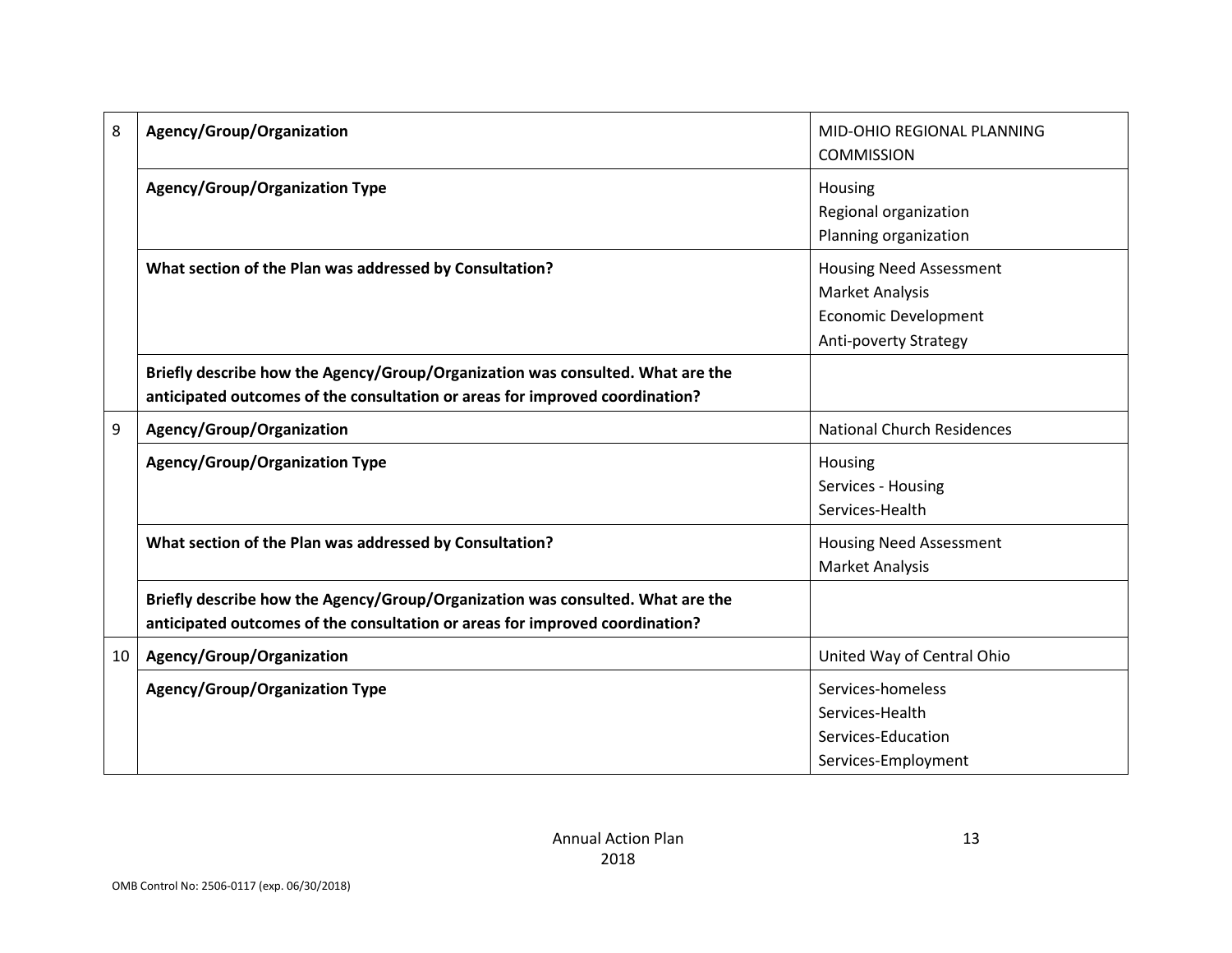|    | What section of the Plan was addressed by Consultation?                        | <b>Housing Need Assessment</b>          |
|----|--------------------------------------------------------------------------------|-----------------------------------------|
|    |                                                                                |                                         |
|    |                                                                                | <b>Public Housing Needs</b>             |
|    |                                                                                | <b>Homelessness Strategy</b>            |
|    |                                                                                | Non-Homeless Special Needs              |
|    |                                                                                | Market Analysis                         |
|    |                                                                                | <b>Economic Development</b>             |
|    |                                                                                | <b>Anti-poverty Strategy</b>            |
|    | Briefly describe how the Agency/Group/Organization was consulted. What are the |                                         |
|    | anticipated outcomes of the consultation or areas for improved coordination?   |                                         |
| 11 | Agency/Group/Organization                                                      | <b>GROVE CITY, OHIO</b>                 |
|    | <b>Agency/Group/Organization Type</b>                                          | Other government - Local                |
|    | What section of the Plan was addressed by Consultation?                        | <b>Housing Need Assessment</b>          |
|    |                                                                                | <b>Public Housing Needs</b>             |
|    |                                                                                | Homeless Needs - Chronically homeless   |
|    |                                                                                | Homeless Needs - Families with children |
|    |                                                                                | Homelessness Needs - Veterans           |
|    |                                                                                | Homelessness Needs - Unaccompanied      |
|    |                                                                                | youth                                   |
|    |                                                                                | <b>Homelessness Strategy</b>            |
|    |                                                                                | Non-Homeless Special Needs              |
|    |                                                                                | <b>HOPWA Strategy</b>                   |
|    |                                                                                | Market Analysis                         |
|    |                                                                                | <b>Economic Development</b>             |
|    |                                                                                | Lead-based Paint Strategy               |
|    | Briefly describe how the Agency/Group/Organization was consulted. What are the |                                         |
|    | anticipated outcomes of the consultation or areas for improved coordination?   |                                         |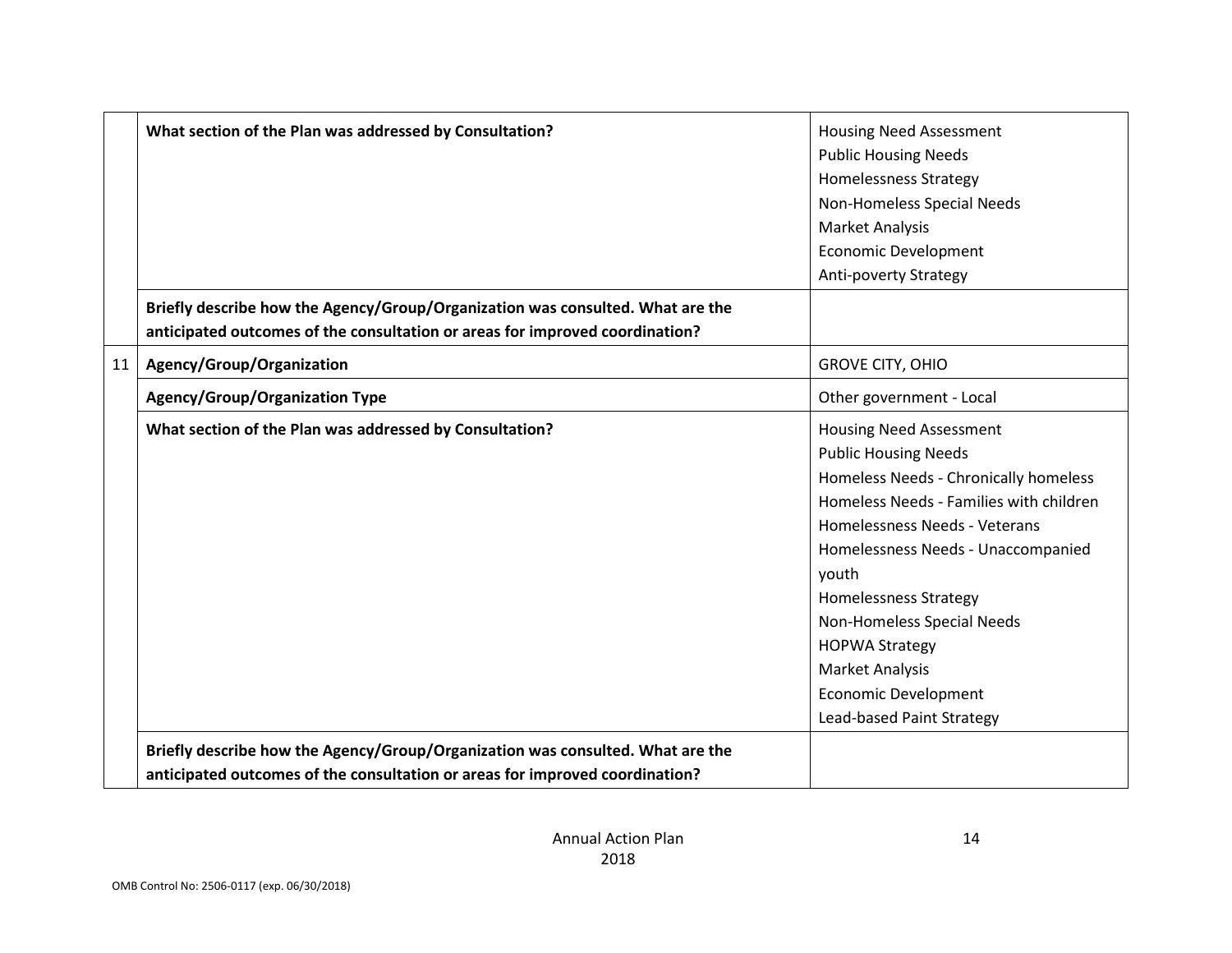| 12 | Agency/Group/Organization                                                                                                                                      | <b>CITY OF HILLIARD</b>                 |
|----|----------------------------------------------------------------------------------------------------------------------------------------------------------------|-----------------------------------------|
|    | <b>Agency/Group/Organization Type</b>                                                                                                                          | Other government - Local                |
|    | What section of the Plan was addressed by Consultation?                                                                                                        | Housing Need Assessment                 |
|    |                                                                                                                                                                | <b>Public Housing Needs</b>             |
|    |                                                                                                                                                                | Homeless Needs - Chronically homeless   |
|    |                                                                                                                                                                | Homeless Needs - Families with children |
|    |                                                                                                                                                                | Homelessness Needs - Veterans           |
|    |                                                                                                                                                                | Homelessness Needs - Unaccompanied      |
|    |                                                                                                                                                                | youth                                   |
|    |                                                                                                                                                                | Homelessness Strategy                   |
|    |                                                                                                                                                                | Non-Homeless Special Needs              |
|    |                                                                                                                                                                | <b>HOPWA Strategy</b>                   |
|    |                                                                                                                                                                | <b>Market Analysis</b>                  |
|    |                                                                                                                                                                | Economic Development                    |
|    |                                                                                                                                                                | Anti-poverty Strategy                   |
|    |                                                                                                                                                                | Lead-based Paint Strategy               |
|    | Briefly describe how the Agency/Group/Organization was consulted. What are the<br>anticipated outcomes of the consultation or areas for improved coordination? |                                         |
| 13 | Agency/Group/Organization                                                                                                                                      | <b>CITY OF REYNOLDSBURG</b>             |
|    | <b>Agency/Group/Organization Type</b>                                                                                                                          | Other government - Local                |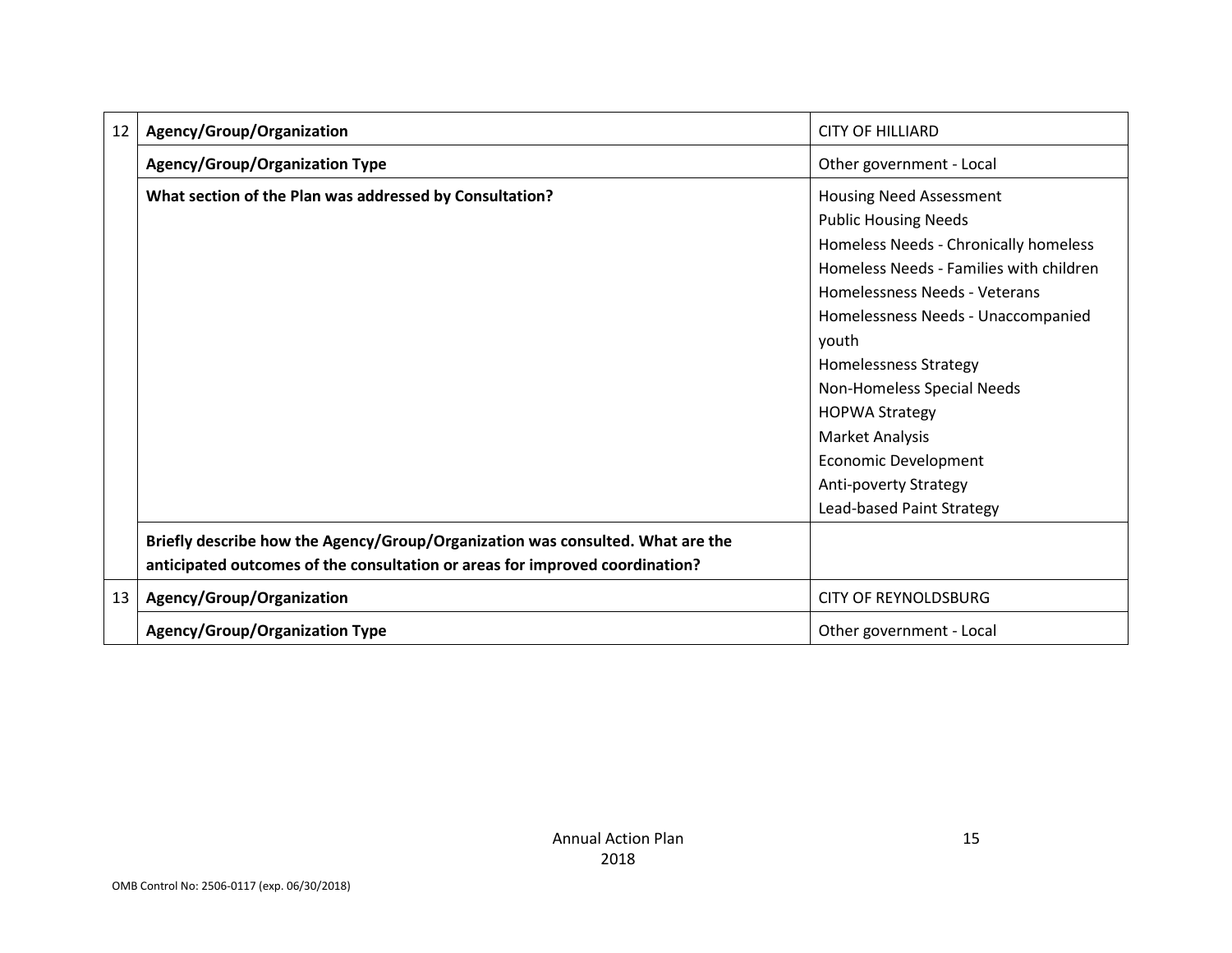|    | What section of the Plan was addressed by Consultation?                        | <b>Housing Need Assessment</b>          |
|----|--------------------------------------------------------------------------------|-----------------------------------------|
|    |                                                                                | <b>Public Housing Needs</b>             |
|    |                                                                                | Homeless Needs - Chronically homeless   |
|    |                                                                                | Homeless Needs - Families with children |
|    |                                                                                | Homelessness Needs - Veterans           |
|    |                                                                                | Homelessness Needs - Unaccompanied      |
|    |                                                                                | youth                                   |
|    |                                                                                | <b>Homelessness Strategy</b>            |
|    |                                                                                | Non-Homeless Special Needs              |
|    |                                                                                | <b>HOPWA Strategy</b>                   |
|    |                                                                                | Market Analysis                         |
|    |                                                                                | Economic Development                    |
|    |                                                                                | Anti-poverty Strategy                   |
|    |                                                                                | Lead-based Paint Strategy               |
|    | Briefly describe how the Agency/Group/Organization was consulted. What are the |                                         |
|    | anticipated outcomes of the consultation or areas for improved coordination?   |                                         |
| 14 | Agency/Group/Organization                                                      | <b>CITY OF WHITEHALL</b>                |
|    | <b>Agency/Group/Organization Type</b>                                          | Other government - Local                |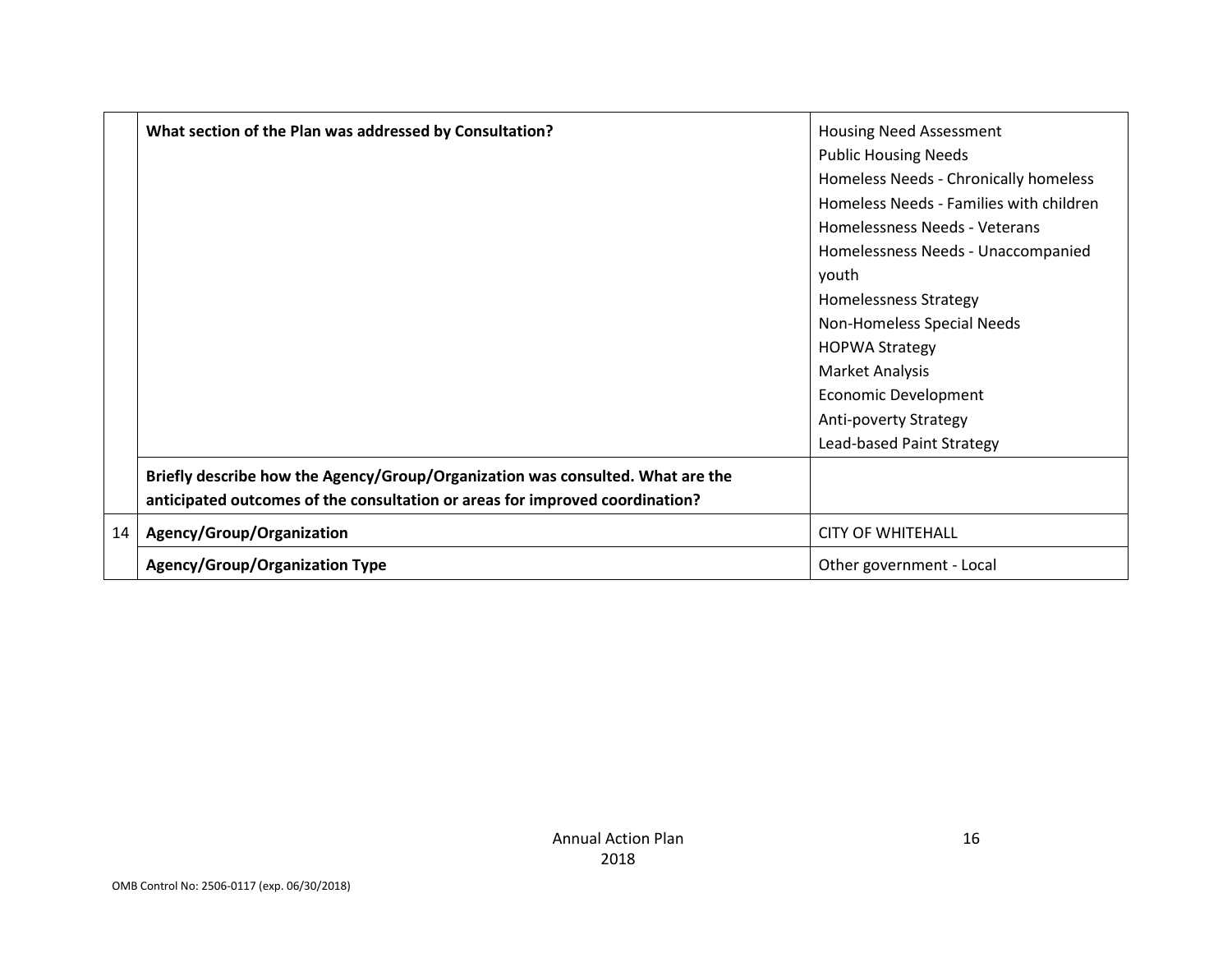|    | What section of the Plan was addressed by Consultation?                        | <b>Housing Need Assessment</b>          |
|----|--------------------------------------------------------------------------------|-----------------------------------------|
|    |                                                                                | <b>Public Housing Needs</b>             |
|    |                                                                                | Homeless Needs - Chronically homeless   |
|    |                                                                                | Homeless Needs - Families with children |
|    |                                                                                | Homelessness Needs - Veterans           |
|    |                                                                                | Homelessness Needs - Unaccompanied      |
|    |                                                                                | youth                                   |
|    |                                                                                | <b>Homelessness Strategy</b>            |
|    |                                                                                | Non-Homeless Special Needs              |
|    |                                                                                | <b>HOPWA Strategy</b>                   |
|    |                                                                                | Market Analysis                         |
|    |                                                                                | Economic Development                    |
|    |                                                                                | <b>Anti-poverty Strategy</b>            |
|    |                                                                                | Lead-based Paint Strategy               |
|    | Briefly describe how the Agency/Group/Organization was consulted. What are the |                                         |
|    | anticipated outcomes of the consultation or areas for improved coordination?   |                                         |
| 15 | Agency/Group/Organization                                                      | <b>CANAL WINCHESTER</b>                 |
|    | <b>Agency/Group/Organization Type</b>                                          | Other government - Local                |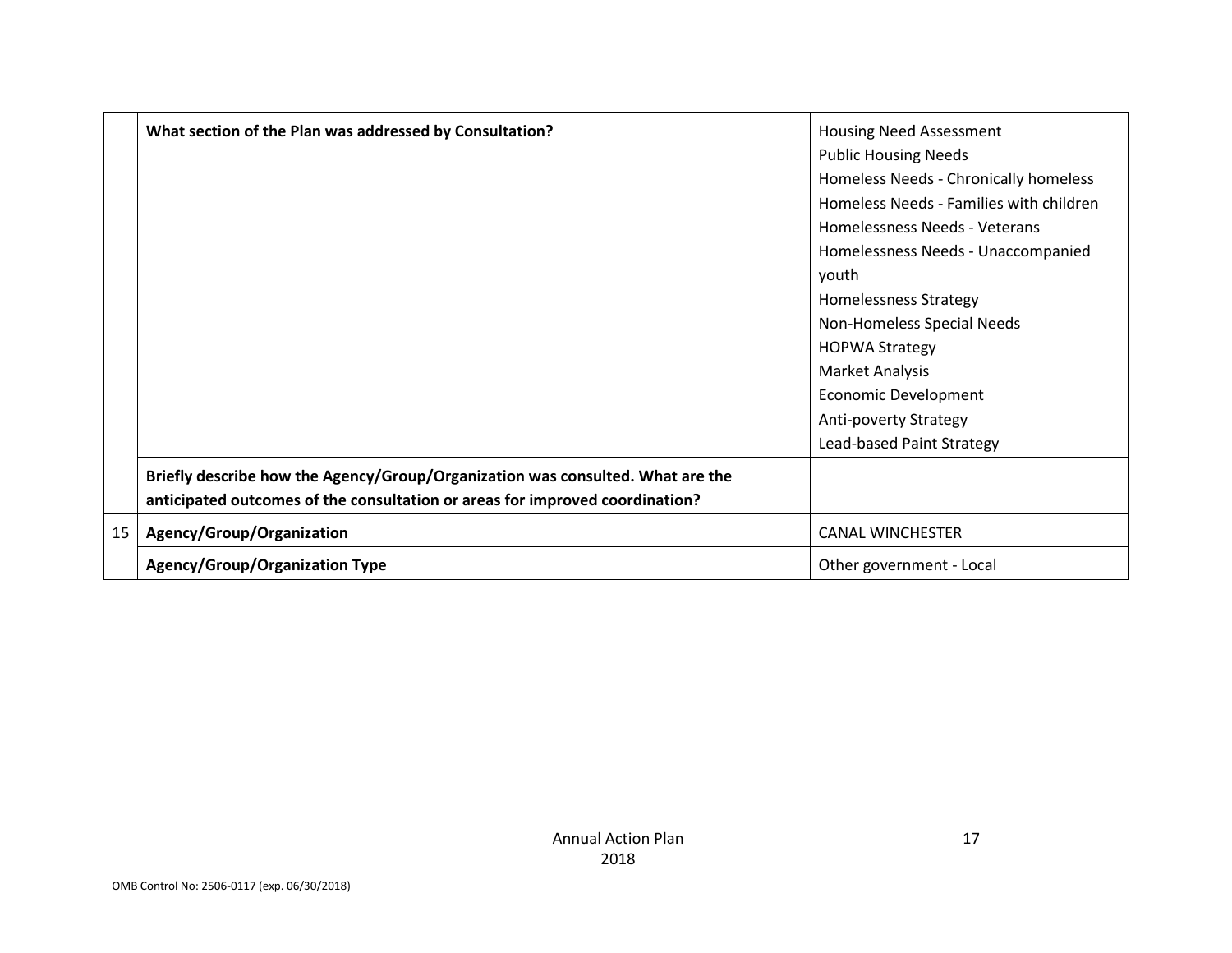|    | What section of the Plan was addressed by Consultation?                        | <b>Housing Need Assessment</b>          |
|----|--------------------------------------------------------------------------------|-----------------------------------------|
|    |                                                                                | <b>Public Housing Needs</b>             |
|    |                                                                                | Homeless Needs - Chronically homeless   |
|    |                                                                                | Homeless Needs - Families with children |
|    |                                                                                | Homelessness Needs - Veterans           |
|    |                                                                                | Homelessness Needs - Unaccompanied      |
|    |                                                                                | youth                                   |
|    |                                                                                | <b>Homelessness Strategy</b>            |
|    |                                                                                | Non-Homeless Special Needs              |
|    |                                                                                | <b>HOPWA Strategy</b>                   |
|    |                                                                                | Market Analysis                         |
|    |                                                                                | Economic Development                    |
|    |                                                                                | <b>Anti-poverty Strategy</b>            |
|    |                                                                                | Lead-based Paint Strategy               |
|    | Briefly describe how the Agency/Group/Organization was consulted. What are the |                                         |
|    | anticipated outcomes of the consultation or areas for improved coordination?   |                                         |
| 16 | Agency/Group/Organization                                                      | <b>VILLAGE OF HARRISBURG</b>            |
|    | <b>Agency/Group/Organization Type</b>                                          | Other government - Local                |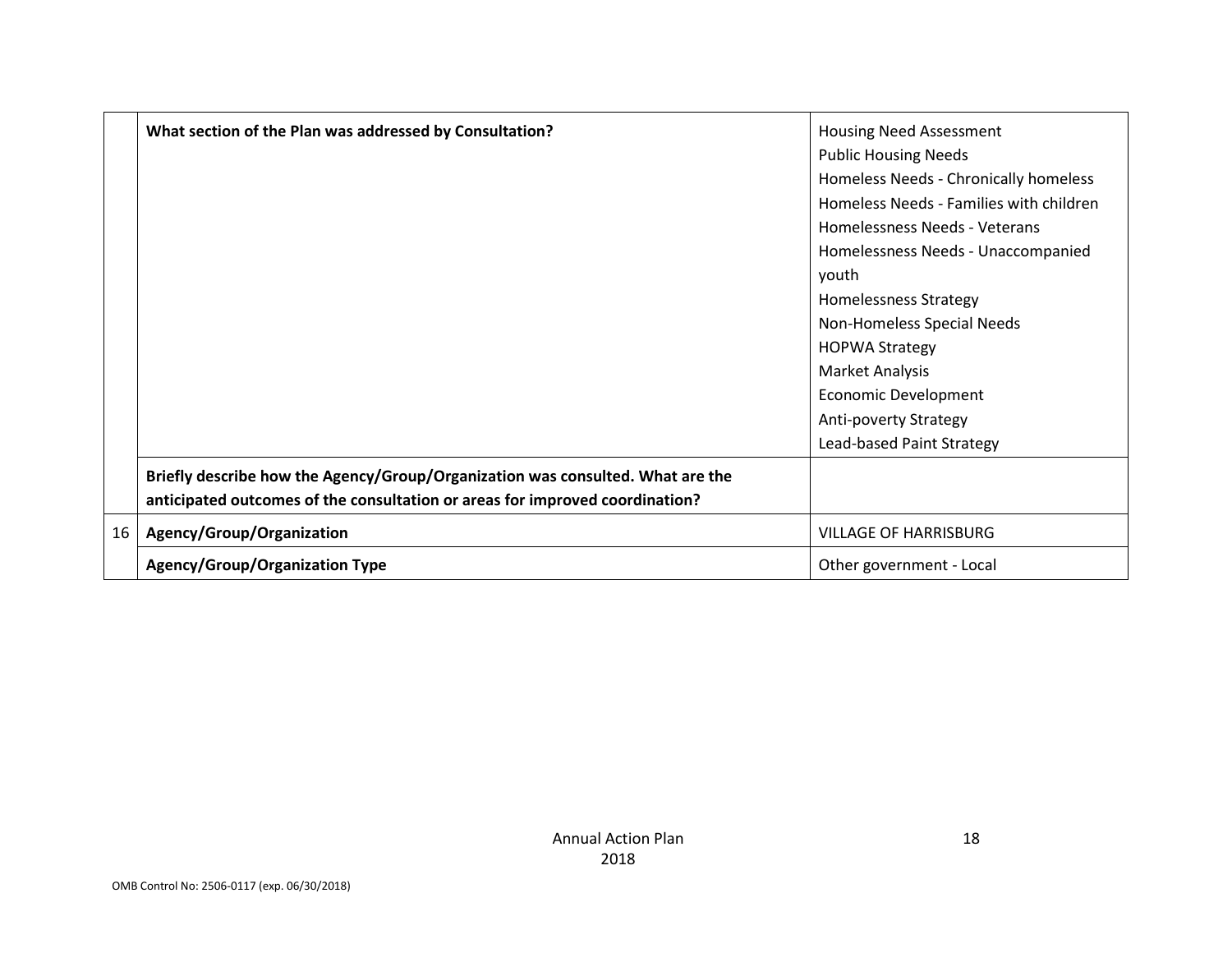|    | What section of the Plan was addressed by Consultation?                        | <b>Housing Need Assessment</b>          |
|----|--------------------------------------------------------------------------------|-----------------------------------------|
|    |                                                                                | <b>Public Housing Needs</b>             |
|    |                                                                                | Homeless Needs - Chronically homeless   |
|    |                                                                                | Homeless Needs - Families with children |
|    |                                                                                | Homelessness Needs - Veterans           |
|    |                                                                                | Homelessness Needs - Unaccompanied      |
|    |                                                                                | youth                                   |
|    |                                                                                | <b>Homelessness Strategy</b>            |
|    |                                                                                | Non-Homeless Special Needs              |
|    |                                                                                | <b>HOPWA Strategy</b>                   |
|    |                                                                                | Market Analysis                         |
|    |                                                                                | Economic Development                    |
|    |                                                                                | Anti-poverty Strategy                   |
|    |                                                                                | Lead-based Paint Strategy               |
|    | Briefly describe how the Agency/Group/Organization was consulted. What are the |                                         |
|    | anticipated outcomes of the consultation or areas for improved coordination?   |                                         |
| 17 | Agency/Group/Organization                                                      | <b>VILLAGE OF URBANCREST</b>            |
|    | <b>Agency/Group/Organization Type</b>                                          | Other government - Local                |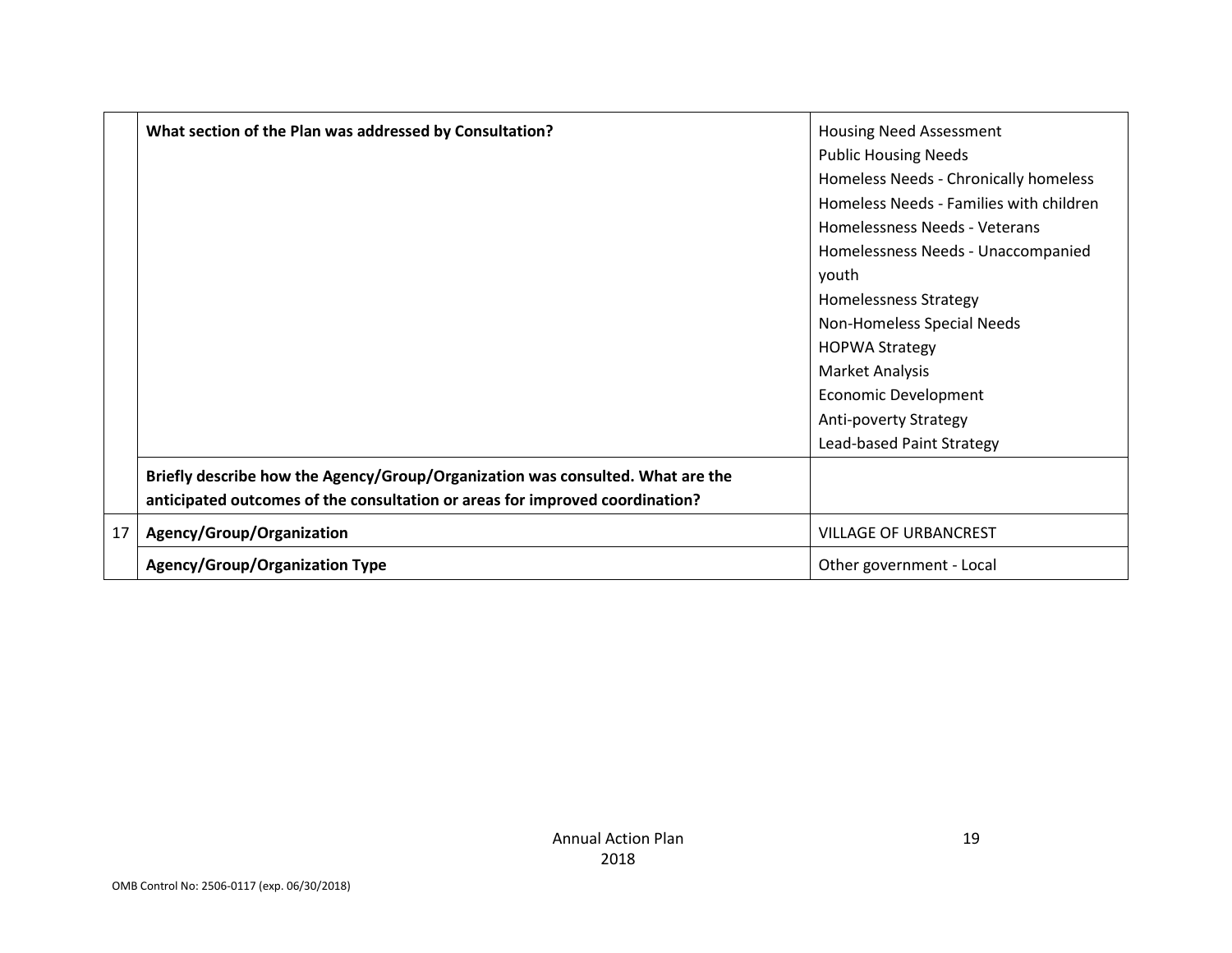|    | What section of the Plan was addressed by Consultation?                        | <b>Housing Need Assessment</b>          |
|----|--------------------------------------------------------------------------------|-----------------------------------------|
|    |                                                                                | <b>Public Housing Needs</b>             |
|    |                                                                                | Homeless Needs - Chronically homeless   |
|    |                                                                                | Homeless Needs - Families with children |
|    |                                                                                | Homelessness Needs - Veterans           |
|    |                                                                                | Homelessness Needs - Unaccompanied      |
|    |                                                                                | youth                                   |
|    |                                                                                | <b>Homelessness Strategy</b>            |
|    |                                                                                | Non-Homeless Special Needs              |
|    |                                                                                | <b>HOPWA Strategy</b>                   |
|    |                                                                                | Market Analysis                         |
|    |                                                                                | Economic Development                    |
|    |                                                                                | Anti-poverty Strategy                   |
|    |                                                                                | Lead-based Paint Strategy               |
|    | Briefly describe how the Agency/Group/Organization was consulted. What are the |                                         |
|    | anticipated outcomes of the consultation or areas for improved coordination?   |                                         |
| 18 | Agency/Group/Organization                                                      | <b>CLINTON TOWNSHIP</b>                 |
|    | <b>Agency/Group/Organization Type</b>                                          | Other government - Local                |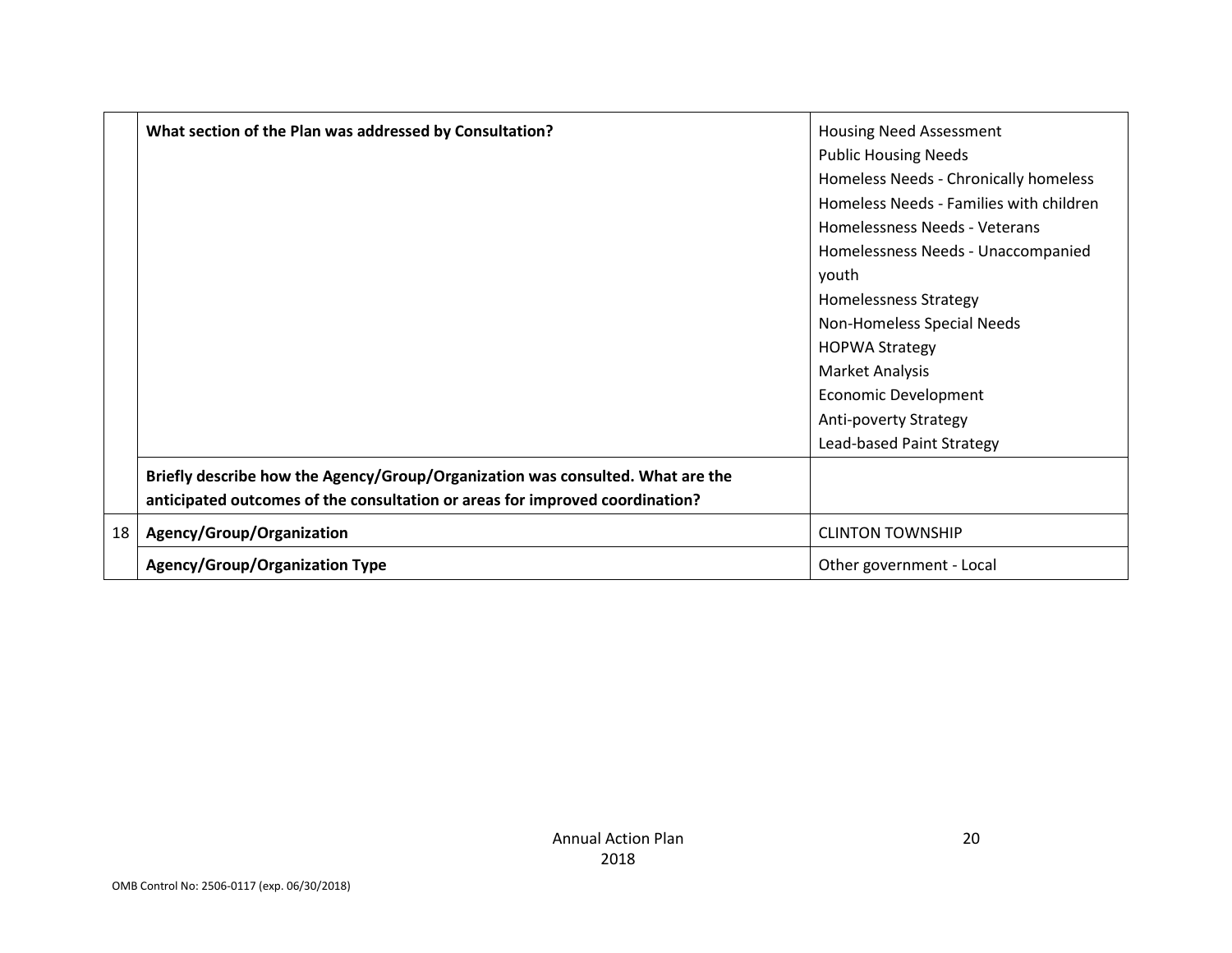|    | What section of the Plan was addressed by Consultation?                        | <b>Housing Need Assessment</b>          |
|----|--------------------------------------------------------------------------------|-----------------------------------------|
|    |                                                                                | <b>Public Housing Needs</b>             |
|    |                                                                                | Homeless Needs - Chronically homeless   |
|    |                                                                                | Homeless Needs - Families with children |
|    |                                                                                | Homelessness Needs - Veterans           |
|    |                                                                                | Homelessness Needs - Unaccompanied      |
|    |                                                                                | youth                                   |
|    |                                                                                | <b>Homelessness Strategy</b>            |
|    |                                                                                | Non-Homeless Special Needs              |
|    |                                                                                | <b>HOPWA Strategy</b>                   |
|    |                                                                                | Market Analysis                         |
|    |                                                                                | Economic Development                    |
|    |                                                                                | Anti-poverty Strategy                   |
|    |                                                                                | Lead-based Paint Strategy               |
|    | Briefly describe how the Agency/Group/Organization was consulted. What are the |                                         |
|    | anticipated outcomes of the consultation or areas for improved coordination?   |                                         |
| 19 | Agency/Group/Organization                                                      | DARBYDALE/PLEASANT TOWNSHIP             |
|    | <b>Agency/Group/Organization Type</b>                                          | Other government - Local                |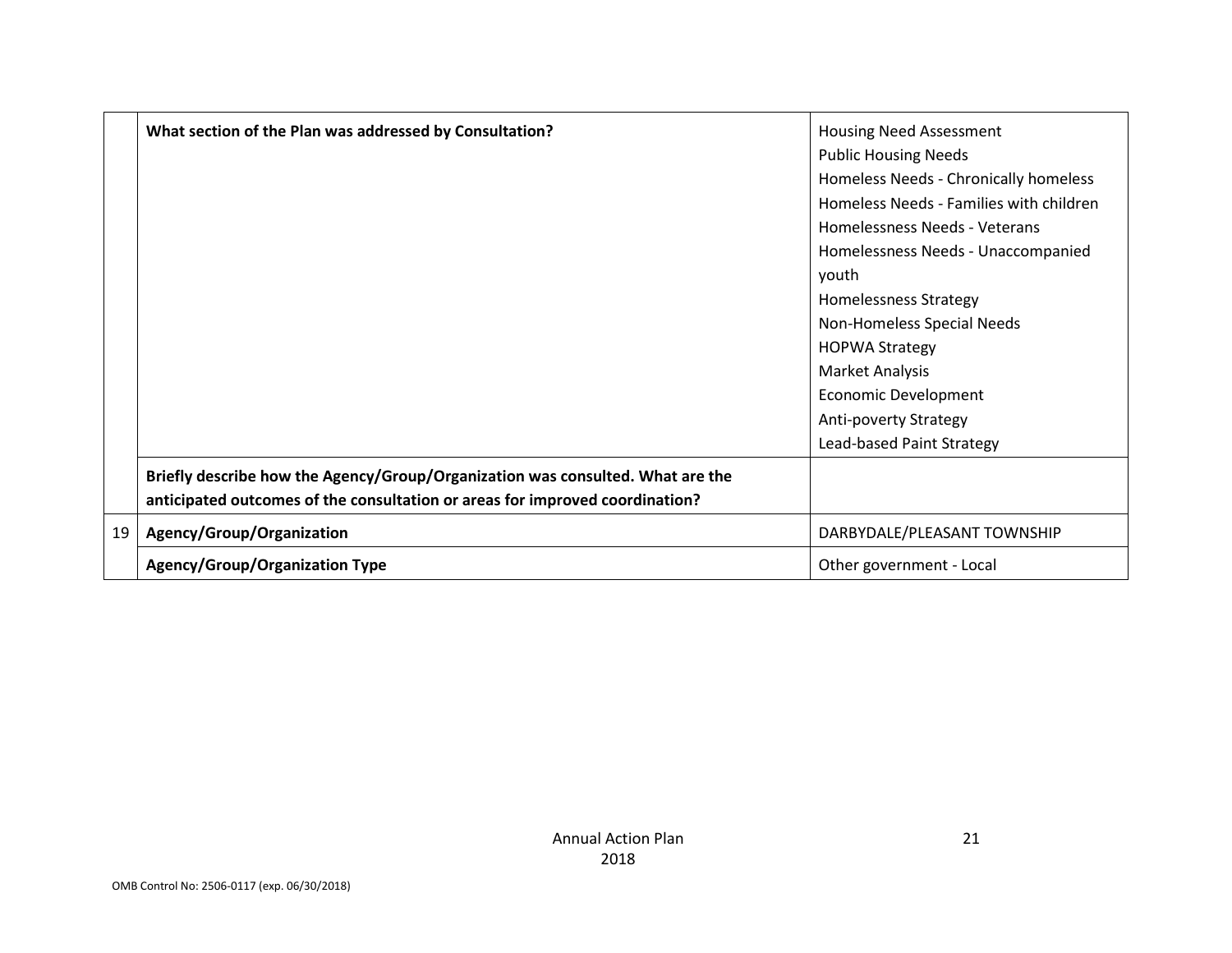|    | What section of the Plan was addressed by Consultation?                        | <b>Housing Need Assessment</b>          |
|----|--------------------------------------------------------------------------------|-----------------------------------------|
|    |                                                                                | <b>Public Housing Needs</b>             |
|    |                                                                                | Homeless Needs - Chronically homeless   |
|    |                                                                                | Homeless Needs - Families with children |
|    |                                                                                | Homelessness Needs - Veterans           |
|    |                                                                                | Homelessness Needs - Unaccompanied      |
|    |                                                                                | youth                                   |
|    |                                                                                | <b>Homelessness Strategy</b>            |
|    |                                                                                | Non-Homeless Special Needs              |
|    |                                                                                | <b>HOPWA Strategy</b>                   |
|    |                                                                                | Market Analysis                         |
|    |                                                                                | <b>Economic Development</b>             |
|    |                                                                                | Anti-poverty Strategy                   |
|    |                                                                                | Lead-based Paint Strategy               |
|    | Briefly describe how the Agency/Group/Organization was consulted. What are the |                                         |
|    | anticipated outcomes of the consultation or areas for improved coordination?   |                                         |
| 20 | Agency/Group/Organization                                                      | <b>CMHA</b>                             |
|    | <b>Agency/Group/Organization Type</b>                                          | Services - Housing                      |
|    | What section of the Plan was addressed by Consultation?                        | <b>Housing Need Assessment</b>          |
|    |                                                                                | <b>Public Housing Needs</b>             |
|    |                                                                                | Homeless Needs - Chronically homeless   |
|    |                                                                                | Homeless Needs - Families with children |
|    |                                                                                | Homelessness Needs - Veterans           |
|    |                                                                                | Homelessness Needs - Unaccompanied      |
|    |                                                                                | youth                                   |
|    |                                                                                | <b>Homelessness Strategy</b>            |
|    |                                                                                | Non-Homeless Special Needs              |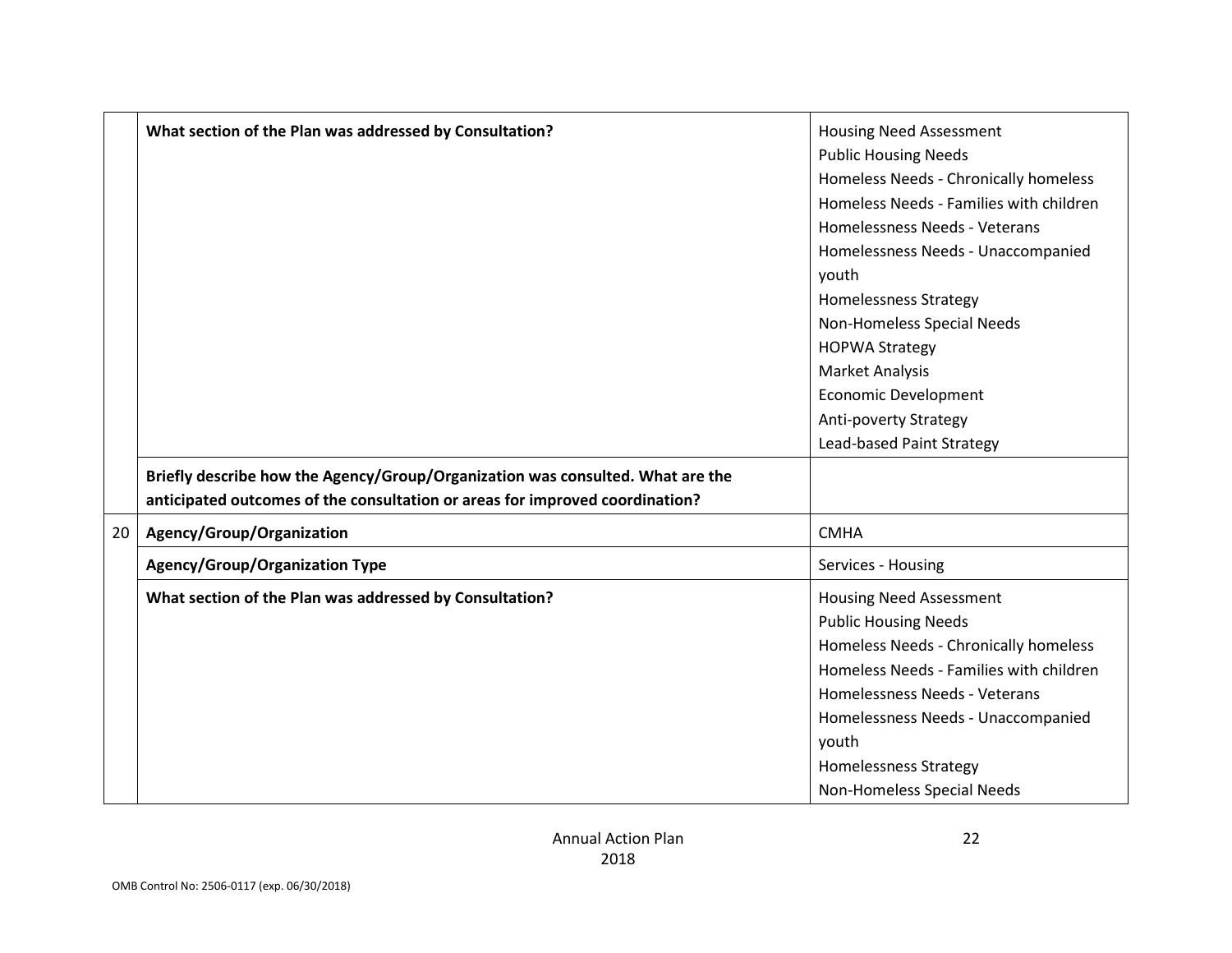|    | Briefly describe how the Agency/Group/Organization was consulted. What are the<br>anticipated outcomes of the consultation or areas for improved coordination? |                                                         |
|----|----------------------------------------------------------------------------------------------------------------------------------------------------------------|---------------------------------------------------------|
| 21 | Agency/Group/Organization                                                                                                                                      | CD COLLABORATIVE OF GREATER<br><b>COLUMBUS</b>          |
|    | <b>Agency/Group/Organization Type</b>                                                                                                                          | Services - Housing                                      |
|    | What section of the Plan was addressed by Consultation?                                                                                                        | <b>Housing Need Assessment</b><br>Market Analysis       |
|    | Briefly describe how the Agency/Group/Organization was consulted. What are the<br>anticipated outcomes of the consultation or areas for improved coordination? |                                                         |
| 23 | Agency/Group/Organization                                                                                                                                      | EAST COLUMBUS DEVELOPMENT CO                            |
|    | <b>Agency/Group/Organization Type</b>                                                                                                                          | Services-Education                                      |
|    | What section of the Plan was addressed by Consultation?                                                                                                        | Economic Development<br><b>Anti-poverty Strategy</b>    |
|    | Briefly describe how the Agency/Group/Organization was consulted. What are the<br>anticipated outcomes of the consultation or areas for improved coordination? |                                                         |
| 24 | Agency/Group/Organization                                                                                                                                      | Franklin Park Conservatory                              |
|    | <b>Agency/Group/Organization Type</b>                                                                                                                          | Services-Education<br><b>Business and Civic Leaders</b> |
|    | What section of the Plan was addressed by Consultation?                                                                                                        | Economic Development                                    |
|    | Briefly describe how the Agency/Group/Organization was consulted. What are the<br>anticipated outcomes of the consultation or areas for improved coordination? |                                                         |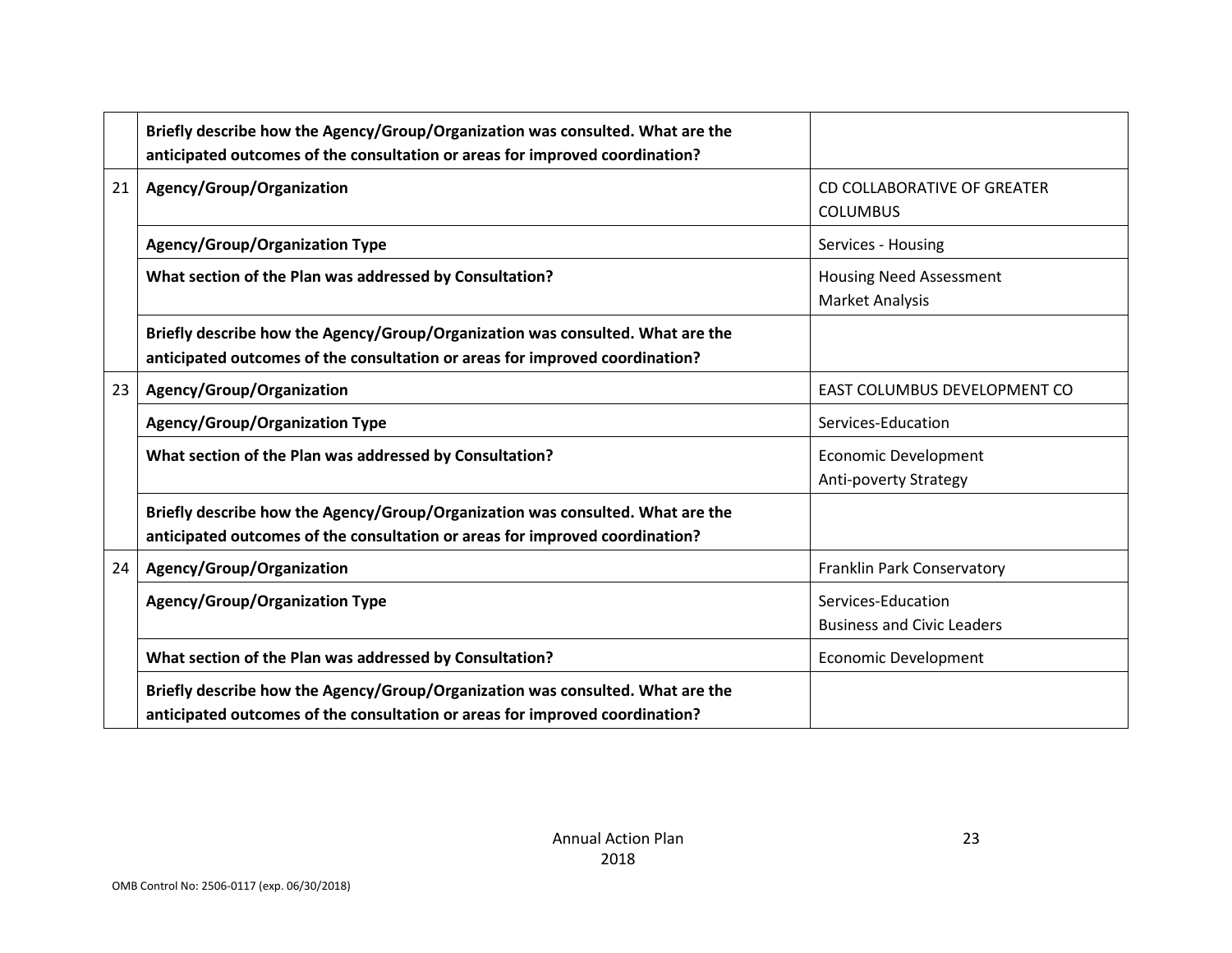| 25 | Agency/Group/Organization                                                                                                                                      | <b>INCREASE CDC</b>                                                                                                                                                                       |
|----|----------------------------------------------------------------------------------------------------------------------------------------------------------------|-------------------------------------------------------------------------------------------------------------------------------------------------------------------------------------------|
|    | Agency/Group/Organization Type                                                                                                                                 | Services-Education<br>Services-Employment<br><b>Business Leaders</b>                                                                                                                      |
|    | What section of the Plan was addressed by Consultation?                                                                                                        | <b>Economic Development</b>                                                                                                                                                               |
|    | Briefly describe how the Agency/Group/Organization was consulted. What are the<br>anticipated outcomes of the consultation or areas for improved coordination? |                                                                                                                                                                                           |
| 26 | Agency/Group/Organization                                                                                                                                      | LIFECARE ALLIANCE                                                                                                                                                                         |
|    | <b>Agency/Group/Organization Type</b>                                                                                                                          | Services-Persons with HIV/AIDS<br>Services-homeless<br>Services-Health                                                                                                                    |
|    | What section of the Plan was addressed by Consultation?                                                                                                        | Homeless Needs - Chronically homeless<br>Homeless Needs - Families with children<br>Homelessness Needs - Veterans<br>Homelessness Needs - Unaccompanied<br>youth<br>Anti-poverty Strategy |
|    | Briefly describe how the Agency/Group/Organization was consulted. What are the<br>anticipated outcomes of the consultation or areas for improved coordination? |                                                                                                                                                                                           |
| 27 | Agency/Group/Organization                                                                                                                                      | MID-OHIO BOARD FOR INDEPENDENT<br><b>LIVING</b>                                                                                                                                           |
|    | <b>Agency/Group/Organization Type</b>                                                                                                                          | Services-Persons with Disabilities                                                                                                                                                        |
|    | What section of the Plan was addressed by Consultation?                                                                                                        | Non-Homeless Special Needs                                                                                                                                                                |
|    | Briefly describe how the Agency/Group/Organization was consulted. What are the<br>anticipated outcomes of the consultation or areas for improved coordination? |                                                                                                                                                                                           |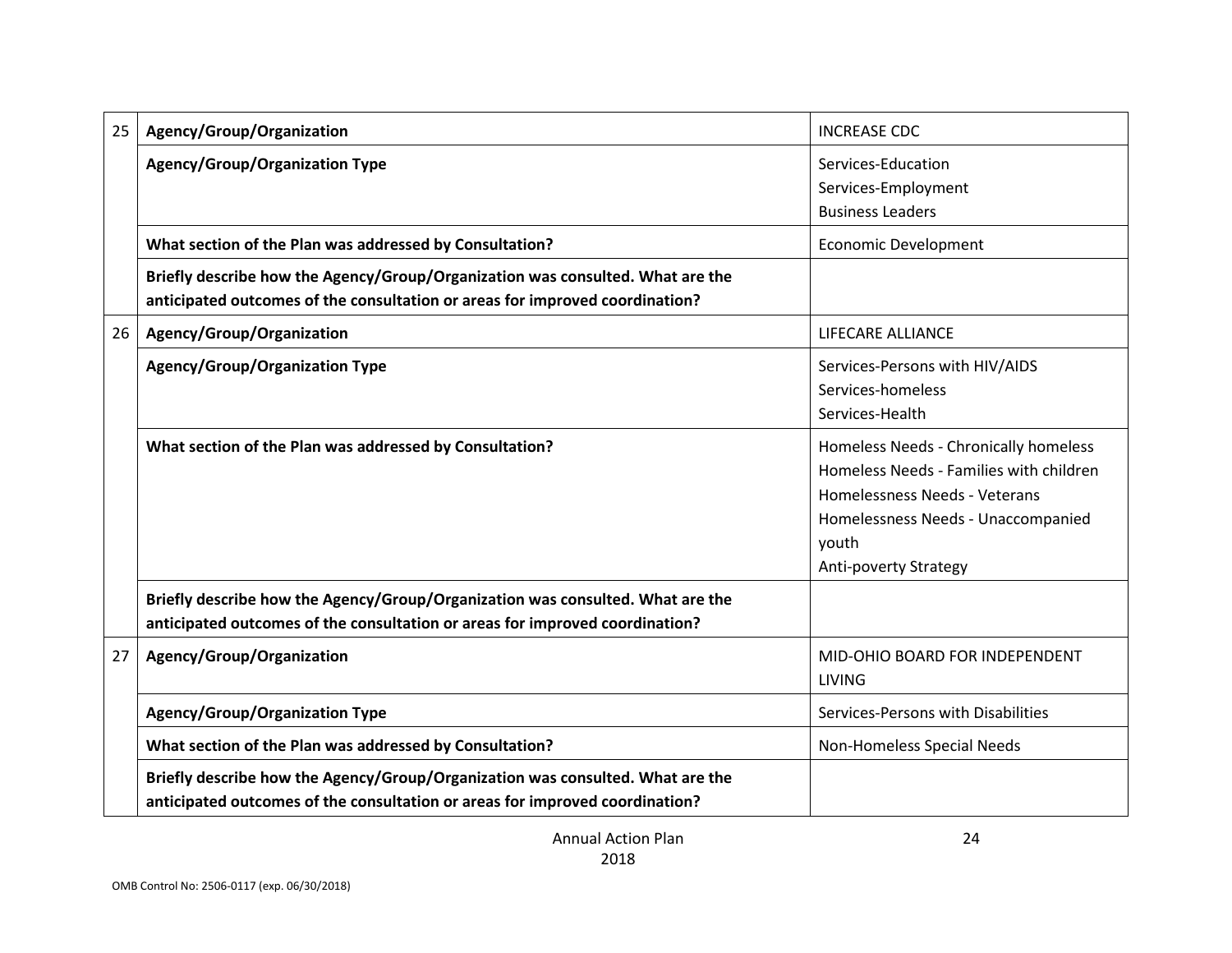| 28 | Agency/Group/Organization                                                                                                                                      | <b>Ohio State University</b>                                              |
|----|----------------------------------------------------------------------------------------------------------------------------------------------------------------|---------------------------------------------------------------------------|
|    | Agency/Group/Organization Type                                                                                                                                 | Services-Education<br>Publicly Funded Institution/System of Care          |
|    | What section of the Plan was addressed by Consultation?                                                                                                        | <b>Economic Development</b>                                               |
|    | Briefly describe how the Agency/Group/Organization was consulted. What are the<br>anticipated outcomes of the consultation or areas for improved coordination? |                                                                           |
| 29 | Agency/Group/Organization                                                                                                                                      | REBUILDING TOGETHER CENTRAL OHIO                                          |
|    | <b>Agency/Group/Organization Type</b>                                                                                                                          | Tool Loan Library                                                         |
|    | What section of the Plan was addressed by Consultation?                                                                                                        | Public service for low income residents                                   |
|    | Briefly describe how the Agency/Group/Organization was consulted. What are the<br>anticipated outcomes of the consultation or areas for improved coordination? |                                                                           |
| 30 | Agency/Group/Organization                                                                                                                                      | Respite connections                                                       |
|    | <b>Agency/Group/Organization Type</b>                                                                                                                          | Services-Persons with Disabilities                                        |
|    | What section of the Plan was addressed by Consultation?                                                                                                        | Non-Homeless Special Needs                                                |
|    | Briefly describe how the Agency/Group/Organization was consulted. What are the<br>anticipated outcomes of the consultation or areas for improved coordination? |                                                                           |
| 31 | Agency/Group/Organization                                                                                                                                      | Franklin County Department of Jobs and<br><b>Family Services (FCDJFS)</b> |
|    | <b>Agency/Group/Organization Type</b>                                                                                                                          | Other government - County                                                 |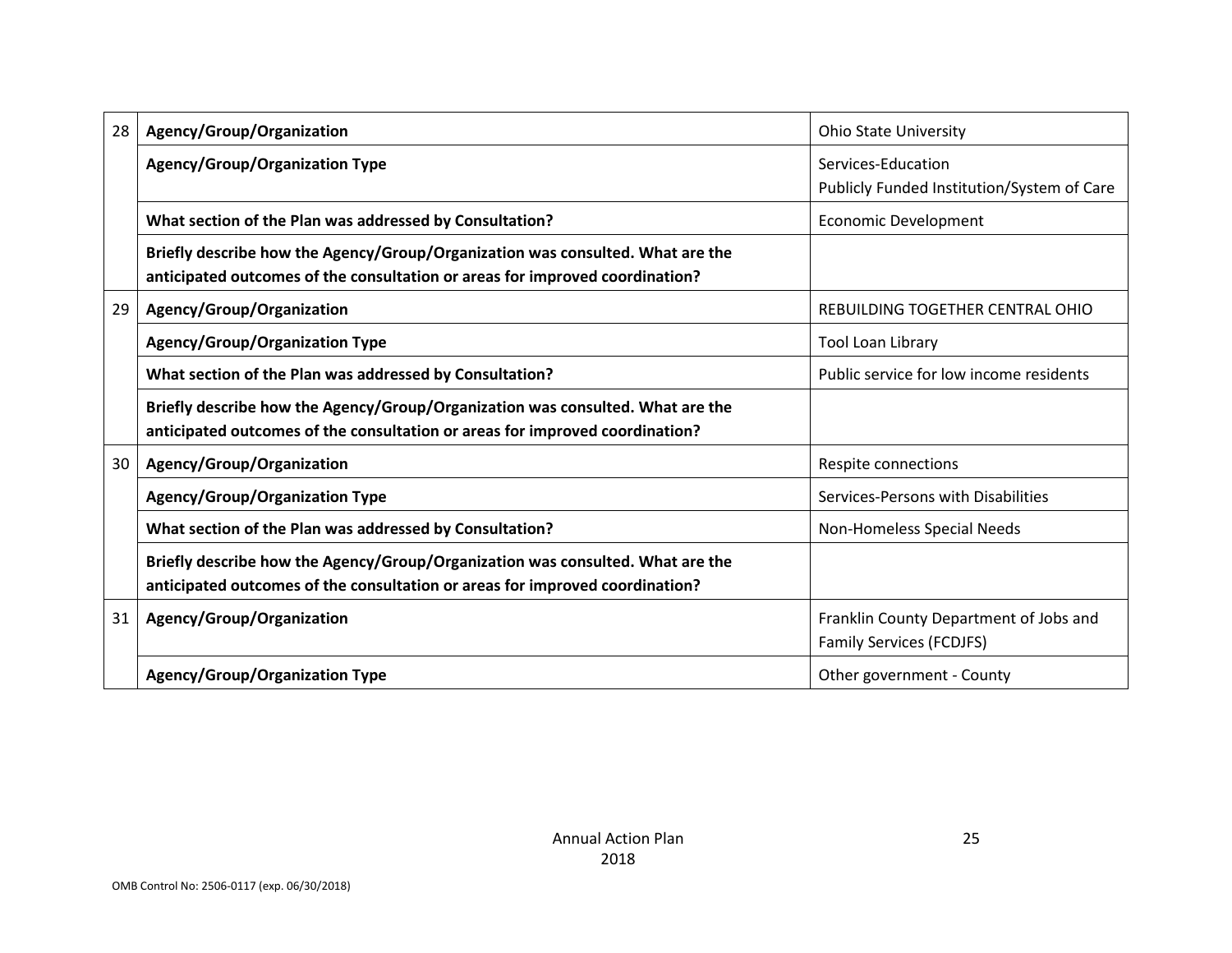| What section of the Plan was addressed by Consultation?                        | <b>Housing Need Assessment</b>          |
|--------------------------------------------------------------------------------|-----------------------------------------|
|                                                                                | Homeless Needs - Chronically homeless   |
|                                                                                | Homeless Needs - Families with children |
|                                                                                | Homelessness Needs - Veterans           |
|                                                                                | Homelessness Needs - Unaccompanied      |
|                                                                                | youth                                   |
|                                                                                | <b>Homelessness Strategy</b>            |
|                                                                                | Non-Homeless Special Needs              |
|                                                                                | <b>Market Analysis</b>                  |
|                                                                                | <b>Economic Development</b>             |
|                                                                                | <b>Anti-poverty Strategy</b>            |
| Briefly describe how the Agency/Group/Organization was consulted. What are the |                                         |
| anticipated outcomes of the consultation or areas for improved coordination?   |                                         |

### **Identify any Agency Types not consulted and provide rationale for not consulting**

Efforts were made to consult with as broad of a range of agencies as possible; no agency types were specifically excluded from the consultation process.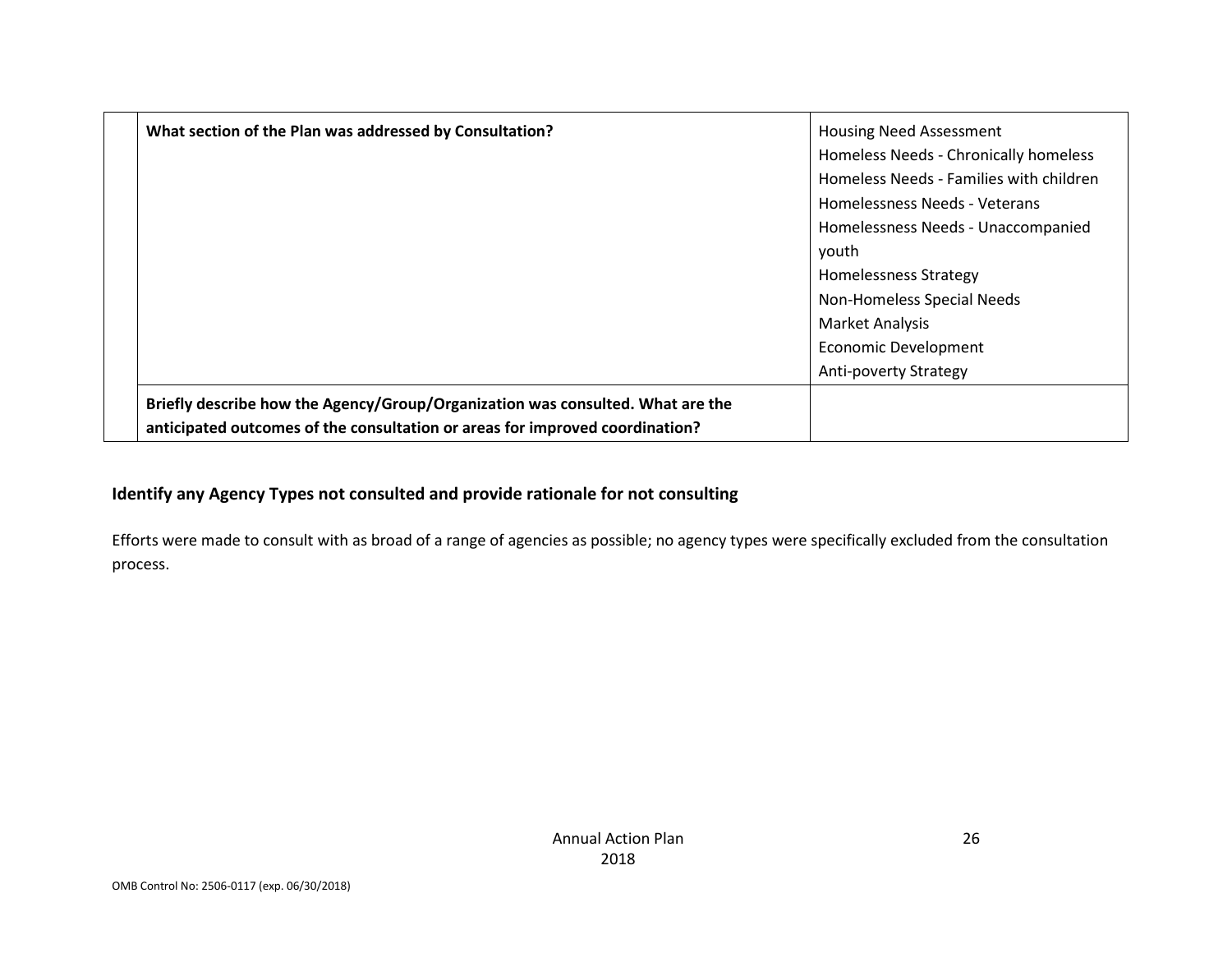### **Other local/regional/state/federal planning efforts considered when preparing the Plan**

| <b>Name of Plan</b>   | <b>Lead Organization</b>    | How do the goals of your Strategic Plan overlap with the goals of each plan?                            |  |  |  |  |
|-----------------------|-----------------------------|---------------------------------------------------------------------------------------------------------|--|--|--|--|
|                       |                             | The goals of the Strategic Plan portion of the Consolidated Plan were developed in close                |  |  |  |  |
|                       |                             | coordination with those of the Rebuilding Lives Plan, which is Columbus' Continuum of Care              |  |  |  |  |
|                       |                             | planning document. The Rebuilding Lives plan is made up of a comprehensive and interrelated             |  |  |  |  |
| Continuum of Care     | <b>Community Shelter</b>    | set of strategies to decrease the number of people who experience homelessness. The                     |  |  |  |  |
|                       | Board                       | Community Shelter Board works with the County and other partner agencies on four goals in               |  |  |  |  |
|                       |                             | the Rebuilding Lives plan: 1) access; 2) crisis response; 3) transition; and 4) advocacy. The           |  |  |  |  |
|                       |                             | Consolidated Plan's Strategic Goals align with and further support these goals.                         |  |  |  |  |
|                       |                             | CMHA is the City of Columbus and Franklin County's Public Housing Authority. The County                 |  |  |  |  |
|                       | Columbus                    | reviewed CMHA's PHA 5-Year and Annual Plan when developing Strategic Goals related to                   |  |  |  |  |
| PHA 5-Year and        | <b>Metropolitan Housing</b> | public housing. The Strategic Plan specifies that Franklin County is committed to collaborating         |  |  |  |  |
| Annual Plan           | Authority (CMHA)            | and cooperating with CMHA on the redevelopment of public housing sites and units as outlined            |  |  |  |  |
|                       |                             | in the PHA 5-Year Plan.                                                                                 |  |  |  |  |
|                       |                             | The Analysis of Impediments (AI) to Fair Housing Choice outlines how Franklin County will take          |  |  |  |  |
|                       |                             | steps to affirmatively further fair housing. The purpose of these actions is to ensure housing          |  |  |  |  |
| Analysis of           | Franklin County and         | choice for all residents of Franklin County by eliminating housing discrimination on the basis of       |  |  |  |  |
| Impediments to Fair   | City of Columbus            | race, color, religion, sex, disability, familial status, national origin, sexual orientation, or gender |  |  |  |  |
| <b>Housing Choice</b> |                             | identity. The AI's Fair Housing Action Plan was considered throughout the Strategic Planning            |  |  |  |  |
|                       |                             | process, and the goals align with and further support fair housing.                                     |  |  |  |  |

**Table 3 – Other local / regional / federal planning efforts**

### **Narrative (optional)**

In order to gather more detailed information about housing, community and economic development, supportive services, the homeless population, and special needs populations of particular importance to the consolidated planning process, eight focus group interviews were conducted with representatives of relevant organizations and stakeholder groups. The purpose of the focus group interviews was to supplement the information gained through the Needs Assessment and Market Analysis, to fill gaps that the previous information could not address.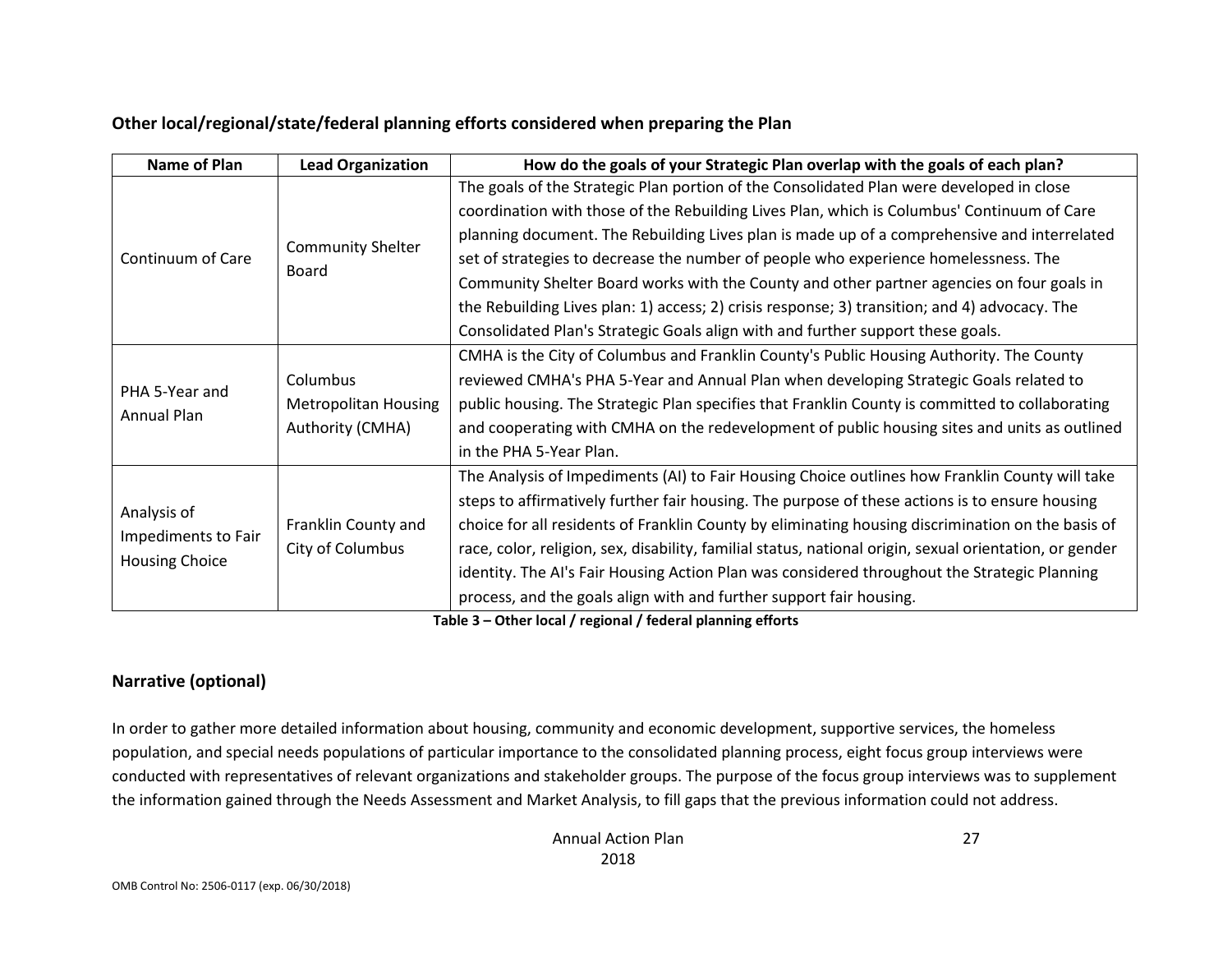Relevant findings from the focus group interviews are included throughout the Needs Assessment, Market Analysis, and Strategic Plan portions of the Consolidated Plan. A summary of the results of the eight focus group can be found in Apendix V. (note: see Table 2 for a full list of invited and participant organizations).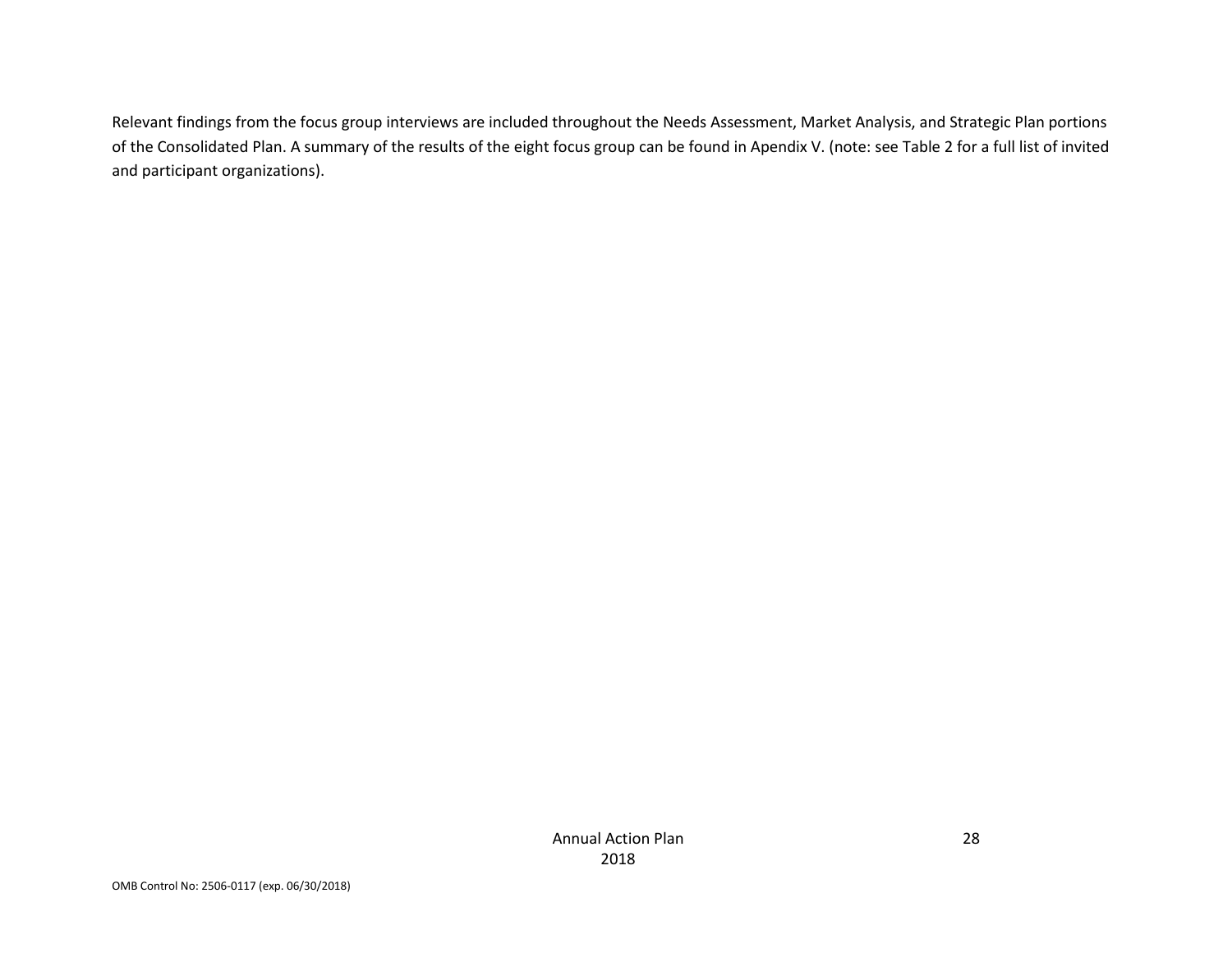## **AP-12 Participation – 91.105, 91.200(c)**

### **1. Summary of citizen participation process/Efforts made to broaden citizen participation Summarize citizen participation process and how it impacted goal-setting**

Franklin County conducted four public hearings to provide techincal assistance and to garner citizen participation identifying the County's community development needs. The six public hearings were: September 21 and September 22nd, 2017; January 11, January 12th, may 17th & May 18th, 2018. Other county governmental entities and non-profit agencies were contacted through outreach efforts to gather citizen participation by means of technical assistance and survey. In addition to these public hearings and outreach, the recommendations were brought before the Community Development Advisory Board on December 8, 2017 for ranking of the applications and final approval. Further an e-mail blast was to 3,475 individuals on May 10th.

### **Citizen Participation Outreach**

| Sort Or<br>der | <b>Mode of Outr</b><br>each                   | <b>Target of Outr</b><br>each       | <b>Summary of</b><br>response/attend<br>ance | Summary of<br>comments received | Summary of com<br>ments not<br>accepted<br>and reasons | URL (If<br>applicab<br>le) |
|----------------|-----------------------------------------------|-------------------------------------|----------------------------------------------|---------------------------------|--------------------------------------------------------|----------------------------|
|                | Community<br>Development<br>Advisory<br>Board | members of<br>advisory<br>committee |                                              |                                 |                                                        |                            |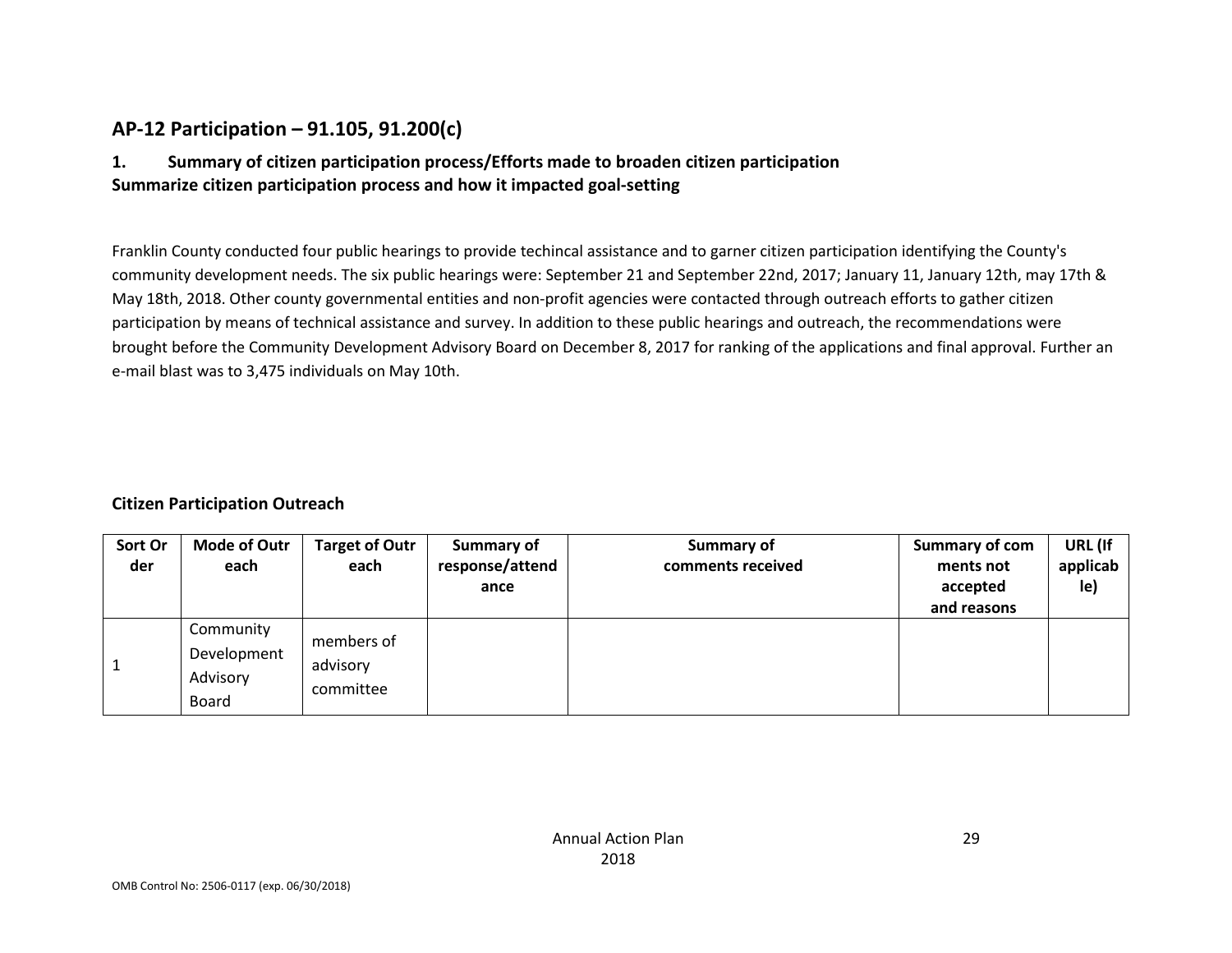| Sort Or | <b>Mode of Outr</b>                         | <b>Target of Outr</b> | Summary of      | Summary of                                           | Summary of com | URL (If  |
|---------|---------------------------------------------|-----------------------|-----------------|------------------------------------------------------|----------------|----------|
| der     | each                                        | each                  | response/attend | comments received                                    | ments not      | applicab |
|         |                                             |                       | ance            |                                                      | accepted       | le)      |
|         |                                             |                       |                 |                                                      | and reasons    |          |
|         |                                             |                       |                 | CITIZEN COMMENTSPoverty: ÿ· ÿ ¿ ÿ §                  |                |          |
|         |                                             |                       |                 | Poverty is inexcusable considering                   |                |          |
|         |                                             |                       |                 | how wealthy America is. A ¿Â - A ¿A ¿A ¿A §          |                |          |
|         |                                             |                       |                 | Thanks to the County for its                         |                |          |
|         |                                             |                       |                 | impressive support to helping the                    |                |          |
|         |                                             |                       |                 | homelessYouth Services: A¿Â-ÿ¿§                      |                |          |
|         |                                             |                       |                 | Educational programs should be                       |                |          |
|         |                                             |                       |                 | based on the needs of local                          |                |          |
|         |                                             |                       |                 | businesses. ÿÃ-ÿÿÿ§<br>Where are                     |                |          |
|         |                                             |                       |                 | the summer youth programming                         |                |          |
|         |                                             |                       |                 | dollars?County Services: A¿Â-ÿ¿ÿ§                    |                |          |
|         |                                             |                       |                 | Money for jobs not for tourists who                  |                |          |
|         |                                             |                       |                 | donÿ¢ÿ¿¿t live                                       |                |          |
|         |                                             |                       |                 | here.ÿ¯ÿ¿ÿ§<br>The County has                        |                |          |
|         |                                             |                       |                 | done an admirable job not cutting critical           |                |          |
|         |                                             |                       |                 | services in such difficult economic                  |                |          |
|         |                                             |                       |                 | times. Ač Ač Ač Ač Aš We need to send a              |                |          |
|         |                                             |                       |                 | team of accountants to examine every tax             |                |          |
|         |                                             |                       |                 | dollar spent.ÿÂ <sup>-</sup> ÿ¿ÿ§<br>County          |                |          |
|         |                                             |                       |                 | services should be geared to helping and             |                |          |
|         |                                             |                       |                 | protecting the most                                  |                |          |
|         |                                             |                       |                 | vulnerable.Infrastructure: ÿÂ-ÿ¿ÿ§                   |                |          |
|         |                                             |                       |                 | I applaud the County for continuing                  |                |          |
|         |                                             |                       |                 | to fund public projects during the economic          |                |          |
|         |                                             |                       |                 | slowdown; they are investments in our                |                |          |
|         |                                             |                       |                 | future.A¿Â <sup>-</sup> A¿Â¿A¿Â§ The County needs to |                |          |
|         |                                             |                       |                 | An RIP ALTA An Arabia An An Alta Sed on              |                |          |
|         |                                             |                       |                 | econonsic factors. ÿÂ-ÿ¿ÿ§                           | 30             |          |
|         | OMB Control No: 2506-0117 (exp. 06/30/2018) |                       |                 | Investments in affluent areas will                   |                |          |
|         |                                             |                       |                 | help the County as much as investments in            |                |          |
|         |                                             |                       | Both meetings   | poorer areas, if not                                 |                |          |
|         |                                             | منابا مدعتا           | welcomed        | nara Franamuñ: Âr à :  : à :  coad jahr              |                |          |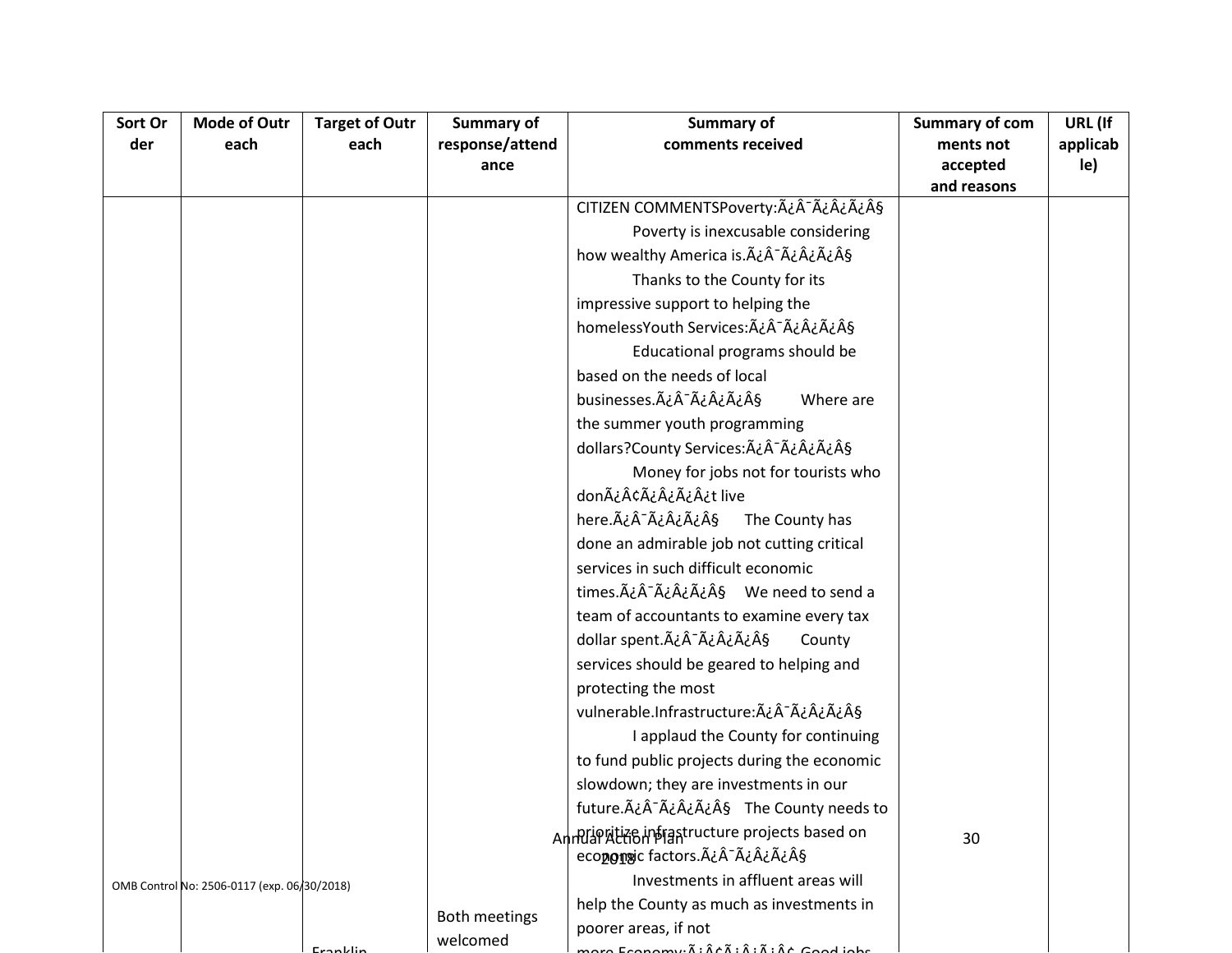| Sort Or | <b>Mode of Outr</b>                         | <b>Target of Outr</b> | Summary of      | Summary of                                    | Summary of com | URL (If  |
|---------|---------------------------------------------|-----------------------|-----------------|-----------------------------------------------|----------------|----------|
| der     | each                                        | each                  | response/attend | comments received                             | ments not      | applicab |
|         |                                             |                       | ance            |                                               | accepted       | le)      |
|         |                                             |                       |                 |                                               | and reasons    |          |
|         |                                             |                       |                 | <b>CITIZEN</b>                                |                |          |
|         |                                             |                       |                 | COMMENTSPoverty:ÿ¿ÿ¯ÿ¿ÿ¿ÿÂ                    |                |          |
|         |                                             |                       |                 | ¿Ã¿Â§ Poverty is inexcusable considering      |                |          |
|         |                                             |                       |                 | how wealthy America                           |                |          |
|         |                                             |                       |                 | is.ÿ¿ÿÂ-ÿ¿ÿ¿ÿ¿ÿ§                              |                |          |
|         |                                             |                       |                 | Thanks to the County for its                  |                |          |
|         |                                             |                       |                 | impressive support to helping the             |                |          |
|         |                                             |                       |                 | homelessYouth                                 |                |          |
|         |                                             |                       |                 | Services:ÿ¿¿Â∙ÿ¿¿ÿ¿ÿ§                         |                |          |
|         |                                             |                       |                 | Educational programs should be                |                |          |
|         |                                             |                       |                 | based on the needs of local                   |                |          |
|         |                                             |                       |                 | businesses.ÿ¿ÿÂ~ÿ¿ÿ¿ÿÿ§                       |                |          |
|         |                                             |                       |                 | Where are the summer youth                    |                |          |
|         |                                             |                       |                 | programming dollars?County                    |                |          |
|         |                                             |                       |                 | Services:ÿ¿¿Â∙ÿ¿¿¿¿ÿ§                         |                |          |
|         |                                             |                       |                 | Money for jobs not for tourists who           |                |          |
|         |                                             |                       |                 | donÿ¿ÿ¢ÿ¿ÿÿ¿ÿ¿t live                          |                |          |
|         |                                             |                       |                 | here.ÿ¿ÿÂ <sup>-</sup> ÿ¿ÿ¿ÿÿÿ§<br>The        |                |          |
|         |                                             |                       |                 | County has done an admirable job not          |                |          |
|         |                                             |                       |                 | cutting critical services in such difficult   |                |          |
|         |                                             |                       |                 | economic                                      |                |          |
|         |                                             |                       |                 | times.ÿ¿Â-ÿ¿ÿ¿ÿ¿ÿ§<br>We                      |                |          |
|         |                                             |                       |                 | need to send a team of accountants to         |                |          |
|         |                                             |                       |                 | examine every tax dollar                      |                |          |
|         |                                             |                       |                 | spent.ÿ¿ÿ¯ÿ¿ÿÿ¿ÿÿ§                            |                |          |
|         |                                             |                       |                 | County services should be geared to           |                |          |
|         |                                             |                       |                 | AnnielPA&iandparatecting the most             | 31             |          |
|         |                                             |                       |                 | vulmemeble.Infrastructure: ÿ¿ÿÂ-ÿ¿ÿÂ          |                |          |
|         | OMB Control No: 2506-0117 (exp. 06/30/2018) |                       |                 | ۆÿ¿ÿ§<br>I applaud the County for             |                |          |
|         |                                             |                       |                 | continuing to fund public projects during the |                |          |
|         |                                             |                       |                 | economic slowdown; they are investments       |                |          |
|         |                                             |                       |                 | $7.2.7.7.2-7.2.7.2.7.7.2.7.2.$                |                |          |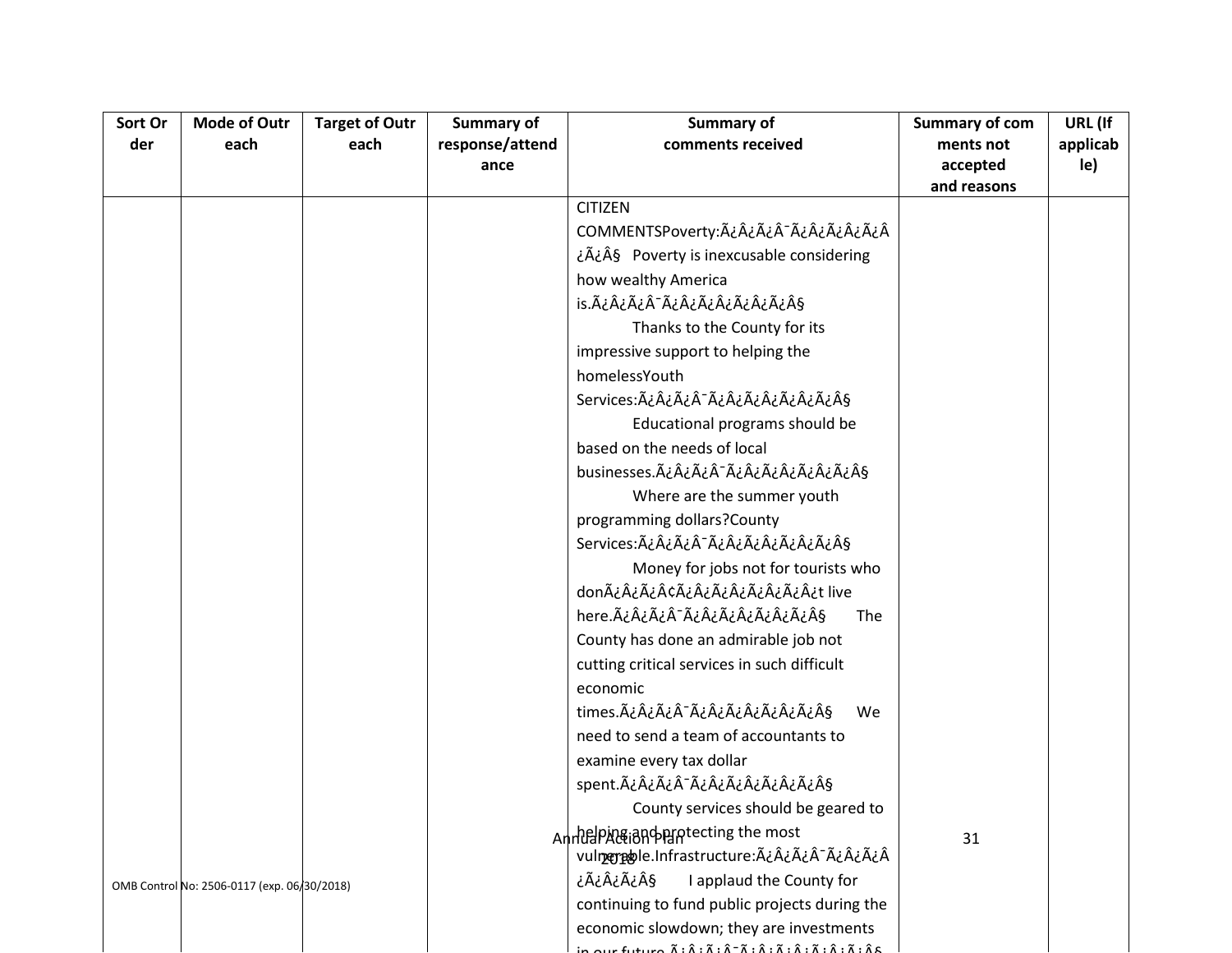**Table 4 – Citizen Participation Outreach**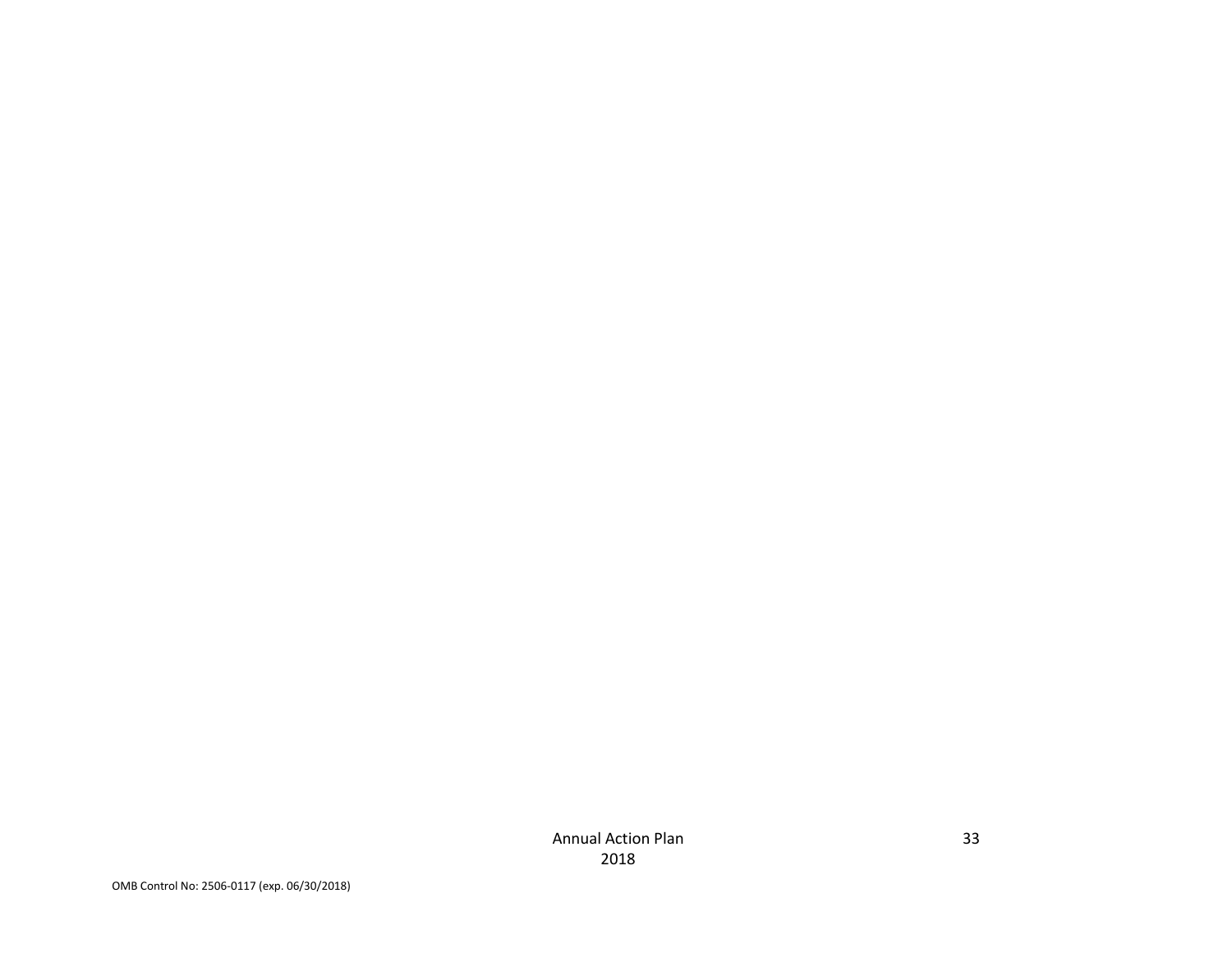# **Expected Resources**

# **AP-15 Expected Resources – 91.220(c)(1,2)**

### **Introduction**

The Franklin County receives annual entitlement funding from the Community Development Block Grant (CDBG), HOME and Emergency Solutions Grant (ESG) Grant. The CDBG budget is a combination of this entitlement amount, program income, anticipated prior year carryover funds and encumbrance cancellations. The CDBG program income is received from housing loan repayments, economic development loan repayments (including loan repayments from the county's economic development sub recipients), as well as the revenue from several CDBGfunded county programs. These resources are expected to be available to fund county projects that address the priority needs and objectives identified in the Strategic Plan.

The HOME program budget combines the entitlement award with the program income amounts received from housing loan repayments.

### **Anticipated Resources**

| Program | Source       | Uses of Funds | <b>Expected Amount Available Year 1</b> |         |                   |        | Expected         | <b>Narrative Description</b> |
|---------|--------------|---------------|-----------------------------------------|---------|-------------------|--------|------------------|------------------------------|
|         | οf           |               | Annual                                  | Program | <b>Prior Year</b> | Total: | <b>Amount</b>    |                              |
|         | <b>Funds</b> |               | <b>Allocation:</b>                      | Income: | <b>Resources:</b> |        | <b>Available</b> |                              |
|         |              |               |                                         |         |                   |        | Remainder        |                              |
|         |              |               |                                         |         |                   |        | of ConPlan       |                              |
|         |              |               |                                         |         |                   |        |                  |                              |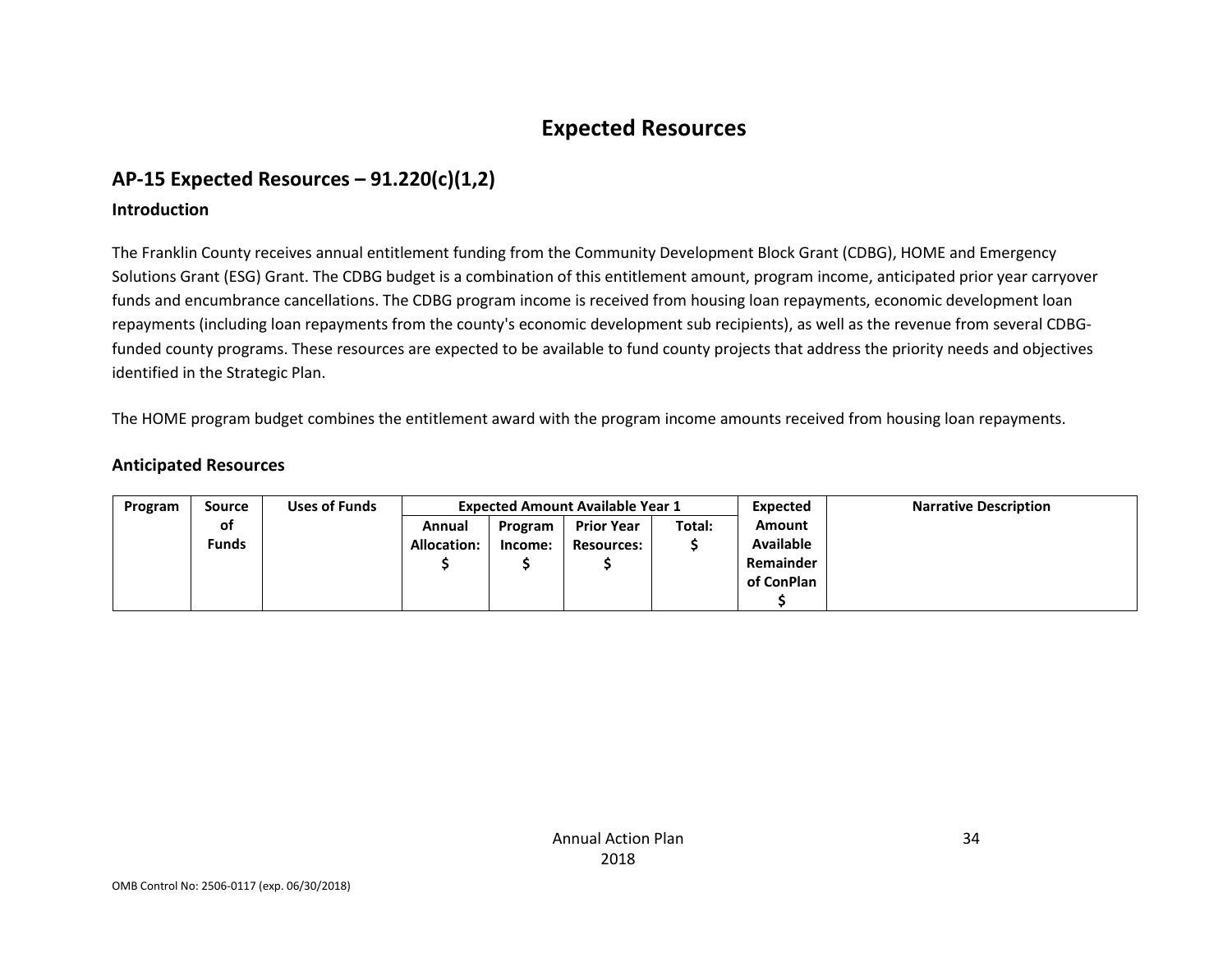| Program     | <b>Source</b> | <b>Uses of Funds</b>   | <b>Expected Amount Available Year 1</b> |         |                   |           | <b>Expected</b>         | <b>Narrative Description</b>              |
|-------------|---------------|------------------------|-----------------------------------------|---------|-------------------|-----------|-------------------------|-------------------------------------------|
|             | of            |                        | Annual                                  | Program | <b>Prior Year</b> | Total:    | Amount                  |                                           |
|             | <b>Funds</b>  |                        | <b>Allocation:</b>                      | Income: | <b>Resources:</b> | \$        | <b>Available</b>        |                                           |
|             |               |                        | \$                                      | \$      | \$                |           | Remainder<br>of ConPlan |                                           |
|             |               |                        |                                         |         |                   |           | \$                      |                                           |
| <b>CDBG</b> | public -      | Acquisition            |                                         |         |                   |           |                         | CDBG funds are used to benefit low and    |
|             | federal       | Admin and              |                                         |         |                   |           |                         | moderate income families or to eliminate  |
|             |               | Planning               |                                         |         |                   |           |                         | blighted conditions.                      |
|             |               | Economic               |                                         |         |                   |           |                         |                                           |
|             |               | Development            |                                         |         |                   |           |                         |                                           |
|             |               | Housing                |                                         |         |                   |           |                         |                                           |
|             |               | Public                 |                                         |         |                   |           |                         |                                           |
|             |               | Improvements           |                                         |         |                   |           |                         |                                           |
|             |               | <b>Public Services</b> | 1,966,306                               | 0       | 0                 | 1,966,306 | 3,932,612               |                                           |
| <b>HOME</b> | public -      | Acquisition            |                                         |         |                   |           |                         | HOME funds are used primarily to          |
|             | federal       | Homebuyer              |                                         |         |                   |           |                         | increase homeownership opportunities      |
|             |               | assistance             |                                         |         |                   |           |                         | and the preservation and production of    |
|             |               | Homeowner              |                                         |         |                   |           |                         | affordable rental housing. A required 15% |
|             |               | rehab                  |                                         |         |                   |           |                         | will fund Community Housing               |
|             |               | Multifamily            |                                         |         |                   |           |                         | Development Organizations (CHDOs),        |
|             |               | rental new             |                                         |         |                   |           |                         | while an optional 5% will provide         |
|             |               | construction           |                                         |         |                   |           |                         | operating support for CHDO's.             |
|             |               | Multifamily            |                                         |         |                   |           |                         |                                           |
|             |               | rental rehab           |                                         |         |                   |           |                         |                                           |
|             |               | <b>New</b>             |                                         |         |                   |           |                         |                                           |
|             |               | construction for       |                                         |         |                   |           |                         |                                           |
|             |               | ownership              |                                         |         |                   |           |                         |                                           |
|             |               | <b>TBRA</b>            | 875,003                                 | 21,236  | 269,181           | 1,165,420 | 1,750,006               |                                           |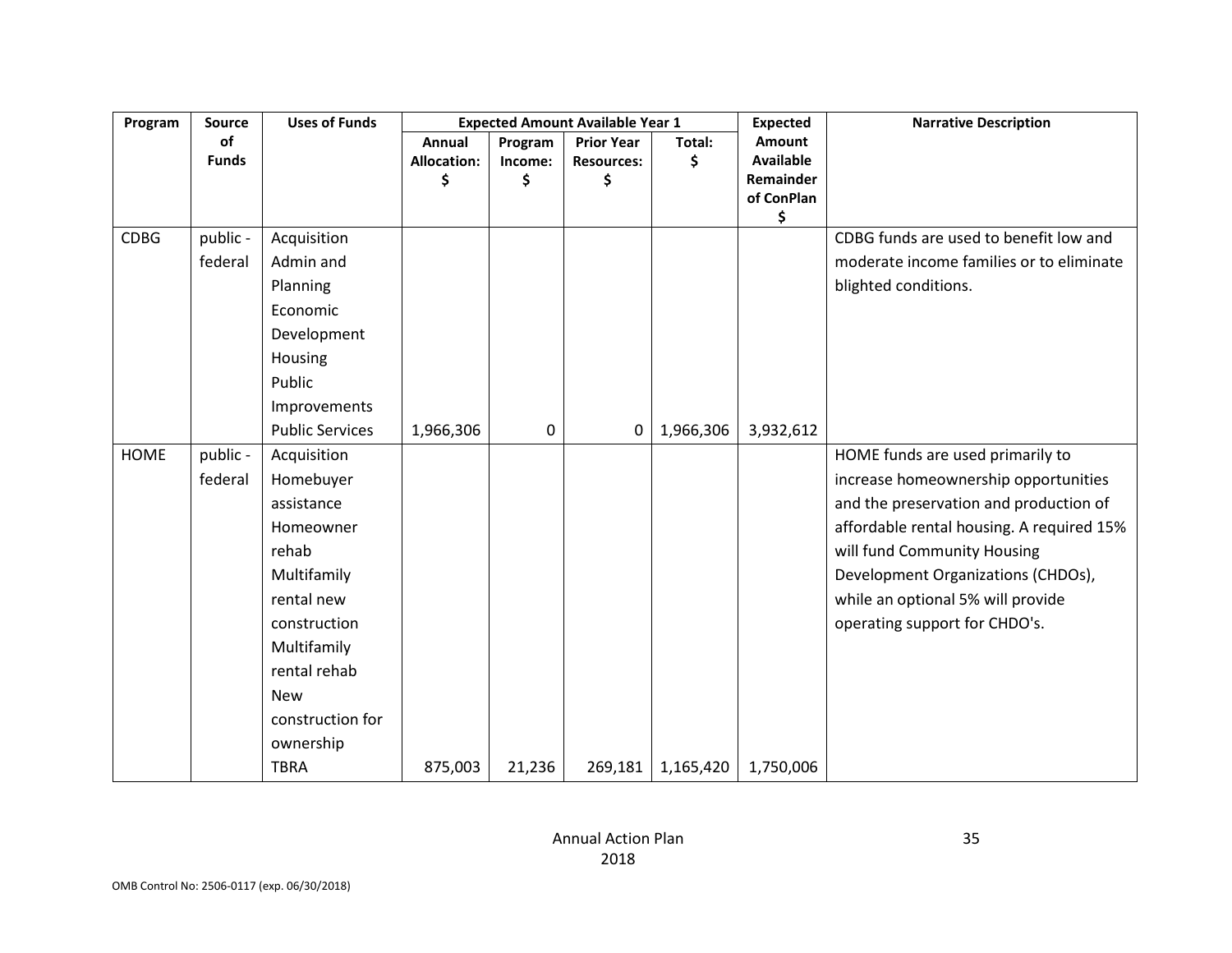| Program | <b>Source</b> | <b>Uses of Funds</b>     | <b>Expected Amount Available Year 1</b> |         |                   |         | <b>Expected</b> | <b>Narrative Description</b>            |
|---------|---------------|--------------------------|-----------------------------------------|---------|-------------------|---------|-----------------|-----------------------------------------|
|         | оf            |                          | Annual                                  | Program | <b>Prior Year</b> | Total:  | <b>Amount</b>   |                                         |
|         | <b>Funds</b>  |                          | <b>Allocation:</b>                      | Income: | <b>Resources:</b> | \$      | Available       |                                         |
|         |               |                          | Ş                                       | \$      | \$                |         | Remainder       |                                         |
|         |               |                          |                                         |         |                   |         | of ConPlan      |                                         |
| ESG     | public -      | Conversion and           |                                         |         |                   |         | \$              | ESG funds are used to coordinate and    |
|         |               |                          |                                         |         |                   |         |                 |                                         |
|         | federal       | rehab for                |                                         |         |                   |         |                 | stabilize the base funding of emergency |
|         |               | transitional             |                                         |         |                   |         |                 | shelter programs.                       |
|         |               | housing                  |                                         |         |                   |         |                 |                                         |
|         |               | Financial                |                                         |         |                   |         |                 |                                         |
|         |               | Assistance               |                                         |         |                   |         |                 |                                         |
|         |               | Overnight shelter        |                                         |         |                   |         |                 |                                         |
|         |               | Rapid re-housing         |                                         |         |                   |         |                 |                                         |
|         |               | (rental                  |                                         |         |                   |         |                 |                                         |
|         |               | assistance)              |                                         |         |                   |         |                 |                                         |
|         |               | <b>Rental Assistance</b> |                                         |         |                   |         |                 |                                         |
|         |               | Services                 |                                         |         |                   |         |                 |                                         |
|         |               | Transitional             |                                         |         |                   |         |                 |                                         |
|         |               | housing                  | 159,680                                 | 0       | 0                 | 159,680 | 319,360         |                                         |

**Table 5 - Expected Resources – Priority Table**

## **Explain how federal funds will leverage those additional resources (private, state and local funds), including a description of how matching requirements will be satisfied**

The creation and maintenance of affordable housing requires the use of both government and private financing and the encouragement of cooperation between the private non-profit, for-profit and the public sector. To the greatest extent practicable, available federal, state and local public and private sector resources are leveraged to generate the maximum benefit from housing activities.

The Affordable Housing Trust for Columbus and Franklin County invests in HOME-eligible county projects. These funds are local dollars dedicated to the development of affordable housing.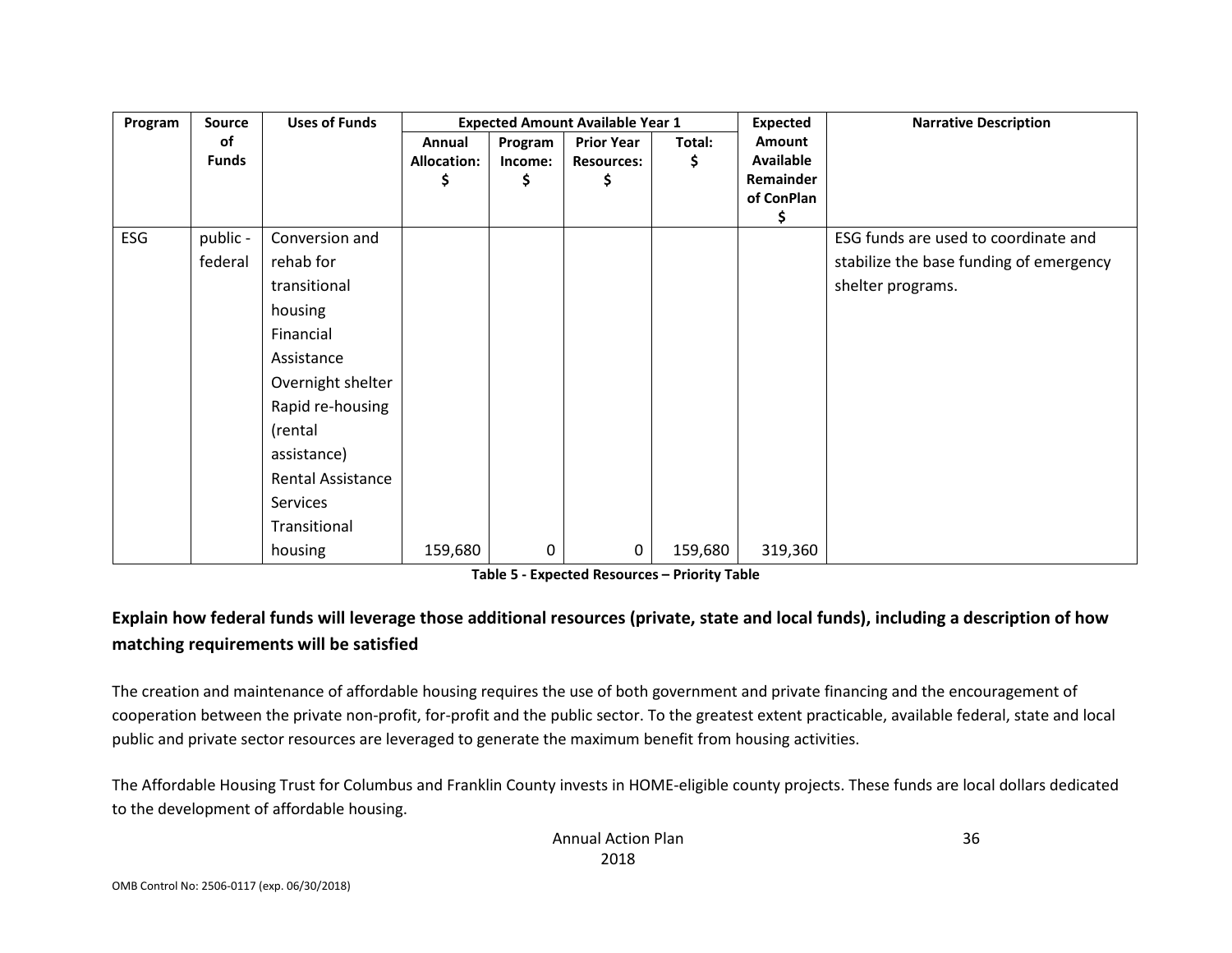CDBG funds are often utilized to provide assistance for business growth and development. There are many allowable uses of the funds including payroll assistance, working capital, purchase of equipment and machinery and renovation of an existing business. Federal funds, provided through a loan or grant, are used to leverage other financial sources and fully fund the project. This additional funding may be provided by the business owner or other public and private partners that may include other funding sources including County, the State of Ohio or other financial institutions.

Each year the county is required to provide a 25% match for all HOME grant expenditures. The County fulfills the HUD Cash Match requirement by providing a 25 percent cash match for every HOME dollar it expends. This match goes towards affordable housing and is matched by a nonfederal source. In 2017, the County has identified \$302,625.80 as its federal cash match amount. The match is easily met by virtue of the County's annual allocation to the Rebuilding Lives effort (in 2018 the contribution will be \$5,150,000 million.)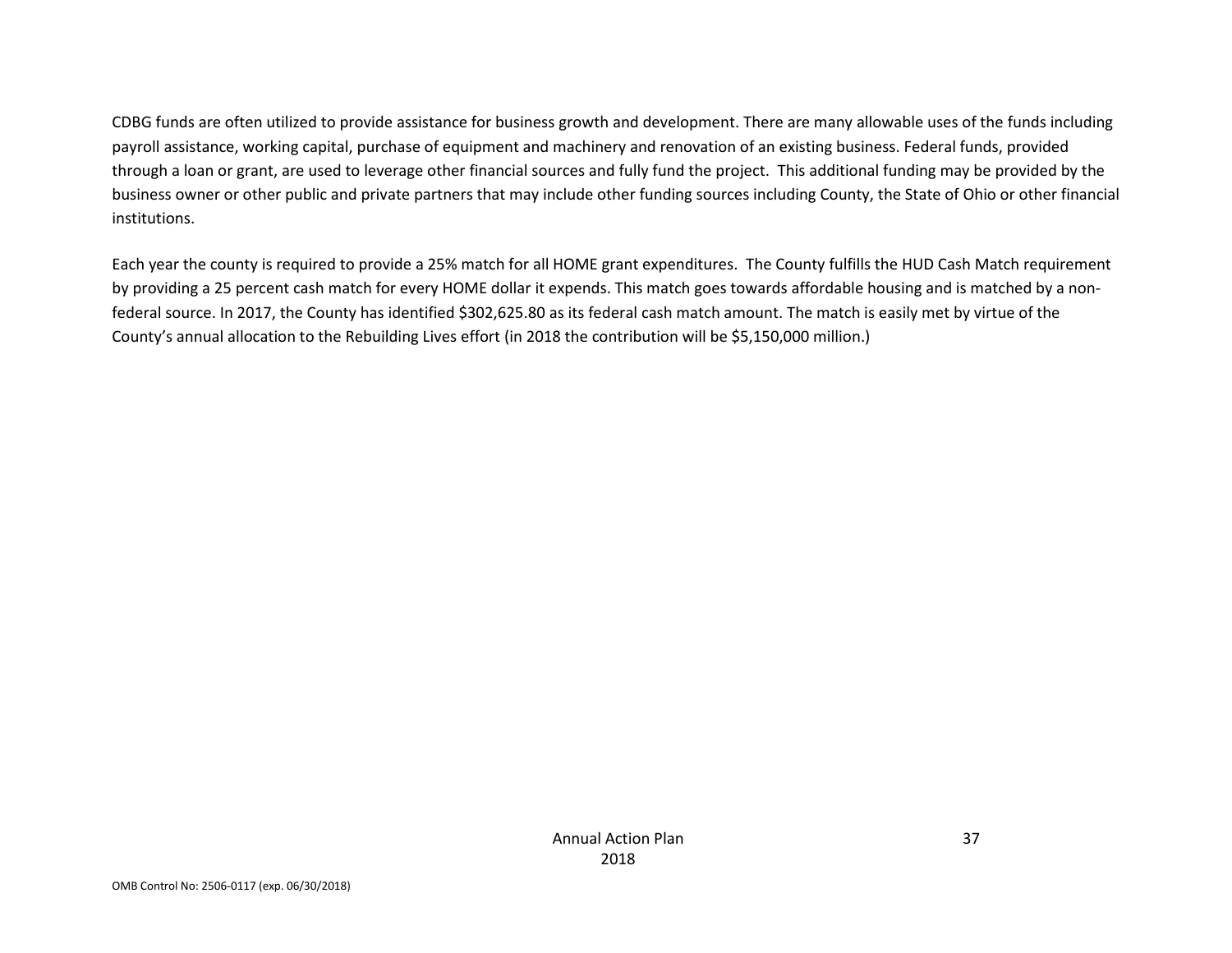# **If appropriate, describe publically owned land or property located within the jurisdiction that may be used to address the needs identified in the plan**

The County maintains a land bank which acquires parcels and structures through tax foreclosure and Neighborhood Stabilization Program (NSP) funded acquisitions. The land bank has also received demolition funds through the Neighborhood Stabilization Program, the Ohio Attorney General and the Hardest Hit funds. These cleared sites can then be put to more productive use through low cost acquisition and redevelopment.

#### **Discussion**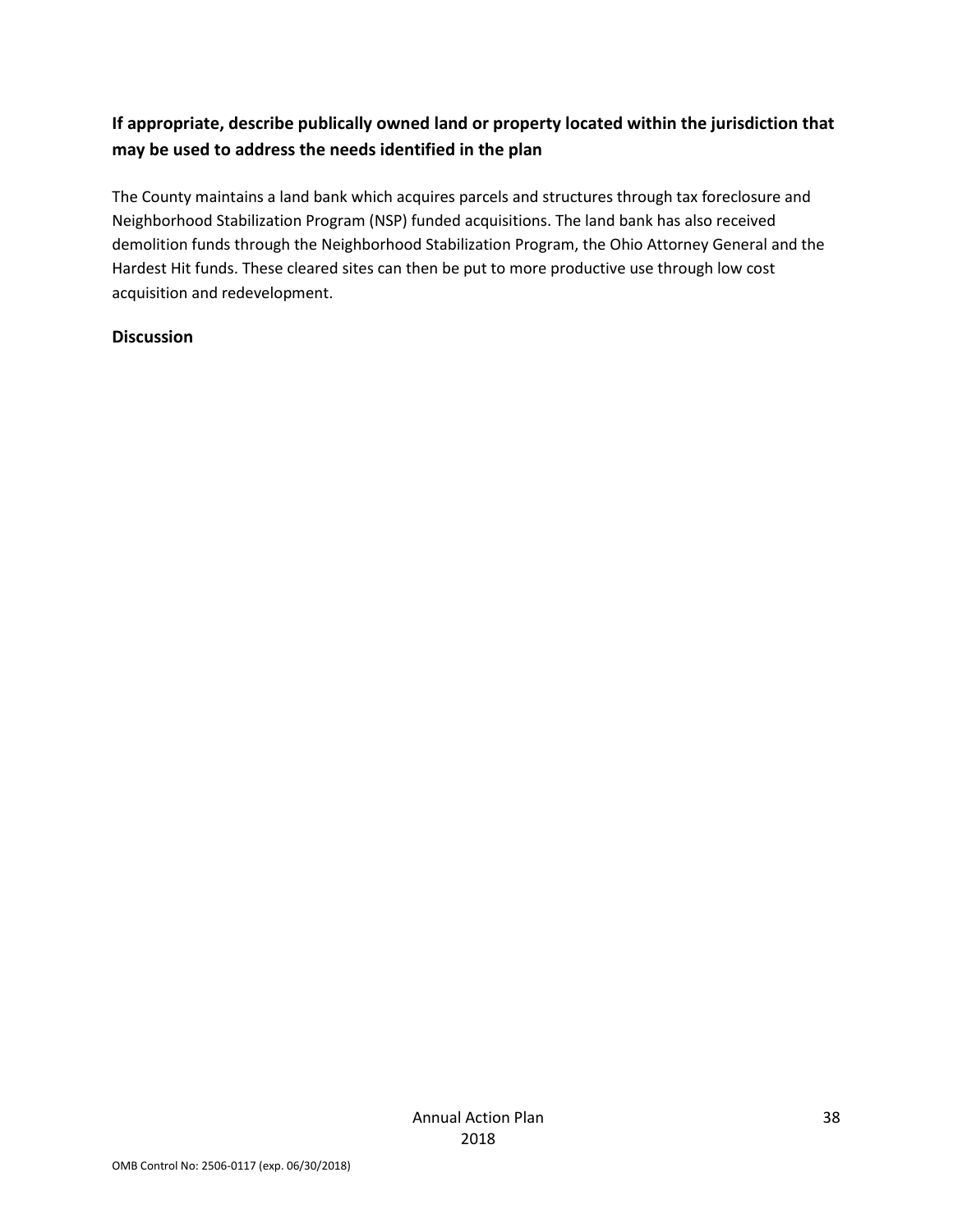# **Annual Goals and Objectives**

# **AP-20 Annual Goals and Objectives**

#### **Goals Summary Information**

| Sort                    | <b>Goal Name</b>        | <b>Start</b> | End  | Category    | Geographic | <b>Needs Addressed</b> | <b>Funding</b> | <b>Goal Outcome Indicator</b>  |
|-------------------------|-------------------------|--------------|------|-------------|------------|------------------------|----------------|--------------------------------|
| Order                   |                         |              | Year |             | Area       |                        |                |                                |
|                         | Foster economic         | 2015         | 2019 | Affordable  |            | Neighborhood and       | CDBG:          | Businesses assisted: 80        |
|                         | development in areas of |              |      | Housing     | Commercial |                        | \$225,000      | <b>Businesses Assisted</b>     |
|                         | need                    |              |      | Non-Housing |            | Revitalization         |                |                                |
|                         |                         |              |      | Community   |            | Self-sufficiency of    |                |                                |
|                         |                         |              |      | Development |            | Low Income             |                |                                |
|                         |                         |              |      |             |            | Residents              |                |                                |
| $\overline{2}$          | Promote connectivity    | 2015         | 2019 | Affordable  |            | Affordable Housing     |                |                                |
|                         | between housing and     |              |      | Housing     |            | Preservation and       |                |                                |
|                         | jobs                    |              |      | Non-Housing |            | Development            |                |                                |
|                         |                         |              |      | Community   |            | Self-sufficiency of    |                |                                |
|                         |                         |              |      | Development |            | Low Income             |                |                                |
|                         |                         |              |      |             |            | Residents              |                |                                |
| $\overline{\mathbf{3}}$ | Improve access to       | 2015         | 2019 | Non-Housing |            | Self-sufficiency of    | CDBG:          | <b>Businesses assisted: 24</b> |
|                         | healthy food            |              |      | Community   |            | Low Income             | \$75,000       | <b>Businesses Assisted</b>     |
|                         |                         |              |      | Development |            | Residents              |                | Other: 84500 Other             |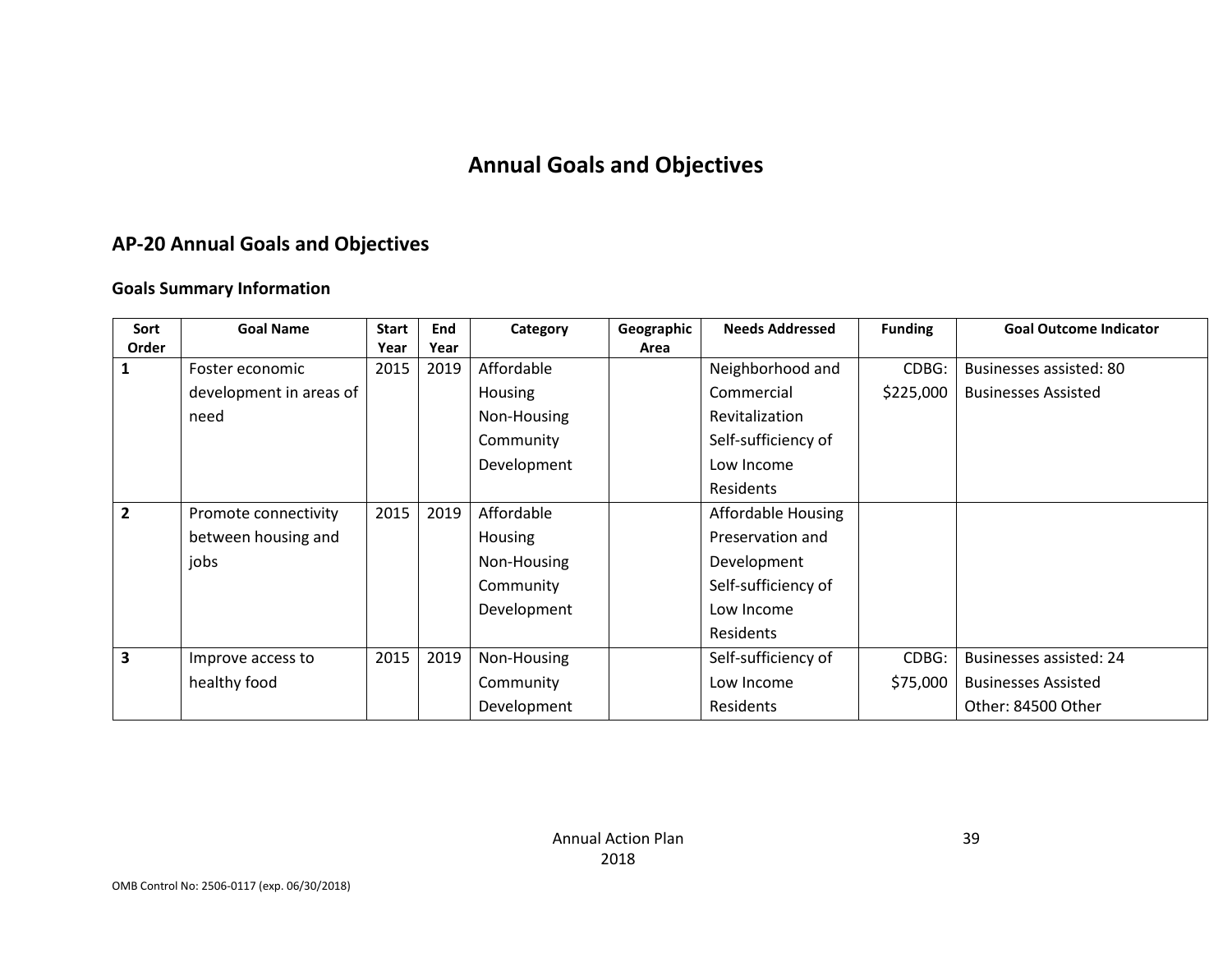| Sort<br>Order           | <b>Goal Name</b>        | <b>Start</b> | End<br>Year | Category             | Geographic | <b>Needs Addressed</b>     | <b>Funding</b> | <b>Goal Outcome Indicator</b>   |
|-------------------------|-------------------------|--------------|-------------|----------------------|------------|----------------------------|----------------|---------------------------------|
| 4                       | Ensure safe and         | Year<br>2015 | 2019        | Affordable           | Area       | Affordable Housing         |                |                                 |
|                         | sanitary residential    |              |             | Housing              |            | Preservation and           |                |                                 |
|                         | properties              |              |             | Non-Homeless         |            | Development                |                |                                 |
|                         |                         |              |             | <b>Special Needs</b> |            | Safe and Sanitary          |                |                                 |
|                         |                         |              |             |                      |            | Housing                    |                |                                 |
|                         |                         |              |             |                      |            |                            |                |                                 |
|                         |                         |              |             |                      |            | <b>Supportive Service</b>  |                |                                 |
|                         |                         |              |             |                      |            | <b>Housing for Special</b> |                |                                 |
|                         |                         |              |             |                      |            | <b>Needs</b>               |                |                                 |
|                         |                         |              |             |                      |            | Housing Options for        |                |                                 |
|                         |                         |              |             |                      |            | <b>Elderly Residents</b>   |                |                                 |
| 5                       | Provide youth           | 2015         | 2019        | Non-Housing          |            | <b>Youth Recreation</b>    | CDBG:          | Public service activities other |
|                         | education & recreation  |              |             | Community            |            | and Education              | \$10,000       | than Low/Moderate Income        |
|                         | activities              |              |             | Development          |            | Opportunities              |                | Housing Benefit: 12 Persons     |
|                         |                         |              |             |                      |            |                            |                | Assisted                        |
|                         |                         |              |             |                      |            |                            |                | Other: 0 Other                  |
| 6                       | Foster opportunities to | 2015         | 2019        | Affordable           |            | Self-sufficiency of        | CDBG:          | Public service activities other |
|                         | close skills gap        |              |             | Housing              |            | Low Income                 | \$75,000       | than Low/Moderate Income        |
|                         |                         |              |             | Non-Housing          |            | Residents                  |                | Housing Benefit: 20 Persons     |
|                         |                         |              |             | Community            |            |                            |                | Assisted                        |
|                         |                         |              |             | Development          |            |                            |                | Jobs created/retained: 3 Jobs   |
| $\overline{\mathbf{z}}$ | Increase employment     | 2015         | 2019        | Affordable           |            | <b>Affordable Housing</b>  |                |                                 |
|                         | opportunities           |              |             | Housing              |            | Preservation and           |                |                                 |
|                         |                         |              |             | Non-Housing          |            | Development                |                |                                 |
|                         |                         |              |             | Community            |            | Equal Access to            |                |                                 |
|                         |                         |              |             | Development          |            | Housing                    |                |                                 |
|                         |                         |              |             |                      |            | Self-sufficiency of        |                |                                 |
|                         |                         |              |             |                      |            | Low Income                 |                |                                 |
|                         |                         |              |             |                      |            | Residents                  |                |                                 |

Annual Action Plan 2018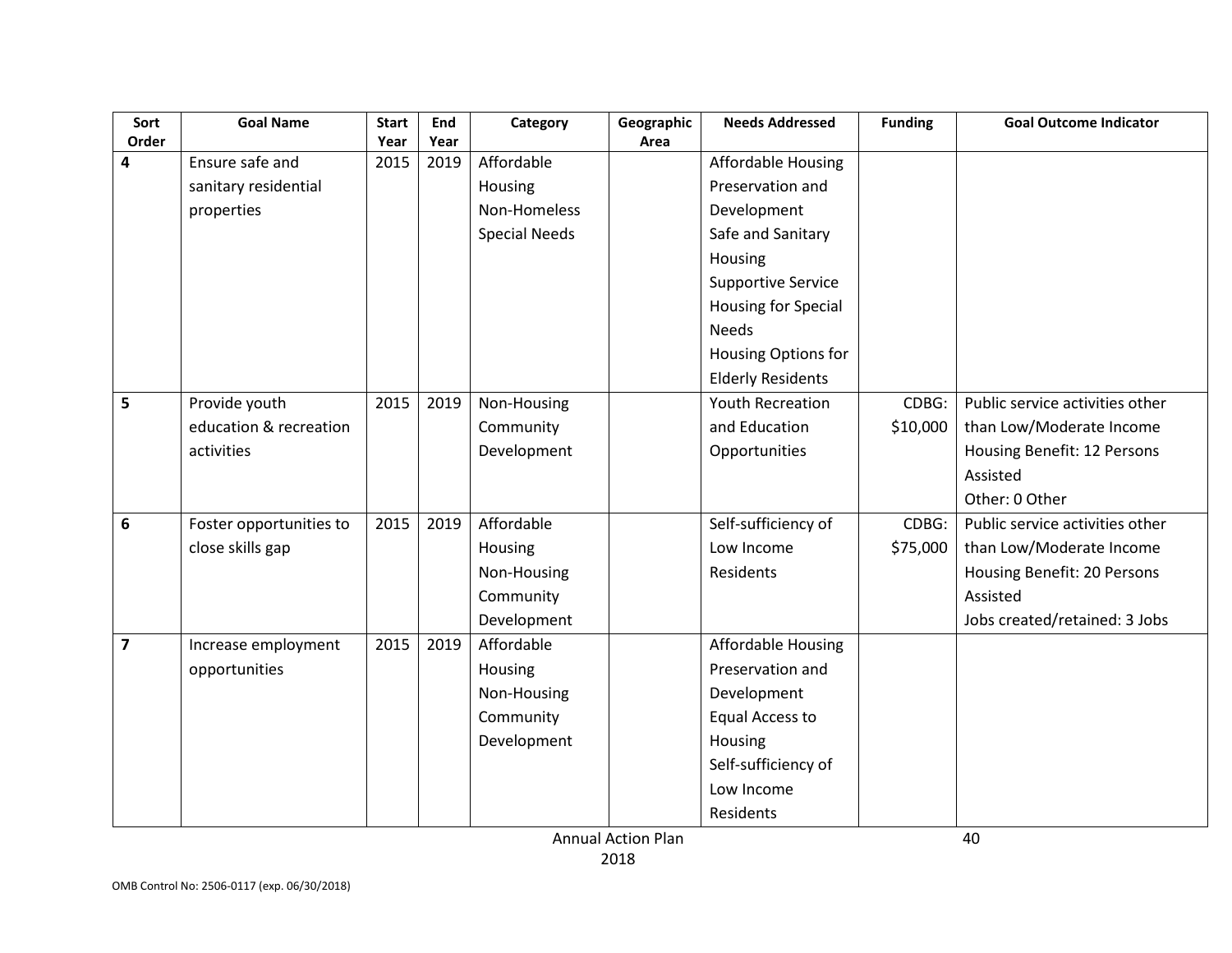| Sort  | <b>Goal Name</b>       | <b>Start</b> | End  | Category    | Geographic | <b>Needs Addressed</b>     | <b>Funding</b> | <b>Goal Outcome Indicator</b>   |
|-------|------------------------|--------------|------|-------------|------------|----------------------------|----------------|---------------------------------|
| Order |                        | Year         | Year |             | Area       |                            |                |                                 |
| 8     | Promote and support    | 2015         | 2019 | Non-Housing |            | Youth Recreation           | CDBG:          | Public service activities other |
|       | youth programs and     |              |      | Community   |            | and Education              | \$20,000       | than Low/Moderate Income        |
|       | services               |              |      | Development |            | Opportunities              |                | Housing Benefit: 750 Persons    |
|       |                        |              |      |             |            |                            |                | Assisted                        |
|       |                        |              |      |             |            |                            |                | Other: 0 Other                  |
| 9     | Neighborhood and       | 2015         | 2019 | Non-Housing |            | Neighborhood and           |                |                                 |
|       | commercial             |              |      | Community   |            | Commercial                 |                |                                 |
|       | revitalization         |              |      | Development |            | Revitalization             |                |                                 |
|       |                        |              |      |             |            | Self-sufficiency of        |                |                                 |
|       |                        |              |      |             |            | Low Income                 |                |                                 |
|       |                        |              |      |             |            | Residents                  |                |                                 |
| 10    | Support infrastructure | 2015         | 2019 | Non-Housing |            | Neighborhood and           |                |                                 |
|       | maintenance and        |              |      | Community   |            | Commercial                 |                |                                 |
|       | improvement            |              |      | Development |            | Revitalization             |                |                                 |
|       |                        |              |      |             |            | Public                     |                |                                 |
|       |                        |              |      |             |            | Improvement and            |                |                                 |
|       |                        |              |      |             |            | Infrastructure             |                |                                 |
| 11    | Increase access to     | 2015         | 2019 | Homeless    |            | <b>Homeless Facilities</b> | CDBG:          | Homeless Person Overnight       |
|       | homeless               |              |      |             |            | and Services               | \$75,000       | Shelter: 2400 Persons Assisted  |
|       | services/facilities    |              |      |             |            |                            | ESG:           | Overnight/Emergency             |
|       |                        |              |      |             |            |                            | \$161,726      | Shelter/Transitional Housing    |
|       |                        |              |      |             |            |                            |                | Beds added: 0 Beds              |
|       |                        |              |      |             |            |                            |                | Homelessness Prevention: 400    |
|       |                        |              |      |             |            |                            |                | Persons Assisted                |
|       |                        |              |      |             |            |                            |                | Housing for Homeless added: 0   |
|       |                        |              |      |             |            |                            |                | Household Housing Unit          |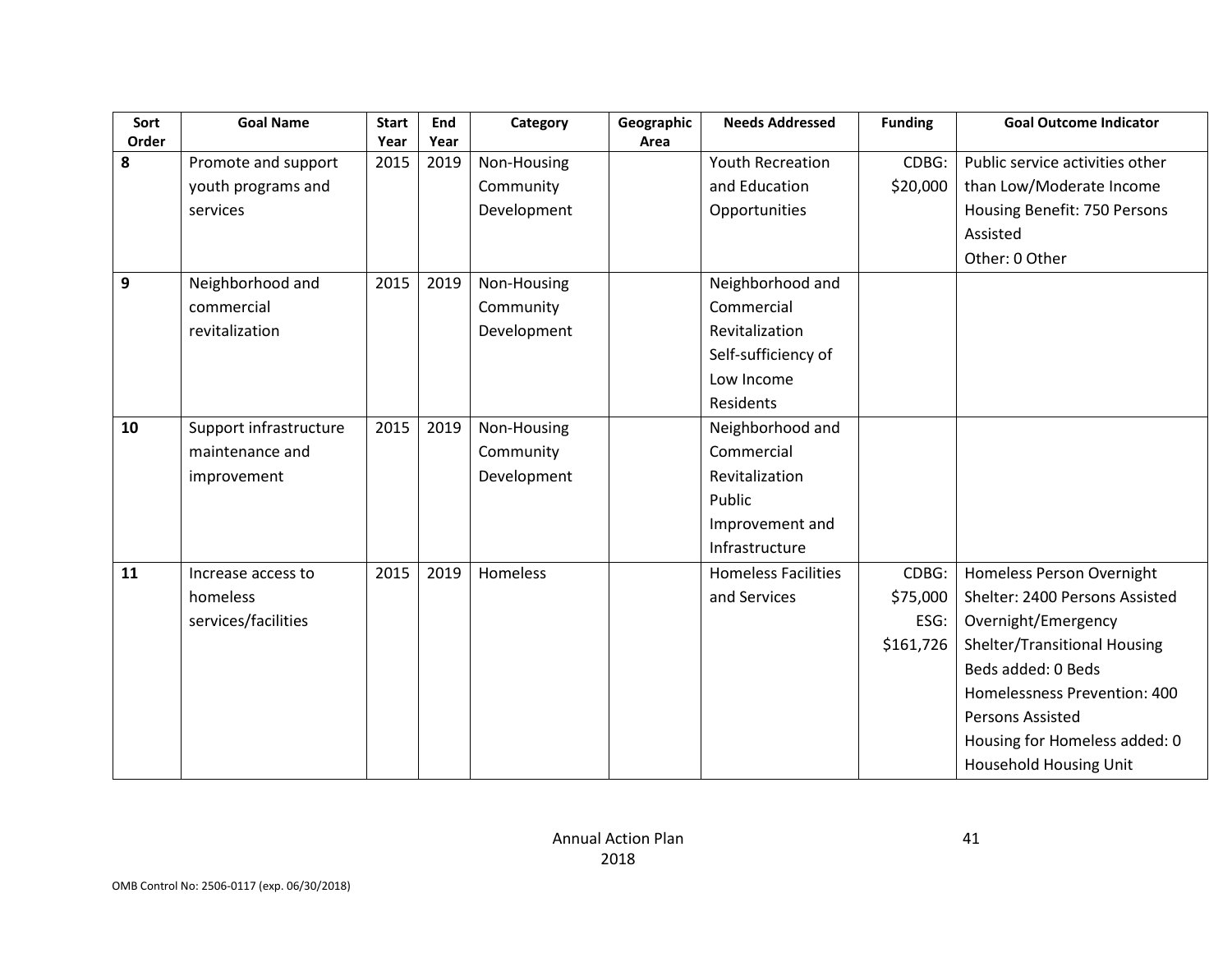| Sort  | <b>Goal Name</b>        | <b>Start</b> | End  | Category             | Geographic | <b>Needs Addressed</b>     | <b>Funding</b> | <b>Goal Outcome Indicator</b>    |
|-------|-------------------------|--------------|------|----------------------|------------|----------------------------|----------------|----------------------------------|
| Order |                         | Year         | Year |                      | Area       |                            |                |                                  |
| 12    | Reduce infant mortality | 2015         | 2019 | Non-Homeless         |            | <b>Supportive Service</b>  |                |                                  |
|       | rate/improve birth      |              |      | <b>Special Needs</b> |            | <b>Housing for Special</b> |                |                                  |
|       | outcome                 |              |      |                      |            | <b>Needs</b>               |                |                                  |
|       |                         |              |      |                      |            | Self-sufficiency of        |                |                                  |
|       |                         |              |      |                      |            | Low Income                 |                |                                  |
|       |                         |              |      |                      |            | Residents                  |                |                                  |
| 13    | Provide supportive      | 2015         | 2019 | Non-Homeless         |            | <b>Supportive Service</b>  | CDBG:          | Public service activities other  |
|       | services to people with |              |      | <b>Special Needs</b> |            | <b>Housing for Special</b> | \$40,000       | than Low/Moderate Income         |
|       | <b>HIV</b>              |              |      |                      |            | <b>Needs</b>               |                | Housing Benefit: 600 Persons     |
|       |                         |              |      |                      |            |                            |                | Assisted                         |
|       |                         |              |      |                      |            |                            |                | HIV/AIDS Housing Operations: 0   |
|       |                         |              |      |                      |            |                            |                | Household Housing Unit           |
| 14    | Support programs that   | 2015         | 2019 | Affordable           |            | Affordable Housing         |                |                                  |
|       | promote aging in place  |              |      | Housing              |            | Preservation and           |                |                                  |
|       |                         |              |      | Non-Homeless         |            | Development                |                |                                  |
|       |                         |              |      | <b>Special Needs</b> |            | Safe and Sanitary          |                |                                  |
|       |                         |              |      |                      |            | Housing                    |                |                                  |
|       |                         |              |      |                      |            | Housing Options for        |                |                                  |
|       |                         |              |      |                      |            | <b>Elderly Residents</b>   |                |                                  |
| 15    | Increase housing with   | 2015         | 2019 | Affordable           |            | <b>Equal Access to</b>     | CDBG:          | Public service activities for    |
|       | supportive services     |              |      | Housing              |            | Housing                    | \$52,500       | Low/Moderate Income Housing      |
|       |                         |              |      | Non-Homeless         |            |                            |                | Benefit: 180 Households Assisted |
|       |                         |              |      | <b>Special Needs</b> |            |                            |                |                                  |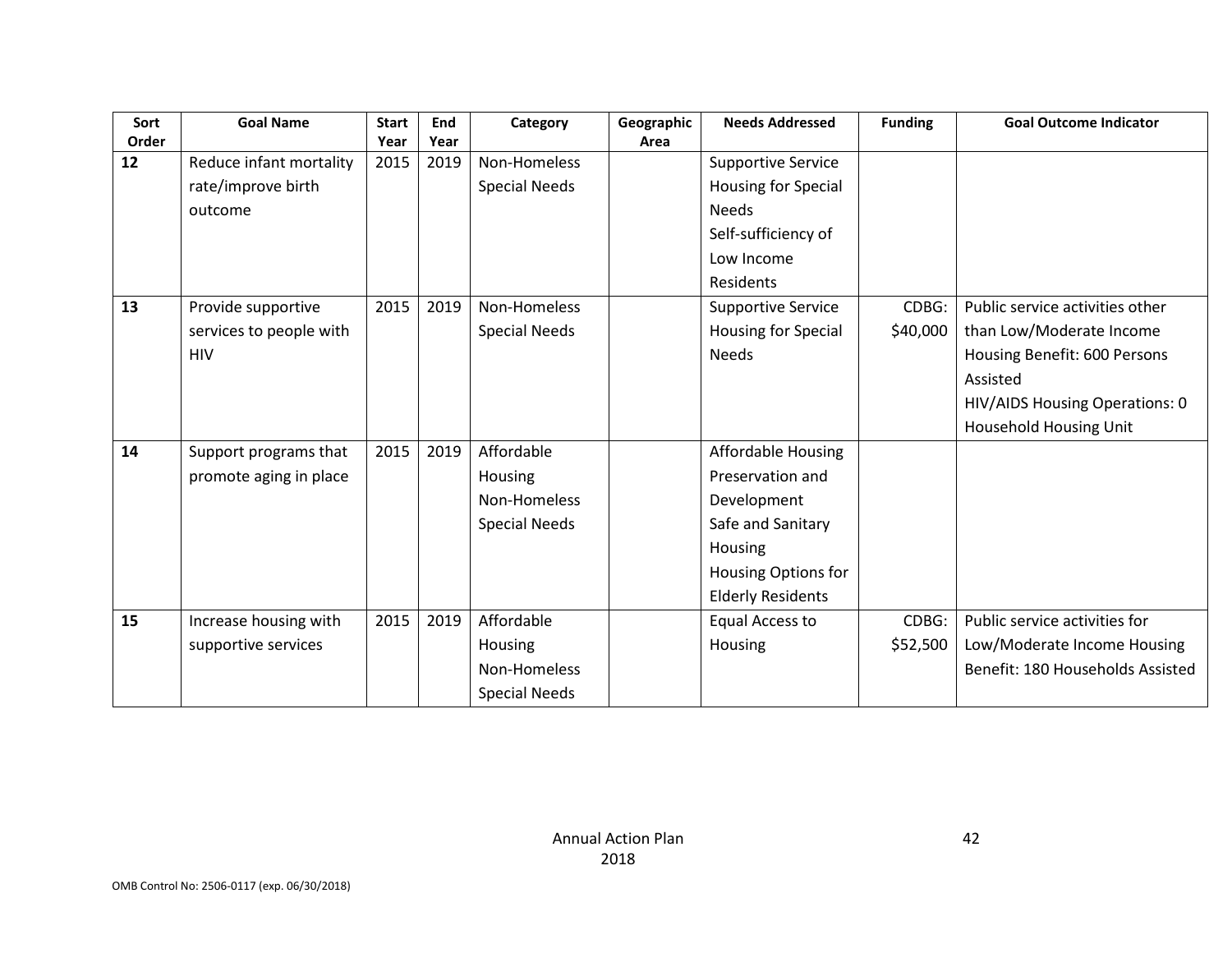| Sort<br>Order | <b>Goal Name</b>        | <b>Start</b><br>Year | End<br>Year | Category             | Geographic<br>Area | <b>Needs Addressed</b>    | <b>Funding</b> | <b>Goal Outcome Indicator</b>  |
|---------------|-------------------------|----------------------|-------------|----------------------|--------------------|---------------------------|----------------|--------------------------------|
| 16            | Provide housing options | 2015                 | 2019        | Affordable           |                    | Affordable Housing        |                |                                |
|               | for ineligible groups   |                      |             | Housing              |                    | Preservation and          |                |                                |
|               |                         |                      |             | Non-Homeless         |                    | Development               |                |                                |
|               |                         |                      |             | <b>Special Needs</b> |                    | Safe and Sanitary         |                |                                |
|               |                         |                      |             |                      |                    | Housing                   |                |                                |
|               |                         |                      |             |                      |                    | <b>Supportive Service</b> |                |                                |
|               |                         |                      |             |                      |                    | Housing for Special       |                |                                |
|               |                         |                      |             |                      |                    | <b>Needs</b>              |                |                                |
| 17            | Assist low/moderate     | 2015                 | 2019        | Affordable           |                    | Affordable Housing        |                |                                |
|               | income home owners      |                      |             | Housing              |                    | Preservation and          |                |                                |
|               |                         |                      |             |                      |                    | Development               |                |                                |
| 18            | Expansion &             | 2015                 | 2019        | Affordable           |                    | Affordable Housing        | CDBG:          | <b>Homeowner Housing</b>       |
|               | preservation of         |                      |             | Housing              |                    | Preservation and          | \$740,000      | Rehabilitated: 92 Household    |
|               | affordable housing      |                      |             |                      |                    | Development               | HOME:          | <b>Housing Unit</b>            |
|               |                         |                      |             |                      |                    | Safe and Sanitary         | \$126,882      | Other: 102 Other               |
|               |                         |                      |             |                      |                    | Housing                   |                |                                |
|               |                         |                      |             |                      |                    | Self-sufficiency of       |                |                                |
|               |                         |                      |             |                      |                    | Low Income                |                |                                |
|               |                         |                      |             |                      |                    | Residents                 |                |                                |
| 19            | Support homebuyer       | 2015                 | 2019        | Affordable           |                    | Equal Access to           | CDBG:          | Direct Financial Assistance to |
|               | education programs      |                      |             | Housing              |                    | Housing                   | \$100,000      | Homebuyers: 13 Households      |
|               | and services            |                      |             |                      |                    |                           |                | Assisted                       |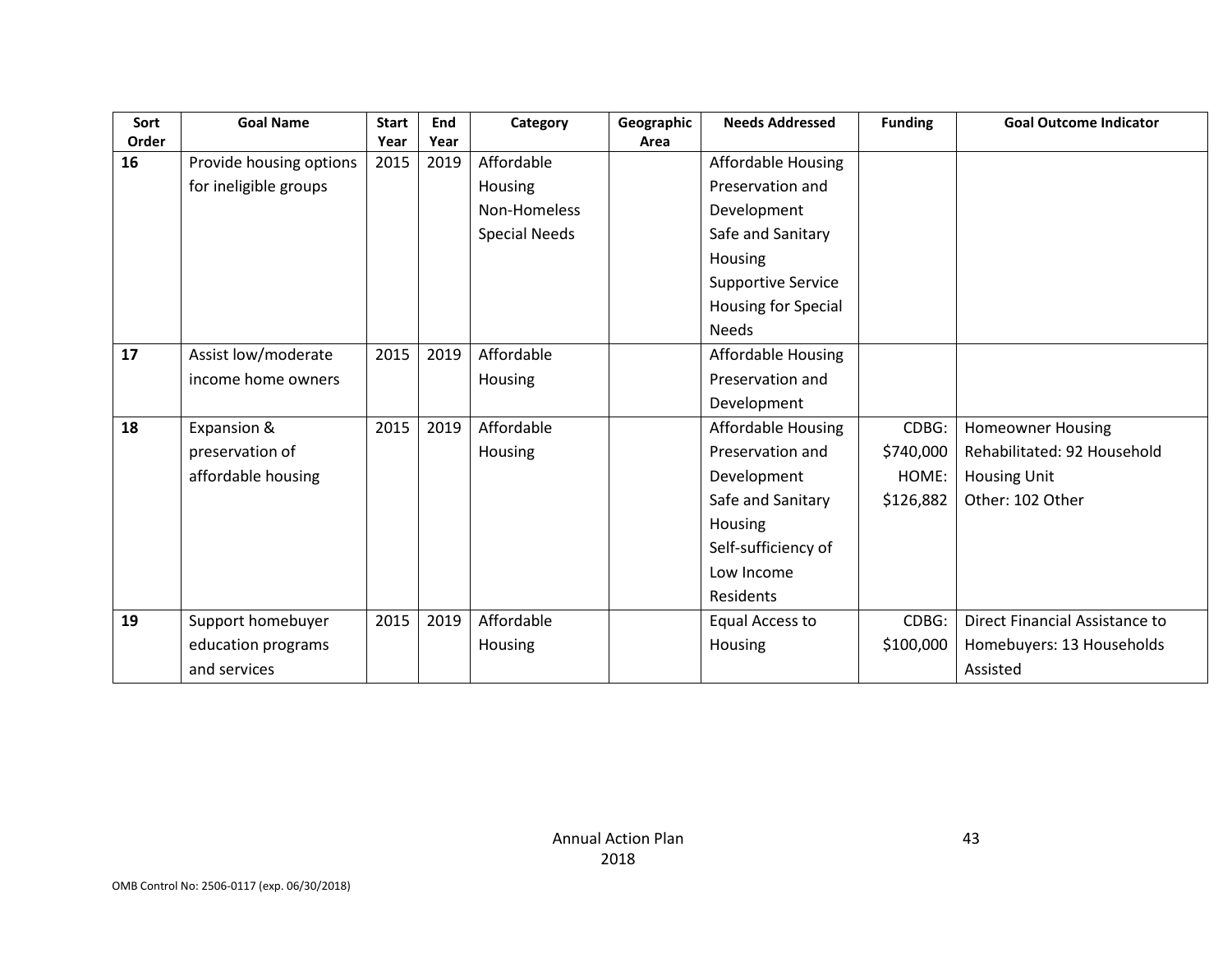| Sort        | <b>Goal Name</b>                  | <b>Start</b> | End          | Category              | Geographic | <b>Needs Addressed</b>     | <b>Funding</b> | <b>Goal Outcome Indicator</b>            |
|-------------|-----------------------------------|--------------|--------------|-----------------------|------------|----------------------------|----------------|------------------------------------------|
| Order<br>20 |                                   | Year<br>2015 | Year<br>2019 | Affordable            | Area       |                            | CDBG:          | Public service activities other          |
|             | Ensure equal access to            |              |              |                       |            | Affordable Housing         |                |                                          |
|             | housing                           |              |              | Housing               |            | Preservation and           | \$130,000      | than Low/Moderate Income                 |
|             |                                   |              |              |                       |            | Development                | HOME:          | Housing Benefit: 20 Persons              |
|             |                                   |              |              |                       |            | <b>Supportive Service</b>  | \$8,000        | Assisted                                 |
|             |                                   |              |              |                       |            | Housing for Special        |                | Public service activities for            |
|             |                                   |              |              |                       |            | <b>Needs</b>               |                | Low/Moderate Income Housing              |
|             |                                   |              |              |                       |            | <b>Equal Access to</b>     |                | Benefit: 60 Households Assisted          |
|             |                                   |              |              |                       |            | Housing                    |                | Other: 2080 Other                        |
| 21          | <b>Ensure Collaboration &amp;</b> | 2015         | 2019         | <b>Public Housing</b> |            | <b>Affordable Housing</b>  |                |                                          |
|             | cooperation with CMHA             |              |              |                       |            | Preservation and           |                |                                          |
|             |                                   |              |              |                       |            | Development                |                |                                          |
|             |                                   |              |              |                       |            | Safe and Sanitary          |                |                                          |
|             |                                   |              |              |                       |            | Housing                    |                |                                          |
| 22          | Assist communities to             | 2015         | 2019         | Non-Housing           |            | Neighborhood and           | CDBG:          | Public service activities other          |
|             | build food system                 |              |              | Community             |            | Commercial                 | \$25,000       | than Low/Moderate Income                 |
|             | security                          |              |              | Development           |            | Revitalization             |                | Housing Benefit: 500 Persons             |
|             |                                   |              |              |                       |            | <b>Homeless Facilities</b> |                | Assisted                                 |
|             |                                   |              |              |                       |            | and Services               |                | <b>Businesses assisted: 8 Businesses</b> |
|             |                                   |              |              |                       |            | Public                     |                | Assisted                                 |
|             |                                   |              |              |                       |            | Improvement and            |                | Other: 100 Other                         |
|             |                                   |              |              |                       |            | Infrastructure             |                |                                          |
| 23          | Promote/prioritize the            | 2015         | 2019         | Non-Housing           |            | Neighborhood and           |                |                                          |
|             | use of green                      |              |              | Community             |            | Commercial                 |                |                                          |
|             | infrastructure                    |              |              | Development           |            | Revitalization             |                |                                          |
|             |                                   |              |              |                       |            | Public                     |                |                                          |
|             |                                   |              |              |                       |            | Improvement and            |                |                                          |
|             |                                   |              |              |                       |            | Infrastructure             |                |                                          |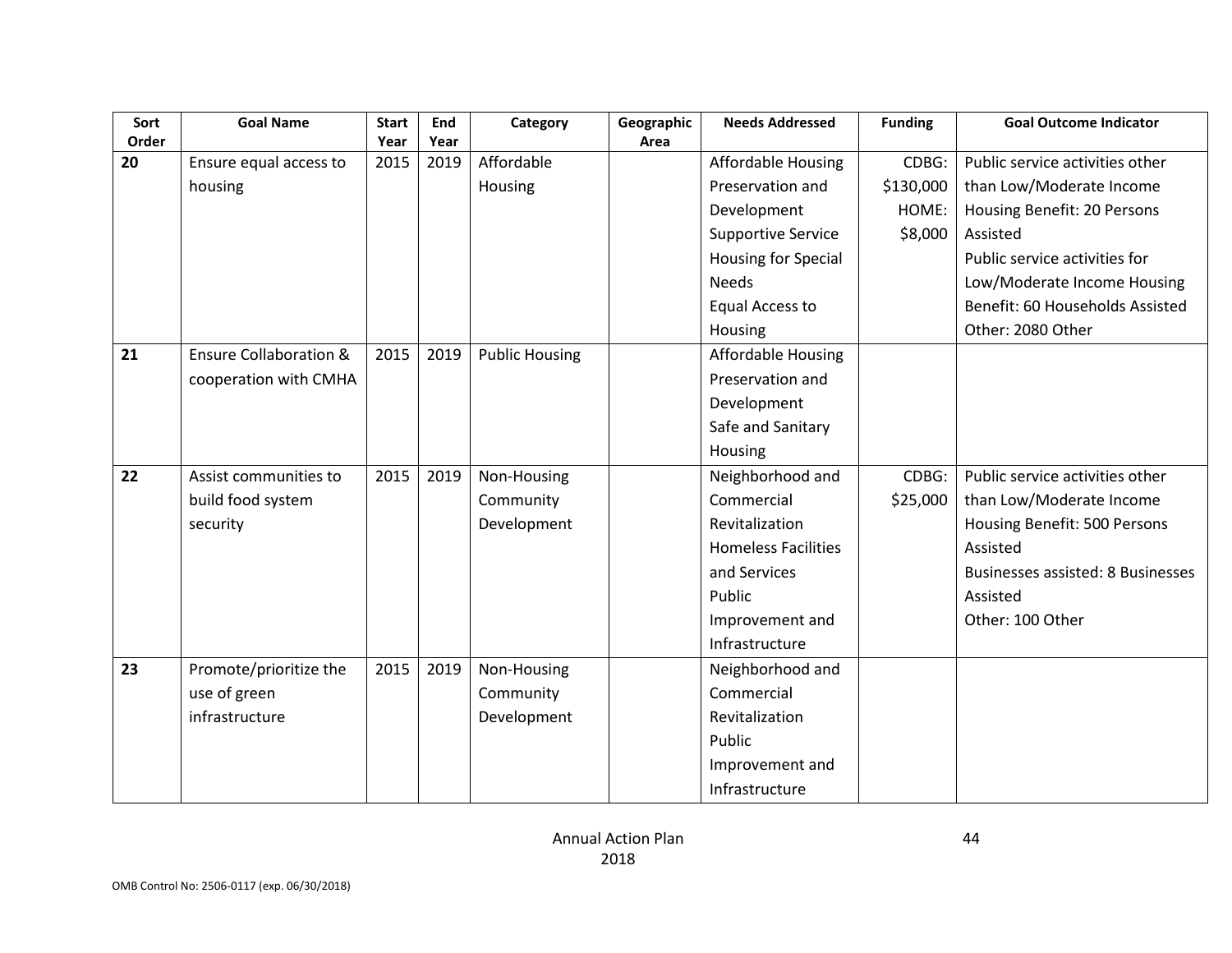| Sort<br>Order | <b>Goal Name</b>             | <b>Start</b><br>Year | End<br>Year | Category    | Geographic<br>Area | <b>Needs Addressed</b> | <b>Funding</b> | <b>Goal Outcome Indicator</b>   |
|---------------|------------------------------|----------------------|-------------|-------------|--------------------|------------------------|----------------|---------------------------------|
| 24            | <b>Support Property</b>      | 2015                 | 2019        | Affordable  |                    | Affordable Housing     |                |                                 |
|               | <b>Assessed Clean Energy</b> |                      |             | Housing     |                    | Preservation and       |                |                                 |
|               | programs                     |                      |             |             |                    | Development            |                |                                 |
|               |                              |                      |             |             |                    | Self-sufficiency of    |                |                                 |
|               |                              |                      |             |             |                    | Low Income             |                |                                 |
|               |                              |                      |             |             |                    |                        |                |                                 |
|               |                              |                      |             |             |                    | Residents              |                |                                 |
| 25            | Develop County Electric      | 2015                 | 2019        | Non-Housing |                    | Public                 |                | Other: 1 Other                  |
|               | & Gas Aggregation Plan       |                      |             | Community   |                    | Improvement and        |                |                                 |
|               |                              |                      |             | Development |                    | Infrastructure         |                |                                 |
| 26            | <b>Implement County</b>      | 2015                 | 2019        | Non-Housing |                    | Public                 |                |                                 |
|               | Electric/Gas                 |                      |             | Community   |                    | Improvement and        |                |                                 |
|               | Aggregation Plan             |                      |             | Development |                    | Infrastructure         |                |                                 |
| 27            | Implement a                  | 2015                 | 2019        | Non-Housing |                    | Neighborhood and       | CDBG:          | Public service activities other |
|               | neighborhood                 |                      |             | Community   |                    | Commercial             | \$50,000       | than Low/Moderate Income        |
|               | beautification program       |                      |             | Development |                    | Revitalization         |                | Housing Benefit: 800 Persons    |
|               |                              |                      |             |             |                    |                        |                | Assisted                        |
| 28            | Provide direct               | 2015                 | 2019        | Affordable  |                    | Affordable Housing     |                |                                 |
|               | assistance for energy        |                      |             | Housing     |                    | Preservation and       |                |                                 |
|               | efficiency                   |                      |             |             |                    | Development            |                |                                 |
|               |                              |                      |             |             |                    | Self-sufficiency of    |                |                                 |
|               |                              |                      |             |             |                    | Low Income             |                |                                 |
|               |                              |                      |             |             |                    | Residents              |                |                                 |

**Table 6 – Goals Summary**

**Goal Descriptions**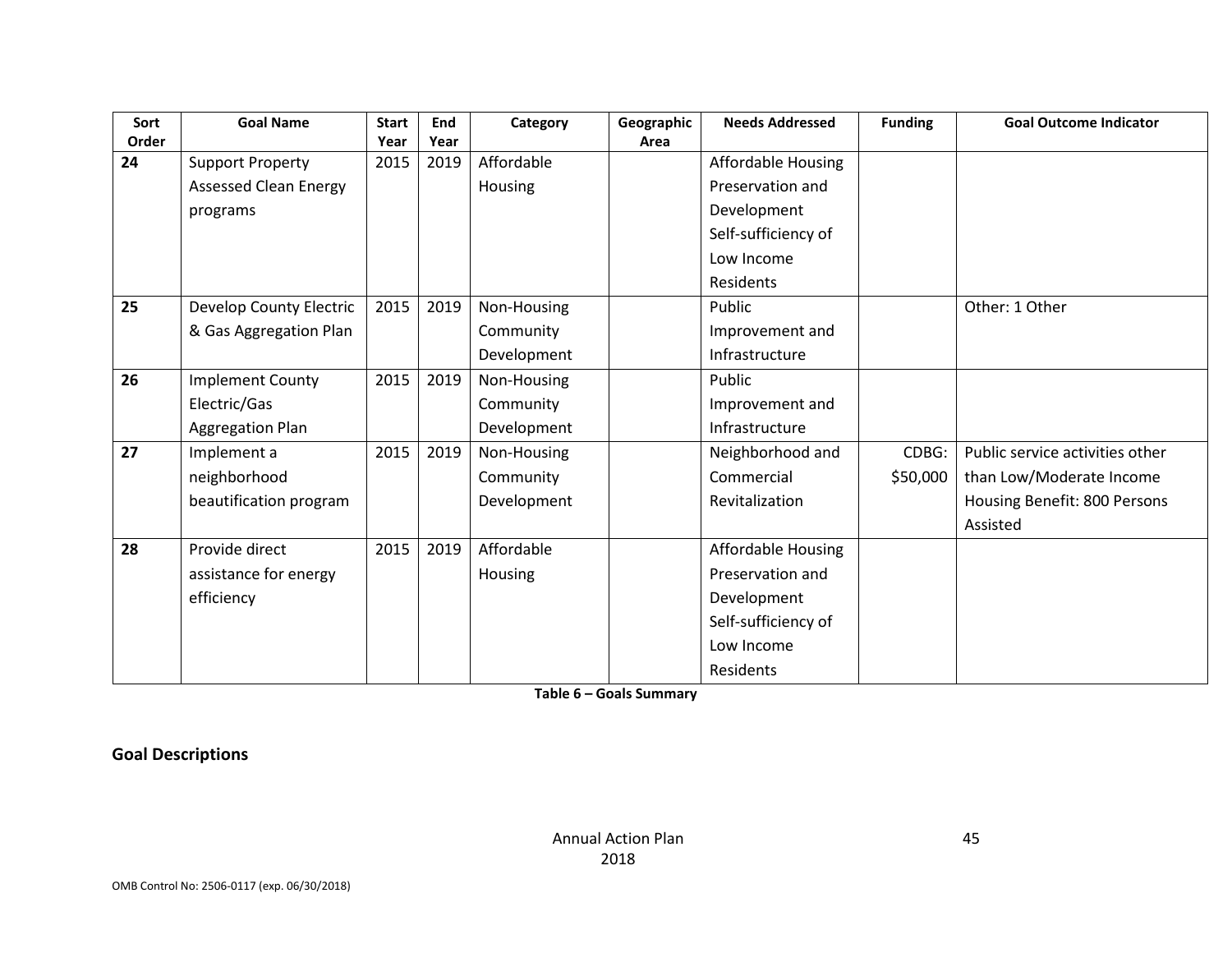| $\mathbf{1}$   | <b>Goal Name</b>           | Foster economic development in areas of need                                                                                                                                                                                                                                                                                |
|----------------|----------------------------|-----------------------------------------------------------------------------------------------------------------------------------------------------------------------------------------------------------------------------------------------------------------------------------------------------------------------------|
|                | Goal<br><b>Description</b> | Funds will be used to provide support to ongoing efforts to revitalize business districts in neighborhoods of economic need.<br>The revitalization of business districts grows the local economy, increases tax revenues, and can provide employment<br>opportunities for residents living in low to moderate income areas. |
| $\overline{2}$ | <b>Goal Name</b>           | Promote connectivity between housing and jobs                                                                                                                                                                                                                                                                               |
|                | Goal<br><b>Description</b> | Funds will be used to maintain and improve infrastructure that provides greater transportation options and connectivity<br>between job centers and areas with a concentration of LMI households.                                                                                                                            |
| 3              | <b>Goal Name</b>           | Improve access to healthy food                                                                                                                                                                                                                                                                                              |
|                | Goal<br><b>Description</b> | Funds will be used to ensure that low to moderate income households have adequate access to healthy food options.                                                                                                                                                                                                           |
| 4              | <b>Goal Name</b>           | Ensure safe and sanitary residential properties                                                                                                                                                                                                                                                                             |
|                | Goal<br><b>Description</b> | Funds will be used to clean up blighted structures and properties to ensure that vacant, abandoned, or neglected properties<br>do not pose health, safety, or financial threats to residents and communities.                                                                                                               |
| 5              | <b>Goal Name</b>           | Provide youth education & recreation activities                                                                                                                                                                                                                                                                             |
|                | Goal<br><b>Description</b> | The purpose of this goal is to provide educational and recreational opportunities to youth through after-school and summer<br>activities and other programs.                                                                                                                                                                |
| 6              | <b>Goal Name</b>           | Foster opportunities to close skills gap                                                                                                                                                                                                                                                                                    |
|                | Goal<br><b>Description</b> | Funds will be used for programs that foster workforce development opportunities that close the skills gap for low to<br>moderate income residents. This includes programs that have a long-range goal of helping low and moderate income<br>families begin to move out of poverty.                                          |
| 7              | <b>Goal Name</b>           | Increase employment opportunities                                                                                                                                                                                                                                                                                           |
|                | Goal<br><b>Description</b> | Funds will be used to incentivize the creation, expansion, or relocation of business that create new job opportunities for LMI<br>residents.                                                                                                                                                                                |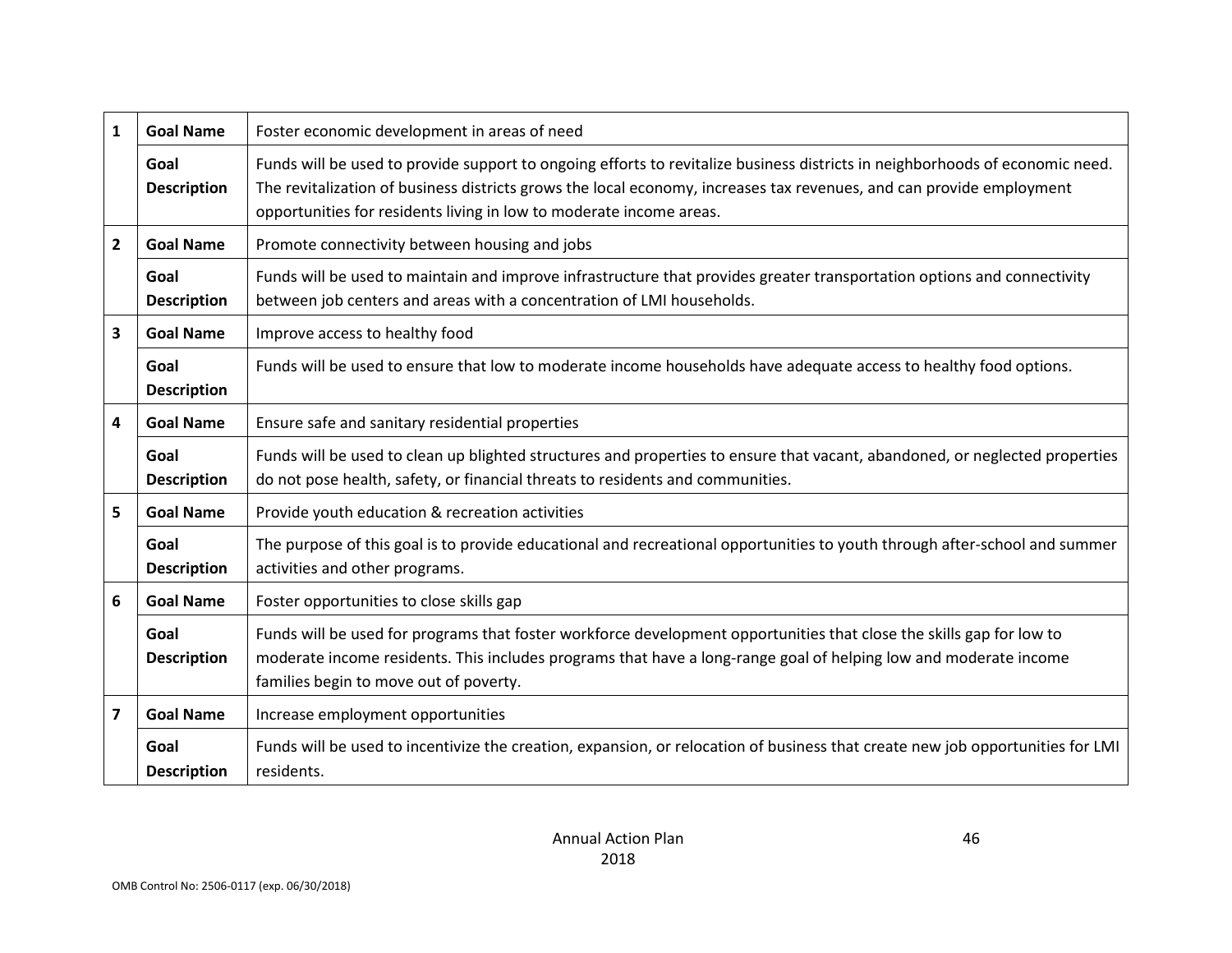| 8  | <b>Goal Name</b>           | Promote and support youth programs and services                                                                                                                                                                                                                                                                                                                                                                                                                                                                                                                                                                                                       |
|----|----------------------------|-------------------------------------------------------------------------------------------------------------------------------------------------------------------------------------------------------------------------------------------------------------------------------------------------------------------------------------------------------------------------------------------------------------------------------------------------------------------------------------------------------------------------------------------------------------------------------------------------------------------------------------------------------|
|    | Goal<br><b>Description</b> | Funds will be used to support programs and activities that are designed to benefit the county's youth population, especially<br>those living in LMI households.                                                                                                                                                                                                                                                                                                                                                                                                                                                                                       |
| 9  | <b>Goal Name</b>           | Neighborhood and commercial revitalization                                                                                                                                                                                                                                                                                                                                                                                                                                                                                                                                                                                                            |
|    | Goal<br><b>Description</b> | Franklin County is dedicated to ensuring that its communities provide residents a high quality of life. Funds will be used for<br>programs that are designed to restore County-owned vacant land and properties to productive use to ensure that they do<br>not negatively the communities in which they are found.<br>Funds will also be used to identify low to moderate income neighborhoods that lack access to places of employment,<br>grocery stores, and other necessary business services. Funds will also support the revitalization of business districts in these<br>neighborhoods to provide essential business services to these areas. |
| 10 | <b>Goal Name</b>           | Support infrastructure maintenance and improvement                                                                                                                                                                                                                                                                                                                                                                                                                                                                                                                                                                                                    |
|    | Goal<br><b>Description</b> | Funds will be used to support the ongoing maintenance of and improvements to infrastructure that is vital to the health of<br>the county's economy and residents.                                                                                                                                                                                                                                                                                                                                                                                                                                                                                     |
| 11 | <b>Goal Name</b>           | Increase access to homeless services/facilities                                                                                                                                                                                                                                                                                                                                                                                                                                                                                                                                                                                                       |
|    | Goal<br><b>Description</b> | Funds will be used to support ongoing efforts to homelessness prevention and homeless services. The Community Shelter<br>Board along with its partner agencies are designing and implementing a transformational new system designed to move<br>single adults more quickly into stable housing, stop repeat homelessness, and add more capacity when overflow demands<br>are high to make sure everyone who needs shelter is able to get it.                                                                                                                                                                                                          |
| 12 | <b>Goal Name</b>           | Reduce infant mortality rate/improve birth outcome                                                                                                                                                                                                                                                                                                                                                                                                                                                                                                                                                                                                    |
|    | Goal<br><b>Description</b> | The purpose of this goal is support programs and activities that address the social determinates that influence infant<br>mortality rates and improve birth outcomes (low birth weight and premature births).                                                                                                                                                                                                                                                                                                                                                                                                                                         |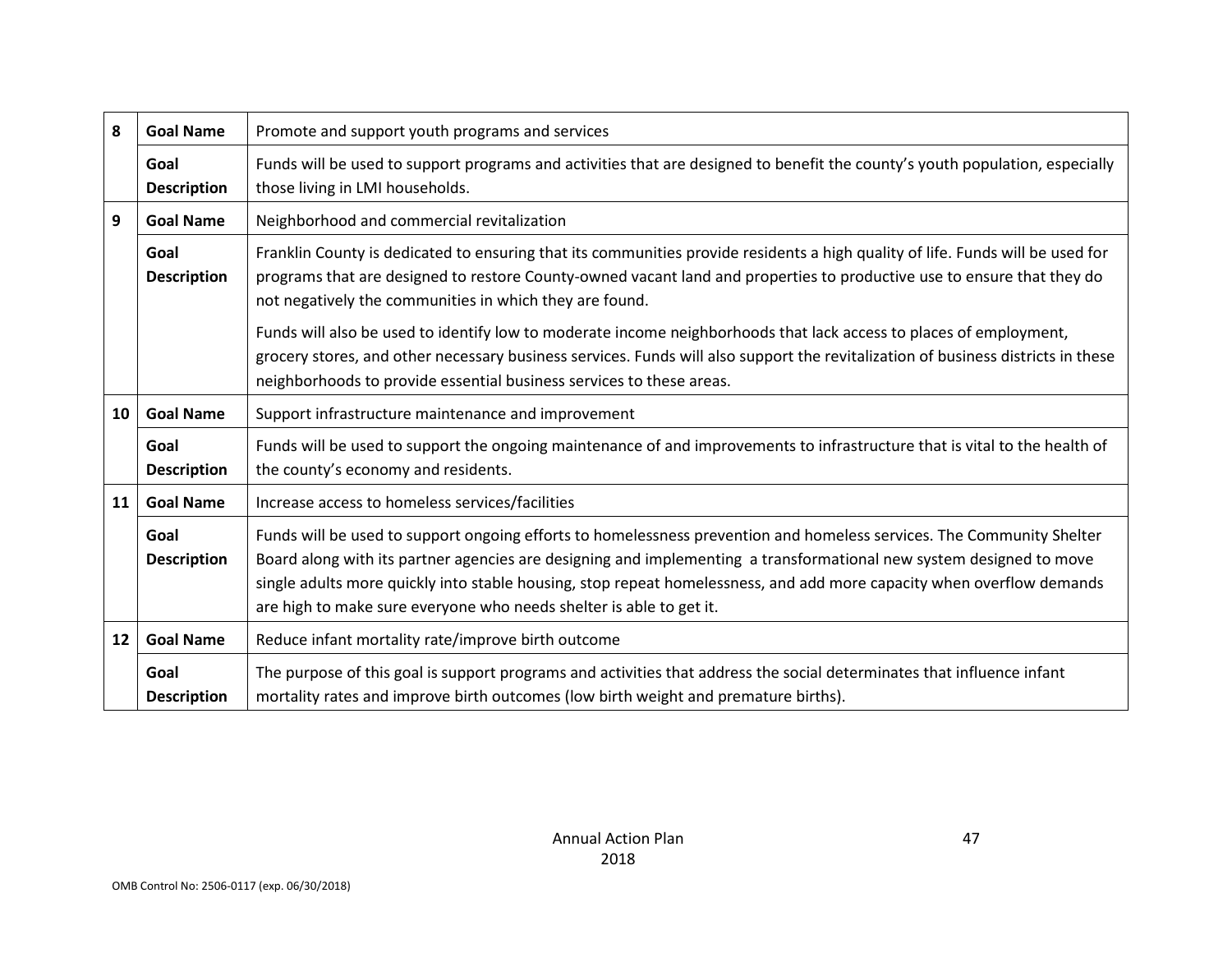| 13 | <b>Goal Name</b>           | Provide supportive services to people with HIV                                                                                                                                                                                                                                                                                                                                                                                                                                                                                                                                                                                                                                                            |
|----|----------------------------|-----------------------------------------------------------------------------------------------------------------------------------------------------------------------------------------------------------------------------------------------------------------------------------------------------------------------------------------------------------------------------------------------------------------------------------------------------------------------------------------------------------------------------------------------------------------------------------------------------------------------------------------------------------------------------------------------------------|
|    | Goal<br><b>Description</b> | Funds will be used to provide supportive housing services that meet the needs of persons living with HIV/AIDS. The goal<br>within HIV prevention and care is to diagnose all PLWHA, so that they know their status. Then, link these individuals to<br>consistent, high-quality medical care, so that they can achieve viral suppression. Once an individual is virally suppressed,<br>the chances of them spreading the infection is substantially reduced, thus there become fewer new infections.                                                                                                                                                                                                      |
| 14 | <b>Goal Name</b>           | Support programs that promote aging in place                                                                                                                                                                                                                                                                                                                                                                                                                                                                                                                                                                                                                                                              |
|    | Goal<br><b>Description</b> | Funding will be used for programs that provide housing assistance to elderly residents, such as minor home repairs,<br>modifications that enable accessibility, and other activities that provide the elderly safe and suitable living conditions, more<br>housing options, and the opportunity to age in place.                                                                                                                                                                                                                                                                                                                                                                                          |
| 15 | <b>Goal Name</b>           | Increase housing with supportive services                                                                                                                                                                                                                                                                                                                                                                                                                                                                                                                                                                                                                                                                 |
|    | Goal<br><b>Description</b> | The primary aim of this goal is to increase housing with supportive services for special needs populations. Funds will be used<br>to increase the number of housing units that offer supportive services that meet the needs of special needs populations.<br>Special Needs populations, such as persons with mental, physical and/developmental disabilities, veteran, persons addicted<br>to alcohol or other drugs, and persons released from prison often have housing and supportive service needs that are<br>unique to their circumstance. Connecting these individuals to the appropriate supportive services often increases the<br>likelihood that they will remain in safe and stable housing. |
| 16 | <b>Goal Name</b>           | Provide housing options for ineligible groups                                                                                                                                                                                                                                                                                                                                                                                                                                                                                                                                                                                                                                                             |
|    | Goal<br><b>Description</b> | The aim of this goal is to increase housing options for groups ineligible for public housing (i.e. ex-offenders). Certain<br>populations, such as undocumented immigrants, persons released from jail/prison, and registered sex offenders may not be<br>eligible for public housing and may experience additional barriers to securing affordable housing.                                                                                                                                                                                                                                                                                                                                               |
| 17 | <b>Goal Name</b>           | Assist low/moderate income home owners                                                                                                                                                                                                                                                                                                                                                                                                                                                                                                                                                                                                                                                                    |
|    | Goal<br><b>Description</b> | The purpose of this goal is to assist low and moderate income owner-occupied homes to remain in their homes in a safe<br>and sound environment. Funds will be used to assist low and moderate income owner-occupied households to remain in<br>their homes in a safe and sound environment, including increased funding for housing rehabilitation programs.                                                                                                                                                                                                                                                                                                                                              |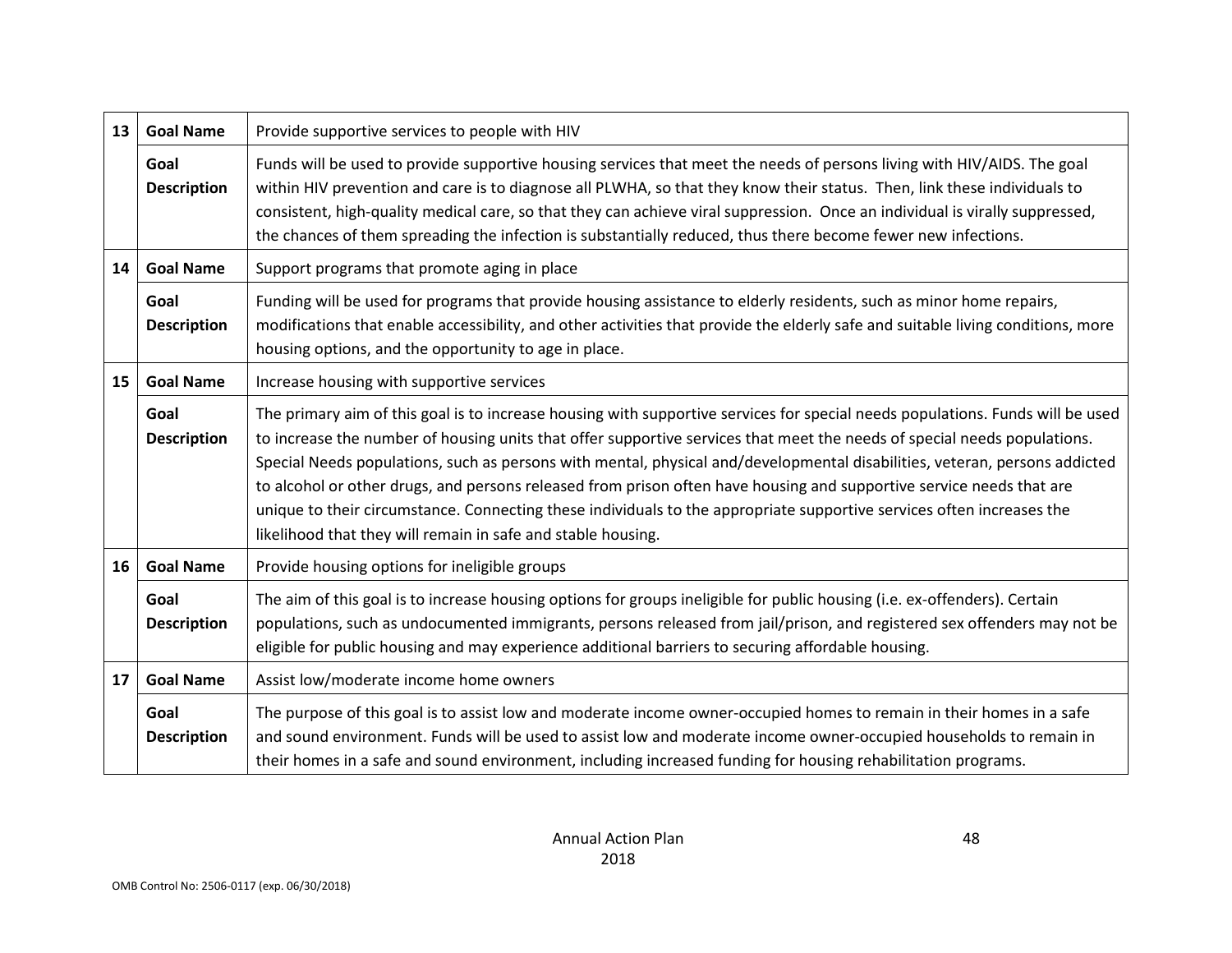| 18 | <b>Goal Name</b>           | Expansion & preservation of affordable housing                                                                                                                                                                                                                                                                                                                                                                                                                                                                                  |
|----|----------------------------|---------------------------------------------------------------------------------------------------------------------------------------------------------------------------------------------------------------------------------------------------------------------------------------------------------------------------------------------------------------------------------------------------------------------------------------------------------------------------------------------------------------------------------|
|    | Goal<br><b>Description</b> | The focus of this goal is to incentivize the preservation and expansion of healthy, affordable, and environmentally friendly<br>housing. Funds will be used to increase the number of affordable, safe and sanitary housing units.                                                                                                                                                                                                                                                                                              |
| 19 | <b>Goal Name</b>           | Support homebuyer education programs and services                                                                                                                                                                                                                                                                                                                                                                                                                                                                               |
|    | Goal<br><b>Description</b> | Funds will be used on programs and activities that equip homebuyers with skills and knowledge for successful<br>homeownership. This includes increasing the number of households receiving housing counseling (pre and post) and down-<br>payment assistance.                                                                                                                                                                                                                                                                   |
| 20 | <b>Goal Name</b>           | Ensure equal access to housing                                                                                                                                                                                                                                                                                                                                                                                                                                                                                                  |
|    | Goal<br><b>Description</b> | The focus of this goal is to increase funding for fair and affirmative housing services and to decrease the number of<br>discriminatory housing actions or behaviors in the County. Funds will be used for programs that work to ensure that all<br>residents have equal opportunities to access safe, sanitary, and affordable housing and that no populations should<br>experience disproportionately greater needs for or barriers to housing. Funds will be used to support and further fair<br>housing laws and standards. |
| 21 | <b>Goal Name</b>           | Ensure Collaboration & cooperation with CMHA                                                                                                                                                                                                                                                                                                                                                                                                                                                                                    |
|    | Goal<br><b>Description</b> | The County will be represented on CMHA boards.                                                                                                                                                                                                                                                                                                                                                                                                                                                                                  |
| 22 | <b>Goal Name</b>           | Assist communities to build food system security                                                                                                                                                                                                                                                                                                                                                                                                                                                                                |
|    | Goal<br><b>Description</b> | Funds will be used to increase the number and capacity of functioning food banks, pantries, and community kitchens by<br>supporting cost of staff, supplies, utilities, maintenance, and insurance. Local food systems secure our community in case of<br>emergency/disaster.                                                                                                                                                                                                                                                   |
| 23 | <b>Goal Name</b>           | Promote/prioritize the use of green infrastructure                                                                                                                                                                                                                                                                                                                                                                                                                                                                              |
|    | Goal<br><b>Description</b> | Funds will be used to increased footage of green space for recreation and support the development of environmentally<br>friendly commercial buildings and infrastructure.                                                                                                                                                                                                                                                                                                                                                       |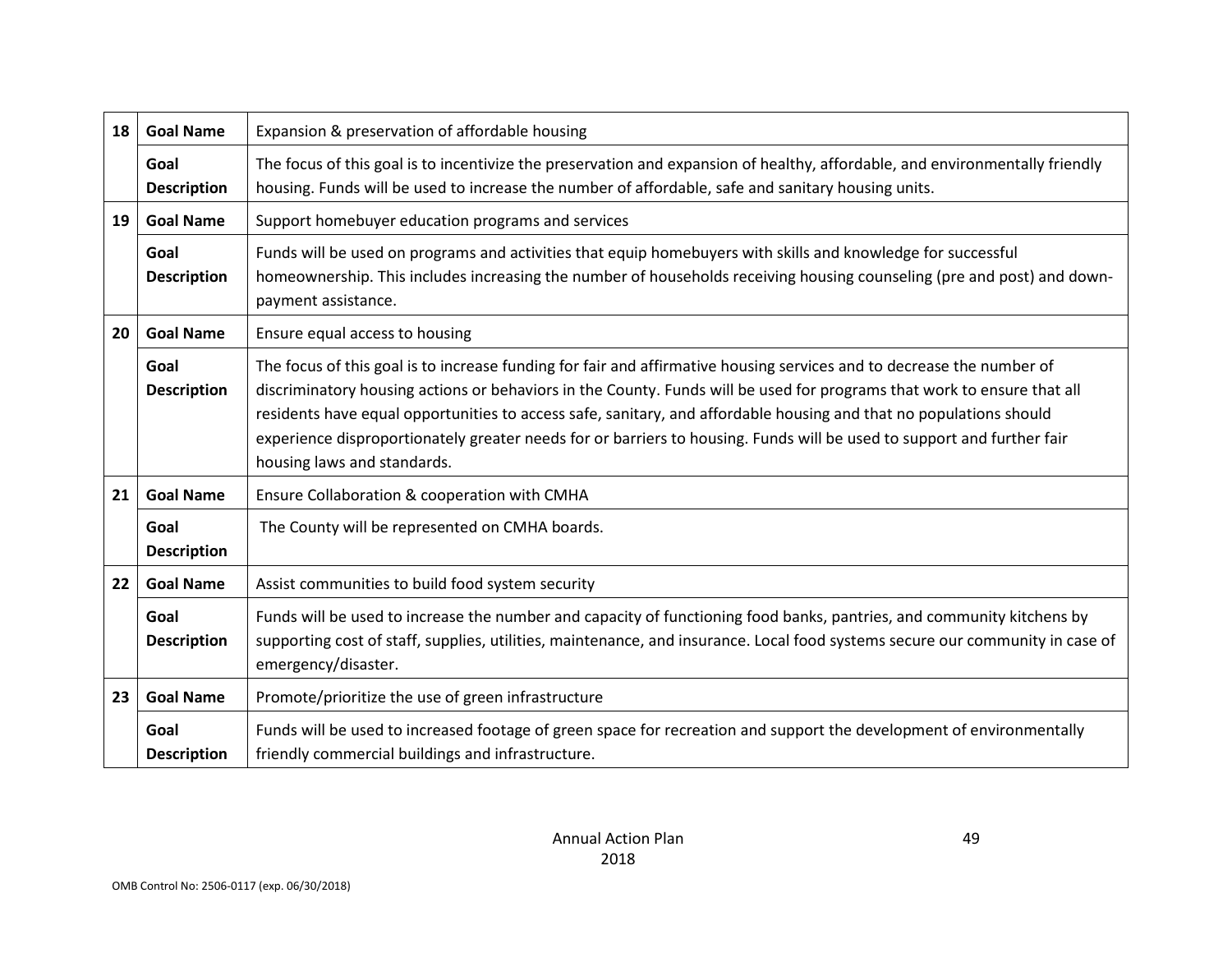| 24 | <b>Goal Name</b>           | Support Property Assessed Clean Energy programs                                                                                                                                                                             |
|----|----------------------------|-----------------------------------------------------------------------------------------------------------------------------------------------------------------------------------------------------------------------------|
|    | Goal<br><b>Description</b> | Funds will be used to increase the percentage of households receiving Energy Efficient Improvements to low-mod<br>residential homes.                                                                                        |
| 25 | <b>Goal Name</b>           | Develop County Electric & Gas Aggregation Plan                                                                                                                                                                              |
|    | Goal<br><b>Description</b> | Funds will be used to collaborate on and adopt a Franklin County Electric & Gas Plan by 2019.                                                                                                                               |
| 26 | <b>Goal Name</b>           | Implement County Electric/Gas Aggregation Plan                                                                                                                                                                              |
|    | Goal<br><b>Description</b> | Funds will be used to ensure that elements of plan have been implemented, funded or both by 2019.                                                                                                                           |
| 27 | <b>Goal Name</b>           | Implement a neighborhood beautification program                                                                                                                                                                             |
|    | Goal<br><b>Description</b> | Funds will be used to adopt a beautification plan by 2019.                                                                                                                                                                  |
| 28 | <b>Goal Name</b>           | Provide direct assistance for energy efficiency                                                                                                                                                                             |
|    | Goal<br><b>Description</b> | The purpose of this goal is to provide direct homeownership assistance to subsidize energy efficiency improvements. Funds<br>will be used to increased percentage of households with audited Energy Efficient Improvements. |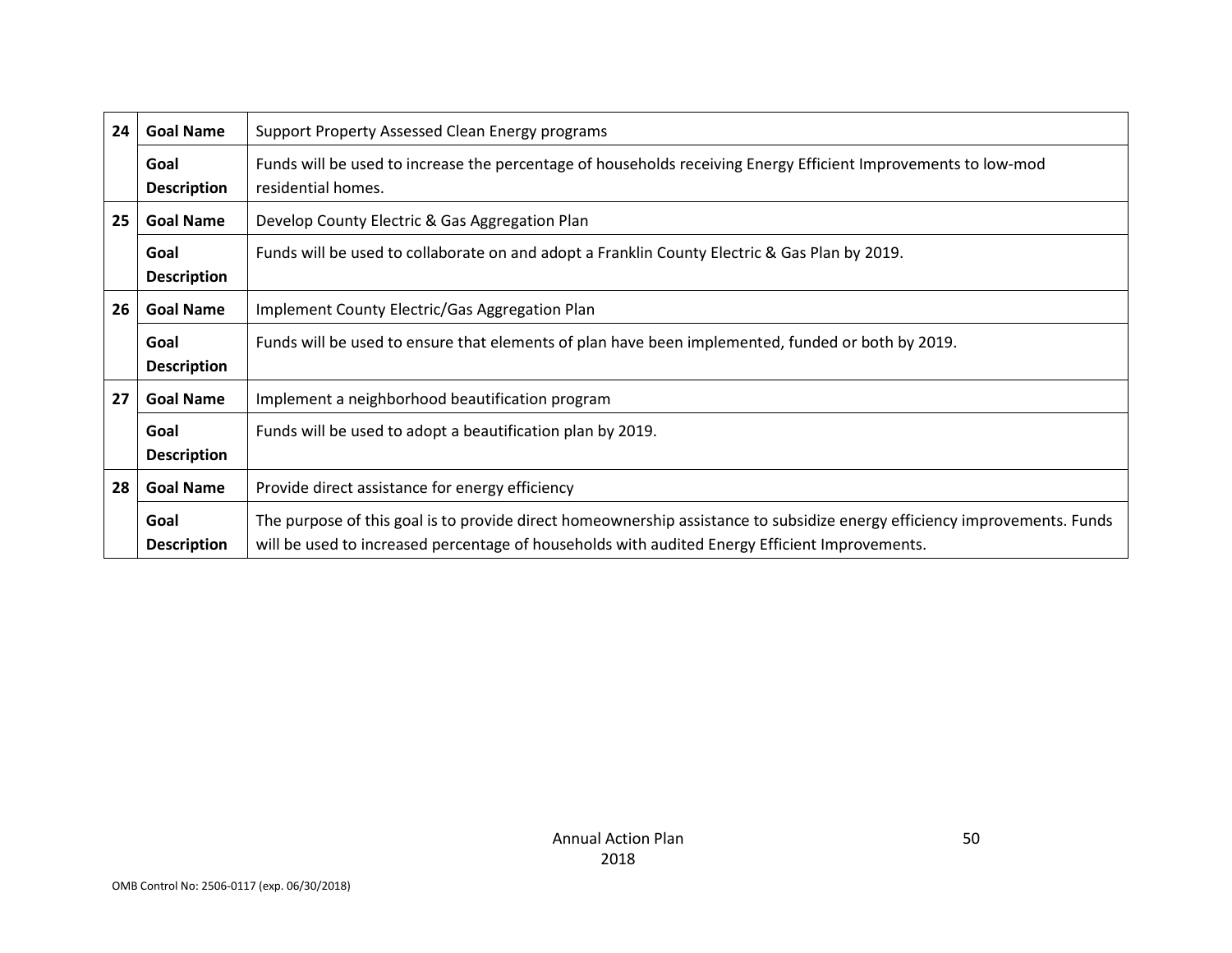# **Projects**

# **AP-35 Projects – 91.220(d)**

#### **Introduction**

Given the limited nature of resources, Franklin County prioritizes the needs identified through the Consolidated Planning process to direct the allocation of funds in a manner that maximizes community impact. Needs were prioritized in a Strategic Planning session during which the results of the Needs Assessment and Market Analysis were shared. This information was used to determine priority needs and develop the Strategic Plan Goals. Through the county's budgeting process the following projects were funded to implement the Strategic Plan Goals.

#### **Projects**

| #            | <b>Project Name</b>                                |
|--------------|----------------------------------------------------|
| $\mathbf{1}$ | Home Rehab - Urgent Repair                         |
| 2            | Elderly & Disabled Minor Home Repair               |
| 3            | First-time Homebuyers Downpayment Assistance       |
| 4            | Microenterprise Loan Program                       |
| 5            | Microenterprise Business Development               |
| 6            | <b>Respite Connections</b>                         |
| 7            | Lemonade Festival                                  |
| 8            | <b>Housing Retention Specialist</b>                |
| 9            | Lifecare Alliance - Nutritional Program            |
| 10           | Rebuilding Together - Tool Loan Library            |
| 11           | <b>Housing Counseling</b>                          |
| 12           | <b>Hearing Enhancement Services</b>                |
| 13           | GreenCorps                                         |
| 14           | <b>Community Gardens</b>                           |
| 15           | Stepping Off to College (IDA)                      |
| 16           | Homelessness Outreach                              |
| 17           | Children's Hunger Alliance                         |
| 18           | <b>CDBG Program Administration</b>                 |
| 19           | <b>Fair Housing Services</b>                       |
| 20           | <b>Housing Advisory Board</b>                      |
| 21           | CHDO Development, Operating & Technical Assistance |
| 22           | <b>HOME Program Administration</b>                 |
| 23           | <b>HQs Inspections</b>                             |
| 24           | <b>Emergency Solutions Support</b>                 |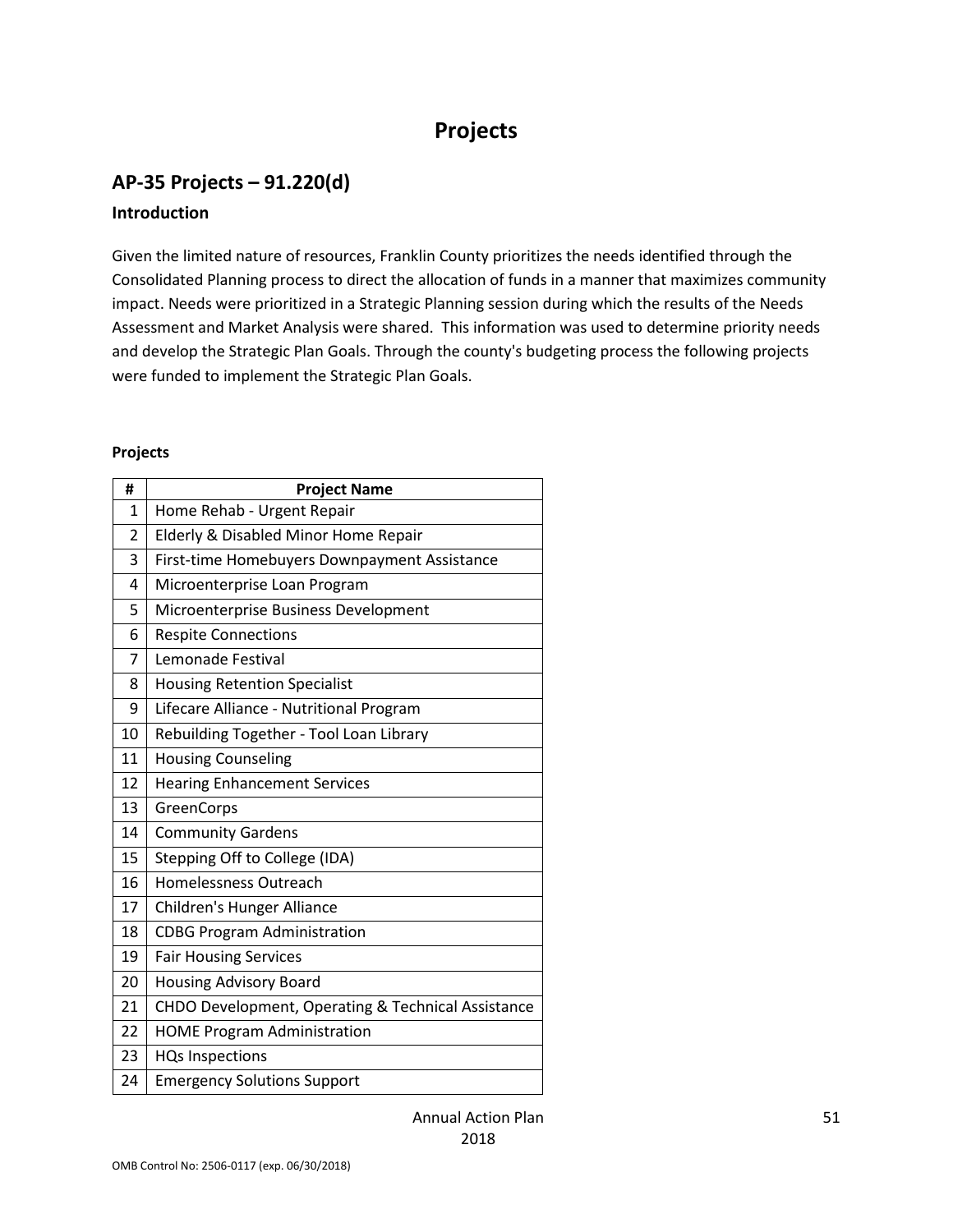#### **Table 7 - Project Information**

#### **Describe the reasons for allocation priorities and any obstacles to addressing underserved needs**

The allocation priorities are a product of communities priorities, analysis and citizen input. Generally speaking, the CDBG, HOME and ESG funds will continue to fund the same category of programs as in 2017. There is a great need for the rehabilitation of both owner and renter-occupied housing in Franklin County. The county has a large and growing inventory of vacant and abandoned housing units that could be returned to the market if they were rehabilitated. Along with the need for large-scale intensive rehabilitation, there is a large demand for repair assistance. In terms of obstacles, the demand for housing rehabilitation and repair services far outpaces available funding.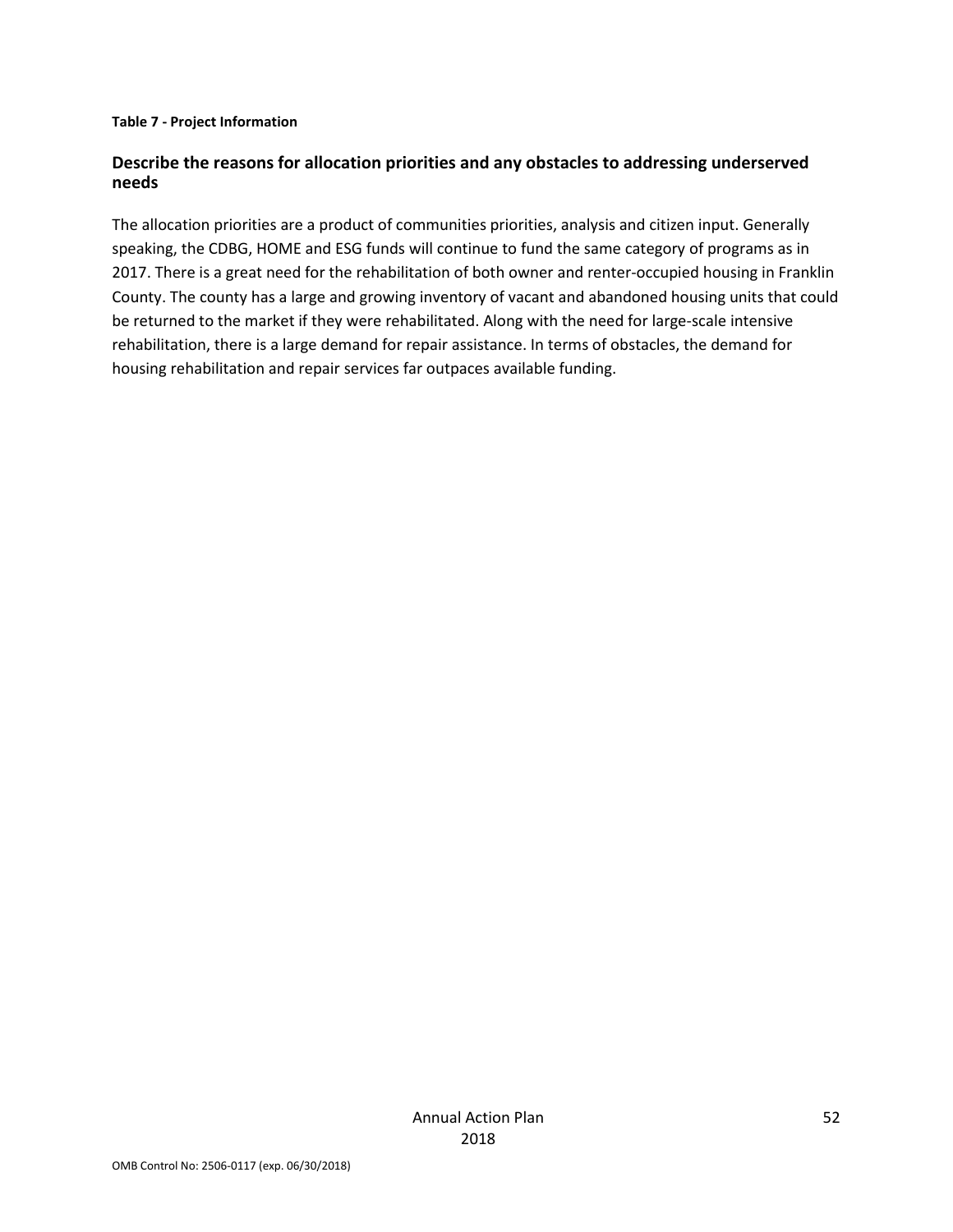**AP-38 Project Summary**

**Project Summary Information**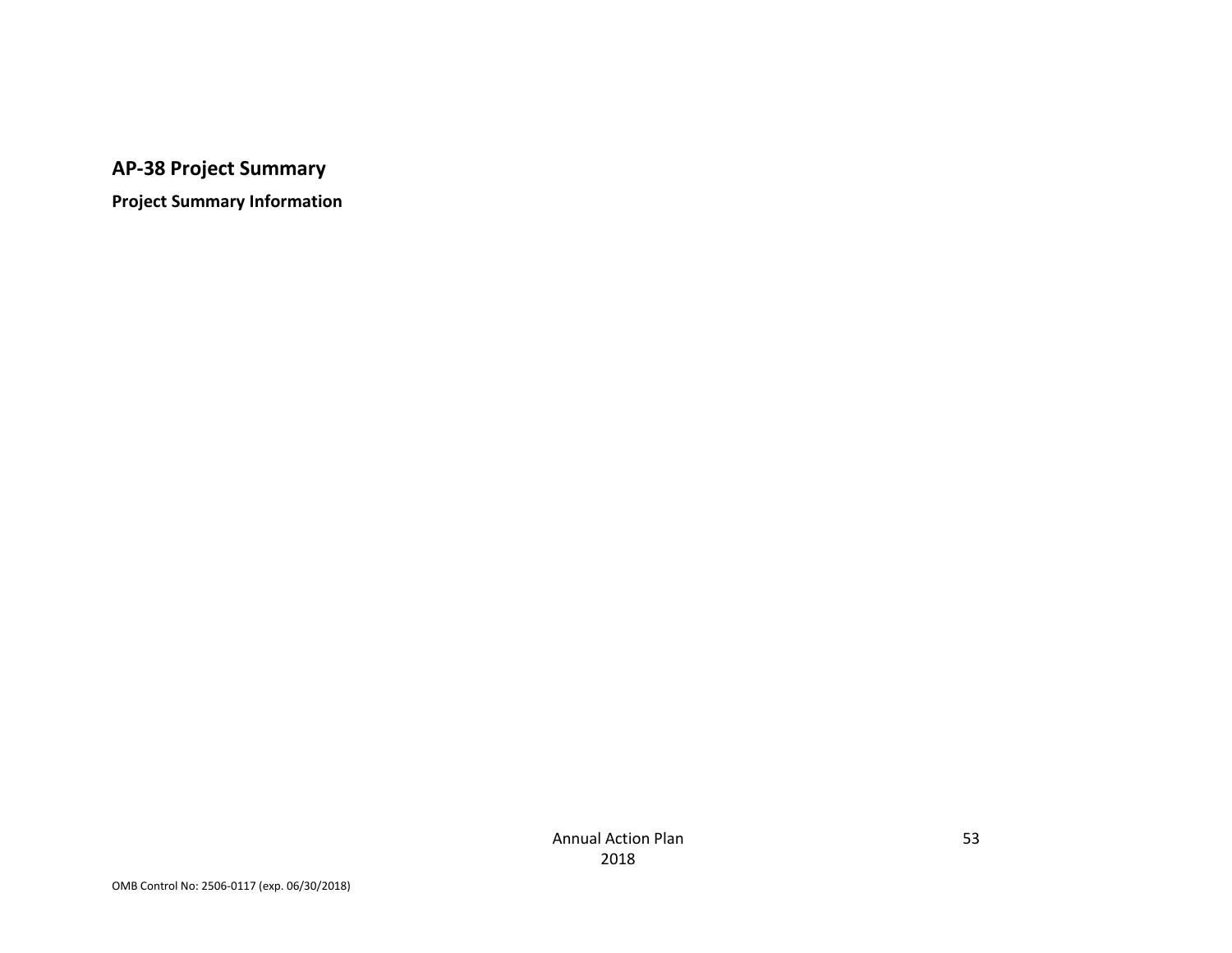| $\mathbf{1}$   | <b>Project Name</b>                                                                                     | Home Rehab - Urgent Repair                                                                                                                                                                                                                                                                                                                             |
|----------------|---------------------------------------------------------------------------------------------------------|--------------------------------------------------------------------------------------------------------------------------------------------------------------------------------------------------------------------------------------------------------------------------------------------------------------------------------------------------------|
|                | <b>Target Area</b>                                                                                      |                                                                                                                                                                                                                                                                                                                                                        |
|                | <b>Goals Supported</b>                                                                                  | Expansion & preservation of affordable housing                                                                                                                                                                                                                                                                                                         |
|                | <b>Needs Addressed</b>                                                                                  | Affordable Housing Preservation and Development                                                                                                                                                                                                                                                                                                        |
|                | <b>Funding</b>                                                                                          | CDBG: \$700,000                                                                                                                                                                                                                                                                                                                                        |
|                | <b>Description</b>                                                                                      | This allocation provides funding for (3) separate emergency repair<br>assistance programs: the Urgent Repair program to address emergency<br>housing conditions; the Sewer Repair program to address emergency<br>health conditions and the Handicapped Accessibility program to address<br>accessibility issues for occupants. Location: County-wide. |
|                | <b>Target Date</b>                                                                                      |                                                                                                                                                                                                                                                                                                                                                        |
|                | <b>Estimate the number</b><br>and type of families<br>that will benefit from<br>the proposed activities | 32 household housing units rehabilitated                                                                                                                                                                                                                                                                                                               |
|                | <b>Location Description</b>                                                                             | County wide                                                                                                                                                                                                                                                                                                                                            |
|                | <b>Planned Activities</b>                                                                               | Vendor will provide direct services                                                                                                                                                                                                                                                                                                                    |
| $\overline{2}$ | <b>Project Name</b>                                                                                     | Elderly & Disabled Minor Home Repair                                                                                                                                                                                                                                                                                                                   |
|                | <b>Target Area</b>                                                                                      |                                                                                                                                                                                                                                                                                                                                                        |
|                | <b>Goals Supported</b>                                                                                  | Assist low/moderate income home owners                                                                                                                                                                                                                                                                                                                 |
|                | <b>Needs Addressed</b>                                                                                  | Safe and Sanitary Housing                                                                                                                                                                                                                                                                                                                              |
|                | <b>Funding</b>                                                                                          | CDBG: \$80,000                                                                                                                                                                                                                                                                                                                                         |
|                | <b>Description</b>                                                                                      | This allocation will provide minor home maintenance and repair services<br>to elderly and disabled homeowner-occupants in Franklin County.<br>Eligible homeowners may receive up to \$1,000 in home repairs within<br>one calendar year. Location: County-wide.                                                                                        |
|                | <b>Target Date</b>                                                                                      |                                                                                                                                                                                                                                                                                                                                                        |
|                | <b>Estimate the number</b><br>and type of families<br>that will benefit from<br>the proposed activities |                                                                                                                                                                                                                                                                                                                                                        |
|                | <b>Location Description</b>                                                                             | County wide                                                                                                                                                                                                                                                                                                                                            |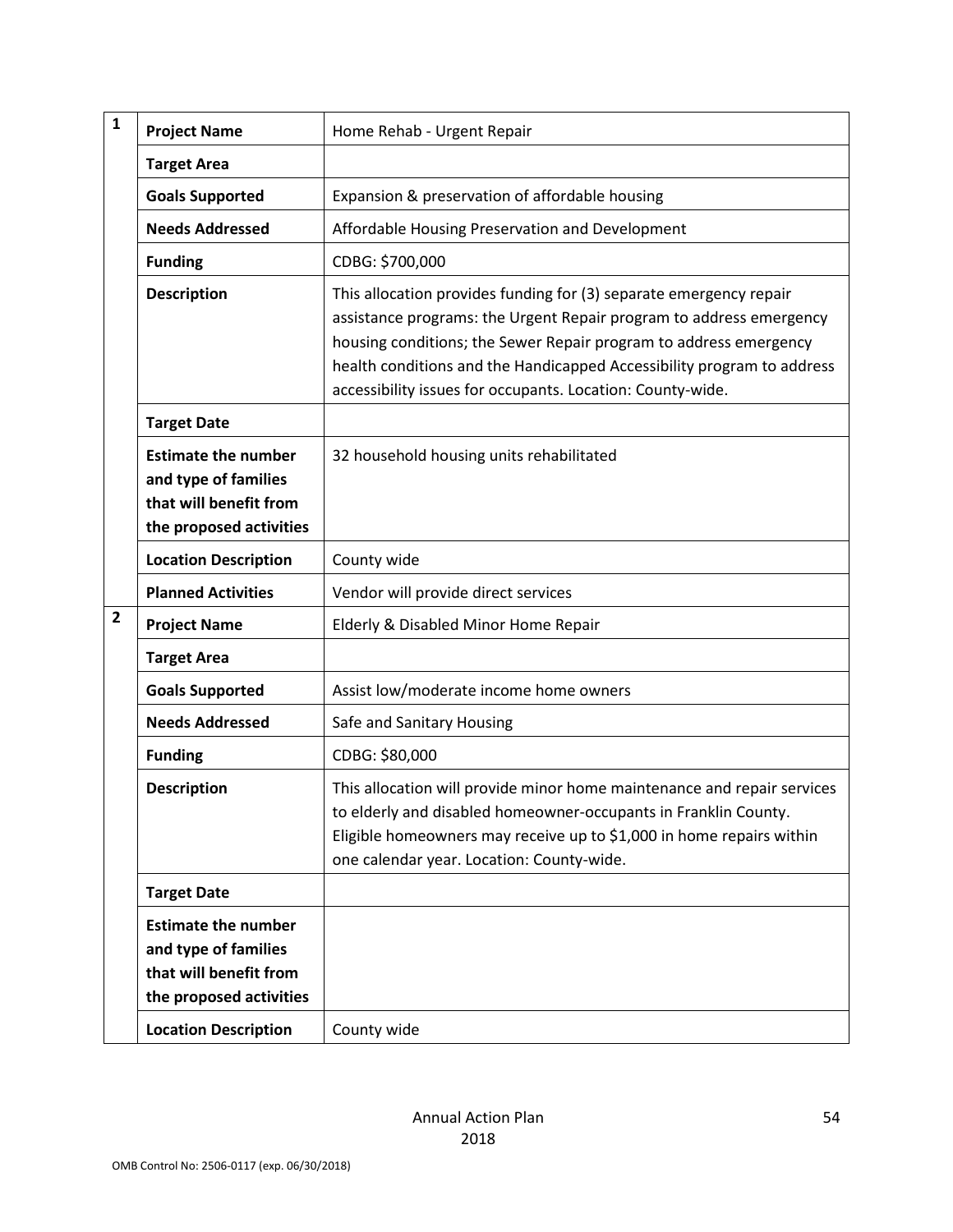|                         | <b>Planned Activities</b>                                                                               | Home repair and rehabilitation activities to address code violations,<br>including accessibility modifications, emergency repairs, and the<br>prevention of vacant property                                                                                                                                                                                                                                                                                                                                                                                                                                             |
|-------------------------|---------------------------------------------------------------------------------------------------------|-------------------------------------------------------------------------------------------------------------------------------------------------------------------------------------------------------------------------------------------------------------------------------------------------------------------------------------------------------------------------------------------------------------------------------------------------------------------------------------------------------------------------------------------------------------------------------------------------------------------------|
| $\overline{\mathbf{3}}$ | <b>Project Name</b>                                                                                     | First-time Homebuyers Downpayment Assistance                                                                                                                                                                                                                                                                                                                                                                                                                                                                                                                                                                            |
|                         | <b>Target Area</b>                                                                                      |                                                                                                                                                                                                                                                                                                                                                                                                                                                                                                                                                                                                                         |
|                         | <b>Goals Supported</b>                                                                                  | Support homebuyer education programs and services                                                                                                                                                                                                                                                                                                                                                                                                                                                                                                                                                                       |
|                         | <b>Needs Addressed</b>                                                                                  | <b>Equal Access to Housing</b>                                                                                                                                                                                                                                                                                                                                                                                                                                                                                                                                                                                          |
|                         | <b>Funding</b>                                                                                          | CDBG: \$100,000                                                                                                                                                                                                                                                                                                                                                                                                                                                                                                                                                                                                         |
|                         | <b>Description</b>                                                                                      | The County's First-time Homebuyer Downpayment Assistance program<br>is administered by Homeport. This allocation also pays for the client's<br>participation in a homebuyer counseling program, which that client must<br>successfully complete in order to access the downpayment assistance.<br>Location: County-wide                                                                                                                                                                                                                                                                                                 |
|                         | <b>Target Date</b>                                                                                      |                                                                                                                                                                                                                                                                                                                                                                                                                                                                                                                                                                                                                         |
|                         | <b>Estimate the number</b><br>and type of families<br>that will benefit from<br>the proposed activities | 13 households will receive downpayment assistance.                                                                                                                                                                                                                                                                                                                                                                                                                                                                                                                                                                      |
|                         | <b>Location Description</b>                                                                             | County wide                                                                                                                                                                                                                                                                                                                                                                                                                                                                                                                                                                                                             |
|                         | <b>Planned Activities</b>                                                                               |                                                                                                                                                                                                                                                                                                                                                                                                                                                                                                                                                                                                                         |
| 4                       | <b>Project Name</b>                                                                                     | Microenterprise Loan Program                                                                                                                                                                                                                                                                                                                                                                                                                                                                                                                                                                                            |
|                         | <b>Target Area</b>                                                                                      |                                                                                                                                                                                                                                                                                                                                                                                                                                                                                                                                                                                                                         |
|                         | <b>Goals Supported</b>                                                                                  | Foster economic development in areas of need                                                                                                                                                                                                                                                                                                                                                                                                                                                                                                                                                                            |
|                         | <b>Needs Addressed</b>                                                                                  | Self-sufficiency of Low Income Residents                                                                                                                                                                                                                                                                                                                                                                                                                                                                                                                                                                                |
|                         | <b>Funding</b>                                                                                          | CDBG: \$175,000                                                                                                                                                                                                                                                                                                                                                                                                                                                                                                                                                                                                         |
|                         | <b>Description</b>                                                                                      | This allocation to the Economic & Community Development Institute<br>provides a microenterprise revolving loan program for low and<br>moderate income business owners who employ 1-5 employees. The<br>activities funded under this contract include: the screening of eligible<br>clients, certifying the completion of a required, corresponding business<br>education course, the underwriting of loans, the servicing of loans<br>during repayment period and the management of the revolving loan<br>fund account. To qualify owner applicant household earnings must not<br>exceed 80% of the area median income. |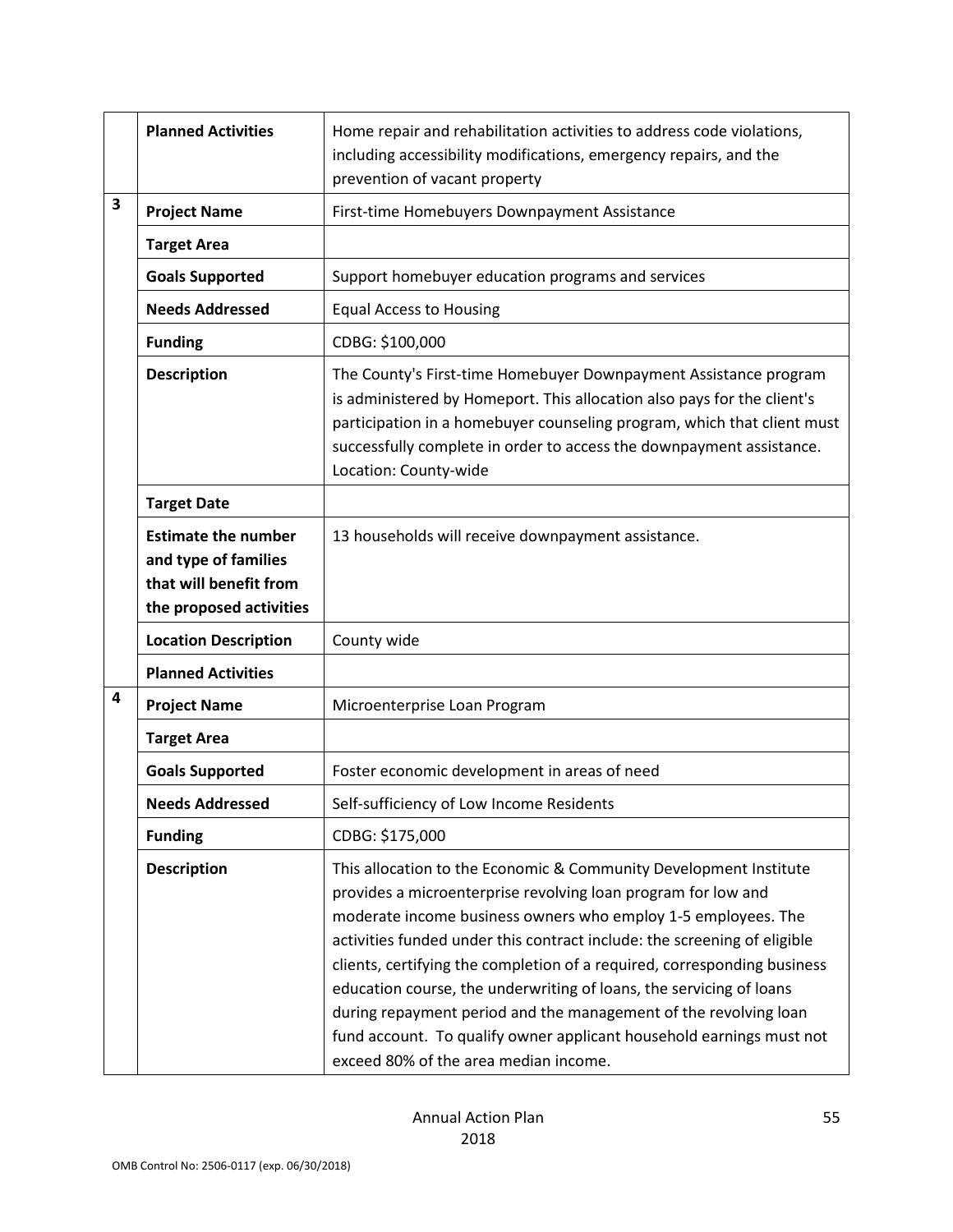|   | <b>Target Date</b>                                                                                      |                                                                                                                                                                                                                                                                                                                                                                                                                                                                                           |
|---|---------------------------------------------------------------------------------------------------------|-------------------------------------------------------------------------------------------------------------------------------------------------------------------------------------------------------------------------------------------------------------------------------------------------------------------------------------------------------------------------------------------------------------------------------------------------------------------------------------------|
|   | <b>Estimate the number</b><br>and type of families<br>that will benefit from<br>the proposed activities | 20 businesses will receive assistance                                                                                                                                                                                                                                                                                                                                                                                                                                                     |
|   | <b>Location Description</b>                                                                             | County wide                                                                                                                                                                                                                                                                                                                                                                                                                                                                               |
|   | <b>Planned Activities</b>                                                                               | Vendor will provide loan services to qualifying businesses                                                                                                                                                                                                                                                                                                                                                                                                                                |
| 5 | <b>Project Name</b>                                                                                     | Microenterprise Business Development                                                                                                                                                                                                                                                                                                                                                                                                                                                      |
|   | <b>Target Area</b>                                                                                      |                                                                                                                                                                                                                                                                                                                                                                                                                                                                                           |
|   | <b>Goals Supported</b>                                                                                  | Foster economic development in areas of need                                                                                                                                                                                                                                                                                                                                                                                                                                              |
|   | <b>Needs Addressed</b>                                                                                  | Self-sufficiency of Low Income Residents                                                                                                                                                                                                                                                                                                                                                                                                                                                  |
|   | <b>Funding</b>                                                                                          | CDBG: \$100,000                                                                                                                                                                                                                                                                                                                                                                                                                                                                           |
|   | <b>Description</b>                                                                                      | This allocation to Increase, Inc. provides an entrepreneurial<br>development training program. The program is comprised of four<br>courses: (1) Personal Finance; (2) Intro to Business; (3) Developing Your<br>Business Plan and (4) Advanced Management Seminars in Financial<br>Management; Sales & Marketing; Human Resource Management and<br>Business taxes. To qualify owner applicant household earnings must not<br>exceed 80% of the area median income. Location: County wide. |
|   | <b>Target Date</b>                                                                                      |                                                                                                                                                                                                                                                                                                                                                                                                                                                                                           |
|   | <b>Estimate the number</b><br>and type of families<br>that will benefit from<br>the proposed activities | 60 businesses will be assisted, in addition to 5 jobs being<br>created/retained.                                                                                                                                                                                                                                                                                                                                                                                                          |
|   | <b>Location Description</b>                                                                             | County wide                                                                                                                                                                                                                                                                                                                                                                                                                                                                               |
|   | <b>Planned Activities</b>                                                                               | Vendor will provide business development services to clients                                                                                                                                                                                                                                                                                                                                                                                                                              |
| 6 | <b>Project Name</b>                                                                                     | <b>Respite Connections</b>                                                                                                                                                                                                                                                                                                                                                                                                                                                                |
|   | <b>Target Area</b>                                                                                      |                                                                                                                                                                                                                                                                                                                                                                                                                                                                                           |
|   | <b>Goals Supported</b>                                                                                  | Foster opportunities to close skills gap                                                                                                                                                                                                                                                                                                                                                                                                                                                  |
|   | <b>Needs Addressed</b>                                                                                  | Self-sufficiency of Low Income Residents                                                                                                                                                                                                                                                                                                                                                                                                                                                  |
|   | <b>Funding</b>                                                                                          | CDBG: \$50,000                                                                                                                                                                                                                                                                                                                                                                                                                                                                            |
|   | <b>Description</b>                                                                                      | Respite Connections provides training and job sourcing services to<br>individuals with disabilities. Location: County wide.                                                                                                                                                                                                                                                                                                                                                               |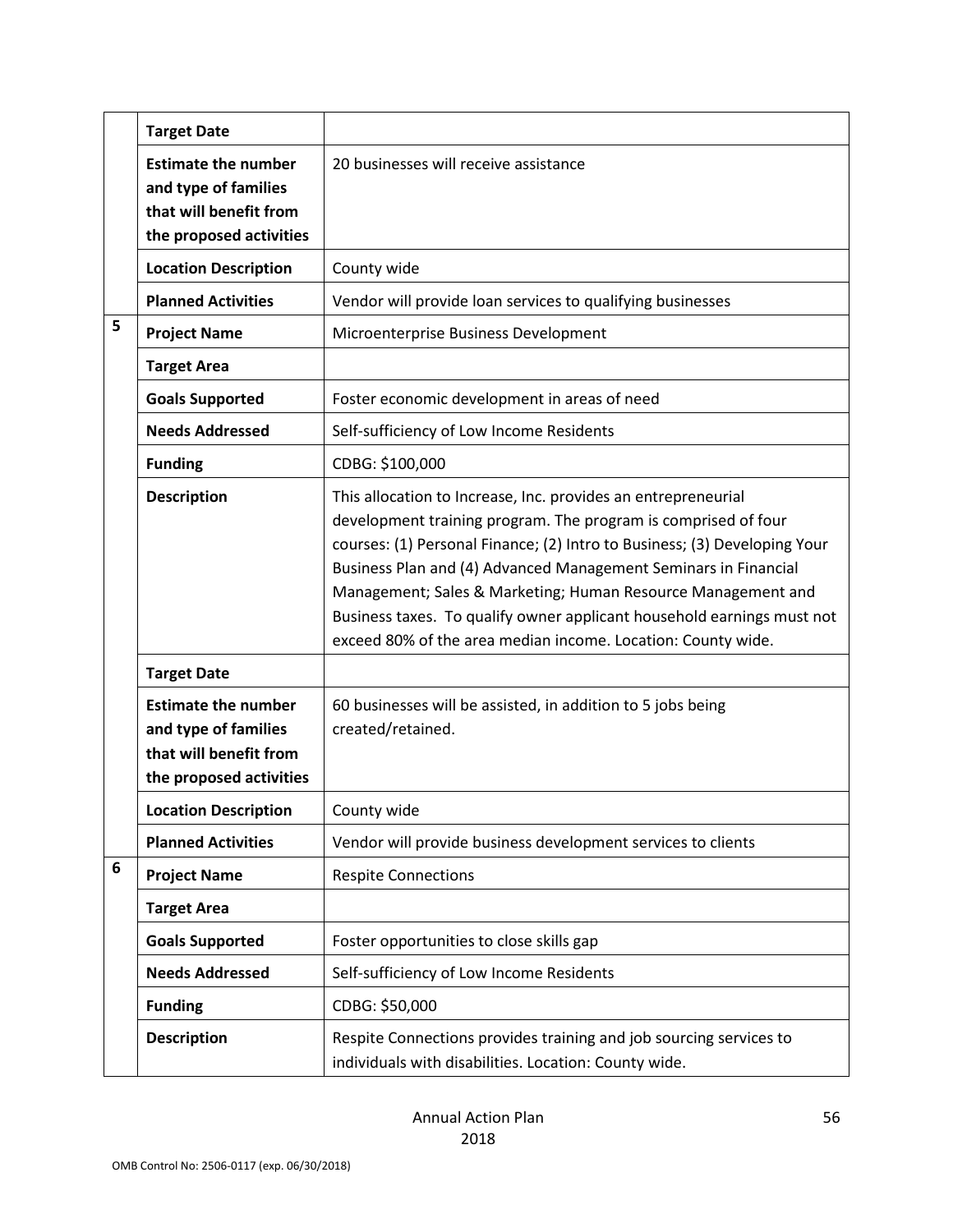|                         | <b>Target Date</b>                                                                                      |                                                                                                                                                                                                                                                                                                                                                                                                                                                                                                                                                                                                                                          |
|-------------------------|---------------------------------------------------------------------------------------------------------|------------------------------------------------------------------------------------------------------------------------------------------------------------------------------------------------------------------------------------------------------------------------------------------------------------------------------------------------------------------------------------------------------------------------------------------------------------------------------------------------------------------------------------------------------------------------------------------------------------------------------------------|
|                         | <b>Estimate the number</b><br>and type of families<br>that will benefit from<br>the proposed activities | Presumed benefit clients - at least 10 individuals will be provided<br>employment services                                                                                                                                                                                                                                                                                                                                                                                                                                                                                                                                               |
|                         | <b>Location Description</b>                                                                             | County Wide                                                                                                                                                                                                                                                                                                                                                                                                                                                                                                                                                                                                                              |
|                         | <b>Planned Activities</b>                                                                               |                                                                                                                                                                                                                                                                                                                                                                                                                                                                                                                                                                                                                                          |
| $\overline{\mathbf{z}}$ | <b>Project Name</b>                                                                                     | Lemonade Festival                                                                                                                                                                                                                                                                                                                                                                                                                                                                                                                                                                                                                        |
|                         | <b>Target Area</b>                                                                                      |                                                                                                                                                                                                                                                                                                                                                                                                                                                                                                                                                                                                                                          |
|                         | <b>Goals Supported</b>                                                                                  | Promote and support youth programs and services                                                                                                                                                                                                                                                                                                                                                                                                                                                                                                                                                                                          |
|                         | <b>Needs Addressed</b>                                                                                  | Youth Recreation and Education Opportunities                                                                                                                                                                                                                                                                                                                                                                                                                                                                                                                                                                                             |
|                         | <b>Funding</b>                                                                                          | CDBG: \$20,000                                                                                                                                                                                                                                                                                                                                                                                                                                                                                                                                                                                                                           |
|                         | <b>Description</b>                                                                                      | Implementation, marketing, and administration of Youth Lemonade<br>Stand Day, a youth entrepreneur initiative designed to teach youth how<br>to start, own and operate their own micro-business by operating a<br>lemonade stand. Participating youths will have business mentors who<br>will help foster business skills. The program will help youth set goals,<br>develop a business plan, secure investors, create a product, make profit<br>and give back to their community. Youths, ages 5 through 18 years old in<br>underserved neighborhoods, will be the primary audience recruited to<br>participate. Location: County wide. |
|                         | <b>Target Date</b>                                                                                      |                                                                                                                                                                                                                                                                                                                                                                                                                                                                                                                                                                                                                                          |
|                         | <b>Estimate the number</b><br>and type of families<br>that will benefit from<br>the proposed activities | At least 800 youth will participate in the Youth Lemonade Festival                                                                                                                                                                                                                                                                                                                                                                                                                                                                                                                                                                       |
|                         | <b>Location Description</b>                                                                             | County wide                                                                                                                                                                                                                                                                                                                                                                                                                                                                                                                                                                                                                              |
|                         | <b>Planned Activities</b>                                                                               | Vendor will facilitate training and event                                                                                                                                                                                                                                                                                                                                                                                                                                                                                                                                                                                                |
| 8                       | <b>Project Name</b>                                                                                     | <b>Housing Retention Specialist</b>                                                                                                                                                                                                                                                                                                                                                                                                                                                                                                                                                                                                      |
|                         | <b>Target Area</b>                                                                                      |                                                                                                                                                                                                                                                                                                                                                                                                                                                                                                                                                                                                                                          |
|                         | <b>Goals Supported</b>                                                                                  | Increase housing with supportive services                                                                                                                                                                                                                                                                                                                                                                                                                                                                                                                                                                                                |
|                         | <b>Needs Addressed</b>                                                                                  | <b>Equal Access to Housing</b>                                                                                                                                                                                                                                                                                                                                                                                                                                                                                                                                                                                                           |
|                         | <b>Funding</b>                                                                                          | CDBG: \$60,000                                                                                                                                                                                                                                                                                                                                                                                                                                                                                                                                                                                                                           |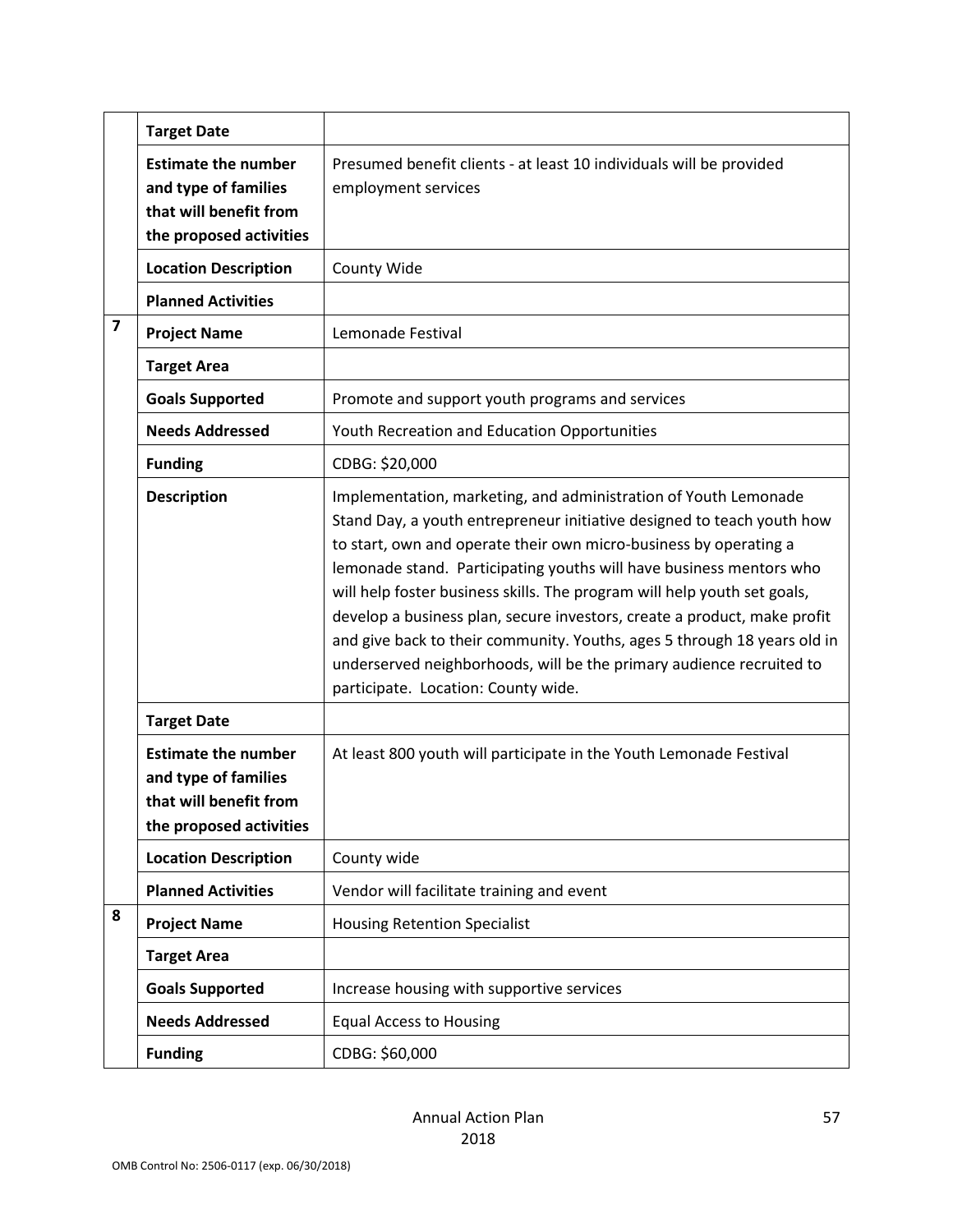|    | <b>Description</b>                                                                                      | This allocation to the Community Housing Network provides housing<br>retention services to low income tenant households that have a history<br>of mental illness, addiction and homelessness. Services include: training<br>classes, the monitoring of tenants, financial counseling, conflict<br>resolution, assistance with critical needs, advocacy within the ADAMH<br>system and referral to vocational services. Location: County wide. |
|----|---------------------------------------------------------------------------------------------------------|-----------------------------------------------------------------------------------------------------------------------------------------------------------------------------------------------------------------------------------------------------------------------------------------------------------------------------------------------------------------------------------------------------------------------------------------------|
|    | <b>Target Date</b>                                                                                      |                                                                                                                                                                                                                                                                                                                                                                                                                                               |
|    | <b>Estimate the number</b><br>and type of families<br>that will benefit from<br>the proposed activities | At least 180 households will receive retention services                                                                                                                                                                                                                                                                                                                                                                                       |
|    | <b>Location Description</b>                                                                             | County wide                                                                                                                                                                                                                                                                                                                                                                                                                                   |
|    | <b>Planned Activities</b>                                                                               | Vendor administers/ mediates landlord client arbitration                                                                                                                                                                                                                                                                                                                                                                                      |
| 9  | <b>Project Name</b>                                                                                     | Lifecare Alliance - Nutritional Program                                                                                                                                                                                                                                                                                                                                                                                                       |
|    | <b>Target Area</b>                                                                                      |                                                                                                                                                                                                                                                                                                                                                                                                                                               |
|    | <b>Goals Supported</b>                                                                                  | Provide supportive services to people with HIV                                                                                                                                                                                                                                                                                                                                                                                                |
|    | <b>Needs Addressed</b>                                                                                  | Supportive Service Housing for Special Needs                                                                                                                                                                                                                                                                                                                                                                                                  |
|    | <b>Funding</b>                                                                                          | CDBG: \$40,000                                                                                                                                                                                                                                                                                                                                                                                                                                |
|    | <b>Description</b>                                                                                      | This allocation to the Lifecare Alliance provides nutritional services to<br>eligible individuals. Location: County wide.                                                                                                                                                                                                                                                                                                                     |
|    | <b>Target Date</b>                                                                                      |                                                                                                                                                                                                                                                                                                                                                                                                                                               |
|    | <b>Estimate the number</b><br>and type of families<br>that will benefit from<br>the proposed activities | At least 600 persons with HIV will be provided nutritional services                                                                                                                                                                                                                                                                                                                                                                           |
|    | <b>Location Description</b>                                                                             | County wide                                                                                                                                                                                                                                                                                                                                                                                                                                   |
|    | <b>Planned Activities</b>                                                                               | Vendor administers the nutritional program                                                                                                                                                                                                                                                                                                                                                                                                    |
| 10 | <b>Project Name</b>                                                                                     | Rebuilding Together - Tool Loan Library                                                                                                                                                                                                                                                                                                                                                                                                       |
|    | <b>Target Area</b>                                                                                      |                                                                                                                                                                                                                                                                                                                                                                                                                                               |
|    | <b>Goals Supported</b>                                                                                  | Implement a neighborhood beautification program                                                                                                                                                                                                                                                                                                                                                                                               |
|    | <b>Needs Addressed</b>                                                                                  | Self-sufficiency of Low Income Residents                                                                                                                                                                                                                                                                                                                                                                                                      |
|    | <b>Funding</b>                                                                                          | CDBG: \$50,000                                                                                                                                                                                                                                                                                                                                                                                                                                |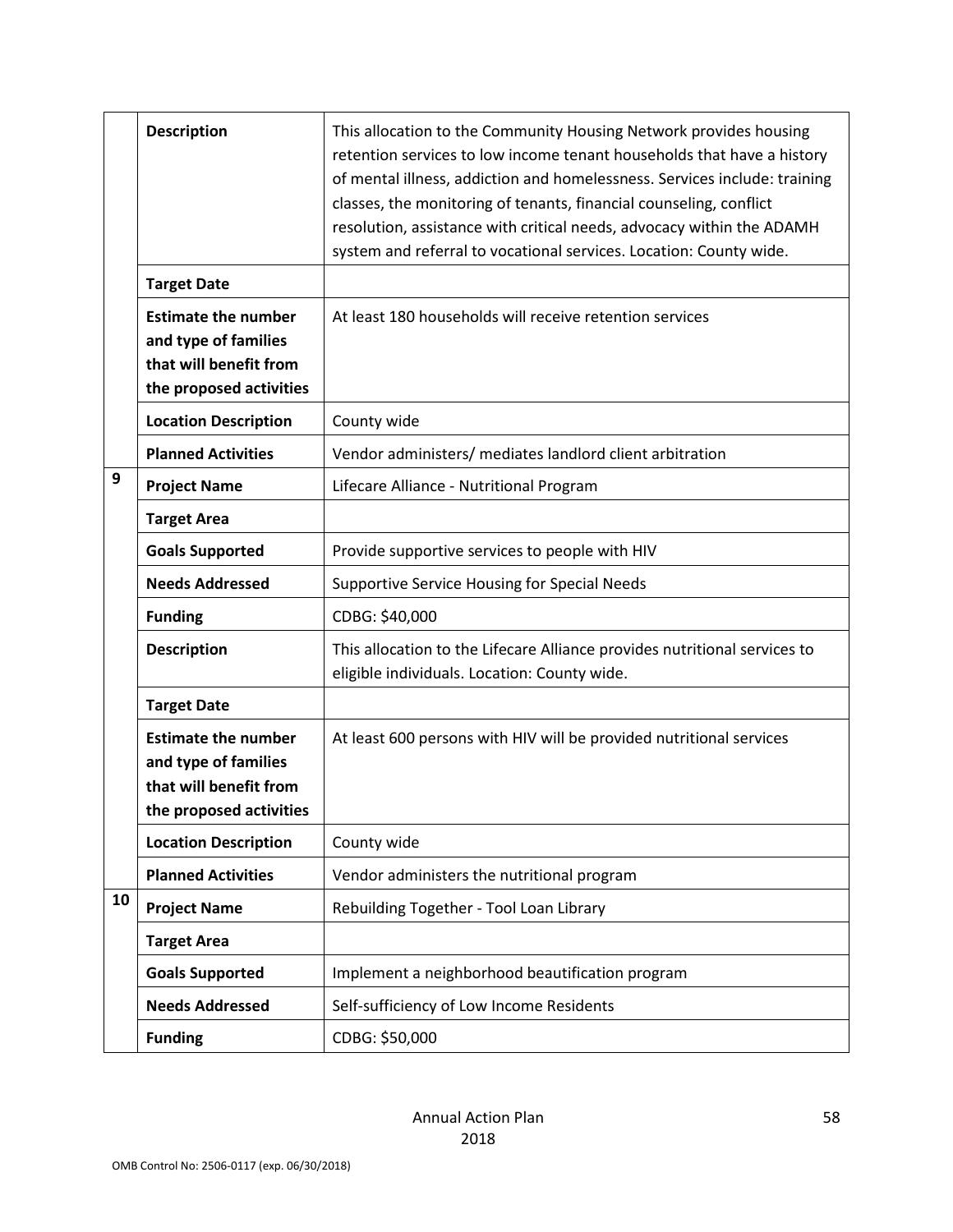|    | <b>Description</b>                                                                                      | The Rebuilding Together provides a tool bank for low-income County<br>residents. Location: County wide.                                                                                                                                                                            |
|----|---------------------------------------------------------------------------------------------------------|------------------------------------------------------------------------------------------------------------------------------------------------------------------------------------------------------------------------------------------------------------------------------------|
|    | <b>Target Date</b>                                                                                      |                                                                                                                                                                                                                                                                                    |
|    | <b>Estimate the number</b><br>and type of families<br>that will benefit from<br>the proposed activities | 800 Persons will benefit from the Tool Loan Library                                                                                                                                                                                                                                |
|    | <b>Location Description</b>                                                                             | County wide                                                                                                                                                                                                                                                                        |
|    | <b>Planned Activities</b>                                                                               | Vendor will administer the program                                                                                                                                                                                                                                                 |
| 11 | <b>Project Name</b>                                                                                     | <b>Housing Counseling</b>                                                                                                                                                                                                                                                          |
|    | <b>Target Area</b>                                                                                      |                                                                                                                                                                                                                                                                                    |
|    | <b>Goals Supported</b>                                                                                  | Ensure equal access to housing                                                                                                                                                                                                                                                     |
|    | <b>Needs Addressed</b>                                                                                  | <b>Equal Access to Housing</b>                                                                                                                                                                                                                                                     |
|    | <b>Funding</b>                                                                                          | CDBG: \$15,000                                                                                                                                                                                                                                                                     |
|    | <b>Description</b>                                                                                      | Administered by Homes on the Hill, this program will provide housing<br>counseling (in conjunction with homeownership) to eligible homeowners<br>and potential homeowners advising those clients in regards to defaults,<br>foreclosures and credit issues. Location: County wide. |
|    | <b>Target Date</b>                                                                                      |                                                                                                                                                                                                                                                                                    |
|    | <b>Estimate the number</b><br>and type of families<br>that will benefit from<br>the proposed activities | A minimum of 55 households {90% of the anticipated number) will<br>receive homebuyer, rental, or foreclosure prevention counseling<br>services                                                                                                                                     |
|    | <b>Location Description</b>                                                                             | County wide                                                                                                                                                                                                                                                                        |
|    | <b>Planned Activities</b>                                                                               | Vendor will administer the counseling                                                                                                                                                                                                                                              |
| 12 | <b>Project Name</b>                                                                                     | <b>Hearing Enhancement Services</b>                                                                                                                                                                                                                                                |
|    | <b>Target Area</b>                                                                                      |                                                                                                                                                                                                                                                                                    |
|    | <b>Goals Supported</b>                                                                                  | Ensure equal access to housing                                                                                                                                                                                                                                                     |
|    | <b>Needs Addressed</b>                                                                                  | Supportive Service Housing for Special Needs                                                                                                                                                                                                                                       |
|    | <b>Funding</b>                                                                                          | CDBG: \$25,000                                                                                                                                                                                                                                                                     |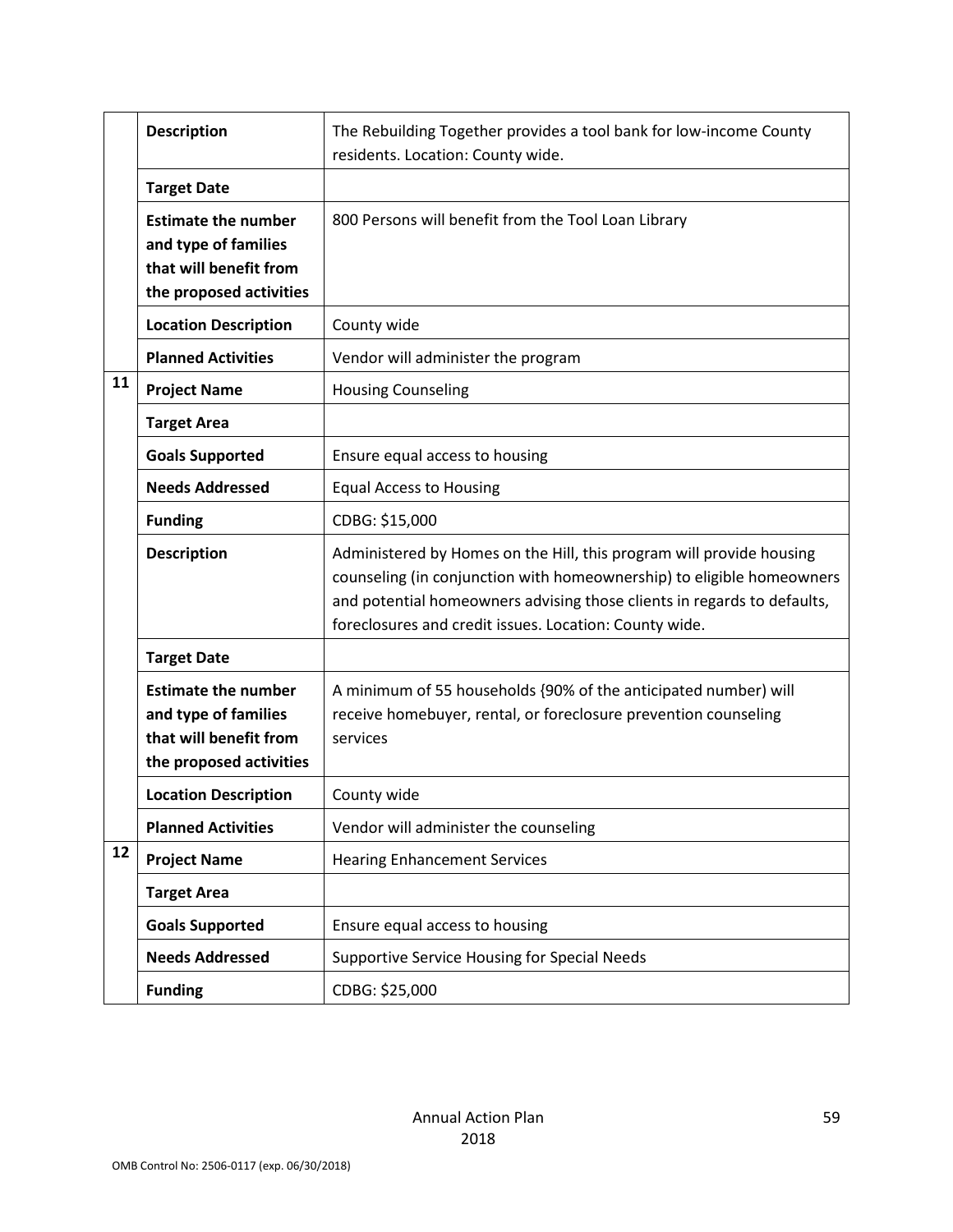|    | <b>Description</b>                                                                                      | The contract with the Mid-Ohio Board for an Independent Living<br>Environment (M.O.B.I.L.E) provides hearing enhancement equipment for<br>low-income deaf residents of Franklin County. Under the auspices of the<br>contract M.O.B.I.L.E will: publicize the program; determine the eligibility<br>of applicants; verify the equipment needs of eligible applicants; take<br>receipt of the equipment and be responsible for its delivery and<br>installation and will perform routine follow-up. Location: County wide. |
|----|---------------------------------------------------------------------------------------------------------|---------------------------------------------------------------------------------------------------------------------------------------------------------------------------------------------------------------------------------------------------------------------------------------------------------------------------------------------------------------------------------------------------------------------------------------------------------------------------------------------------------------------------|
|    | <b>Target Date</b>                                                                                      |                                                                                                                                                                                                                                                                                                                                                                                                                                                                                                                           |
|    | <b>Estimate the number</b><br>and type of families<br>that will benefit from<br>the proposed activities | 20 persons will receive hearing enhancement services in their homes                                                                                                                                                                                                                                                                                                                                                                                                                                                       |
|    | <b>Location Description</b>                                                                             | County wide                                                                                                                                                                                                                                                                                                                                                                                                                                                                                                               |
|    | <b>Planned Activities</b>                                                                               | Vendor will implement program                                                                                                                                                                                                                                                                                                                                                                                                                                                                                             |
| 13 | <b>Project Name</b>                                                                                     | GreenCorps                                                                                                                                                                                                                                                                                                                                                                                                                                                                                                                |
|    | <b>Target Area</b>                                                                                      |                                                                                                                                                                                                                                                                                                                                                                                                                                                                                                                           |
|    | <b>Goals Supported</b>                                                                                  | Provide youth education & recreation activities                                                                                                                                                                                                                                                                                                                                                                                                                                                                           |
|    | <b>Needs Addressed</b>                                                                                  | Youth Recreation and Education Opportunities                                                                                                                                                                                                                                                                                                                                                                                                                                                                              |
|    | <b>Funding</b>                                                                                          | CDBG: \$10,000                                                                                                                                                                                                                                                                                                                                                                                                                                                                                                            |
|    | <b>Description</b>                                                                                      | This allocation provides administrative support for the Franklin Park<br>Conservatory's GreenCorps curriculum.                                                                                                                                                                                                                                                                                                                                                                                                            |
|    | <b>Target Date</b>                                                                                      |                                                                                                                                                                                                                                                                                                                                                                                                                                                                                                                           |
|    | <b>Estimate the number</b><br>and type of families<br>that will benefit from<br>the proposed activities | 12 eligible youth will be provided horticulture education                                                                                                                                                                                                                                                                                                                                                                                                                                                                 |
|    | <b>Location Description</b>                                                                             | County wide                                                                                                                                                                                                                                                                                                                                                                                                                                                                                                               |
|    | <b>Planned Activities</b>                                                                               | Vendor will provide administrative support                                                                                                                                                                                                                                                                                                                                                                                                                                                                                |
| 14 | <b>Project Name</b>                                                                                     | <b>Community Gardens</b>                                                                                                                                                                                                                                                                                                                                                                                                                                                                                                  |
|    | <b>Target Area</b>                                                                                      |                                                                                                                                                                                                                                                                                                                                                                                                                                                                                                                           |
|    | <b>Goals Supported</b>                                                                                  | Assist communities to build food system security                                                                                                                                                                                                                                                                                                                                                                                                                                                                          |
|    | <b>Needs Addressed</b>                                                                                  | Public Improvement and Infrastructure                                                                                                                                                                                                                                                                                                                                                                                                                                                                                     |
|    | <b>Funding</b>                                                                                          | CDBG: \$25,000                                                                                                                                                                                                                                                                                                                                                                                                                                                                                                            |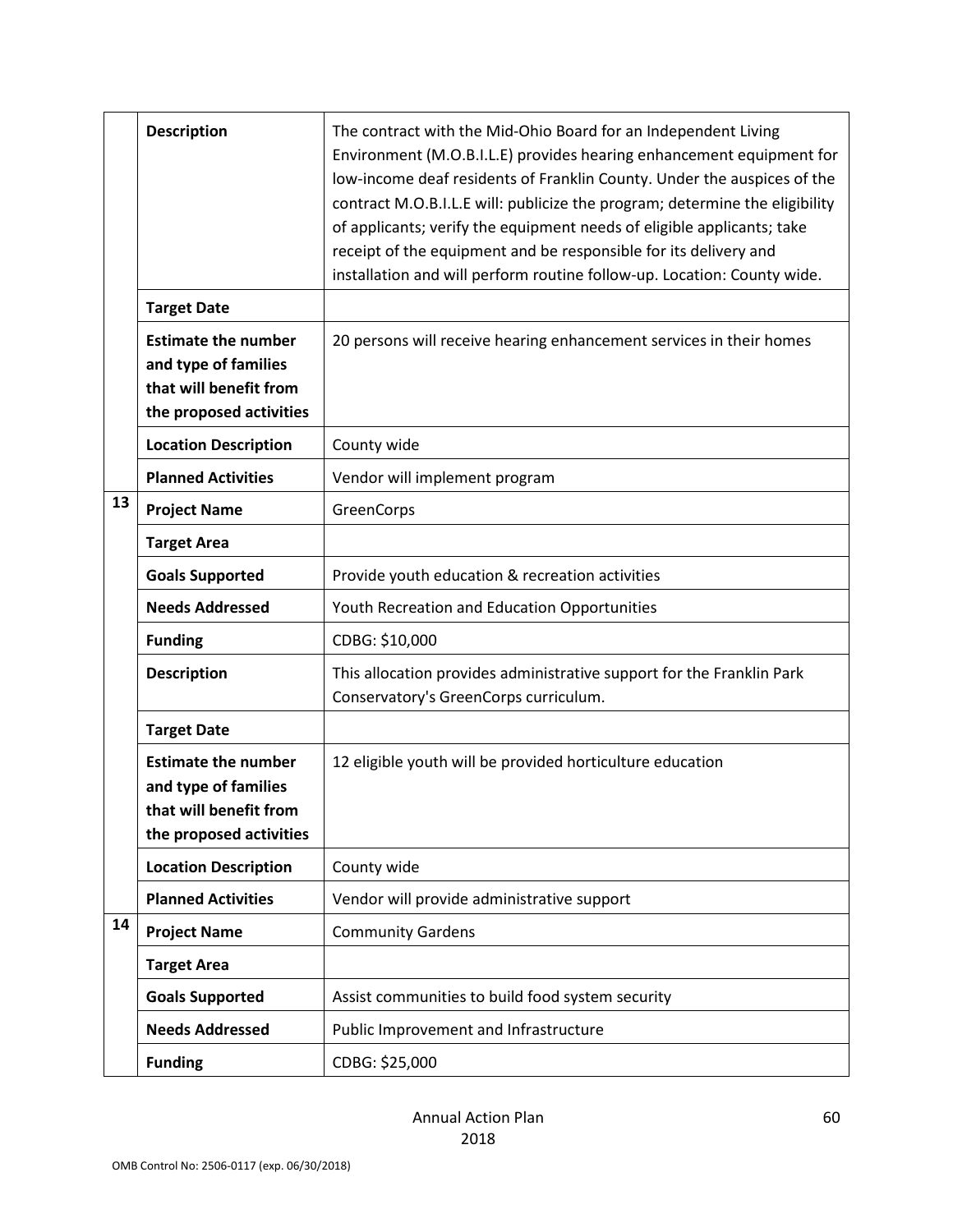|    | <b>Description</b>                                                                                      | Franklin Park Conservatory - provides community garden grants for<br>gardens benefitting low-to-moderate income individuals in Franklin<br>County, outside the city of Columbus.                                                                        |
|----|---------------------------------------------------------------------------------------------------------|---------------------------------------------------------------------------------------------------------------------------------------------------------------------------------------------------------------------------------------------------------|
|    | <b>Target Date</b>                                                                                      |                                                                                                                                                                                                                                                         |
|    | <b>Estimate the number</b><br>and type of families<br>that will benefit from<br>the proposed activities | At least 500 low income individuals will benefit from the Community<br>Garden program                                                                                                                                                                   |
|    | <b>Location Description</b>                                                                             | Count wide                                                                                                                                                                                                                                              |
|    | <b>Planned Activities</b>                                                                               | Vendor will implement the program                                                                                                                                                                                                                       |
| 15 | <b>Project Name</b>                                                                                     | Stepping Off to College (IDA)                                                                                                                                                                                                                           |
|    | <b>Target Area</b>                                                                                      |                                                                                                                                                                                                                                                         |
|    | <b>Goals Supported</b>                                                                                  | Foster opportunities to close skills gap                                                                                                                                                                                                                |
|    | <b>Needs Addressed</b>                                                                                  | Self-sufficiency of Low Income Residents                                                                                                                                                                                                                |
|    | <b>Funding</b>                                                                                          | CDBG: \$25,000                                                                                                                                                                                                                                          |
|    | <b>Description</b>                                                                                      | This program through Greater Columbus Community Helping Hands<br>supports Individual Development accounts (IDA)s for students prepping<br>for college, providing them with laptops after they successfully pass a<br>curriculum. Location: County wide. |
|    | <b>Target Date</b>                                                                                      |                                                                                                                                                                                                                                                         |
|    | <b>Estimate the number</b><br>and type of families<br>that will benefit from<br>the proposed activities | At least 20 youth will participate in the program                                                                                                                                                                                                       |
|    | <b>Location Description</b>                                                                             | County wide                                                                                                                                                                                                                                             |
|    | <b>Planned Activities</b>                                                                               | Vendor will administer the program                                                                                                                                                                                                                      |
| 16 | <b>Project Name</b>                                                                                     | Homelessness Outreach                                                                                                                                                                                                                                   |
|    | <b>Target Area</b>                                                                                      |                                                                                                                                                                                                                                                         |
|    | <b>Goals Supported</b>                                                                                  | Increase access to homeless services/facilities                                                                                                                                                                                                         |
|    | <b>Needs Addressed</b>                                                                                  | <b>Homeless Facilities and Services</b>                                                                                                                                                                                                                 |
|    | <b>Funding</b>                                                                                          | CDBG: \$75,000                                                                                                                                                                                                                                          |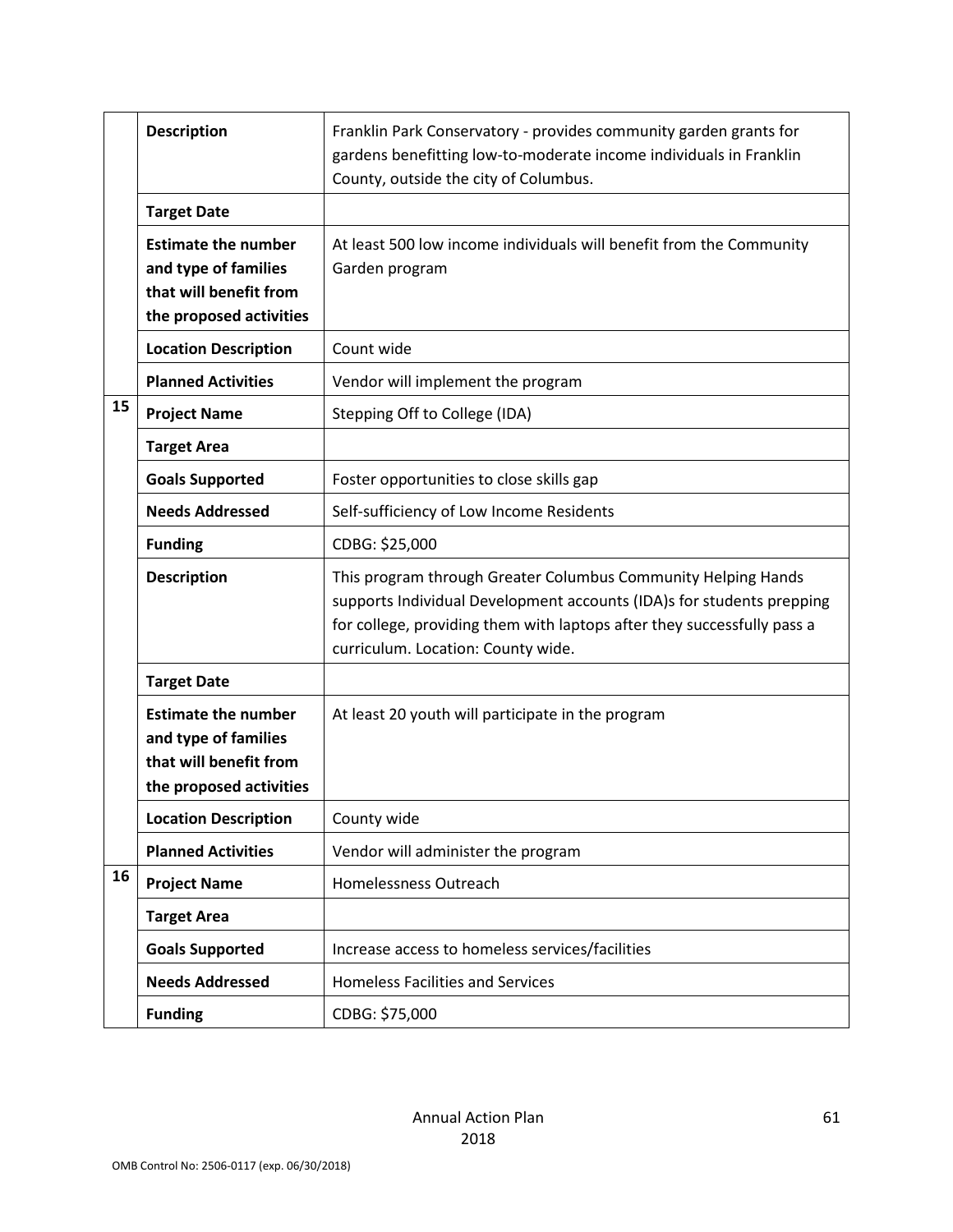|    | <b>Description</b>                                                                                      | Community Shelter Board provides homelessness outreach services to<br>individuals and families at risk of or currently experiencing<br>homelessness.       |
|----|---------------------------------------------------------------------------------------------------------|------------------------------------------------------------------------------------------------------------------------------------------------------------|
|    | <b>Target Date</b>                                                                                      |                                                                                                                                                            |
|    | <b>Estimate the number</b><br>and type of families<br>that will benefit from<br>the proposed activities | At least 400 homeless indiviuals will be served                                                                                                            |
|    | <b>Location Description</b>                                                                             | County wide                                                                                                                                                |
|    | <b>Planned Activities</b>                                                                               | Vendor will administer the program                                                                                                                         |
| 17 | <b>Project Name</b>                                                                                     | <b>Children's Hunger Alliance</b>                                                                                                                          |
|    | <b>Target Area</b>                                                                                      |                                                                                                                                                            |
|    | <b>Goals Supported</b>                                                                                  | Improve access to healthy food                                                                                                                             |
|    | <b>Needs Addressed</b>                                                                                  | Self-sufficiency of Low Income Residents                                                                                                                   |
|    | <b>Funding</b>                                                                                          | CDBG: \$25,000                                                                                                                                             |
|    | <b>Description</b>                                                                                      | This allocation to the Children's Hunger Alliance will provide nutritional<br>services to eligible children to address obesity. Location: County wide.     |
|    | <b>Target Date</b>                                                                                      |                                                                                                                                                            |
|    | <b>Estimate the number</b><br>and type of families<br>that will benefit from<br>the proposed activities | 84,500 meal packets will be provided                                                                                                                       |
|    | <b>Location Description</b>                                                                             | County wide                                                                                                                                                |
|    | <b>Planned Activities</b>                                                                               | Vendor will administer the program                                                                                                                         |
| 18 | <b>Project Name</b>                                                                                     | <b>CDBG Program Administration</b>                                                                                                                         |
|    | <b>Target Area</b>                                                                                      |                                                                                                                                                            |
|    | <b>Goals Supported</b>                                                                                  |                                                                                                                                                            |
|    | <b>Needs Addressed</b>                                                                                  |                                                                                                                                                            |
|    | <b>Funding</b>                                                                                          | CDBG: \$170,000                                                                                                                                            |
|    | <b>Description</b>                                                                                      | This allocation provides funds for the overall administration,<br>management, monitoring, budgeting, and evaluation of the CDBG<br>program. Location: N/A. |
|    | <b>Target Date</b>                                                                                      |                                                                                                                                                            |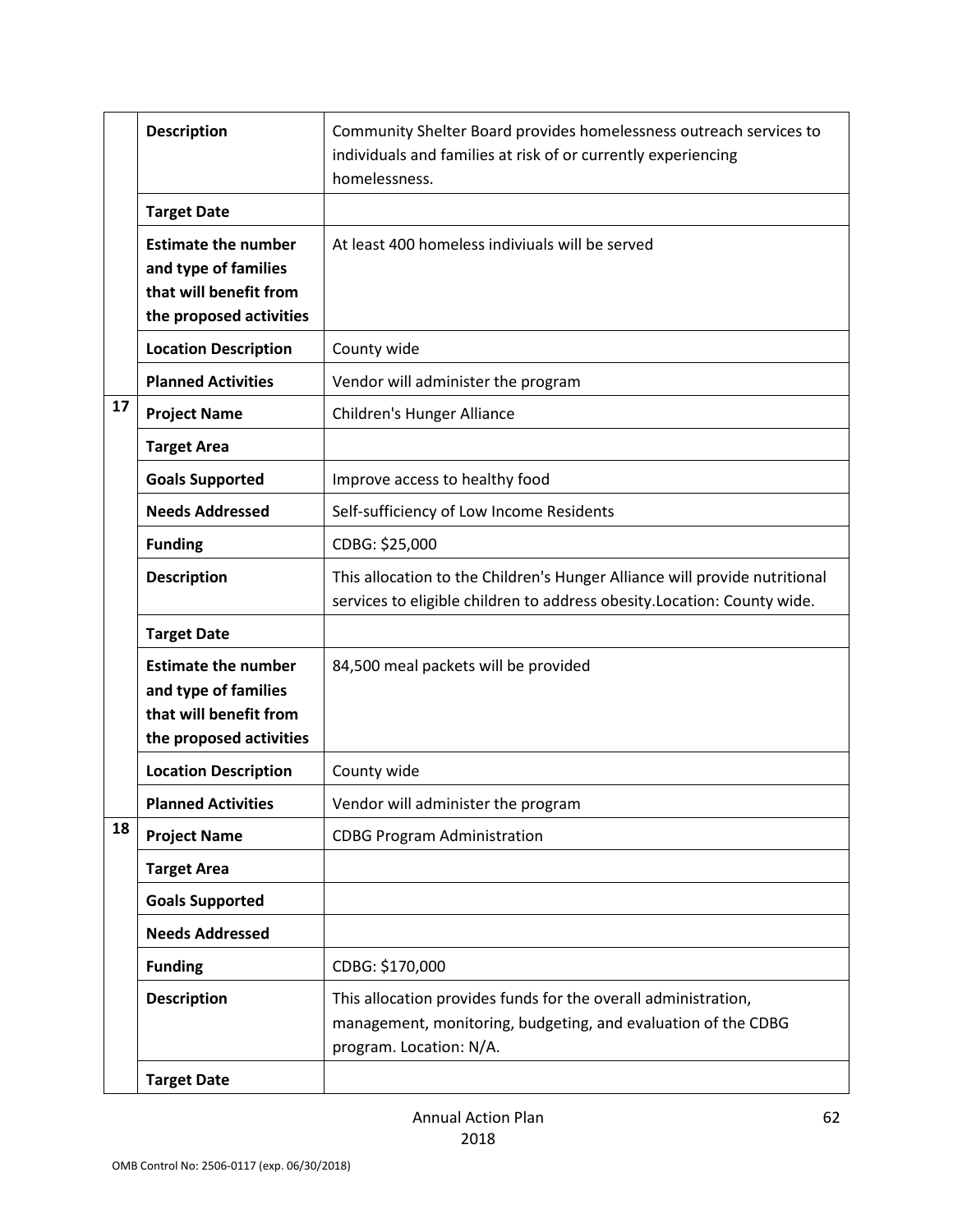|    | <b>Estimate the number</b><br>and type of families<br>that will benefit from<br>the proposed activities |                                                                                                                                                                                                                                                                                                                                                                             |
|----|---------------------------------------------------------------------------------------------------------|-----------------------------------------------------------------------------------------------------------------------------------------------------------------------------------------------------------------------------------------------------------------------------------------------------------------------------------------------------------------------------|
|    | <b>Location Description</b>                                                                             |                                                                                                                                                                                                                                                                                                                                                                             |
|    | <b>Planned Activities</b>                                                                               | Program Administration                                                                                                                                                                                                                                                                                                                                                      |
| 19 | <b>Project Name</b>                                                                                     | <b>Fair Housing Services</b>                                                                                                                                                                                                                                                                                                                                                |
|    | <b>Target Area</b>                                                                                      |                                                                                                                                                                                                                                                                                                                                                                             |
|    | <b>Goals Supported</b>                                                                                  | Ensure equal access to housing                                                                                                                                                                                                                                                                                                                                              |
|    | <b>Needs Addressed</b>                                                                                  | <b>Equal Access to Housing</b>                                                                                                                                                                                                                                                                                                                                              |
|    | <b>Funding</b>                                                                                          | CDBG: \$100,000                                                                                                                                                                                                                                                                                                                                                             |
|    | <b>Description</b>                                                                                      | This allocation to the Columbus Urban League provides for fair housing<br>services to the community including education, advocacy, testing and<br>enforcement of fair housing laws and implementation of the community<br>Fair Housing Plan. Location: County-wide.                                                                                                         |
|    | <b>Target Date</b>                                                                                      |                                                                                                                                                                                                                                                                                                                                                                             |
|    | <b>Estimate the number</b><br>and type of families<br>that will benefit from<br>the proposed activities | At least 2000 persons will receive fair housing services                                                                                                                                                                                                                                                                                                                    |
|    | <b>Location Description</b>                                                                             | County wide                                                                                                                                                                                                                                                                                                                                                                 |
|    | <b>Planned Activities</b>                                                                               | Vendor will administer the program                                                                                                                                                                                                                                                                                                                                          |
| 20 | <b>Project Name</b>                                                                                     | <b>Housing Advisory Board</b>                                                                                                                                                                                                                                                                                                                                               |
|    | <b>Target Area</b>                                                                                      |                                                                                                                                                                                                                                                                                                                                                                             |
|    | <b>Goals Supported</b>                                                                                  | Expansion & preservation of affordable housing                                                                                                                                                                                                                                                                                                                              |
|    | <b>Needs Addressed</b>                                                                                  | Affordable Housing Preservation and Development                                                                                                                                                                                                                                                                                                                             |
|    | <b>Funding</b>                                                                                          | CDBG: \$10,000                                                                                                                                                                                                                                                                                                                                                              |
|    | <b>Description</b>                                                                                      | The Housing Advisory Board (HAB) was established to help expand and<br>preserve the supply of affordable housing throughout Franklin County.<br>HAB serves that end by reviewing and making recommendations on<br>bond projects to the Franklin County Board of Commissioners and<br>monitoring those subsequently, successfully funded projects. Location:<br>County-wide. |
|    | <b>Target Date</b>                                                                                      |                                                                                                                                                                                                                                                                                                                                                                             |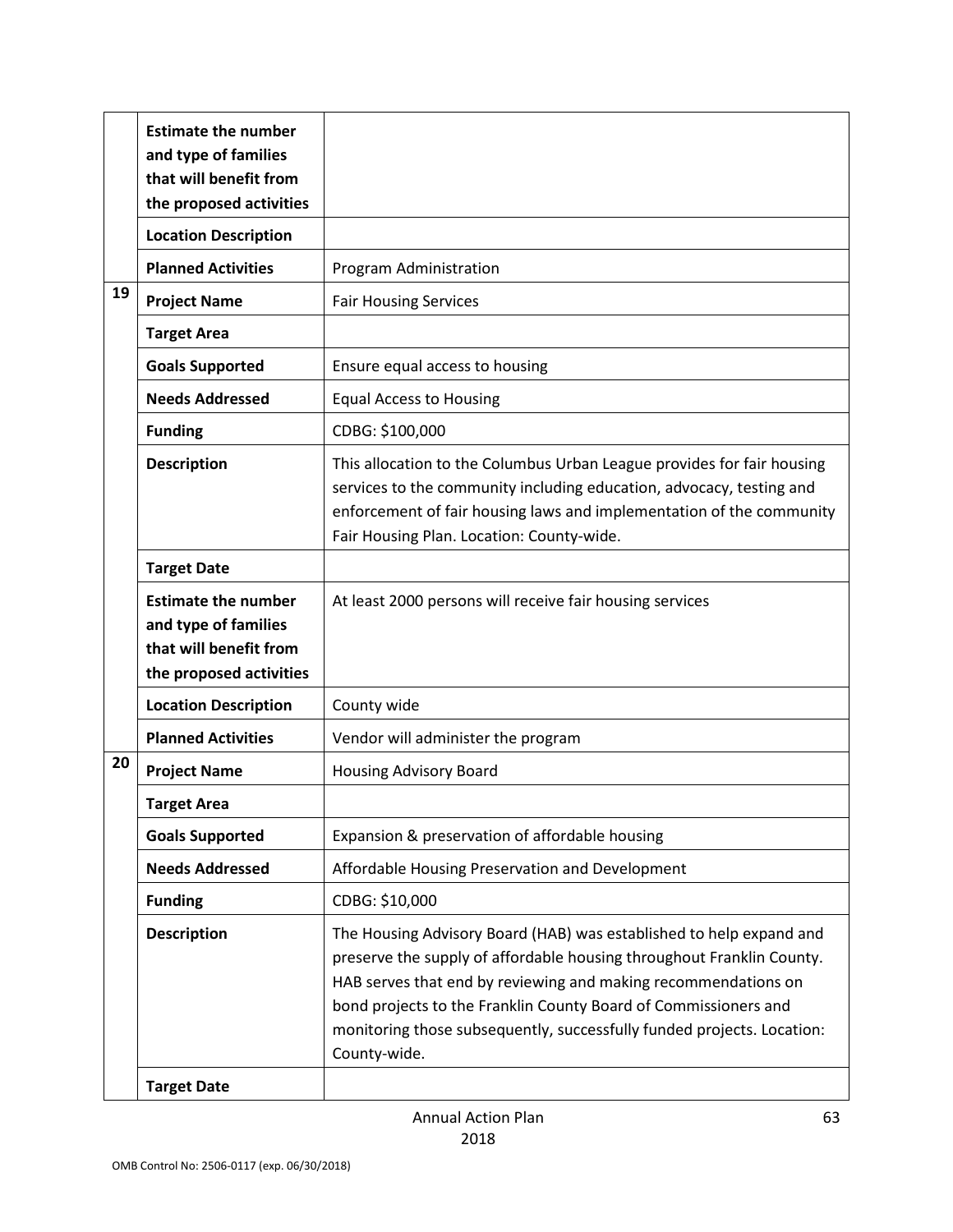|    | <b>Estimate the number</b><br>and type of families                                                      |                                                                                                                                                                                                                                                                                                                                                                                                                                                                                                                                                                                                                                                                                                                                                                             |
|----|---------------------------------------------------------------------------------------------------------|-----------------------------------------------------------------------------------------------------------------------------------------------------------------------------------------------------------------------------------------------------------------------------------------------------------------------------------------------------------------------------------------------------------------------------------------------------------------------------------------------------------------------------------------------------------------------------------------------------------------------------------------------------------------------------------------------------------------------------------------------------------------------------|
|    | that will benefit from<br>the proposed activities                                                       |                                                                                                                                                                                                                                                                                                                                                                                                                                                                                                                                                                                                                                                                                                                                                                             |
|    | <b>Location Description</b>                                                                             |                                                                                                                                                                                                                                                                                                                                                                                                                                                                                                                                                                                                                                                                                                                                                                             |
|    | <b>Planned Activities</b>                                                                               |                                                                                                                                                                                                                                                                                                                                                                                                                                                                                                                                                                                                                                                                                                                                                                             |
| 21 | <b>Project Name</b>                                                                                     | CHDO Development, Operating & Technical Assistance                                                                                                                                                                                                                                                                                                                                                                                                                                                                                                                                                                                                                                                                                                                          |
|    | <b>Target Area</b>                                                                                      |                                                                                                                                                                                                                                                                                                                                                                                                                                                                                                                                                                                                                                                                                                                                                                             |
|    | <b>Goals Supported</b>                                                                                  | Expansion & preservation of affordable housing                                                                                                                                                                                                                                                                                                                                                                                                                                                                                                                                                                                                                                                                                                                              |
|    | <b>Needs Addressed</b>                                                                                  | Affordable Housing Preservation and Development                                                                                                                                                                                                                                                                                                                                                                                                                                                                                                                                                                                                                                                                                                                             |
|    | <b>Funding</b>                                                                                          | HOME: \$180,002                                                                                                                                                                                                                                                                                                                                                                                                                                                                                                                                                                                                                                                                                                                                                             |
|    | <b>Description</b>                                                                                      | 5% of the county's HOME allocation is provided in the form of operating<br>funds for county qualified community housing development<br>organizations (CHDOs); 15% in the form of development and an<br>additional \$5,000 in HOME funds are provided for technical assistance.<br>Franklin County and the city of Columbus leverage their operating funds<br>by working with private funders, through the Community Development<br>Collaborative, to provide operating funds as well as capacity building<br>opportunities. These are program implementation costs. Activities<br>include homeownership development, downpayment assistance, rental<br>preservation and development, tenant-based rental assistance, CHDO<br>set aside projects and CHDO operating funding. |
|    | <b>Target Date</b>                                                                                      |                                                                                                                                                                                                                                                                                                                                                                                                                                                                                                                                                                                                                                                                                                                                                                             |
|    | <b>Estimate the number</b><br>and type of families<br>that will benefit from<br>the proposed activities |                                                                                                                                                                                                                                                                                                                                                                                                                                                                                                                                                                                                                                                                                                                                                                             |
|    | <b>Location Description</b>                                                                             | County wide                                                                                                                                                                                                                                                                                                                                                                                                                                                                                                                                                                                                                                                                                                                                                                 |
|    | <b>Planned Activities</b>                                                                               | Vendor administers the program                                                                                                                                                                                                                                                                                                                                                                                                                                                                                                                                                                                                                                                                                                                                              |
| 22 | <b>Project Name</b>                                                                                     | <b>HOME Program Administration</b>                                                                                                                                                                                                                                                                                                                                                                                                                                                                                                                                                                                                                                                                                                                                          |
|    | <b>Target Area</b>                                                                                      |                                                                                                                                                                                                                                                                                                                                                                                                                                                                                                                                                                                                                                                                                                                                                                             |
|    | <b>Goals Supported</b>                                                                                  |                                                                                                                                                                                                                                                                                                                                                                                                                                                                                                                                                                                                                                                                                                                                                                             |
|    | <b>Needs Addressed</b>                                                                                  |                                                                                                                                                                                                                                                                                                                                                                                                                                                                                                                                                                                                                                                                                                                                                                             |
|    | <b>Funding</b>                                                                                          | HOME: \$87,500                                                                                                                                                                                                                                                                                                                                                                                                                                                                                                                                                                                                                                                                                                                                                              |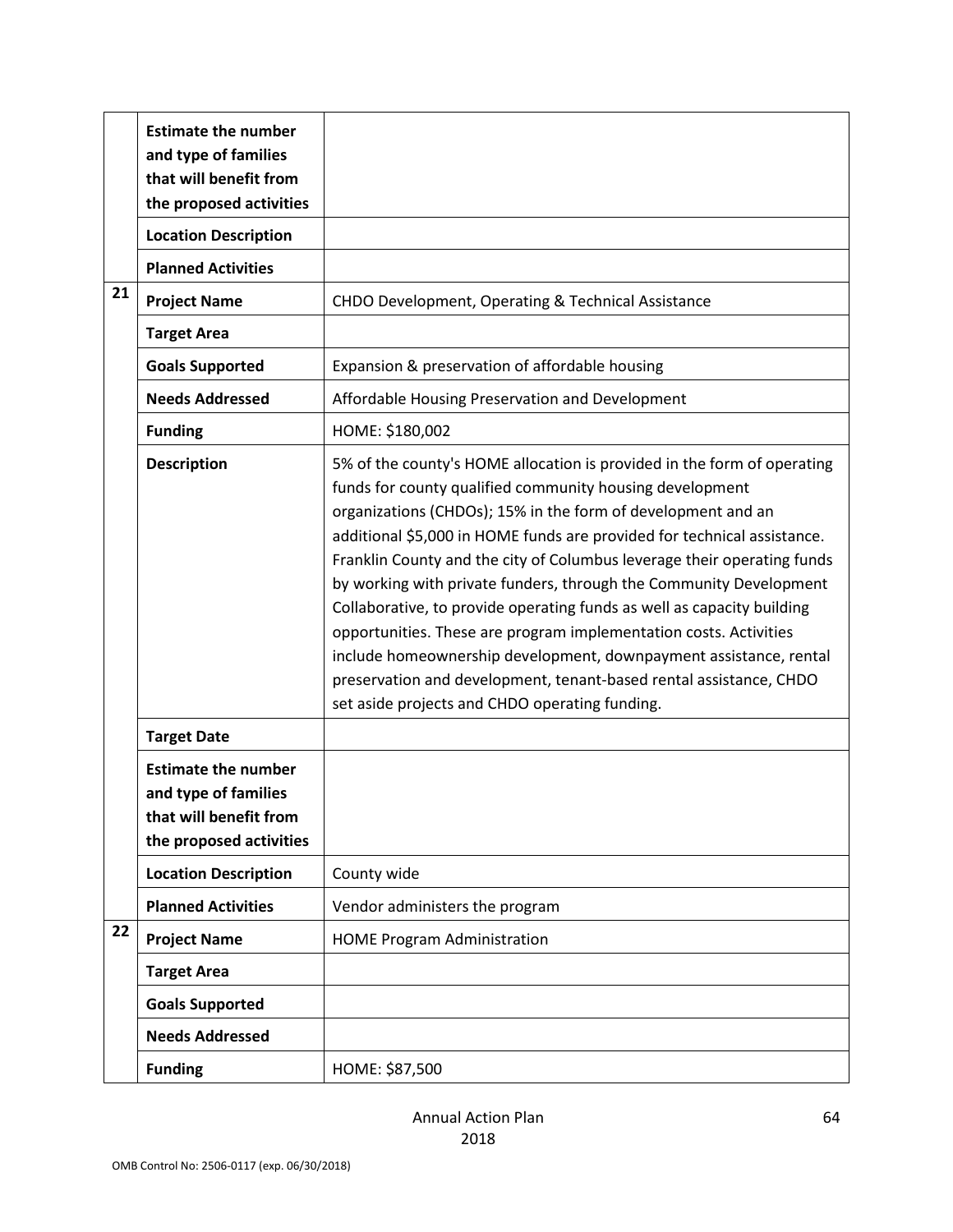|    | <b>Description</b>                                                                                      | This allocation provides funds for the overall administration,<br>management, monitoring, budgeting, and evaluation of the HOME<br>program. Location: N/A.                                                                                                                                                                                                                                                                                                                                                                         |
|----|---------------------------------------------------------------------------------------------------------|------------------------------------------------------------------------------------------------------------------------------------------------------------------------------------------------------------------------------------------------------------------------------------------------------------------------------------------------------------------------------------------------------------------------------------------------------------------------------------------------------------------------------------|
| 23 | <b>Target Date</b>                                                                                      |                                                                                                                                                                                                                                                                                                                                                                                                                                                                                                                                    |
|    | <b>Estimate the number</b><br>and type of families<br>that will benefit from<br>the proposed activities |                                                                                                                                                                                                                                                                                                                                                                                                                                                                                                                                    |
|    | <b>Location Description</b>                                                                             |                                                                                                                                                                                                                                                                                                                                                                                                                                                                                                                                    |
|    | <b>Planned Activities</b>                                                                               | Program Administration                                                                                                                                                                                                                                                                                                                                                                                                                                                                                                             |
|    | <b>Project Name</b>                                                                                     | <b>HQs Inspections</b>                                                                                                                                                                                                                                                                                                                                                                                                                                                                                                             |
|    | <b>Target Area</b>                                                                                      |                                                                                                                                                                                                                                                                                                                                                                                                                                                                                                                                    |
|    | <b>Goals Supported</b>                                                                                  | Ensure safe and sanitary residential properties                                                                                                                                                                                                                                                                                                                                                                                                                                                                                    |
|    | <b>Needs Addressed</b>                                                                                  | Affordable Housing Preservation and Development                                                                                                                                                                                                                                                                                                                                                                                                                                                                                    |
|    | <b>Funding</b>                                                                                          | HOME: \$8,000                                                                                                                                                                                                                                                                                                                                                                                                                                                                                                                      |
|    | <b>Description</b>                                                                                      | HUD regulations require the County to periodically inspect the rental<br>units in its loan portfolio (units that have been rehabilitated or<br>constructed with County HOME dollars, and whose affordability period<br>hasn't elapsed their affordability period is based on the amount of<br>dollars the County has put into each unit and can range from 5 to 20<br>years.) The County contracts out with the Columbus Metropolitan<br>Housing authority to perform these inspections to HUD standards.<br>Location: County-wide |
|    | <b>Target Date</b>                                                                                      |                                                                                                                                                                                                                                                                                                                                                                                                                                                                                                                                    |
|    | <b>Estimate the number</b><br>and type of families<br>that will benefit from<br>the proposed activities | 80 household units inspected                                                                                                                                                                                                                                                                                                                                                                                                                                                                                                       |
|    | <b>Location Description</b>                                                                             | County wide                                                                                                                                                                                                                                                                                                                                                                                                                                                                                                                        |
|    | <b>Planned Activities</b>                                                                               | Vendor will administer the program                                                                                                                                                                                                                                                                                                                                                                                                                                                                                                 |
| 24 | <b>Project Name</b>                                                                                     | <b>Emergency Solutions Support</b>                                                                                                                                                                                                                                                                                                                                                                                                                                                                                                 |
|    | <b>Target Area</b>                                                                                      |                                                                                                                                                                                                                                                                                                                                                                                                                                                                                                                                    |
|    | <b>Goals Supported</b>                                                                                  | Increase access to homeless services/facilities                                                                                                                                                                                                                                                                                                                                                                                                                                                                                    |
|    | <b>Needs Addressed</b>                                                                                  | <b>Homeless Facilities and Services</b>                                                                                                                                                                                                                                                                                                                                                                                                                                                                                            |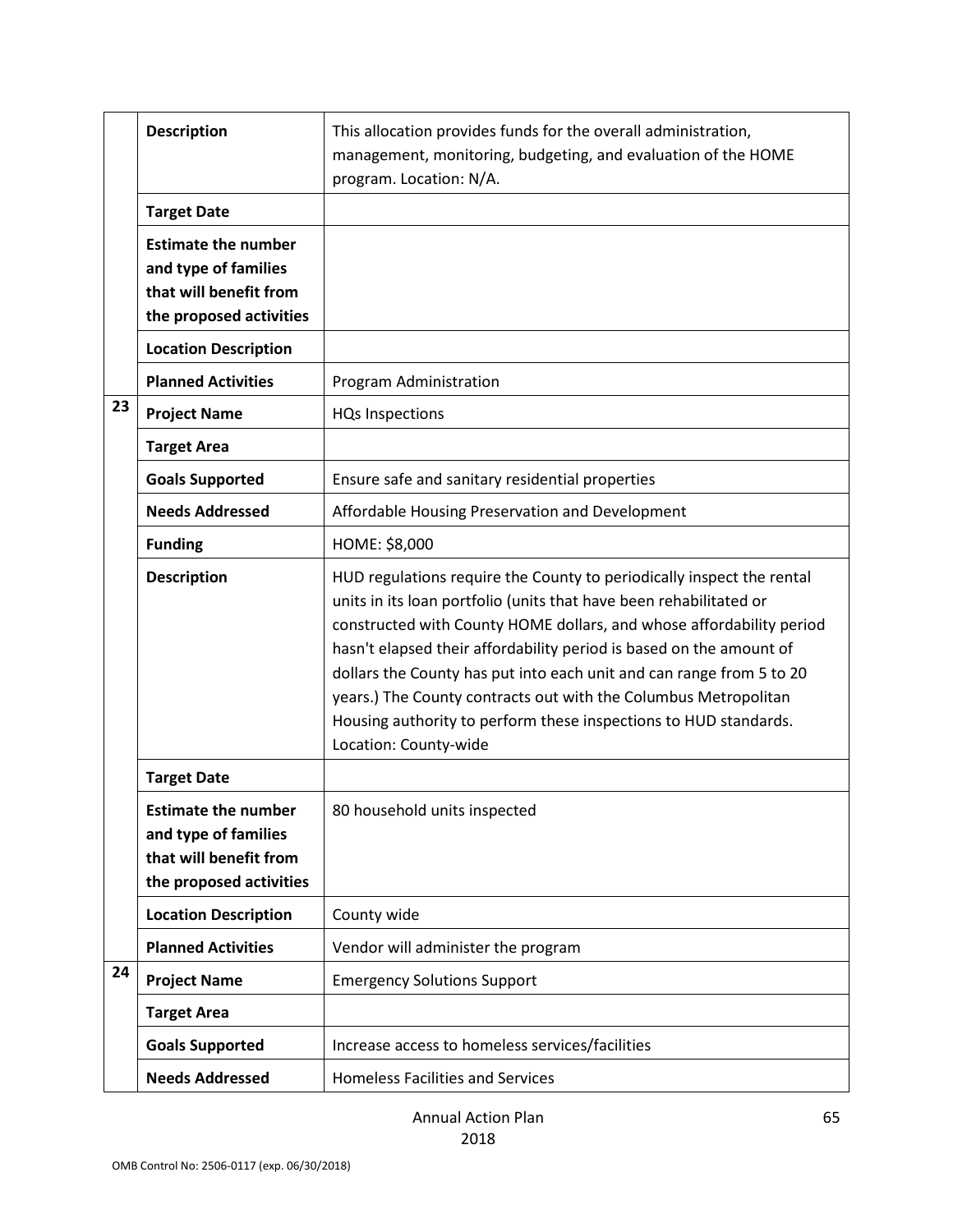|  | <b>Funding</b>                                                                                          | ESG: \$159,680                                                                                                                                                                                       |
|--|---------------------------------------------------------------------------------------------------------|------------------------------------------------------------------------------------------------------------------------------------------------------------------------------------------------------|
|  | <b>Description</b>                                                                                      | Funding will provide operating dollars to an emergency housing agency<br>to offer shelter and supportive services to individuals, families, youth,<br>and women with children. Location: Suppressed. |
|  | <b>Target Date</b>                                                                                      |                                                                                                                                                                                                      |
|  | <b>Estimate the number</b><br>and type of families<br>that will benefit from<br>the proposed activities |                                                                                                                                                                                                      |
|  | <b>Location Description</b>                                                                             |                                                                                                                                                                                                      |
|  | <b>Planned Activities</b>                                                                               |                                                                                                                                                                                                      |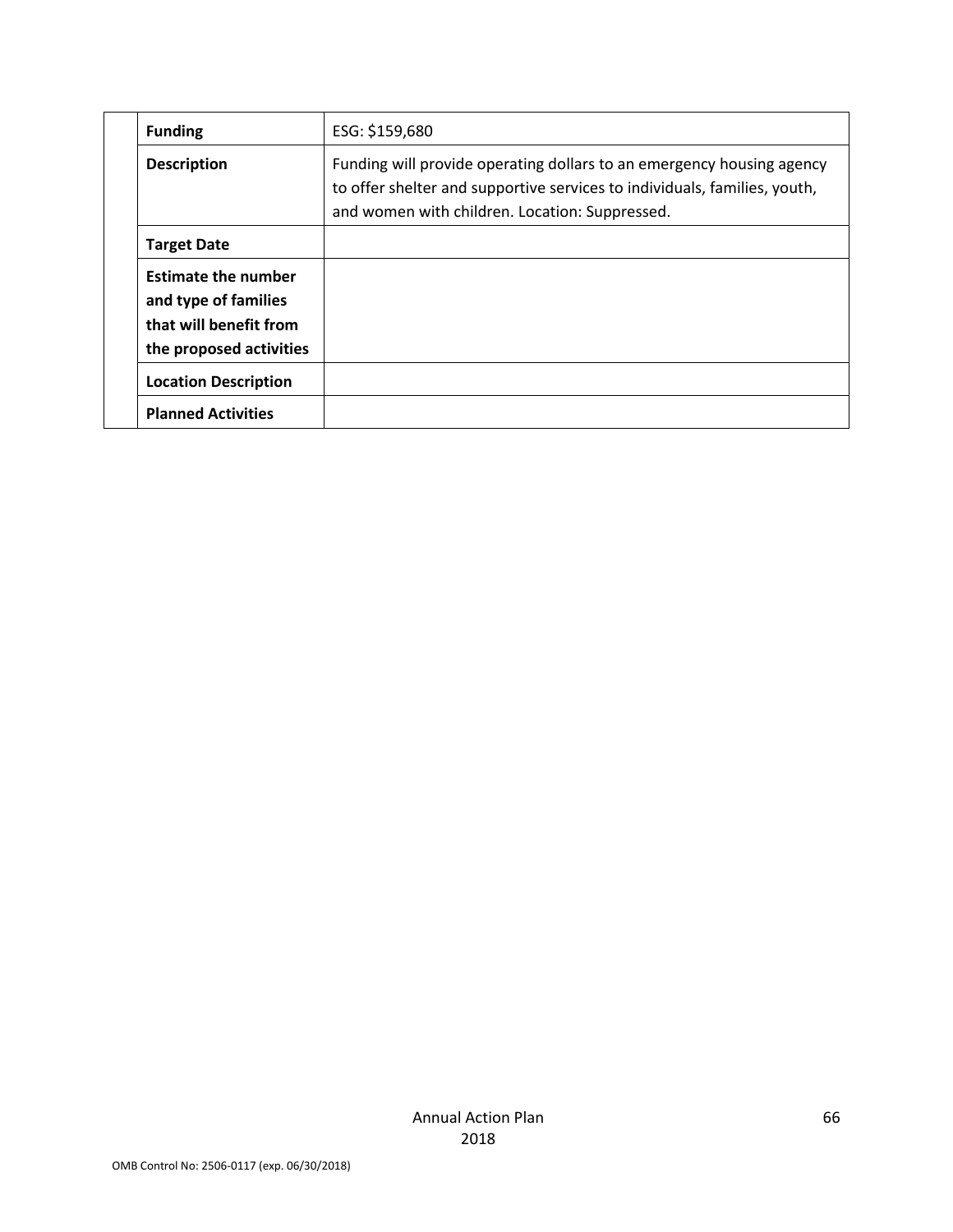# **AP-50 Geographic Distribution – 91.220(f)**

# **Description of the geographic areas of the entitlement (including areas of low-income and minority concentration) where assistance will be directed**

Almost all of the CDBG, HOME and ESG programs operate countywide where programs are geared to benefit primarily low- to moderate-income families.

The following CDBG programs do operate in specific and defined areas that have been determined to be either low/moderate income or blighted: Lemonade Stand.

Funds will be strategically allocated to ensure that investments achieve the strategic goals of this plan and meet CDBG national objectives and other programmatic requirements. Accordingly, the county will take a community-driven approach to funding, one that prioritizes investments which provide the greatest increase in quality of life for LMI residents. In this way, investments will be tailored to supplement the specific assets and opportunities of the communities receiving funding.

#### **Geographic Distribution**

|                                          | Target Area   Percentage of Funds |  |  |  |
|------------------------------------------|-----------------------------------|--|--|--|
|                                          |                                   |  |  |  |
| <b>Table 8 - Geographic Distribution</b> |                                   |  |  |  |

# **Rationale for the priorities for allocating investments geographically**

See above.

### **Discussion**

HUD CPD resources are provided to programs that operate county-wide as well as in specific geographic areas. The county has identified specific areas of need and targets resources to those areas. The Housing rehabilitation program operates throughout the county.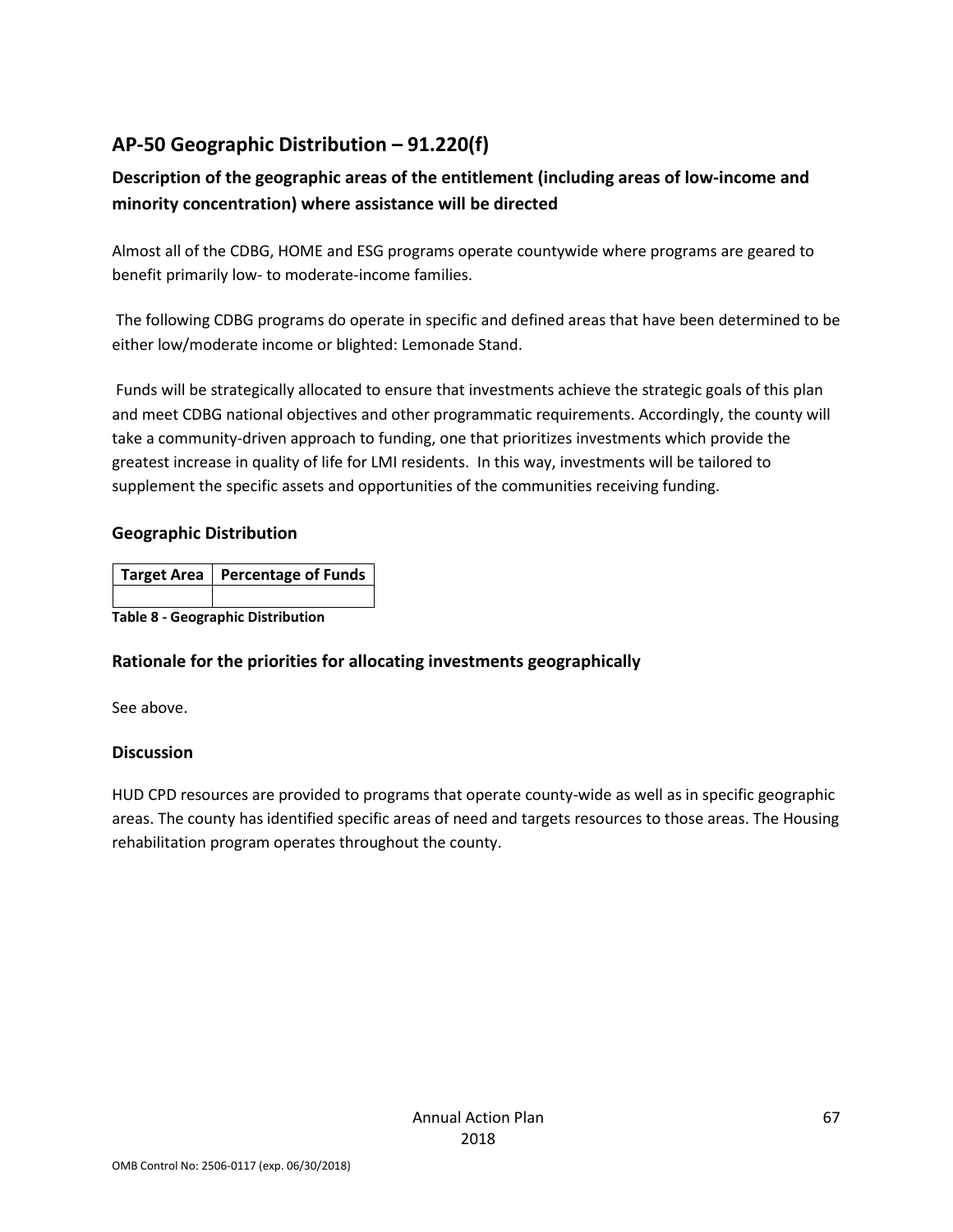# **Affordable Housing**

# **AP-55 Affordable Housing – 91.220(g)**

#### **Introduction**

Franklin County invests federal funds in the development of rental and for sale units, the rehabilitation and repair of existing homeowner units and the provision of supportive services and emergency shelter benefiting low and moderate income households. This section shows specific goals for the number of homeless, non-homeless, and special needs households that will be provided affordable housing during the 2018 program year. Also shown is the number of affordable housing units that will be provided with CDBG and HOME funds. Programs that will provide these units are the CDBG and HOME Affordable Housing Funds and the Rebuilding Lives Program.

| One Year Goals for the Number of Households to be Supported            |       |  |  |  |
|------------------------------------------------------------------------|-------|--|--|--|
| Homeless                                                               | 2,400 |  |  |  |
| Non-Homeless                                                           | 100   |  |  |  |
| Special-Needs                                                          | 500   |  |  |  |
| Total                                                                  | 3,000 |  |  |  |
| Table 9 - One Year Goals for Affordable Housing by Support Requirement |       |  |  |  |

| One Year Goals for the Number of Households Supported Through |     |  |
|---------------------------------------------------------------|-----|--|
| <b>Rental Assistance</b>                                      |     |  |
| The Production of New Units                                   | 110 |  |
| <b>Rehab of Existing Units</b>                                | 85  |  |
| <b>Acquisition of Existing Units</b>                          |     |  |
| Total                                                         | 195 |  |

**Table 10 - One Year Goals for Affordable Housing by Support Type**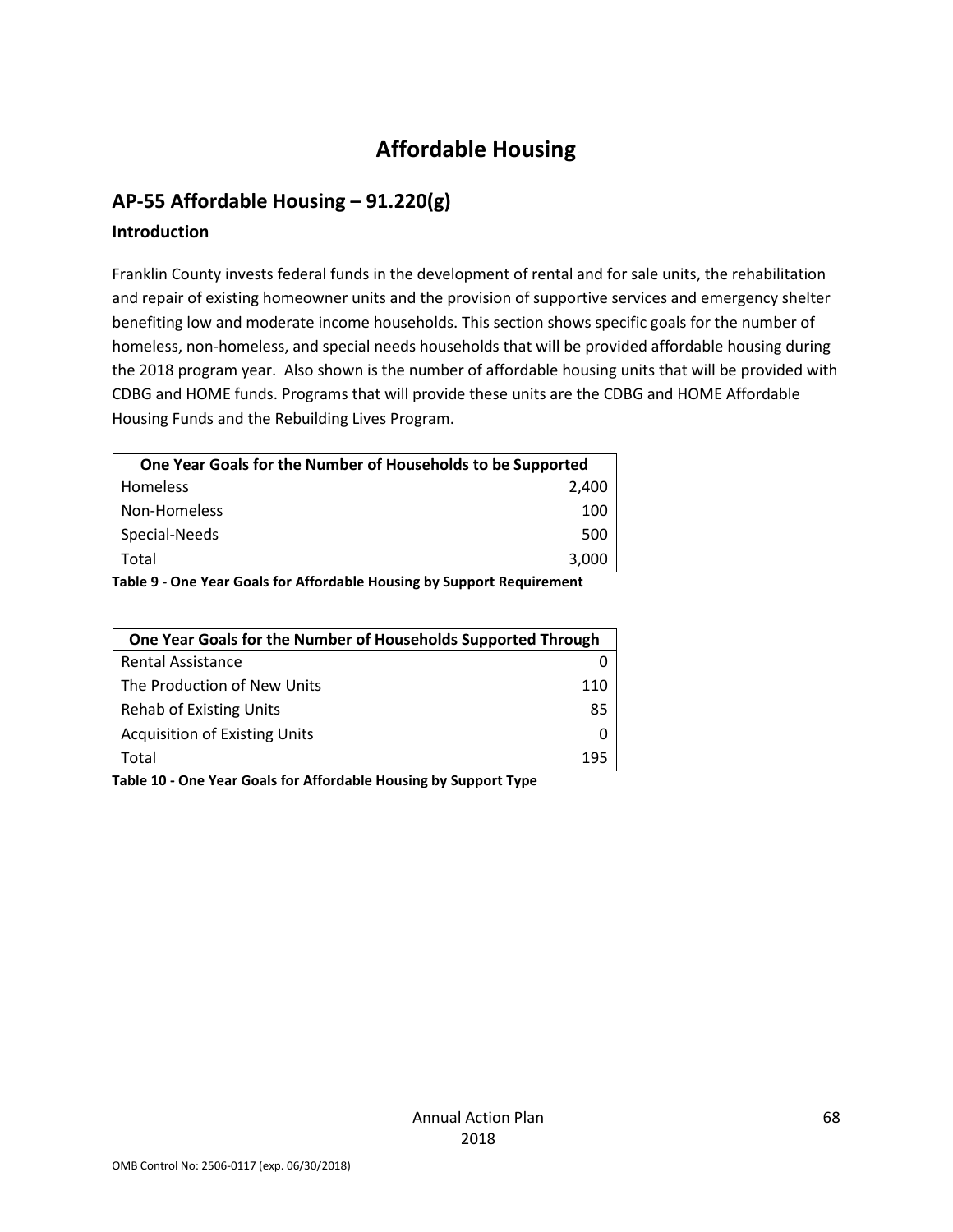#### **Discussion**

The Community Shelter Board (CSB) oversees the implementation of the Rebuilding Lives Program. This two part program consists of meeting both the short-term and long-term needs of homeless men and women through emergency shelter and the development and operation of permanent supportive housing. The county uses ESG and general funding to provide these supportive services to 2,400 persons.

It is anticipated that the County will complete two (2) projects working with local for-profit and nonprofit development organizations, creating approximately 80 units (the final plans based on funding are not completed - (proposed vendors: National Church Residences and Homeport.)

CDBG funding will be used to work with approximately 85 existing homeowners to address repairs benefitting low-income persons and low-income elderly and/or disabled persons.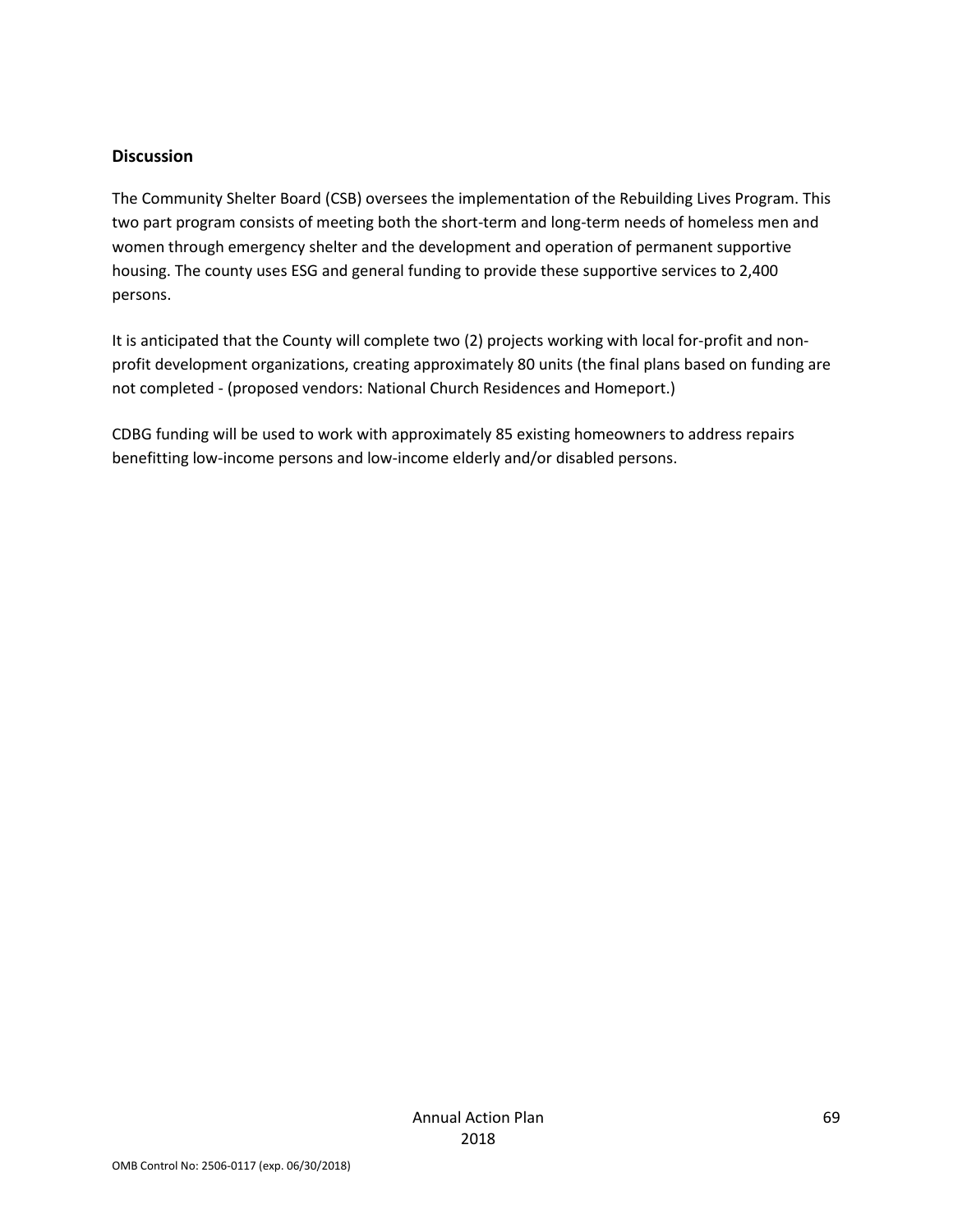# **AP-60 Public Housing** *–* **91.220(h)**

## **Introduction**

The Columbus Metropolitan Housing Authority (CMHA), a separate governmental entity, administers public housing new construction, rehabilitation and modernization activities, home ownership opportunity programs and the Housing Choice Voucher Program for its tenant population. CMHA is the primary provider of affordable housing for extremely low-income families, elderly and the disabled in Columbus. CMHA's affordable housing objectives are achieved through development and management of public housing units and Housing Choice Vouchers (HCV). Through a contract with HUD, CMHA has 2,270 public housing units and 10,880 CHVs.

### **Actions planned during the next year to address the needs to public housing**

CMHA coordinated with Franklin County and the City of Columbus to create a Five-Year Demolition/Disposition plan. CMHA conducted an analysis of its public housing portfolio and determined which projects were physically sound, financially solvent and met current HUD standards for site selection and development. The analysis concluded that eight of the largest and oldest properties are obsolete and should be demolished. In 2017, CMHA completed the redevelopment of Poindexter Village.

# **Actions to encourage public housing residents to become more involved in management and participate in homeownership**

Franklin County and the City of Columbus coordinate with the Community Relations Commission to meet and exchange information with tenants of public housing projects to discuss issues of concern and devise constructive solutions. The County works with the Tenant Outreach Coordinator from the Coalition on Homelessness and Housing in Ohio to assist in these endeavors. The Economic Development & Planning Department has a contract with Homeport to promote homeownership opportunities and links with CMHA's Section 8 Homeownership and Family Self Sufficiency programs to coordinate dollars and assistance.

# **If the PHA is designated as troubled, describe the manner in which financial assistance will be provided or other assistance**

CHMA is not designated as a "troubled" PHA.

### **Discussion**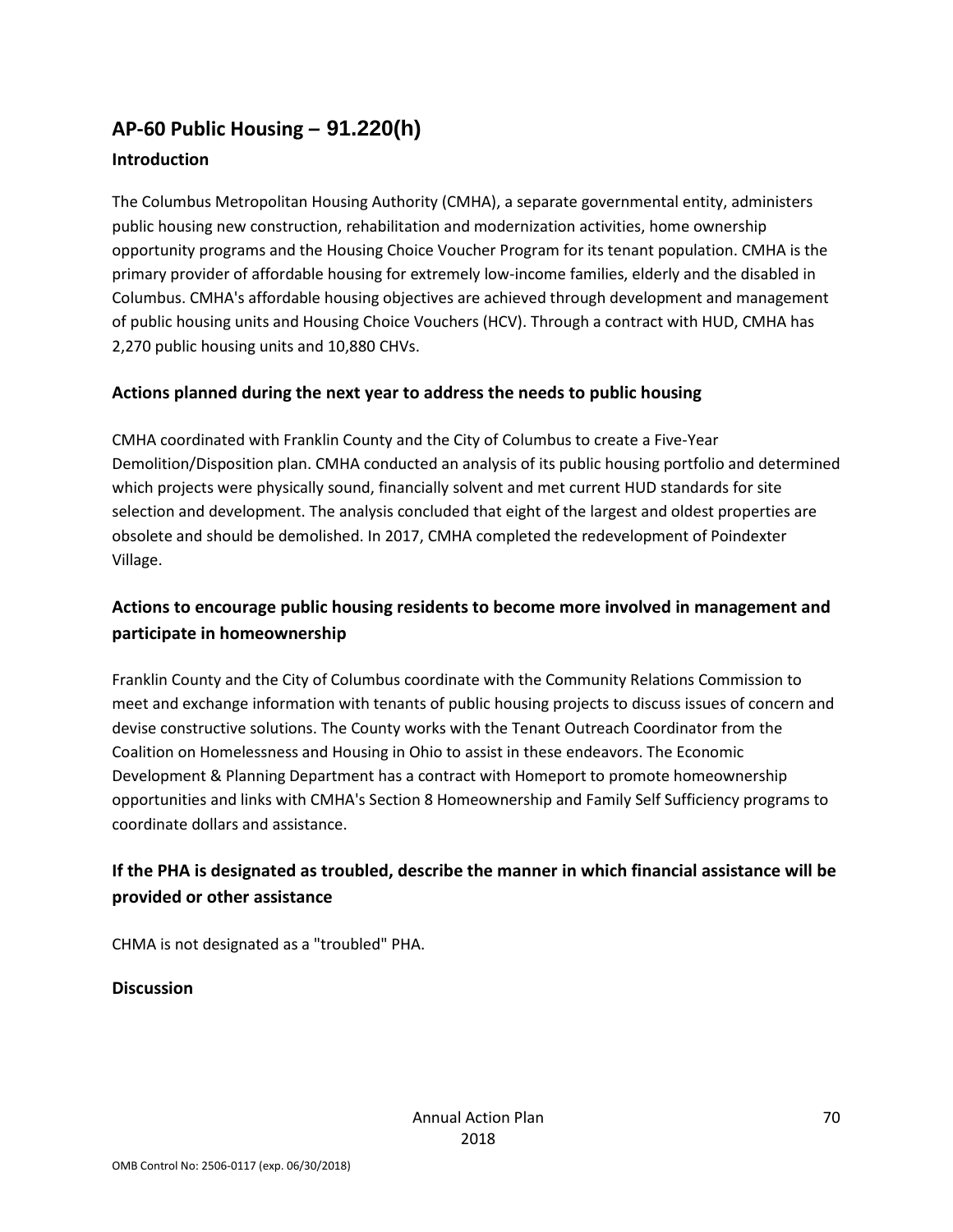# **AP-65 Homeless and Other Special Needs Activities – 91.220(i)**

#### **Introduction**

The lead agency for the homeless service system in Columbus is the Community Shelter Board (CSB), an independent nonprofit agency founded in 1986 by a group of civic leaders, business associations, local government leaders and representatives from a variety of foundations. CSB does not provide any direct services within the community. Its main responsibilities are resource development and investment, service delivery coordination and planning, fostering collaboration, program accountability and public policy reform. The CSB allocates funding annually to partner agencies for programs serving homeless individuals and families in Columbus. The CSB receives funding from many and varied sources such as Franklin County, the City of Columbus, Federal funds, Ohio Department of Development, United Way, Together Rebuilding Lives and private and corporate donations. In addition to supporting CSB's efforts to assist individuals and families that are experiencing homelessness, the County also supports programs and services that are focused on preventing homelessness in the first place.

# **Describe the jurisdictions one-year goals and actions for reducing and ending homelessness including**

# **Reaching out to homeless persons (especially unsheltered persons) and assessing their individual needs**

The County will be allocating \$5.1 million dollars in general funds to the Community Shelter Board to address, prevent and respond to community homelessness.

The county in partnership with the Community Shelter Board, has created a unified system to better respond to homeless persons who are not accessing shelter, including a coordinated call and dispatch system, common documentation and shared outcomes for the street and camp outreach program. The Maryhaven Collaborative Outreach Team is improving access to resources for adults living on the streets, reducing the number of adults experiencing long-term street homelessness, reducing frustration for the community trying to help homeless people and achieving better deployment of outreach resources that is resulting in reduced duplication of effort and greater coverage of Franklin County; the County's \$75,000 allocation to homelessness outreach supports this effort.

### **Addressing the emergency shelter and transitional housing needs of homeless persons**

The Consolidated Plan Homeless Strategy revolves around two target groups: 1) homeless households (individuals and families with children) who have a disabled member and have experienced long-term homelessness and 2) homeless households without a disabled member who have experienced shortterm homelessness, as well as households at-risk of homelessness. Strategies for both of these groups involve the prevention of homelessness and, if homelessness occurs, the provision of shelter, transitional housing, permanent housing and supportive services for those in need. The lead agency for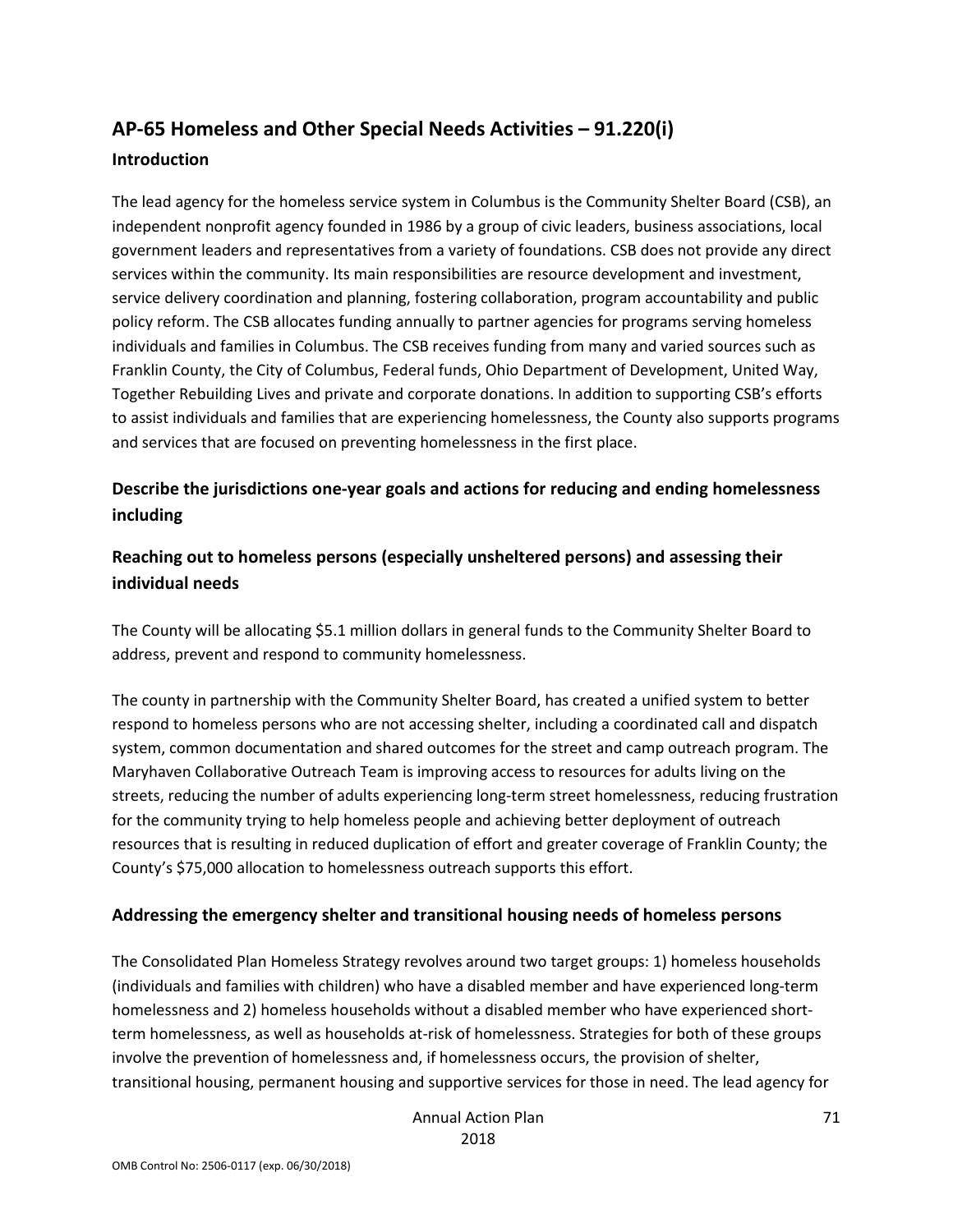the homeless service system in Columbus is the Community Shelter Board (CSB). The CSB provides access to shelter beds for men, women and families in Columbus and Franklin County. Beyond providing a secure and clean place to sleep, all programs provide access to basic services such as showers, meals, healthcare and material assistance as well as referrals, supportive services and crisis assistance. Most shelters have resource centers that provide internet access, telephones, employment leads, job training resources and other community resources as well as support staff to assist individuals in obtaining jobs and housing.

**Helping homeless persons (especially chronically homeless individuals and families, families with children, veterans and their families, and unaccompanied youth) make the transition to permanent housing and independent living, including shortening the period of time that individuals and families experience homelessness, facilitating access for homeless individuals and families to affordable housing units, and preventing individuals and families who were recently homeless from becoming homeless again**

In partnership with the Community Shelter Board the county and city has created a unified system for permanent supportive housing. The Unified Supportive Housing System (USHS) includes a centralized eligibility determination and placement, periodic review of tenant needs and "move up" incentives to encourage tenants to be more independent. Fewer adults and families will experience long-term homelessness. Additionally, there are more housing units available, easier access to supportive housing for prospective tenants, one application process and improved targeting of scarce housing resources. People with the greatest needs receive priority for housing. There is a real system and flow from emergency shelters to the supportive housing programs.

**Helping low-income individuals and families avoid becoming homeless, especially extremely low-income individuals and families and those who are: being discharged from publicly funded institutions and systems of care (such as health care facilities, mental health facilities, foster care and other youth facilities, and corrections programs and institutions); or, receiving assistance from public or private agencies that address housing, health, social services, employment, education, or youth needs.**

The Community Shelter Board coordinates prevention and shelter diversion programs to assist families and individuals who are homeless, precariously housed, or living on the streets to locate and maintain stable housing. Families and individuals are provided with relocation services, referrals, tenant education and linkage to short-term financial rental assistance in order to quickly resolve the family or individual housing crisis.

### **Discussion**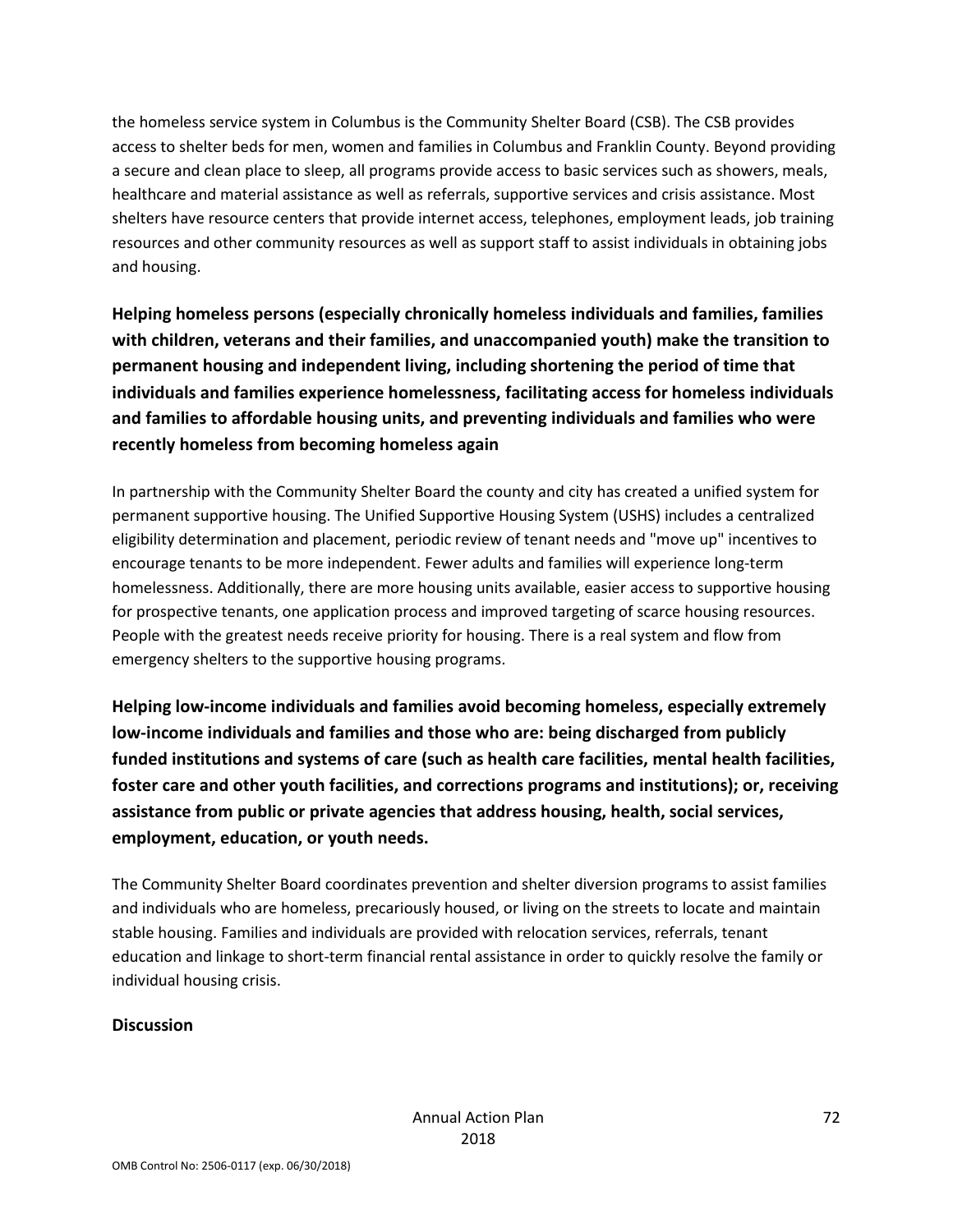# **AP-75 Barriers to affordable housing – 91.220(j) Introduction:**

Franklin County does not have enough affordable housing to meet current needs and the private market is not producing a high volume of affordable rental housing. As discussed in the Consolidated Plan, there are many barriers to providing affordable housing. A number of market characteristics impact the production of new units, including: the large growth of population in Columbus; increased demand for rental housing units; rising rental and homeownership costs; the recovery of the housing market; the production of new housing units by the private market; current housing affordability; demolition of public housing units; the number of people on the Section 8 waiting list; and the cost of land and development. Neighborhoods continue to seek the highest possible quality and amenities for housing developed in their communities and this tends to increase costs and make housing units less affordable to those seeking to live in these areas. The process of obtaining plan approval and building permits requires the use of paid professionals such as architects, engineers and spec writers to address building issues. Additionally, state code and newly developed pro-active code enforcement raises the bar for property maintenance requirements which can be a challenge for the elderly and disabled.

As mentioned above, the Columbus Metropolitan Housing Authority has reduced the number of public housing units in the community. Between 2015 and 2019, approximately 35% of the privately owned Section 8 contracts are set to expire, which could decrease the number of affordable housing units.

**Actions it planned to remove or ameliorate the negative effects of public policies that serve as barriers to affordable housing such as land use controls, tax policies affecting land, zoning ordinances, building codes, fees and charges, growth limitations, and policies affecting the return on residential investment**

The Economic Development & Planning Department continues to implement recommendations from the Columbus & Franklin County Housing Task Force to provide property tax incentives, increase housing code enforcement and expansion of the county and city Land Banks. The Land Bank Program of the Land Redevelopment Office will partner with Code Enforcement to identify, and if possible acquire, vacant tax delinquent properties in order to expedite their return to productive use. In 2018, the Code Enforcement Section anticipates issuing 850 zoning, housing and environmental code orders. The County provides housing rehabilitation programs to assist these populations with maintaining code compliance.

General ideas to overcome barriers:

- Link non-profit agencies with for-profit developers and expanding density levels
- Target areas based on public infrastructure, transportation and job centers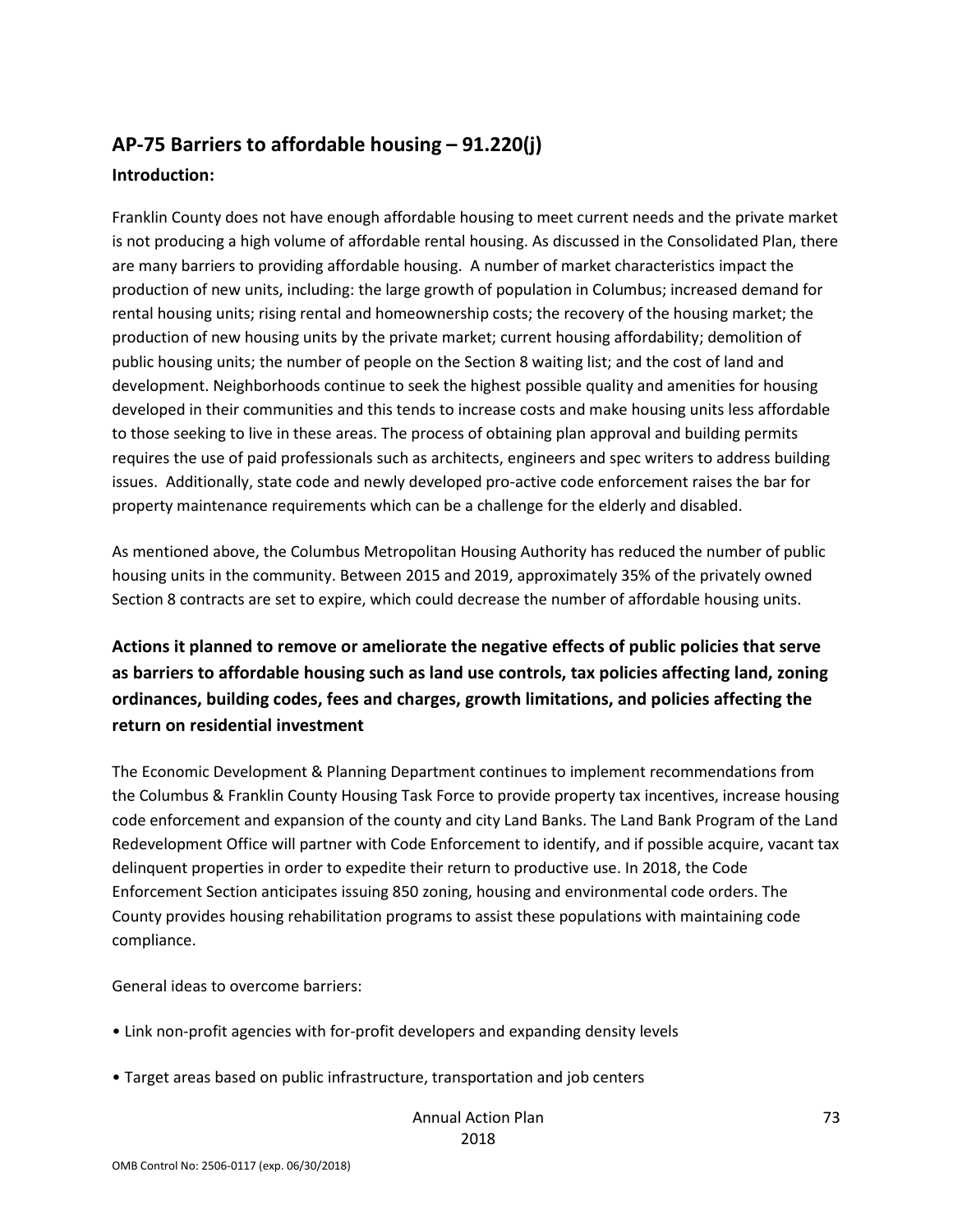- •Maximize the use of subsidies for low-income households
- Public infrastructure improvements in affordable housing areas

#### **Discussion:**

Franklin County will coordinate with community development organizations that have shown the capacity and neighborhood buy-in to bring housing developments to fruition. The county will look to these partners to help overcome barriers to affordable housing through such incremental steps as educating the public and civic leaders about affordable housing, advocating for transportation options in all areas of the county and working together to attract additional subsidy to overcome high cost of housing redevelopment over the long term.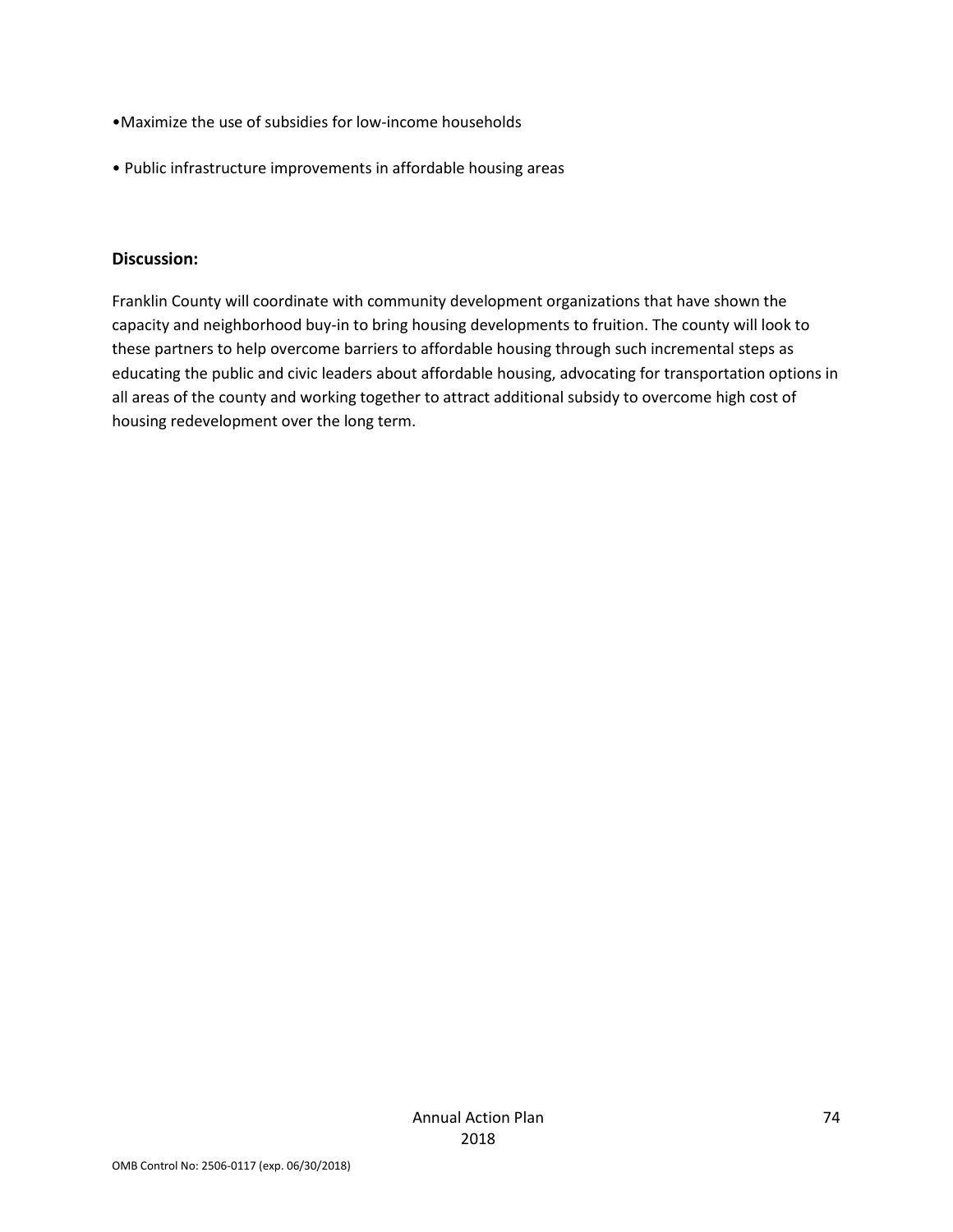## **AP-85 Other Actions – 91.220(k)**

### **Introduction:**

Described below are the county's planned actions to carry out the following strategies outlined in the Consolidated Plan.

### **Actions planned to address obstacles to meeting underserved needs**

A key underserved group in Franklin County are individuals with special needs, particularly those living with a disability. Low funding levels are consistently cited as the reason for the shortage of services. The County attempts to secure additional funds through its housing rehab programs that place a no interest loan on home that is not payable until the homeowner sales of vacates their property. In addition, the County funds a Senior and Disable housing repair program through the Economic & Community Development Institute. Further, all County rental programs require tenants to be at or below 80% AMI. County homebuyer programs continue outreach with lenders including on-site training and outreach at homebuyer education classes (Including pre and post counseling).

### **Actions planned to foster and maintain affordable housing**

Coordinated goals for the County include:

1. Support the development of multi-family housing with low-income housing tax credits.

2. Continue to fund owner occupied repair/rehab through loans to persons earning 80 percent or less LMI.

### **Actions planned to reduce lead-based paint hazards**

Franklin County Public Health has partnered with the City of Columbus which has been awarded 3.9 million in Lead Hazard Reduction Demonstration Program funds and will receive a portion of these funds in 2018. All contractors used in both housing programs are licensed Lead Abatement Contractors and are able to recognize and deal with lead hazards in construction projects. The County allocates CDBG funds to housing repair programs that utilize lead hazard standards and abatement.

#### **Actions planned to reduce the number of poverty-level families**

Addressing poverty is one of the County's most important functions. In partnership with other governmental bodies, non-profits, businesses, institutions and local

foundations, the County is working to employ the following goals and strategies:

Annual Action Plan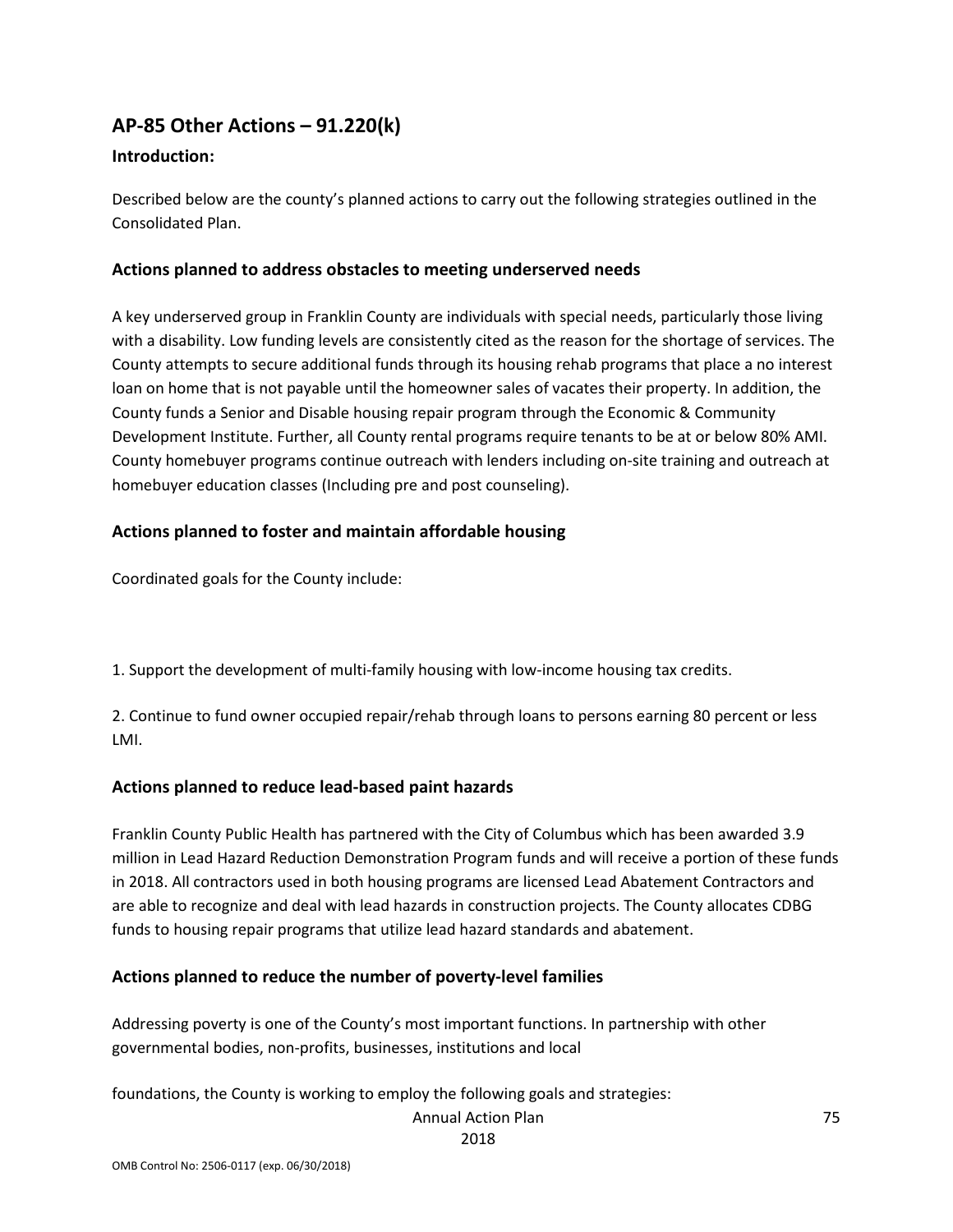- Initiating workforce development programs coordinating businesses with local curriculums.
- Linking transportation such as bus service to job sectors
- Creating jobs and through local incentives
- Provide sufficient housing which working families can afford.

Programs funded with CDBG and HOME funds provide homeowner and rental rehabilitation and repairs, new construction of rental and homeowner units and downpayment assistance for income-eligible, firsttime homebuyers. These activities, that produce and preserve affordable housing, are important in reducing the number of poverty-level families in the county. Using CDBG funding, county programs also support activities that provide child care and recreational activities, health care programs that provide education and training for low income individuals, and economic development programs that require the creation of jobs. Using general fund dollars, the county provides funding for anti-poverty activities such as literacy and job training.

The county implements the federally required Section 3 program which is intended to ensure that when employment or contracting opportunities are generated by HUD funded Section 3 covered projects, preference is given to qualified low and very low income persons or business concerns.

### **Actions planned to develop institutional structure**

See 2015-2019 Consolidated Plan

## **Actions planned to enhance coordination between public and private housing and social service agencies**

There are a number of ongoing collaborative efforts in the community. Guided by the Community Shelter Board, the county, city and other entities participate in efforts to address and end homelessness through the Rebuilding Lives initiative. The Community Development Collaborative is funded by the county, city and other private organizations to provide operating support and technical assistance to Community Development Corporations. The Columbus Affordable Housing Task Force which consists of HUD, state and local government staff and development organizations meets every other month to discuss affordable rental projects and preservation opportunities. There is an ongoing collaboration with the Columbus Metropolitan Housing Authority regarding development opportunities, use of project based vouchers and other related issues.

### **Discussion:**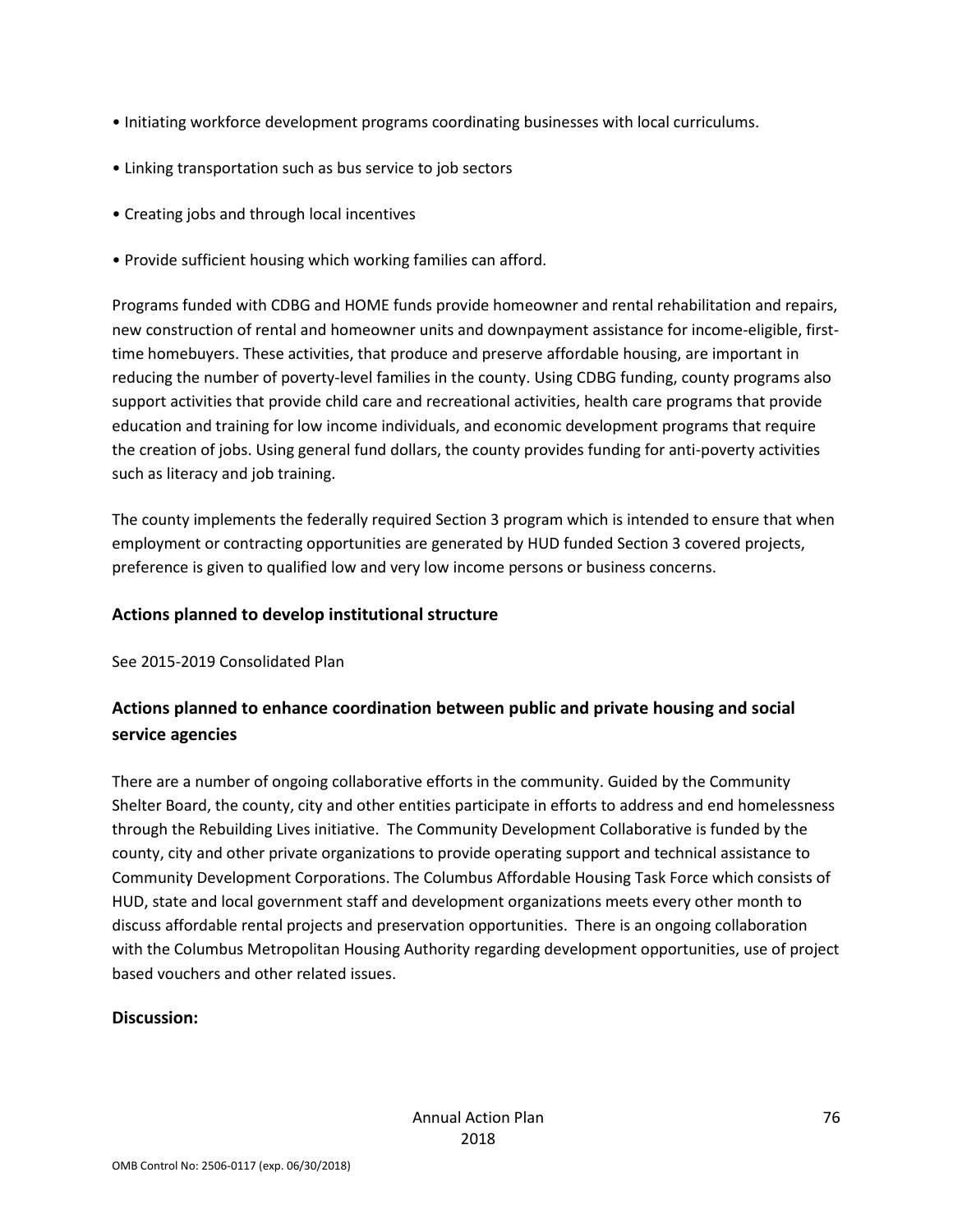## **Program Specific Requirements**

## **AP-90 Program Specific Requirements – 91.220(l)(1,2,4)**

### **Introduction:**

The following are the program specific requirements for the Annual Action Plan.

### **Community Development Block Grant Program (CDBG) Reference 24 CFR 91.220(l)(1)**

Projects planned with all CDBG funds expected to be available during the year are identified in the Projects Table. The following identifies program income that is available for use that is included in projects to be carried out.

| 1. The total amount of program income that will have been received before the start of the next   |          |
|---------------------------------------------------------------------------------------------------|----------|
| program year and that has not yet been reprogrammed                                               | 0        |
| 2. The amount of proceeds from section 108 loan guarantees that will be used during the year to   |          |
| address the priority needs and specific objectives identified in the grantee's strategic plan.    | $\Omega$ |
| 3. The amount of surplus funds from urban renewal settlements                                     | $\Omega$ |
| 4. The amount of any grant funds returned to the line of credit for which the planned use has not |          |
| been included in a prior statement or plan                                                        | 0        |
| 5. The amount of income from float-funded activities                                              | $\Omega$ |
| <b>Total Program Income:</b>                                                                      | 0        |

### **Other CDBG Requirements**

| 1. The amount of urgent need activities                                                 | 0      |
|-----------------------------------------------------------------------------------------|--------|
| 2. The estimated percentage of CDBG funds that will be used for activities that benefit |        |
| persons of low and moderate income. Overall Benefit - A consecutive period of one,      |        |
| two or three years may be used to determine that a minimum overall benefit of 70%       |        |
| of CDBG funds is used to benefit persons of low and moderate income. Specify the        |        |
| years covered that include this Annual Action Plan.                                     | 95.00% |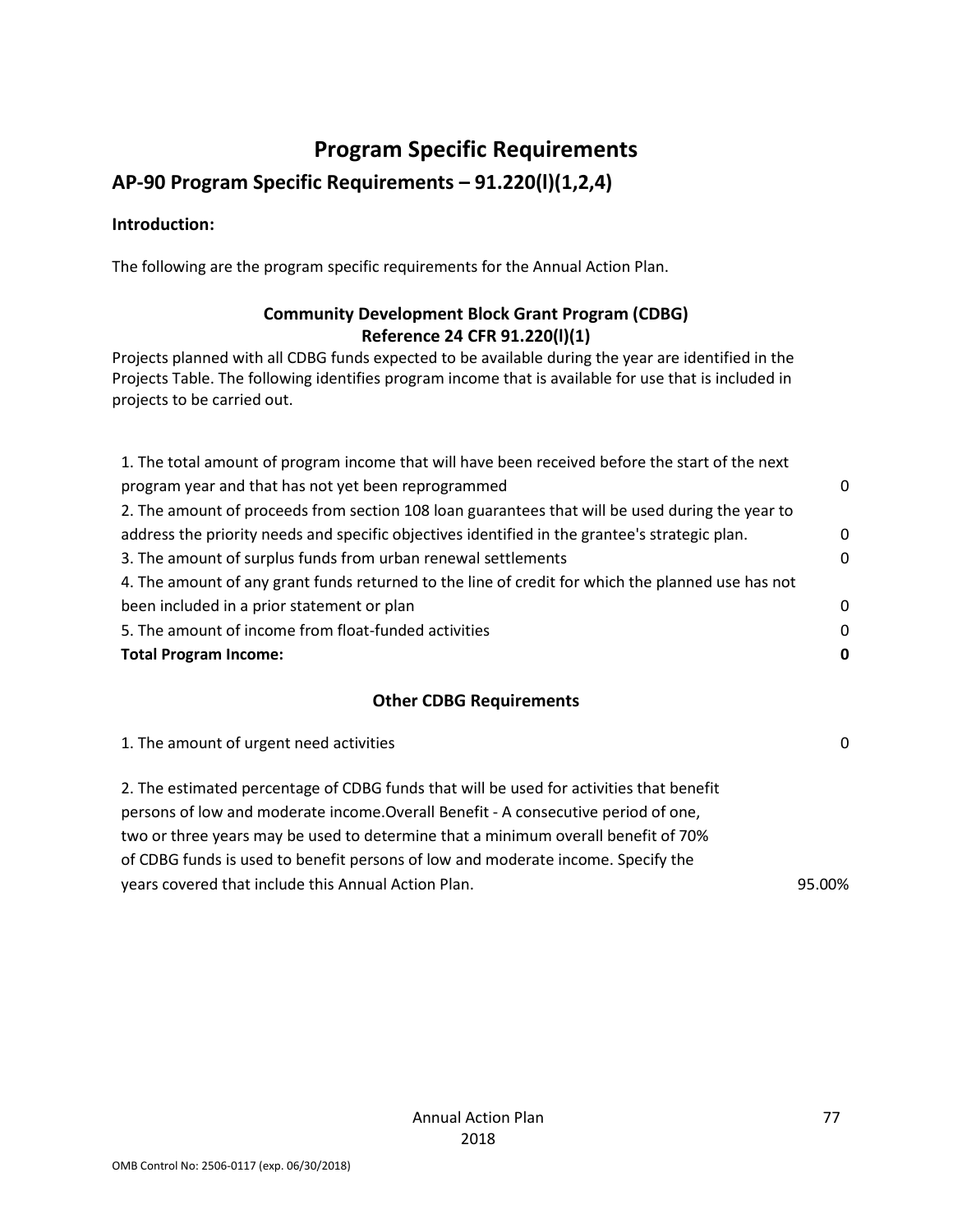### **HOME Investment Partnership Program (HOME) Reference 24 CFR 91.220(l)(2)**

1. A description of other forms of investment being used beyond those identified in Section 92.205 is as follows:

No other forms are utilized (such as tenant based assistance.)

2. A description of the guidelines that will be used for resale or recapture of HOME funds when used for homebuyer activities as required in 92.254, is as follows:

See 2015-2019 Consolidated Plan

3. A description of the guidelines for resale or recapture that ensures the affordability of units acquired with HOME funds? See 24 CFR 92.254(a)(4) are as follows:

See description above in section 2.

4. Plans for using HOME funds to refinance existing debt secured by multifamily housing that is rehabilitated with HOME funds along with a description of the refinancing guidelines required that will be used under 24 CFR 92.206(b), are as follows:

On a case by case basis, the county may use HOME funds to refinance existing debt in connection with the rehabilitation of multifamily housing. Eligible properties may be located anywhere in the county. Under no circumstances will HOME funds be used to refinance multifamily loans made or insured by any Federal program, including CDBG. In addition, the guidelines established by the county require that 1) the multifamily housing undergoing rehabilitation and refinancing is necessary to continue to provide affordable housing to low income families, 2) rehabilitation must be the primary eligible activity for which at least 60 percent of the HOME funds are used, 3) eligible projects must require a minimum level of rehabilitation of \$10,000 per unit, 4) a maximum of 40 percent of HOME funds may be used for the refinancing of existing debt, 5) the use of HOME funds must be conditioned upon a low income affordability period of a minimum of 15 years, and 6) the county must review the management practices of the property owner to insure that disinvestment has not occurred, that the long term needs of the project can be met and that the feasibility of serving the targeted population over at least a 15 year affordability period can be demonstrated.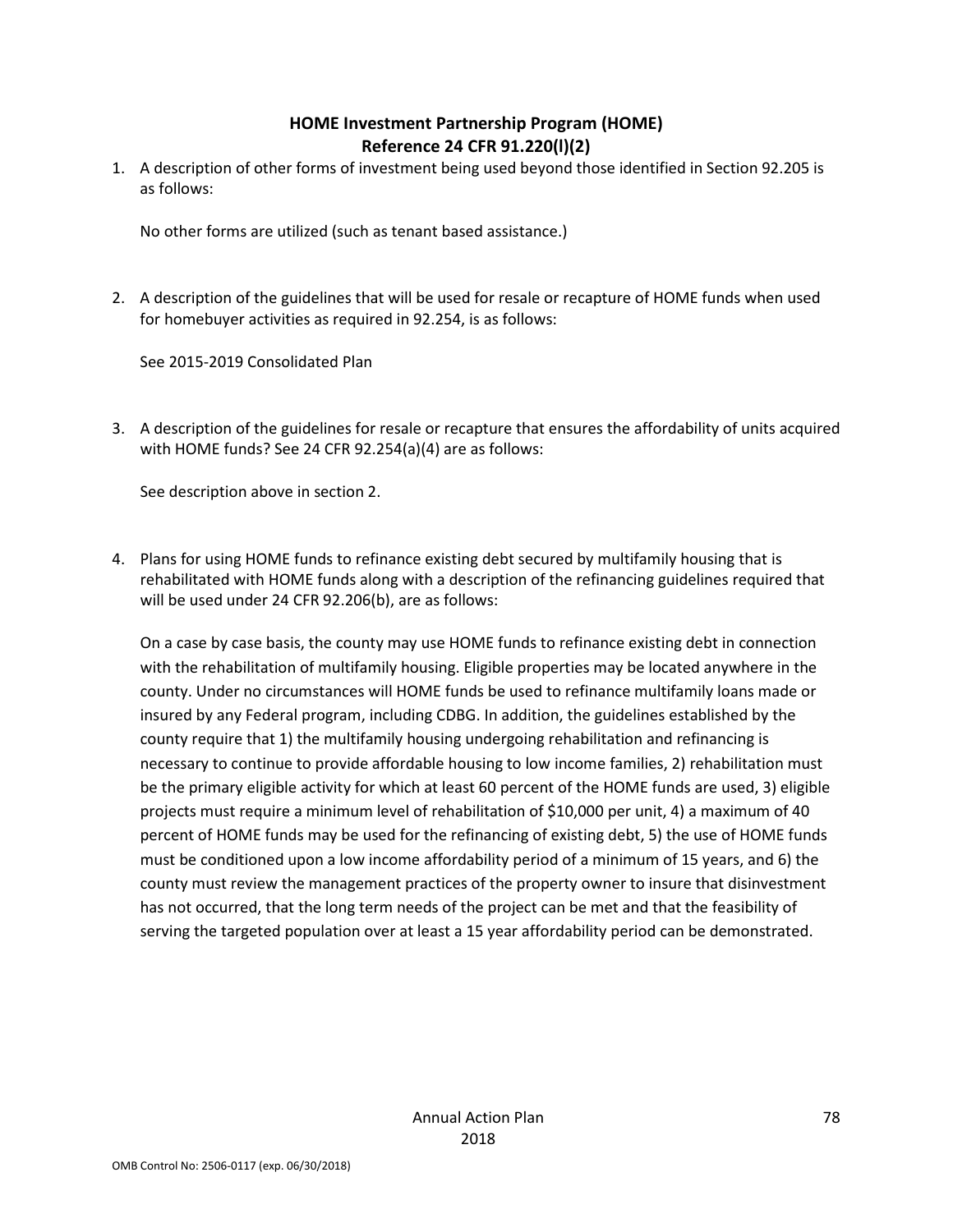### **Emergency Solutions Grant (ESG) Reference 91.220(l)(4)**

1. Include written standards for providing ESG assistance (may include as attachment)

In March 2012, the Community Shelter Board (CSB) consolidated all program policies and procedures into one in accordance with 24 CFR Section 576.400. The combined document, CSB HEARTH Operating Policy and Procedures, is inclusive of all federal regulations. Contracts between CSB and grantees require the agency to follow the CSB HEARTH Operating Policy and Procedures. In addition, grantees are monitored annually through a Program Review and Certification process. The review ensures programmatic/service provisions, facility, data, fiscal and governance standards are followed in accordance with all HUD regulations.

2. If the Continuum of Care has established centralized or coordinated assessment system that meets HUD requirements, describe that centralized or coordinated assessment system.

Community Shelter Board implemented the Coordinated Point of Access (CPoA) for single adults attempting to obtain shelter. CPoA has specialists available 24 hours a day, 7 days a week to conduct a preliminary triage and assessment and to explore diversion possibilities via a prescribed set of diversion questions. Single adults determined to meet shelter eligibility criteria are then referred to the most appropriate shelter bed. Single adult shelters must coordinate services through the CPoA with the exception of the shelter serving inebriated single adults who are receiving access directly through community services. Once in shelter, the individual's need is assessed using the community's Vulnerability Assessment, within the first five days of shelter stay.

For the Family Shelter System, all families seeking shelter must contact the family front door, the YWCA Family Center (FC), to determine eligibility for shelter. The FC staff conducts diversion and triage in order to determine the best avenue for the family. If the family has to be admitted into the FC, after a need assessment is completed, they will then be referred to the best rapid re-housing (RRH) program to address their needs. All families need to meet certain eligibility criteria for participation in RRH programs but housing first principles are followed at all times.

Both centralized systems are participating in the local HMIS and all intake information is collected into our open system, facilitating service provision.

3. Identify the process for making sub-awards and describe how the ESG allocation available to private nonprofit organizations (including community and faith-based organizations).

Franklin County makes a sub-award to the Community Shelter Board. The Community Shelter Board was created in 1986 to respond to the growing problem of homelessness in Franklin County. The founders include: the Franklin County Board of Commissioners, the City of Columbus, the United Way of Central Ohio, the Columbus Foundation, the Columbus Chamber and many other